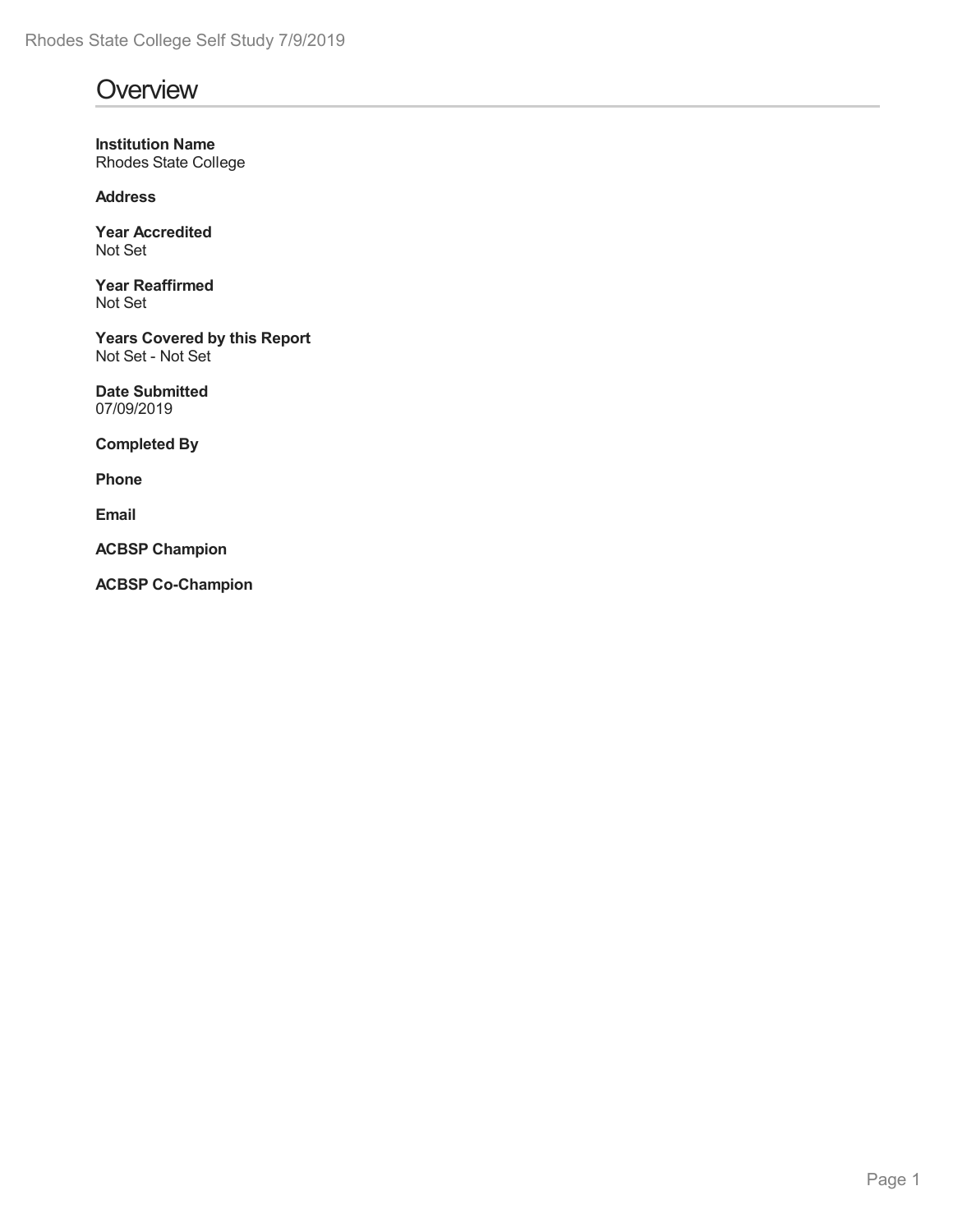# I - Business and Business Related Programs

NOTE: (Mentors are available on request for reaffirmations)

Using the Table found under the Evidence File tab above and (shown below), list all business or business-related programs (including those with designations in the degree or major title such as "business," "industrial," "administration," "management," or "organizational").

Indicate with "yes" or "no" whether the program is administered by the business unit.

Indicate with "yes" or "no" whether the program is to be accredited by ACBSP. If "no", provide justification explaining why the program should be excluded from the accreditation process.

Indicate number of degrees conferred during self-study year.

Column A: List all business or business-related programs (including those with designations in the degree or major title such as "business," "industrial," "administration," "management," or "organizational.")

Column B: Indicate with "yes" or "no" whether the business unit administers the program.

Column C: Indicate with "yes" or "no" whether the program is to be accredited by ACBSP.

If no, provide justification explaining why the program should be excluded from the accreditation process and how you will communicate with the public what is and what is not accredited

Column D: Indicate number of degrees conferred during self-study year

## **Self-Study**

**Status:** Completed | **Due Date:** Not Set

**Assigned To** Cara Rex

## **Institution Response**

Please see Evidence File... "Files for Self Study Rhodes State College (7-15-19)" - Tab "Business & Bus. Rel. Programs"

The A.A.S. Degrees in Executive Administrative Assistant and Medical Administrative Assistant are not accredited by ACBSP. Rhodes State College (RSC) has chosen to not seek accreditation for these degrees at this time. It is clearly noted in the College Catalog and on the College Website what degrees are accredited by ACBSP (Accreditation Council for Business Schools and Programs).

## **Sources**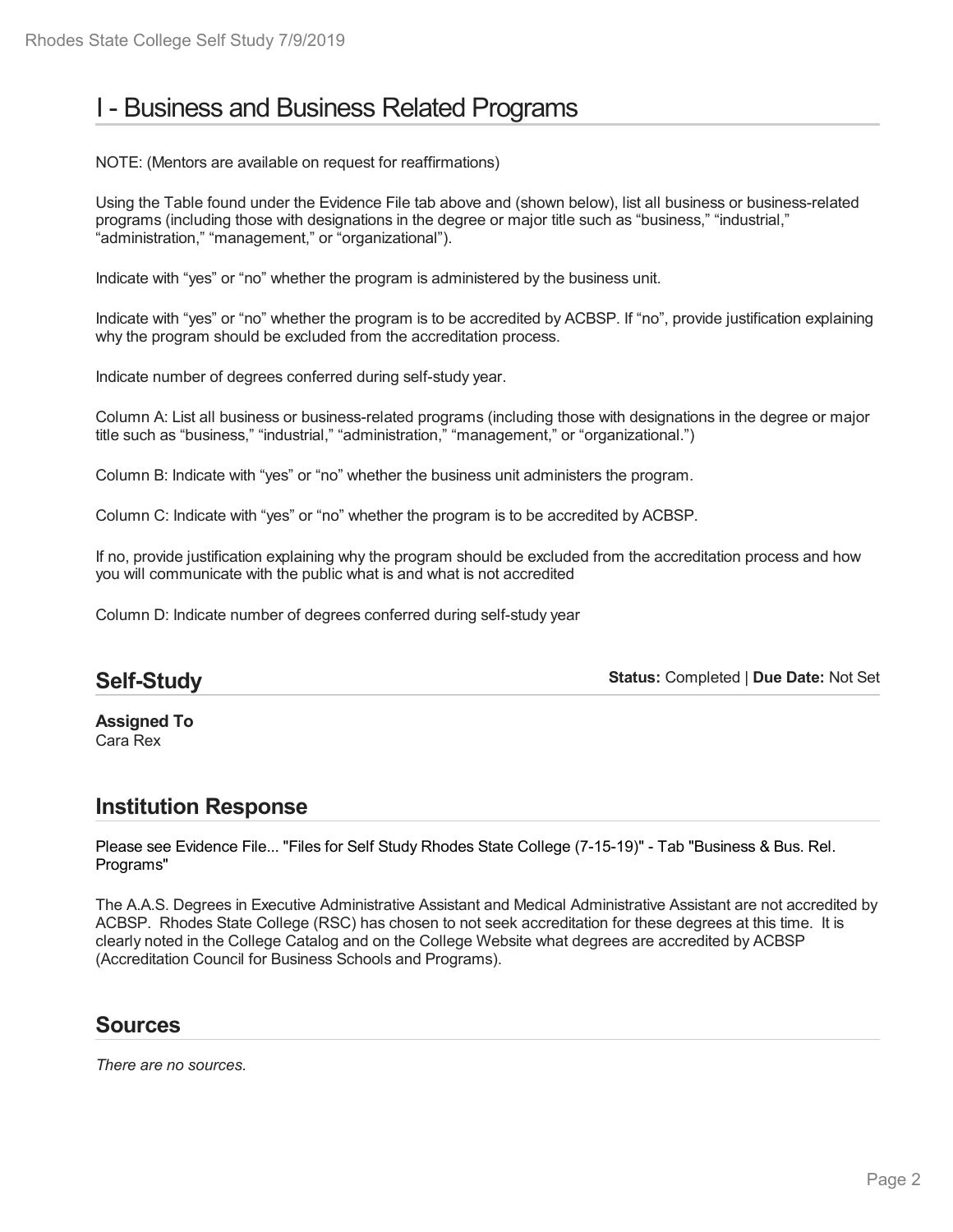# II - Overview and Organizational Profile for Accreditation

This section of the self-study document is used to provide general information about the institution and its business program.

Institution Response:

- A. Self-Study Preparers: Identify those individuals who prepared the self-study.
- B. Self-Study Purpose: State your institution's purposes for the self-study.
- C. Self-Study Timeline: Include the timeline used for the self-study.
- D. Regional Accrediting Body: State which regional accrediting body has provided your institution with regional accreditation. Enclose a copy of the letter of affirmation or reaffirmation of regional accreditation.
- E. Profile of the Institution: Provide a profile of the institution, including the business unit, service area, and student composition.
- F. Organizational Chart: Include a copy of the institution's organizational chart and the business school or program organizational chart.
- G. Legal Authorization: Cite the legal authorization your institution has to operate and confer degrees.
- H. Governing Board: Describe the governing body legally responsible for the institution's activities and how it represents the public interest (e.g., names of board members, meeting schedule, etc.).
- I. Institution Mission: Provide the statement of mission for your institution and indicate whether it is listed in your institution's catalog of program offerings.
- J. Business Unit Mission: State the mission and objectives of the business program(s) for which you are seeking accreditation. Describe how the programs in business are compatible with the institution's mission and whether the business program is accomplishing its purpose.
- K. Business Programs: Identify the business programs in your institution (e.g., Accounting, Banking) to be evaluated for accreditation. Identify and provide justification for any business program(s) to be excluded.
- L. Academic Degrees: List each type of academic degree offered by each of your business programs. State the number of each type of degree conferred during the self-study academic year. If you offer or confer nontraditional business degrees, explain how they relate to your overall business unit. Include in your response the extent to which it is (or is not) possible to earn a degree entirely through alternative methods of instructional delivery or at locations other than the main campus.
- M. Class Time: Provide documentation that all business courses have classroom meetings of 50 minutes per week per one hour of credit (e.g., a 3 credit hour course meets 150 minutes per week during the semester or quarter. Describe how classes delivered with alternative methods of instruction are structured to ensure equivalent credit hour coverage.
- N. Course Delivery: List the delivery modality of business courses (i.e., hybrid, on-ground, online, web enhanced, video conferencing, etc.)
- O. Credit Hours: The associate degree system requires a minimum of two academic years of full-time course work. State how your institution awards credit hours (e.g., semester or quarter hours) and how these credit hours are calculated.
- P. Student Communication: Identify how and where the business program requirements, tuition and fees, student policies, and academic credentials of the faculty are communicated to students.

**Self-Study**

**Status:** Completed | **Due Date:** Not Set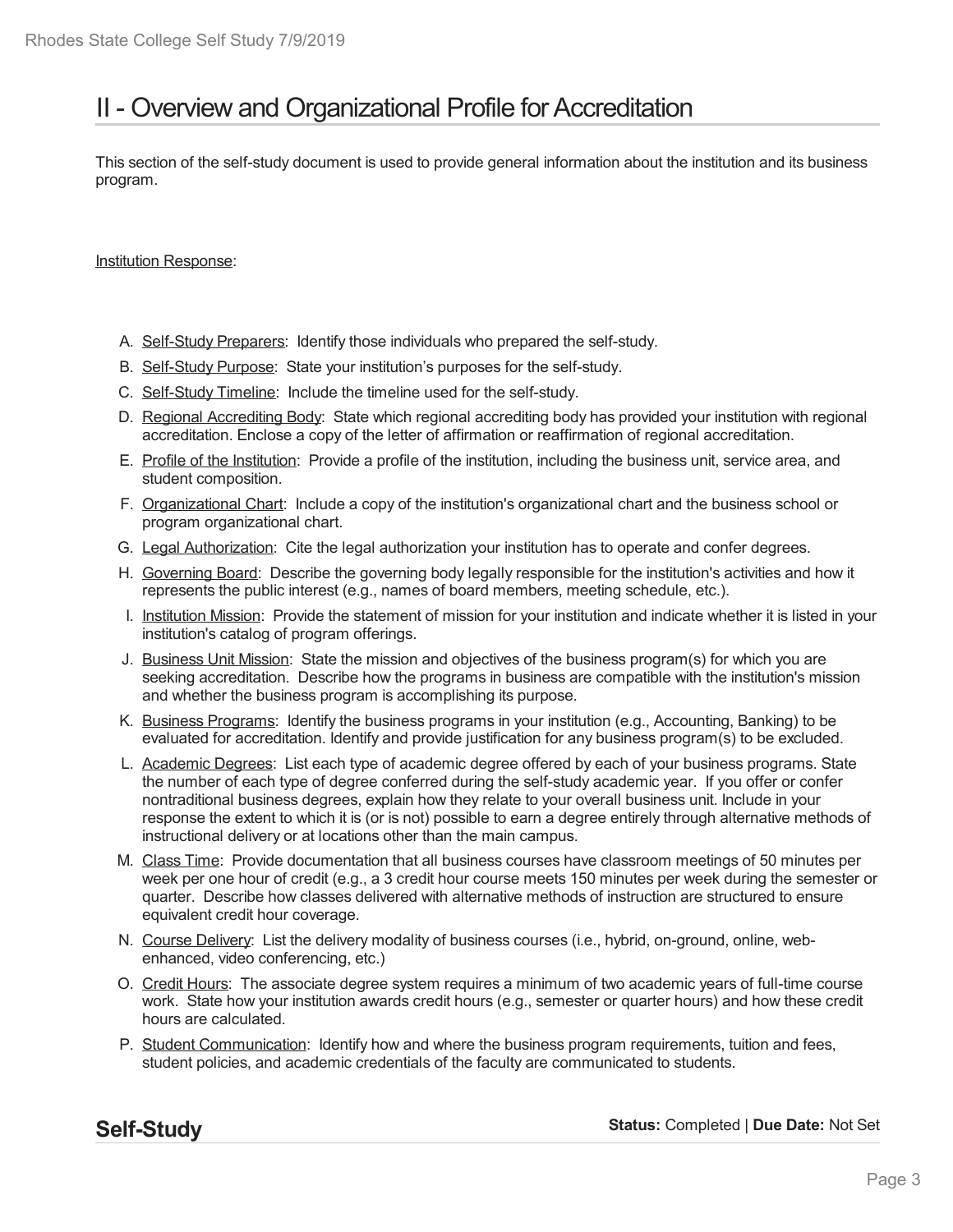#### **Assigned To** Cara Rex

**Institution Response**

### **A. Self-Study Preparers:**

\*Ms. Cara Rex, Chair, Business Administration - ACBSP Champion

\*Dr. Margaret Schuck, Coordinator, Paralegal/Legal Assisting

#### **B. Self-Study Purpose:**

RSC uses external accrediting and approval bodies to assist in evaluating its degrees. The Business Administration and Paralegal Departments at Rhodes State College voluntarily participate in the ACBSP accreditation process. ACBSP provides a standard of excellence from which to evaluate the areas of leadership, strategic planning, relationships with stakeholders, quality of academic programs, faculty credentials, and educational support services. ACBSP also helps to evaluate whether programs are meeting institutional missions, standards, and values. Graduates from the accredited programs and employers who hire them are assured of quality student preparation because the college adheres to ACBSP accreditation standards. Additionally, fulfilling the requirements for accredited programs helps maintain currency and validates appropriate levels of student performance. Thus, the purpose for a self-study process is to provide an opportunity for an external measurement of quality, to ensure our students are gaining the appropriate skills from their educational investment.

### **C. Self-Study Timeline:**

RSC has a rigorous process to prepare for Academic Program Accreditation. The Office of Institutional Effectiveness at RSC has developed a detailed manual that lays out the process that the college follows for the preparation of annual reports, self-studies, and site visits. Pages 17-20 of this manual lays out key due dates and project milestones that must be adhered to during the preparation process.

Please see "Academic Program Accreditation and Non-academic Audit Manual" under Sources for more details about the self-study timeline.

### **D. Regional Accrediting Body:**

RSC is accredited by the Higher Learning Commission (HLC). RSC's statement of affiliation with HLC is located on the College's accreditation webpage (RSC's statement of affiliation with HLC) and on HLC's website (HLC Accreditation Information).

On March 25 – 26 , 2019, RSC completed its 2019 Comprehensive Evaluation site visit with the Higher Learning Commission and on May 1, 2019 the final HLC Team report was received. On June 3, 2019 HLC granted the College continued accreditation with reaffirmation of accreditation scheduled for 2028-2029

Please see "RSC Reaffirmation Open Pathway Action Letter 06-07-19" under Sources for a copy of the letter of reaffirmation of regional accreditation.

#### **E. Profile of the Institution:**

RSC is a two-year, state-assisted institution of higher learning located in Allen County in west-central Ohio. RSC is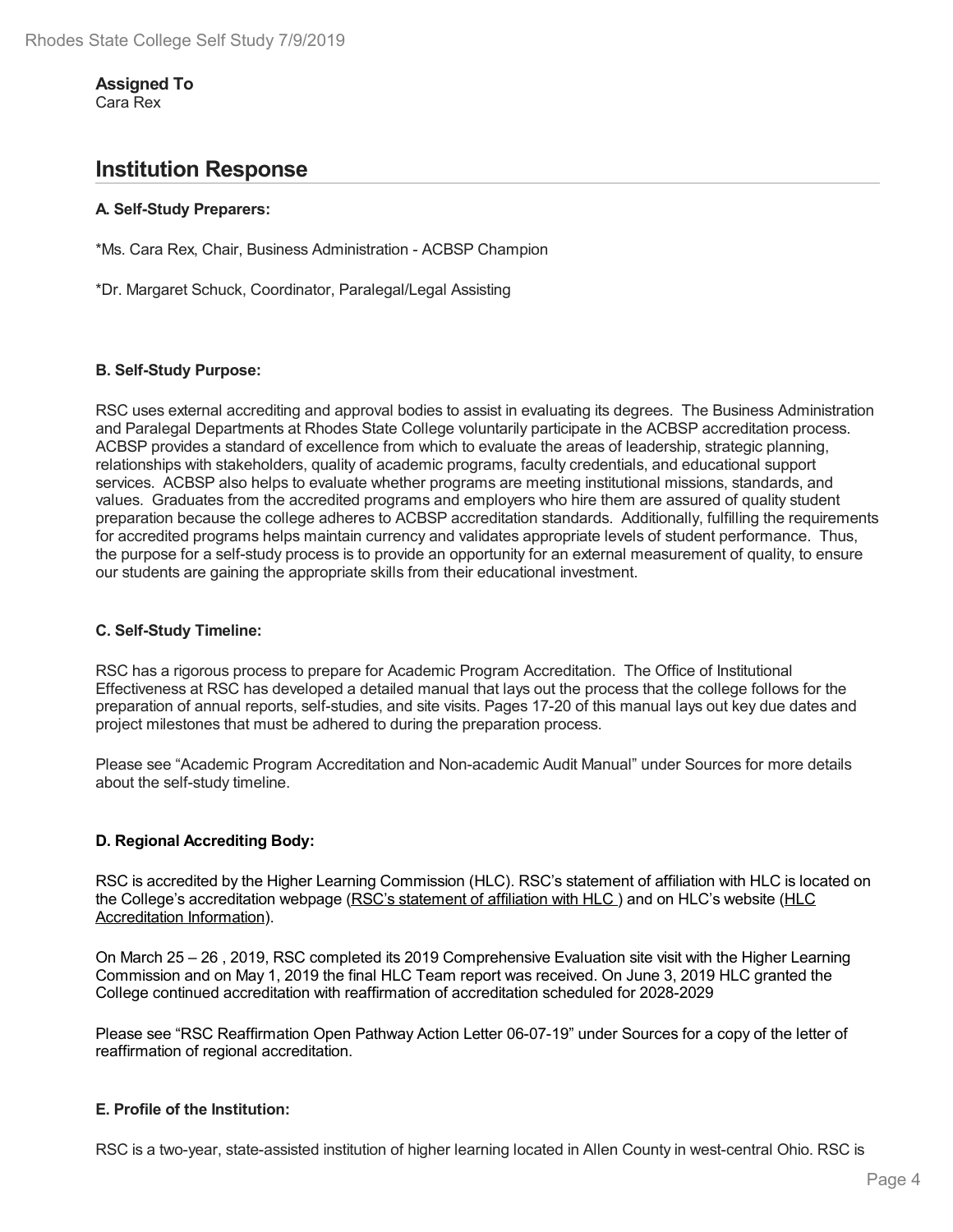chartered to provide degree granting career education programs, non-credit workforce development, and consulting for business and industry. The College prepares students for entry into careers, develops the regional workforce through credit and non-credit occupational training, and offers curricular programs that prepare students for transfer into baccalaureate programs at selected colleges and universities. Rhodes State College services the west-central Ohio region, which includes Allen County and nine other surrounding counties.

RSC is co-located with The Ohio State University -Lima (OSU–Lima), and the relationship with OSU-Lima is governed by a cost-share agreement, which details terms of operation and financial responsibility. The legal authority for RSC resides in its Board of Trustees. RSC (originally, Lima Technical College) was officially chartered in 1971 as a state, public assisted, associate degree granting institution of higher education. By the mid-1990s, the College offered over 70 associate degree programs, certificates, and numerous noncredit courses serving professional training, skills upgrading, recreational learning, and personal development were offered through the Division of Community Education Services. In 2002, Lima Technical College changed its name to James A. Rhodes State College, in honor of former governor James A. Rhodes who played a vital role in establishing Ohio's two-year college system. As of Spring 2018, the College consists of three academic divisions: Arts and Sciences, Health Sciences, and Business, Technology, and Public Service (BTPS). During the 2017-2018 academic year, the combined divisions offered 46 degrees and 51 credit bearing certificates.

The BTPS Division is made up of the Business Administration, Paralegal, Law Enforcement, Early Childhood, Human Service, Engineering Technology, and Information and Emerging Technology Departments. The Business Administration Department consists of 6 degree programs (Accounting, Business Administration, Human Resources, Marketing, Executive Administrative Assistant, and Medical Administrative Assistant) as well as 11 certificates. The Paralegal Department consists of a Paralegal/Legal Assisting Degree and post-degree certificate.

#### *College Demographics*

The five year average (Fall 2013 to Fall 2017) enrollment for the College is 3,980. As of Fall 2017 the total enrollment for RSC was 3,760, which is composed of 22% full-time students and 78% part-time students. RSC students took classes in a wide variety of learning formats, 25% (on campus only), 26% (on campus and distance), 10% (distance only), and 39% (off-campus at local high schools). The RSC campus faculty is made up of 16% fulltime and 84% part-time (adjunct) faculty. In the Fall of 2017, the student/faculty ratio was 12:1. During academic year 2017-18, 535 students graduated from RSC with either a degree and/or a certificate.

The Business Administration & Paralegal Departments had 216 degree seeking students in the Fall of 2017, which is made up of 46% full-time students and 54% part-time students. The Business Unit students took classes in a wide variety of learning formats: 14% (on campus only), 30% (combined on campus and distance), 42% (distance only), and 14% (off-campus at local high schools). There were 120 female and 96 male students. The average age of these students is 24.4. The ethnic background of the students is 84% White, 10% African American, 1% Hispanic, 1% two or more races, and 4% not reported.

### **F. Organizational Chart:**

Please see "Rhodes Org Charts AA & BTPS" under Sources for the Academic Affairs and Business, Technology, and Public Service Division Organizational Charts.

### **G. Legal Authorization:**

The legal authority for RSC resides in its Board of Trustees.

### **H. Governing Board:**

Pursuant to Ohio Revised Code (ORC), RSC is governed by a Board of Trustees (BOT) comprised of seven Allen County residents. Five trustees are appointed by a caucus of Allen County's city, county, and exempted village boards of education and two trustees by the Governor. RSC's BOT operates and exercises its duties and powers in alignment with ORC 3357.09 and BOT policies.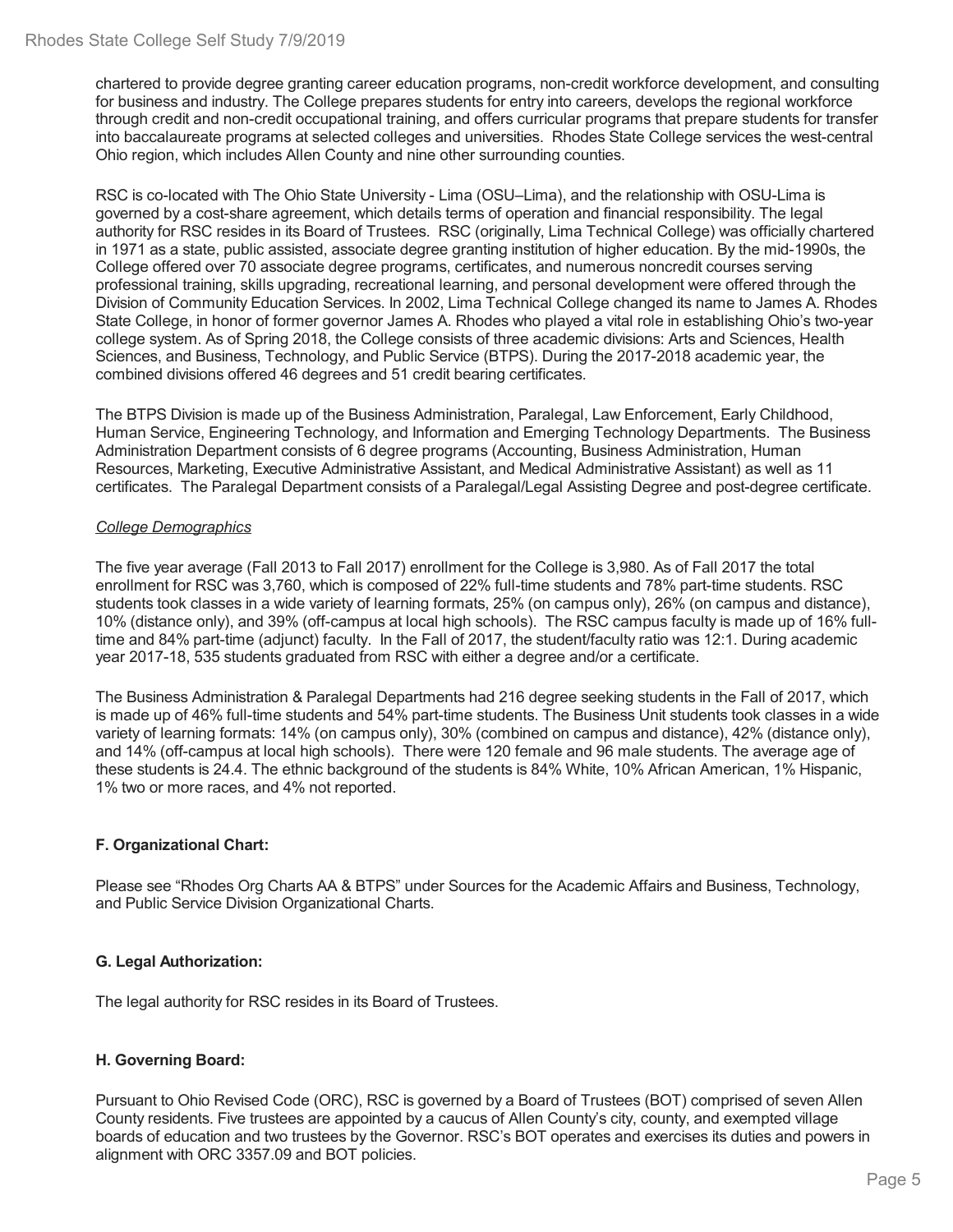The BOT complies with the Board Operating Structure for meetings and the Annual Calendar. Ten meetings are scheduled August through May. Special meetings may be convened during or outside that period. The BOT hires and evaluates the President and approves College policies and personnel actions. As part of their responsibility, trustees exercise fiduciary oversight for all major financial decisions. Policies guide trustees' ethical and professional conduct. Each trustee completes an annual financial disclosure and abstains from voting when a conflict exists.

The current Board membership is detailed in following table:

| <b>Board of Trustee Membership</b> | <b>Date of Initial Appointment</b> |
|------------------------------------|------------------------------------|
| Dr. Wilfred G. Ellis, M.D. (Chair) | 08/24/1996                         |
| Ms. Jane Krites (Vice Chair)       | 09/01/2009                         |
| Mr. Sam Bassitt                    | 09/04/2013                         |
| Mr. Douglas Degen                  | 12/17/2013                         |
| Mr. Everett "Butch" Kirk III       | 09/15/2009                         |
| Mr. John Paradore                  | 10/172007                          |
| Dr. Mona Willamowski               | 10/24/2013                         |

#### **I. Institution Mission:**

#### *Rhodes State College Mission Statement:*

"Rhodes State College changes lives, builds futures and improves communities through life-long learning." The Rhodes State mission statement is designed to describe the College's desired outcome and what it should strive to achieve.

#### *Rhodes State College Vision Statement:*

"Rhodes State...the #1 Choice." The Rhodes State vision statement creates a sense of direction and opportunity for the College, articulating the desired future and pushing the campus community to move beyond current practice.

#### *Rhodes State College Core Values:*

Integrity: Value trust and honesty.

Caring: Committed to meet the needs of others.

Responsibility: Do competently what is supposed to be done, when it is supposed to be done.

Respect: Treat people with dignity and fairness.

Quality: Take pride in excellence

The RSC Values are the underlying principles that are the basis for vision, plans, policies, and actions. RSC holds itself accountable to these core values as itseeks to fulfill its mission and vision.

The mission statement, vision statement & core values are listed on page number 7 of the 2017-18 RSC Catalog. The catalog can be accessed at the following website: 2017-2018 Rhodes State College Catalog.

#### **J. Business Unit Mission:**

The Business, Technology, and Public Service Division at Rhodes State endorses and seeks to implement the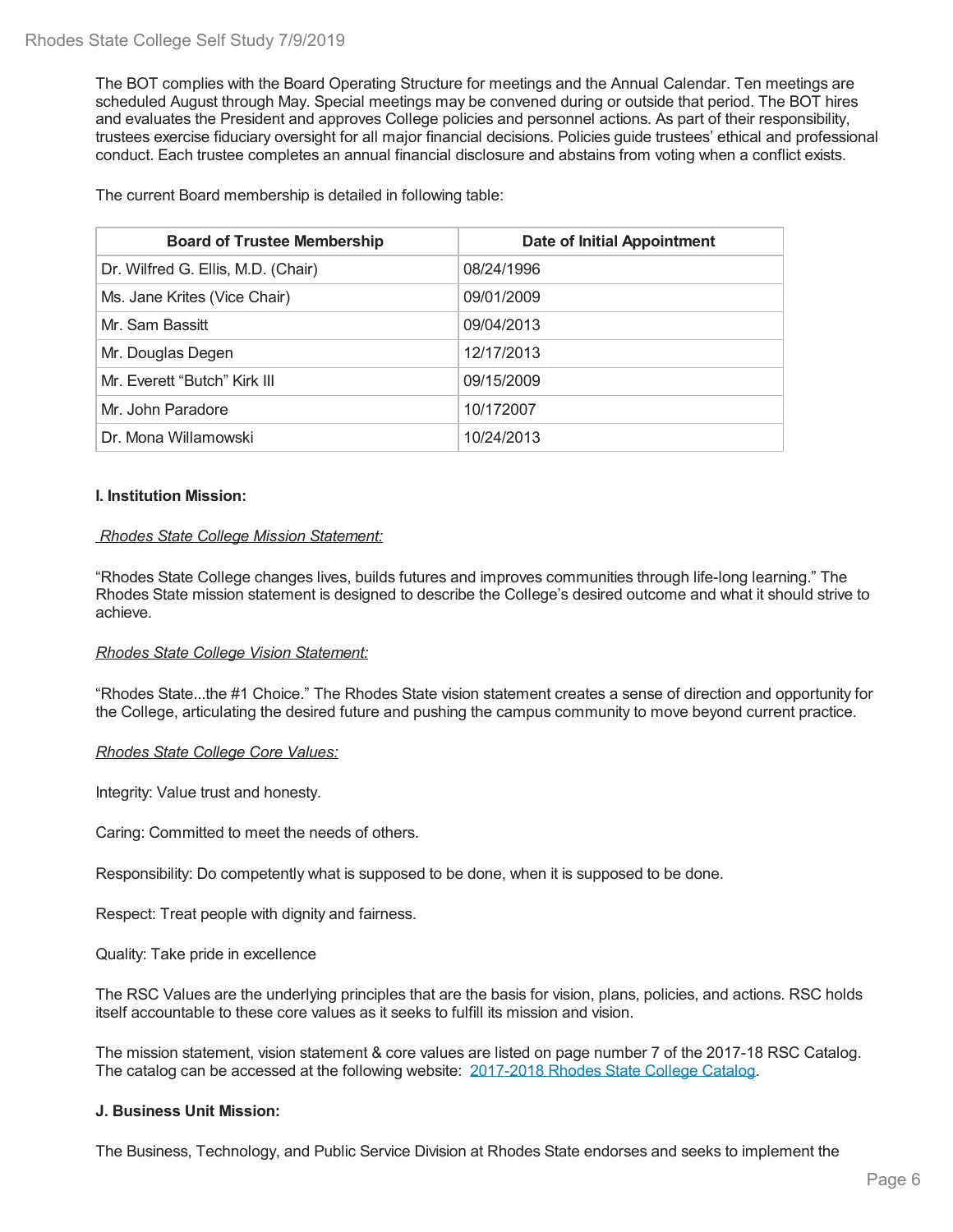Rhodes State College Academic Vision, Academic Mission Statement, Academic Statement of Values, and Academic Commitment to Assessment as listed on page 22 of the 2017-2018 catalog. The Business Administration and Paralegal Department mission statements are listed on unit/program assessment documents and program technical course syllabi.

*Business Administration Department Mission Statement:* The Business Program at Rhodes State College delivers quality learning, promotes student success and facilitates career advancement for our students.

*Paralegal/Legal Assisting Department Mission Statement:* The Paralegal/Legal Assisting program provides students with knowledge and skills necessary to be successful in entry level jobs relating to the legal profession, business and industry, and government. Graduates can also obtain the coursework applicable to a baccalaureate degree. Rhodes paralegal program does not prepare students to practice law. It does not provide legal services directly to the public.

Please see criterion 4.1 for detailed information on Program Learning Outcomes/Objectives.

The Business Administration and Paralegal Departments provide students with the knowledge and skills necessary to be successful in entry-level jobs or to advance their careers in various business fields. The departments also provide pathways for students to continue their education towards a baccalaureate degree. This aligns with the College's mission, which is to change lives, build futures and improve communities through life-long learning.

### **K. Business Programs**

- \* Associate of Applied Business in Accounting
- \* Associate of Applied Business in Business Administration
- \* Associate of Applied Business in Human Resource
- \* Associate of Applied Business in Marketing
- \* Associate of Applied Business in Paralegal/Legal Assisting

The A.A.S. Degrees in Executive Administrative Assistant and Medical Administrative Assistant are not accredited by ACBSP. RSC has chosen to not seek accreditation for these degrees at this time.

#### **L. Academic Degrees:**

\* Associate of Applied Business in Accounting had eight degrees conferred during self-study academic year. This degree is offered in a traditional on-ground format and also a 100% on-line format.

\* Associate of Applied Business in Business Administration had 29 degrees conferred during self-study academic year. This degree is offered in a traditional on-ground format, a 100% on-line format, and in a one-night-a-week format.

\* Associate of Applied Business in Human Resource had ten degrees conferred during self-study academic year. This degree is offered in a 100% on-line format. Many of the courses in this degree can also be taken in a traditional on-ground format.

\* Associate of Applied Business in Marketing had six degrees conferred during self-study academic year. This degree is offered in a hybrid format. Many of the courses in this degree can also be taken in a traditional on-ground format.

\* Associate of Applied Business in Paralegal/Legal Assisting had one degree conferred during self-study academic year). This degree is offered in a traditional on-ground format. The non-legal courses in this degree can also be taken on-line.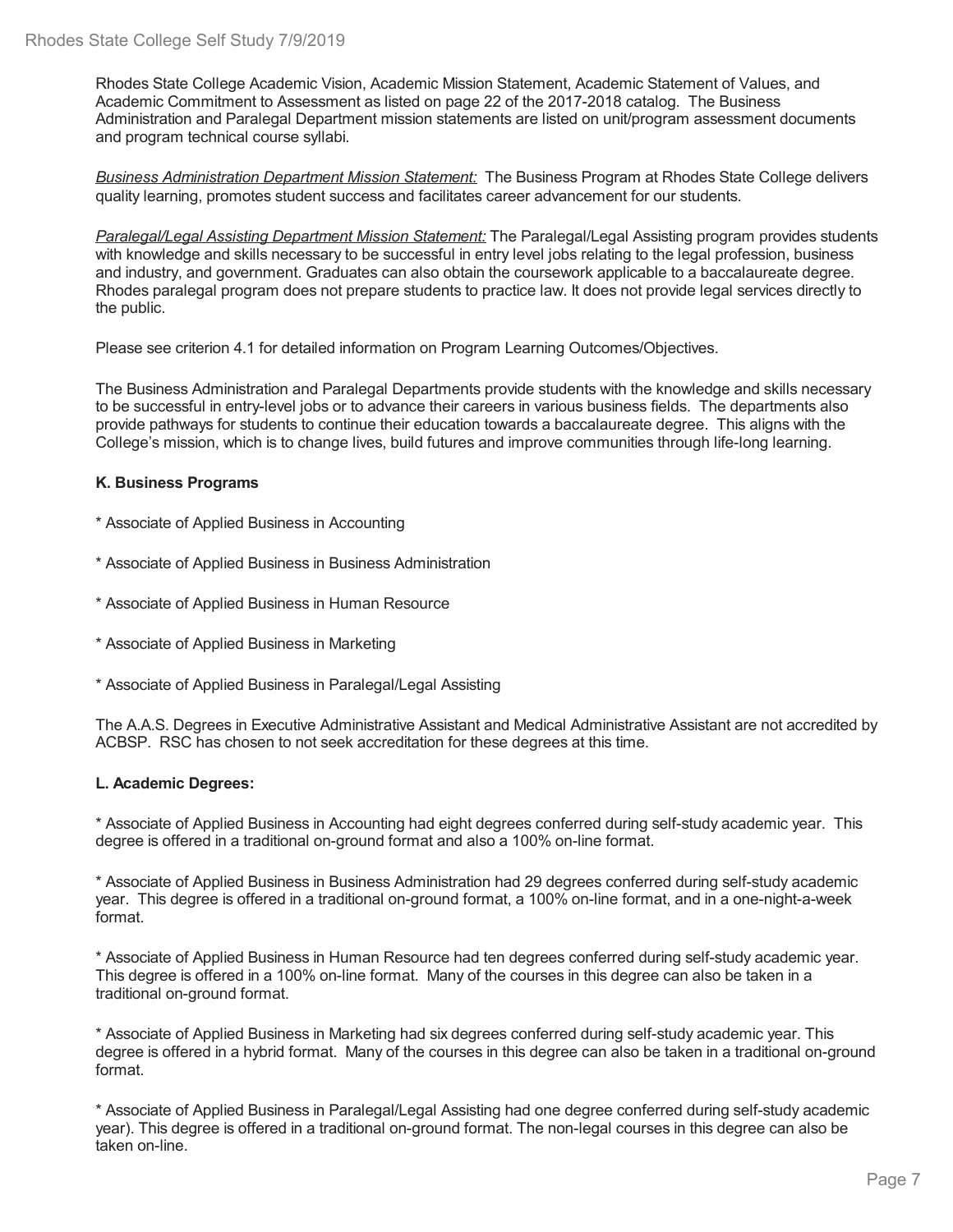\* Associate of Applied Science Degree in Executive Administrative Assistant had two degrees conferred during self study academic year. This degree is offered in a 100% on-line format. Many of the courses in this degree can also be taken in a traditional on-ground format.

\*Associate of Applied Science Degree in Medical Administrative Assistant had zero degrees conferred during self study academic year. This degree is offered in a 100% on-line format. Many of the courses in this degree can also be taken in a traditional on-ground format.

No business degrees are offered outside of the main campus location at 4240 Campus Drive in Lima, Ohio.

#### **M. Class Time:**

Detailed documentation has been provided for all business courses that ran in the Fall of 2017 and Spring of 2018 to show that on-ground classes were meeting for at least a minimum of 50 minutes per week for every one credit hour of the course.

Please see Evidence File... "Files for Self Study Rhodes State College (7-15-19)" - Tab "Credit Hours"

On-line, college credit plus, hybrid, and on-ground courses use the same standard syllabi, textbooks, and Canvas course platform. The syllabi, regardless of format, have the same learning outcomes and generally the same assignments with minor exceptions. Additionally, any courses that utilize publisher platforms like McGraw Hill's Connect or Pearson's MyLab require this platform to be used regardless of the format. In the summer of 2018, a new syllabi review process was implemented across the college. All syllabi are reviewed by the Program Chair every term to ensure consistency. The BTPS Dean also conducts a Working Syllabus Compliance review each semester, and her findings are recorded in the Office of Academic Affairs.

#### **N. Course Delivery:**

On-ground, On-line, Hybrid, and at High School Campuses (College Credit Plus)

### **O. Credit Hours:**

RSC has a credit hour policy that governs how the institution calculates and awards credit hours.

For lecture courses specifically, which are the majority of the Business courses, one semester credit hour will be awarded for a minimum of 750 minutes of formalized instruction that typically requires students to work on out-of class assignments an average of two hours for every hour of formalized instruction. This awarding is the same regardless of delivery method.

The RSC credit hour policy is available for review on the following website: RSC Credit Hour Policy

The Ohio Department of Higher Education requires that associate degree programs maintain a minimum of 60 semester hours and a maximum of 65 semester hours. All Business Degrees at RSC comply with this requirement.

#### **P. Student Communication:**

Prospective and enrolled business students are provided with relevant information about the institution and their program that may affect them. Information is included in but not limited to catalogs, handbooks, academic calendars, website, and course syllabi. Materials related to the institution and program are accurate, comprehensive, current, and provided to students in a timely manner.

Please see detailed information below related to student communication:

\*General Admission (2017-2018 Rhodes State College Catalog <Page 10> and RSC Website)

\*Program Admission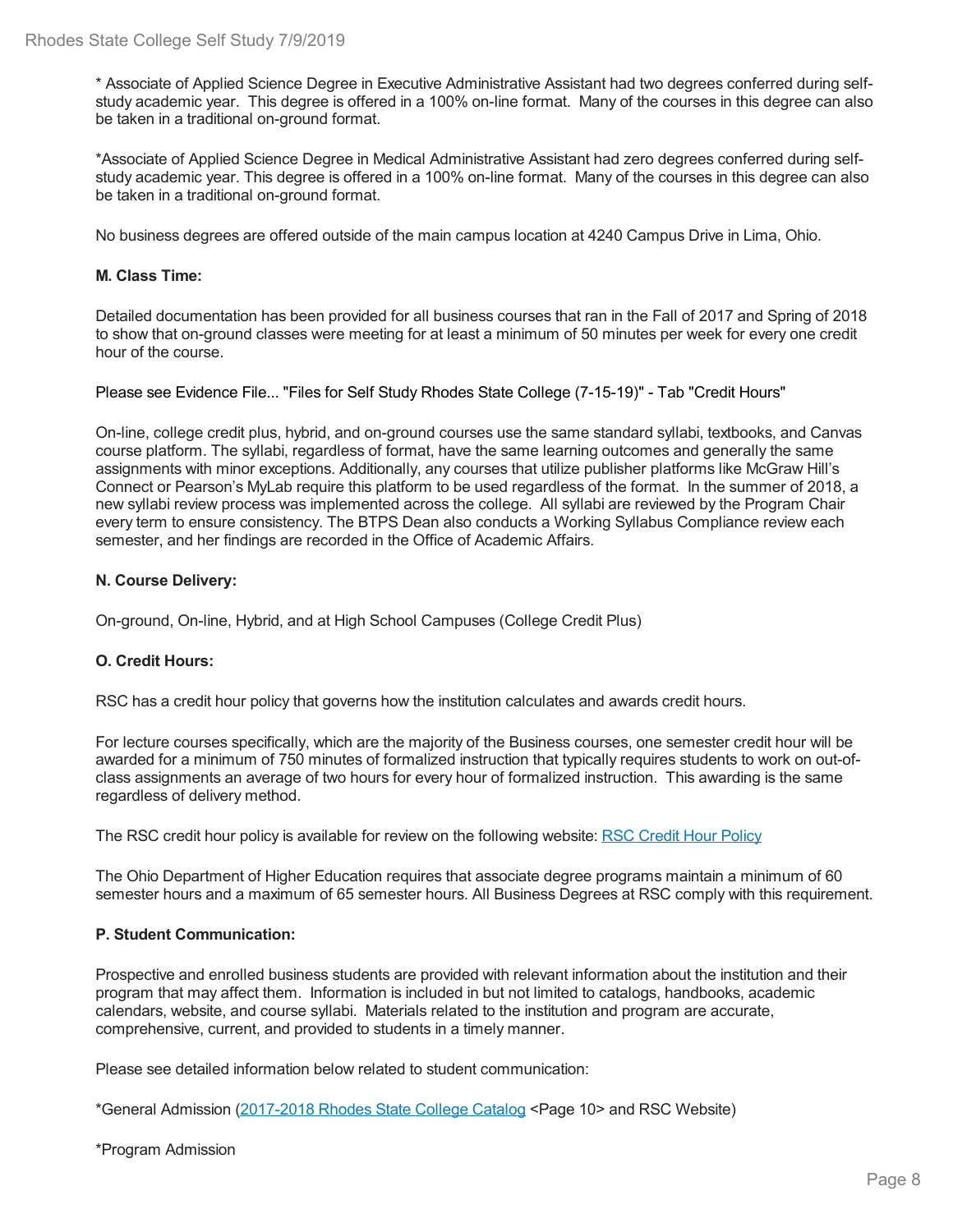\*\*All ACBSP accredited degrees are open enrollment degrees and do not require specific admission requirements beyond the RSC general admission requirements (2017-2018 Rhodes State College Catalog <Page  $10$ 

\*\*The BTPS Division outlines essential skills/functions that students must be able to perform with or without reasonable accommodations. (2017-2018 Rhodes State College Catalog <Page 46>)

\*Academic Calendar (2017-2018 Rhodes State College Catalog <Page 8> and RSC Website)

\*Financial Information (2017-2018 Rhodes State College Catalog <Page 15> and RSC Website)

\*\*Tuition cost per credit hour

\*\*Fees

\*\*Refunds policies

\*\*Payments policies and payment plans

\*Student Policies (2017-2018 Rhodes State College Catalog <Student Handbook Page 200> and RSC Website)

\*\*Registration (Orientation & Advising)

\*\*Grading System

\*\*Academic Standing

\*\*Attendance

\*\*Graduation Requirements

\*\*Student Services

\*\*Students Activities and Athletics

\*\*Safety and Security

\*Student Code of Conduct (RSC Website)

\*Academic Credentials of Faculty (2017-2018 Rhodes State College Catalog <Page 188>)

### **Sources**

- Academic Program Accreditation and Non-academic Audit Manual
- Rhodes Org Charts AA & BTPS
- RSC Reaffirmation Open Pathway Action Letter 06-07-19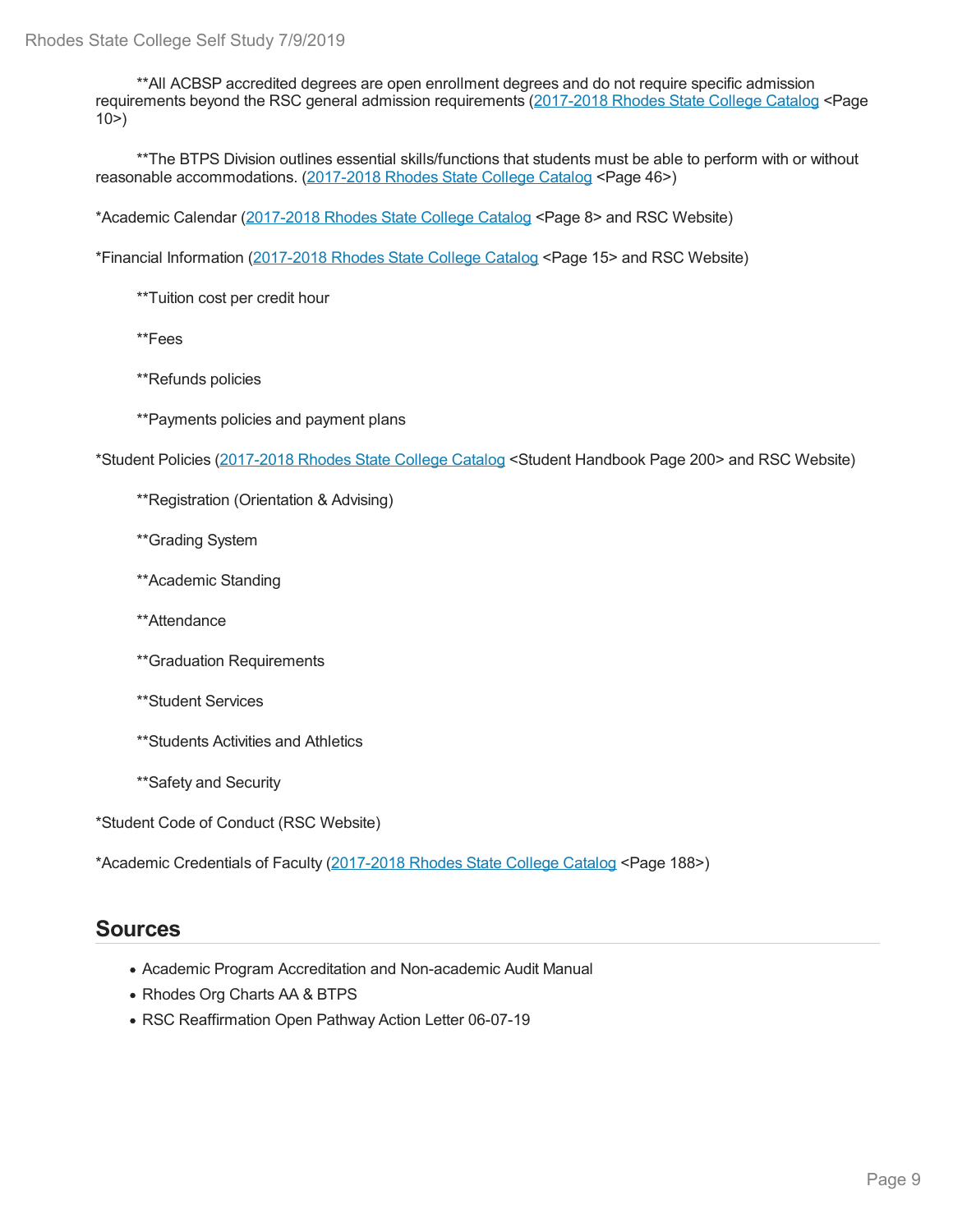# 1 - Standard 1: Leadership

Business Unit administrators and faculty should lead and be involved in creating and sustaining values, business school or program directions, performance expectations, student focus, and a leadership system that promotes performance excellence. Values and expectations should be integrated into the business unit's leadership system to enable the business unit to continuously learn, improve, and address its societal responsibilities and community involvement.

## **Self-Study**

**Status:** Completed | **Due Date:** Not Set

**Assigned To** Cara Rex

## **Institution Response**

Please see criterion 1.1 (Leadership Strategies), 1.2 (Leadership Measures of Performance, and 1.3 (Leadership and Community) for details on how Standard 1 is met.

## **Sources**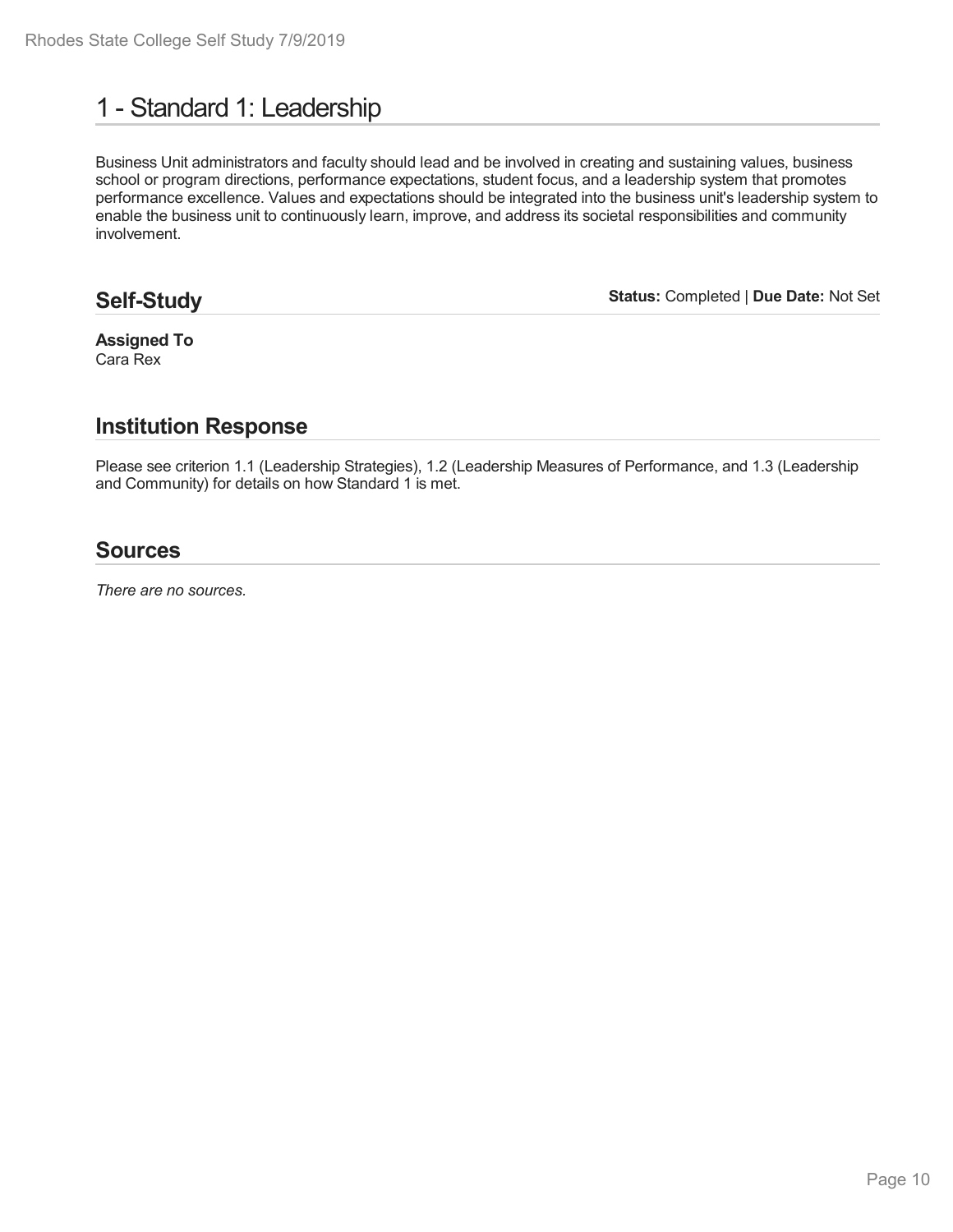# 1.1 - Criterion 1.1 Leadership Strategies

A. Explain the business unit leadership strategies or systems to foster a high-performance work environment that results in meeting the mission of the business unit.

B. Explain how the business unit maintains effective communications and develops participation throughout the business unit.

## **Self-Study**

**Status:** Completed | **Due Date:** Not Set

**Assigned To** Cara Rex

# **Institution Response**

A. Explain the business unit leadership strategies or systems to foster a high-performance work environment that results in meeting the mission of the business unit.

The mission statement of college declares "Rhodes State College changes lives, builds futures and improves communities through life-long learning."

Rhodes State College's core values and current Strategic Plan, 20/20 Vision, provide the underlying principles that guide the college's leadership when making decisions. The leaders of the College strive to uphold those values and direct attention to initiatives that support the Strategic Plan.

The Rhodes State College Core Values are:

Integrity: Value trust and honesty.

Caring: Committed to meet the needs of others.

Responsibility: Do competently what is supposed to be done, when it is supposed to be done.

Respect: Treat people with dignity and fairness.

Quality: Take pride in excellence

The current Strategic Plan, 20/20 Vision, contains four core strategies that guide the college's leadership when making decisions.

Strategy One: Create and scale initiatives that contribute effectively to retention, completion, success, and an improved student experience

Strategy Two: Align academic programs with the needs of students, workforce, and community

Strategy Three: Promote a culture that inspires innovation, collaboration, and entrepreneurship; and creates a workplace climate that supports and celebrates employees, students and other constituents

Strategy Four: Create and implement a comprehensive marketing plan

The structure of the academic divisions within the College and the administrative structure supports the mission and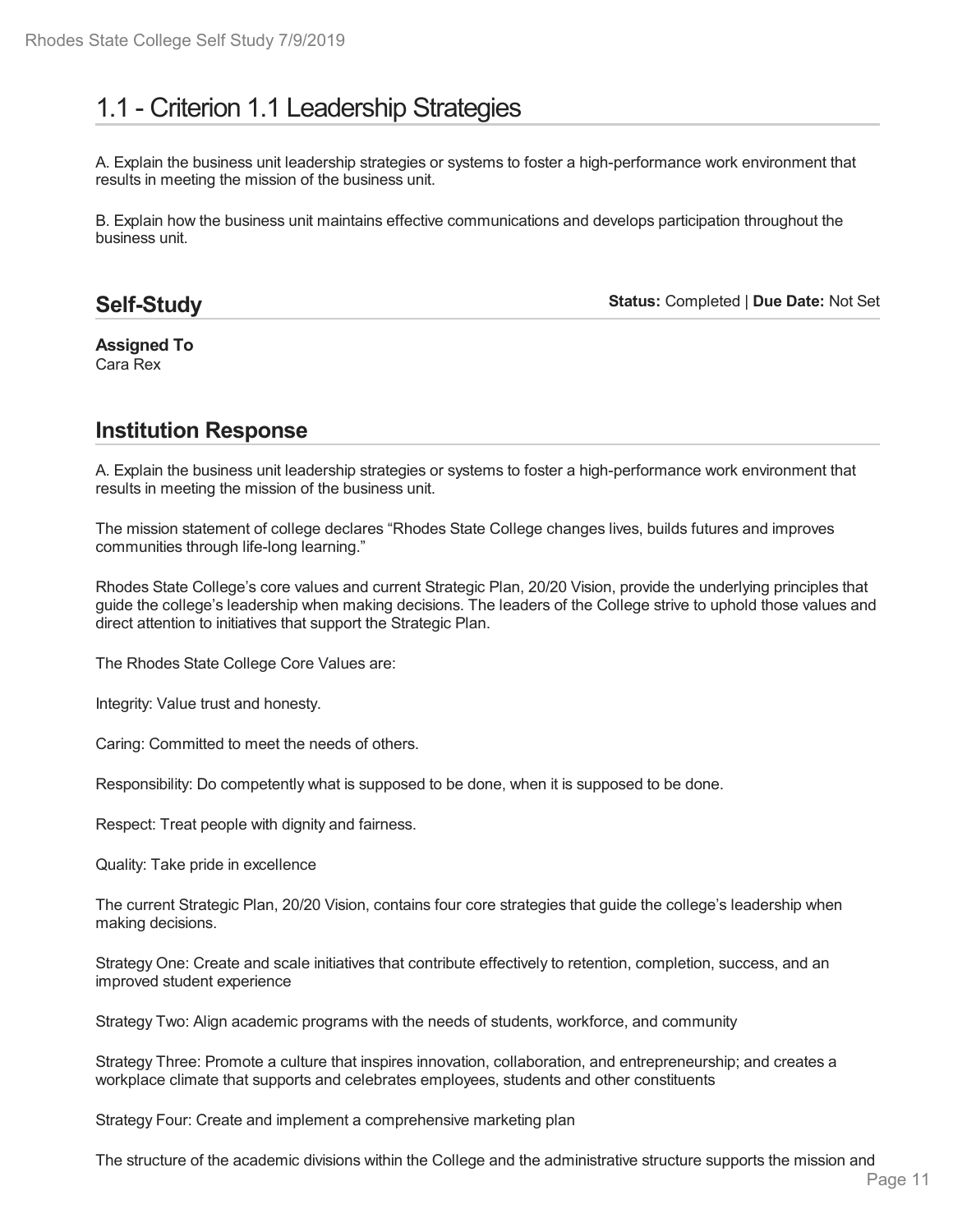strategic plan of the College. Extensive restructuring has been done to these structures over the last several years to remain cost effective while still meeting the needs of our students and stakeholders.

The Vice President of Academic Affairs oversees the academic divisions. There is a dean for each academic division. Department chairs and coordinators support the deans by determining class offerings, developing faculty schedules, hiring adjunct faculty, and performing various other duties. All of these individuals are involved in the development and execution of the strategic plan as well and maintaining program approvals and accreditations.

Please see "Rhodes Org Charts AA & BTPS"under Sources for detailed RSC Academic Affairs and BTPS Division Organizational Charts.

B. Explain how the business unit maintains effective communications and develops participation throughout the business unit.

The leadership of Rhodes State College maintains effective communications through the following methods:

\*College, Division, and Department-wide meetings

\*President's Forum (generally held three times a year)

\*Professional development activities for both faculty and staff

\*Annual adjunct in-service meeting

\*Shared Governance processes & meetings

\*Special initiative meetings (Higher Learning Commission Preparation & Completion Plan)

\*Advisory committee meetings and annual dinner

\*Annual employee awards dinner

\*Scholarship Reception, Academic Awards Ceremony, Phi Theta Kappa Honor Society Induction Ceremony, and Alpha Beta Gamma Honor Society Induction Ceremony

\*Faculty presentation opportunities

\*Written communication from academic leadership (generally e-mails)

\*Formal policies and procedures

Attendance at college-wide Presidential Forums is mandatory for all faculty and staff. The division leadership team, dean and chairs, meet regularly to discuss issues pertinent to the division. The division and individual departments meet periodically at the beginning and throughout the academic year to address planning, assessment, curriculum development, and other matters pertinent to operating activities. Minutes are kept of all actions taken at the division and department meetings. Participation and contribution from both faculty and staff is highly encouraged in all of these different venues.

Finally, the importance of rank advancement and professional development are clearly articulated within the division and at the department level. Faculty and staff are encouraged, through individual performance goals and objectives, to take active leadership roles in College committees and teams.

## **Sources**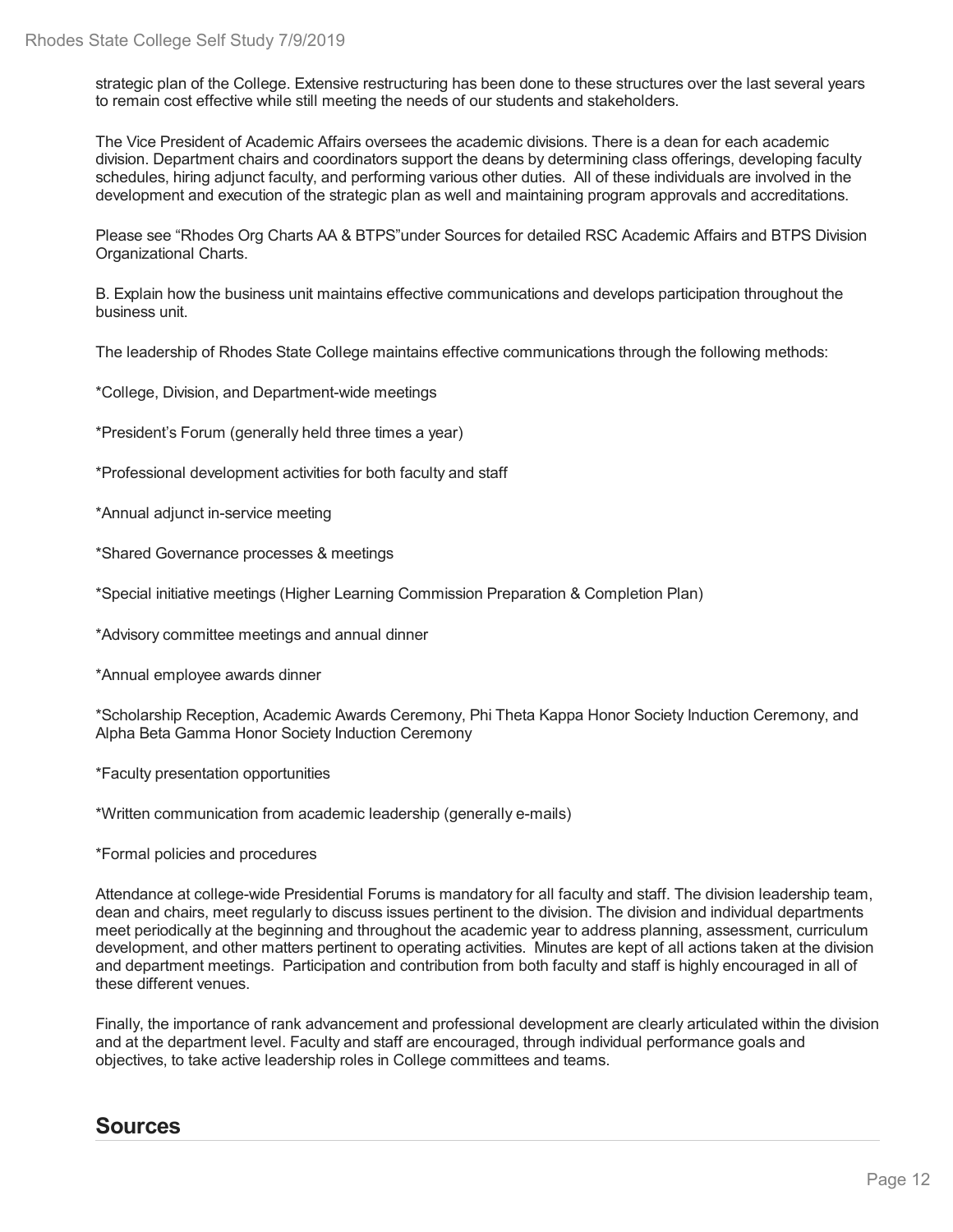Rhodes Org Charts AA & BTPS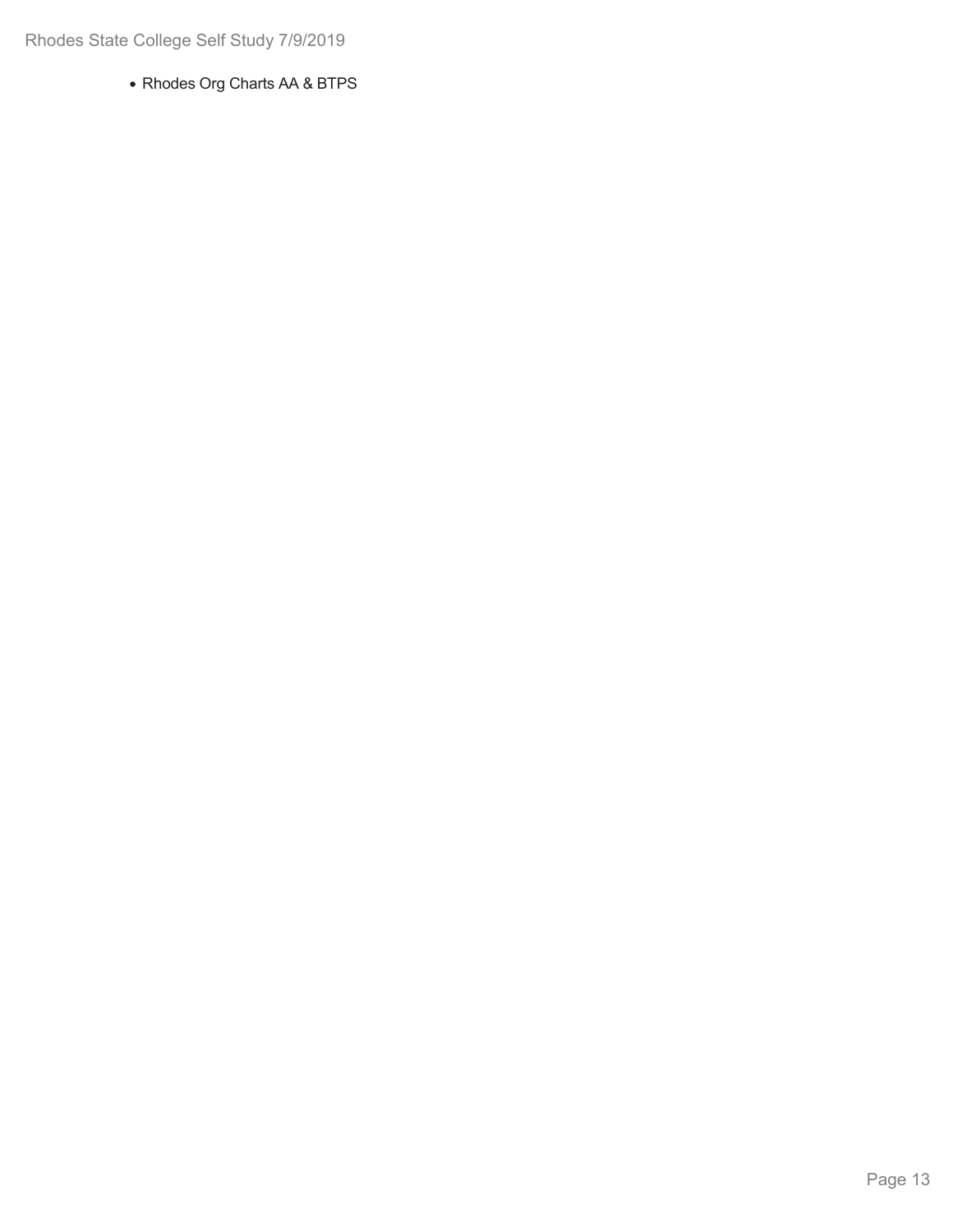# 1.2 - Criterion 1.2 Leadership Measures of Performance

Explain how the business unit leadership ensures the establishment, deployment, and evaluation of performance measures and ensures that the results are used to improve performance.

## **Self-Study**

**Status:** Completed | **Due Date:** Not Set

**Assigned To** Cara Rex

## **Institution Response**

Explain how the business unit leadership ensures the establishment, deployment, and evaluation of performance measures and ensures that the results are used to improve performance.

The College measures performance from a"top-down" perspective. The President's performance is evaluated by the Rhodes State College Board of Trustees. The Vice President of Academic Affairs is evaluated by the President. The Academic Division Deans are evaluated by the Vice President of Academic Affairs. The Department Chairs are evaluated by their Deans, and the Department Chairs evaluate Coordinators and Faculty.

A defined evaluation structure is used for measuring the performance of BTPS Division administrators and faculty. Specifically, each faculty member is evaluated based on their instructional responsibilities, student-advising responsibilities, Division/Program responsibilities, and community/College service responsibilities. Through the evaluation process, the faculty member identifies specific areas where they have opportunities for development in the next year. They can also develop specific goals for the next year that align with the overall goals and objectives of the College, Division, and Department. These items are discussed with the Department Chair to ensure they are measurable and action plans are in place for the faculty member to be able to achieve them. As part of the performance evaluation process, faculty and staff are required to participate in Division and College committees, professional development programs, and community activities.

## **Sources**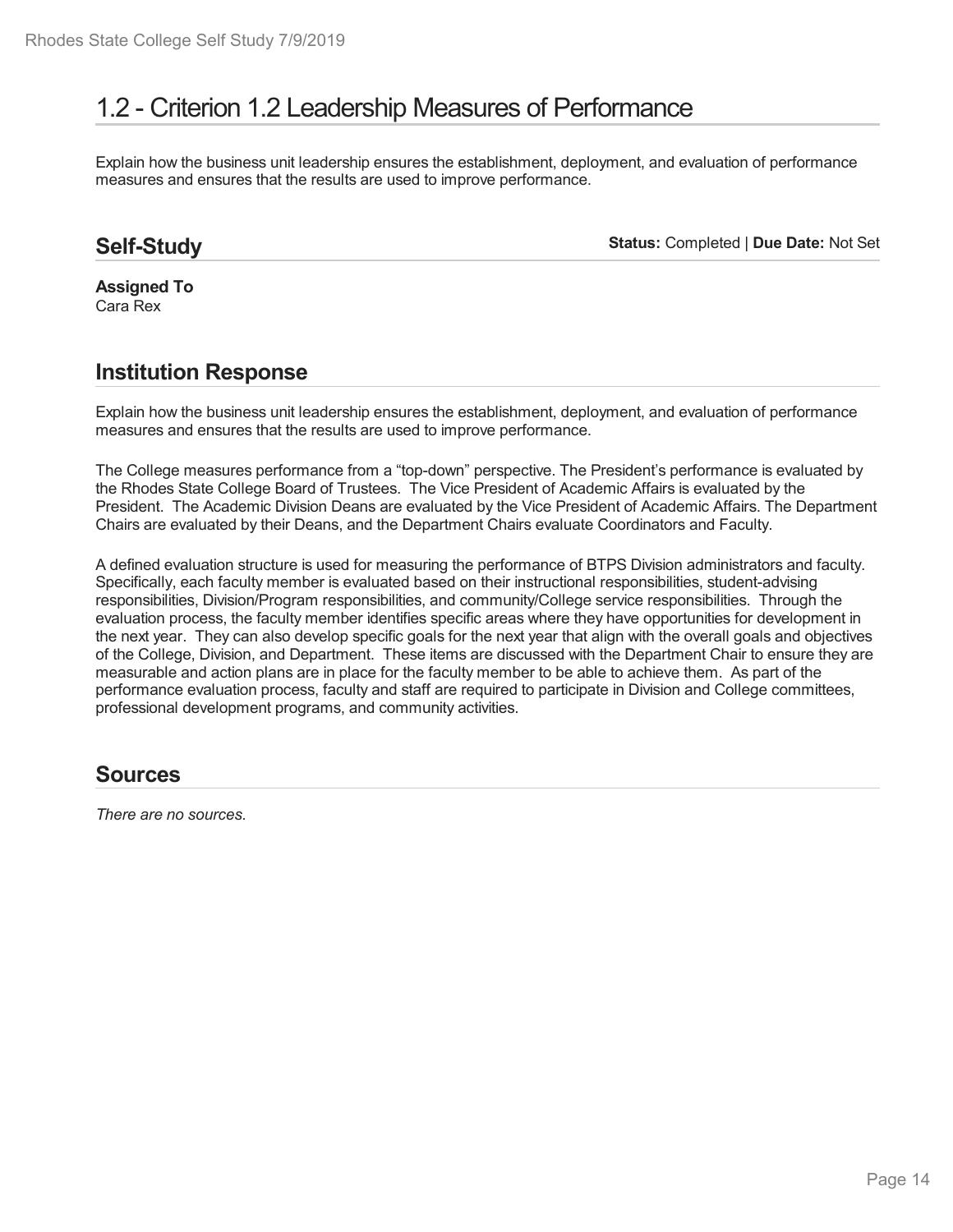# 1.3 - Criterion 1.3 Leadership and Community

Explain how the business unit addresses its responsibilities to the environment and practices good citizenship.

## **Self-Study**

**Status:** Completed | **Due Date:** Not Set

**Assigned To** Cara Rex

# **Institution Response**

Explain how the business unit addresses its responsibilities to the environment and practices good citizenship.

Rhodes State College believes strongly in being an active participant in the surrounding community and a good corporate citizen. Below are some of the ways that RSC, the Business Administration Department, and the Paralegal Department engage in activities to support good citizenship.

### **Environmental Citizenship:**

\* Completed the 2018-2019 American Electric Power Ohio's Continuous Energy Improvement Program in conjunction with co-located partner The Ohio State University at Lima. RSC and OSU-Lima earned special recognition in the "Strongest Energy Team" category for the sustained work to engage the student body and employees in energy savings.

\*Promotes a College-wide recycling program.

\*Encourages faculty to strive for reductions in paper within our classrooms by using the Canvas Learning Management System.

\*Faculty and Staff participate in the annual Ottawa River Clean Up Day.

### **Good Citizenship on Campus Student and Community Focused:**

\*The RSC Foundation Scholarship Program awarded \$145,777 for student scholarships in 2018-2019 academic year.

\*Academic Affairs hosts an annual Rhodesology Summer Camp for 6th – 9th grade students. The Business Administration Department has run business related camps as part of Rhodesology.

\*Career Services hosts an annual Career Day for high school juniors in which faculty from the Business Administration and Paralegal Departments lead career focused sessions.

\*The Student Engagement and Activities Office and other departments at RSC host diversity and community oriented events on campus for the following:

\*\*Black History Month Celebration was observed by inviting community organizations to meet with students to discuss local resources available for people of color.

\*\*Women's History Month was recognized with Feminini-tea, a social gathering of women to discuss the roles and ideals of women in society. The month was further celebrated with a showing of the film, "Hidden Figures" on campus.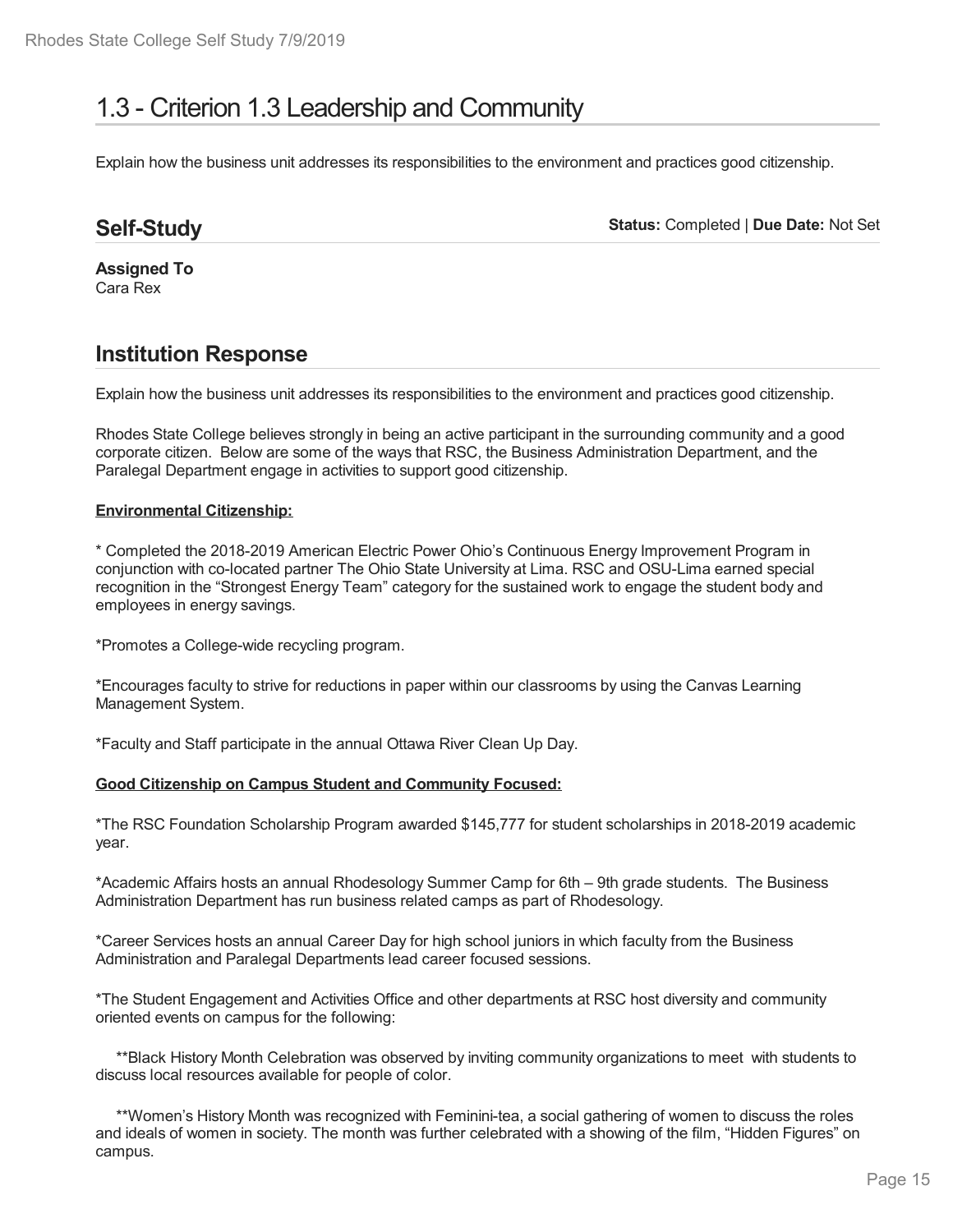\*\*Suicide Prevention Week was observed through a Send Suicide Packing event, which includes a display of 600+ backpacks across campus, each representing two college students who committed suicide nationwide.

\*\*Break the Silence Week, which raises awareness of sexual assault prevention and violence against women, was observed through several events and activities, including the Clothesline Project and Walk a Mile in Her Shoes.

\*\*Homeless awareness was observed through an overnight tent city event.

\*\*Scholarship Souper Bowl event raised money for scholarship funds.

#### **\*The Student Engagement and Activities Office and other departments at RSC host Community Service events on campus for the following:**

\*\*Red Cross blood drives.

\*\*Toys for Tots drives.

\*\*West Ohio Food Bank drives.

\*\*Literacy drives to benefit the My Brother Readers program at a local junior high school.

\*Business Professional of America Club students hold meetings and attend events that promote career-specific professionalism and skills. These students also volunteer on campus at community service events.

\*The Dental Hygiene Program at RSC runs an on-campus clinic that provides students, staff and the community with dental hygiene care at below market rates.

\*The Early Childhood Education Program at RSC provides an on-campus state-certified and highly awarded preschool program for children of faculty, staff, and students at below market rates.

\*On Campus Food Pantry is currently under development for RSC.

#### **Good Citizenship off Campus Student and Community Focused:**

\* Faculty and staff volunteer for the Allen County Fair, Tee Off for Scholarships event, and Wapakoneta Moon Festival.

\*Business Administration Department students have interned with community organizations like the Lima Municipal Court, Partnership for Violence Free Families, and Family Promise.

\*Paralegal Department students have completed practicums at Crime Victim Services or legal aid agencies.

\*The Early Childhood Education Program provides an off-campus state-certified preschool program at the downtown YMCA that services the community.

## **Sources**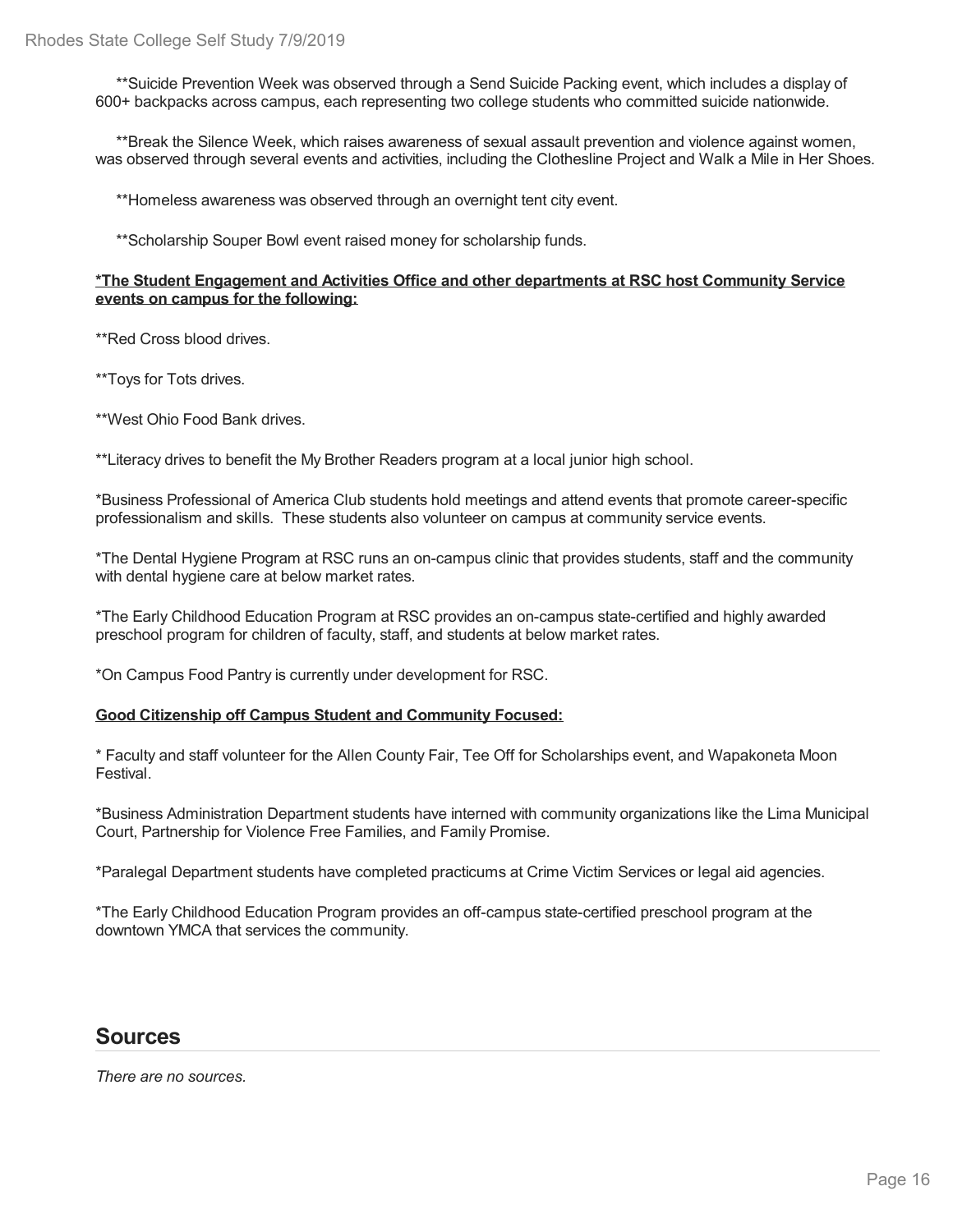# 1.S - Summary of Standard 1 - Leadership

Provide a summary of strengths and opportunities for improvement the institution plans to address related to Standard 1 - Leadership.

## **Self-Study**

**Status:** Completed | **Due Date:** Not Set

**Assigned To** Cara Rex

## **Institution Summary**

Provide a summary of strengths and opportunities for improvement the institution plans to address related to Standard 1 - Leadership.

### **Strengths**

\*The administrative and Shared Governance structures at RSC support the institution's Mission, Core Values and Strategic Plans.

\*RSC administrators consistently communicate to the faculty and staff and provide many opportunities for their participation in decision-making.

\*Professional development opportunities for faculty and staff are ample and participation in them is highly encouraged.

\*RSC has a comprehensive and fair evaluation process for all administrators, faculty, and staff where employee input is strongly encouraged.

\*RSC strongly values practicing good citizenship both on and off campus and provides numerous opportunities for administrators, faculty, staff, and students to participate in them.

#### **Opportunities for Improvement**

\*The Business Professionals of America Club was not active in the 2018-2019 academic year due to turnover in the faculty advisor position. The Business Administration Department would like to collaborate with the Information and Emerging Technology Department to relaunch and grow this club in the 2019-2020 academic year.

\*The Business Administration and Paralegal Department's faculty need to explore more opportunities to be engaged in our community individually and as a group by participating in volunteer activities, projects and events. RSC will be launching an Employee Volunteer Program in the Summer of 2019, which will help to support and coordinate volunteer efforts by the college faculty, staff, and administrators.

\*The Internship Coordinator at RSC could work more with the local community to develop additionally internship and practicum sites for business and paralegal students with a community service focus.

\*The Business Administration Chair needs to strengthen outreach efforts to local businesses.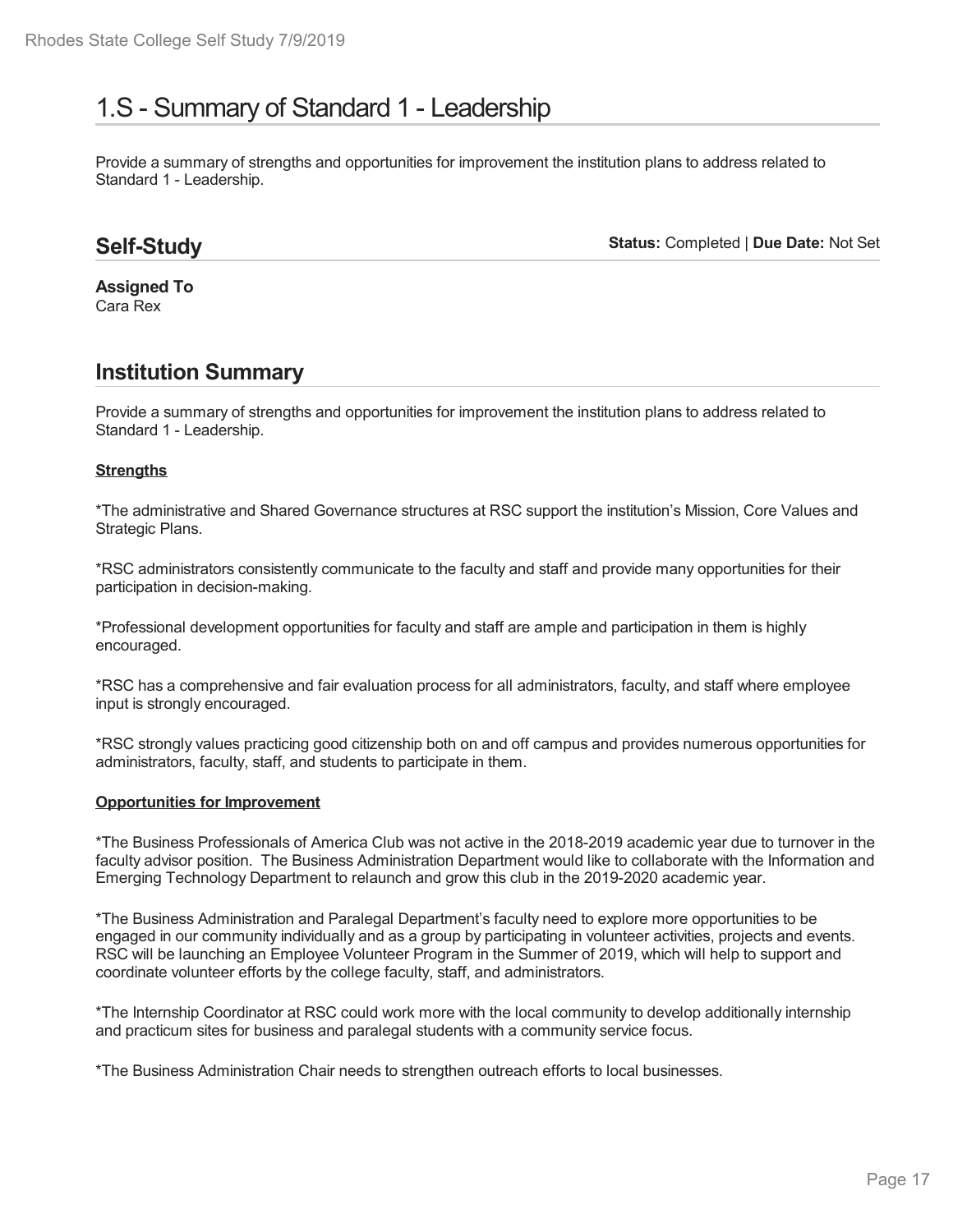## **Sources**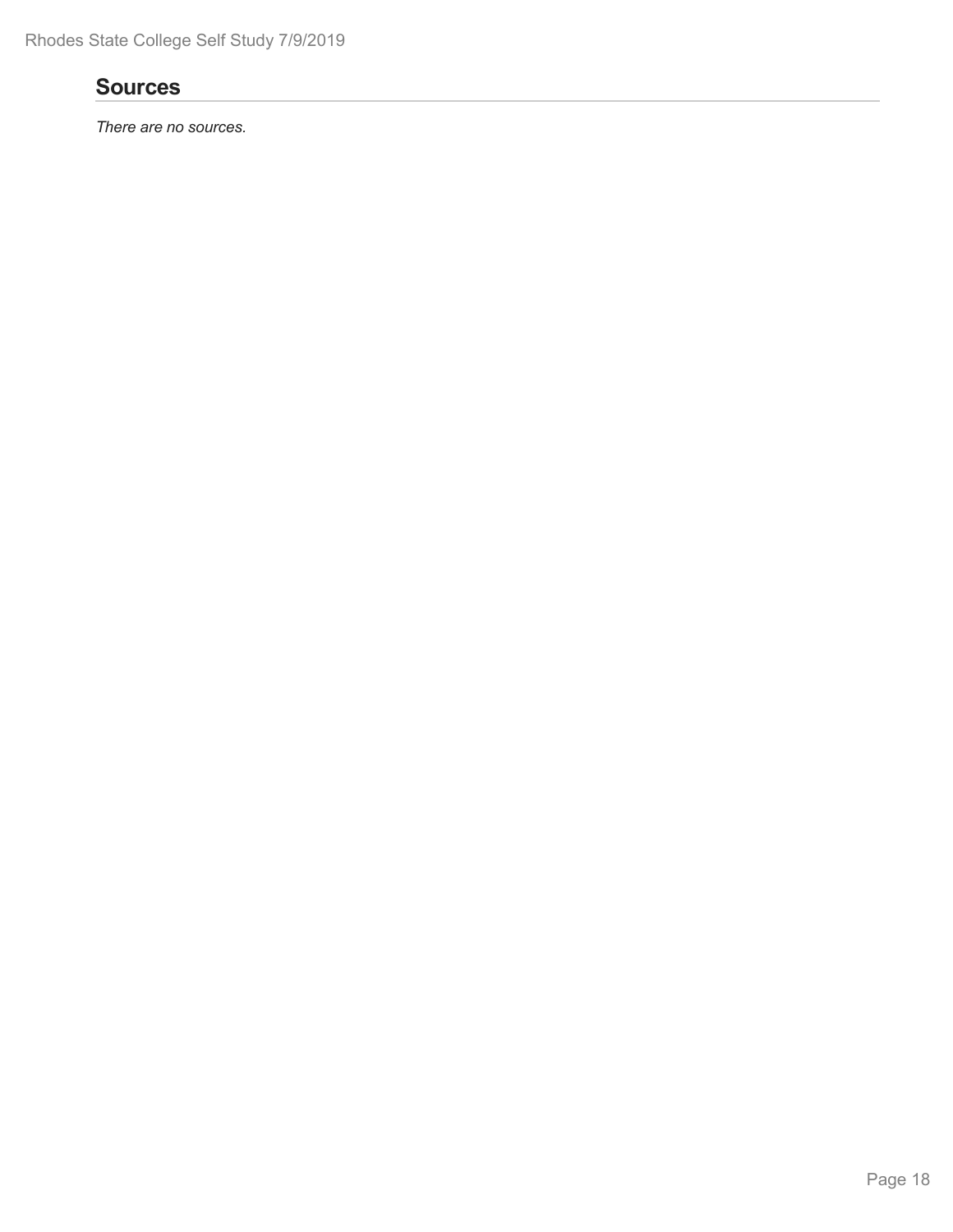# 2 - Standard 2 Strategic Planning

The business unit has a process for setting strategic directions to address key student and program performance requirements. The strategic development process leads to an action plan for deploying and aligning key plan performance requirements. The strategic planning process should ensure that there are adequate resources in the area of finance, facilities, and equipment. This should create an environment that encourages and recognizes innovation and creativity.

## **Self-Study**

**Status:** Completed | **Due Date:** Not Set

**Assigned To** Cara Rex

## **Institution Response**

Please see criterion 2.1 (Strategic Planning Process), 2.2 (Current Strategic Plan), 2.3 (Finance), 2.4 (Facilities), 2.5 (Equipment) for details on how Standard 2 is met.

## **Sources**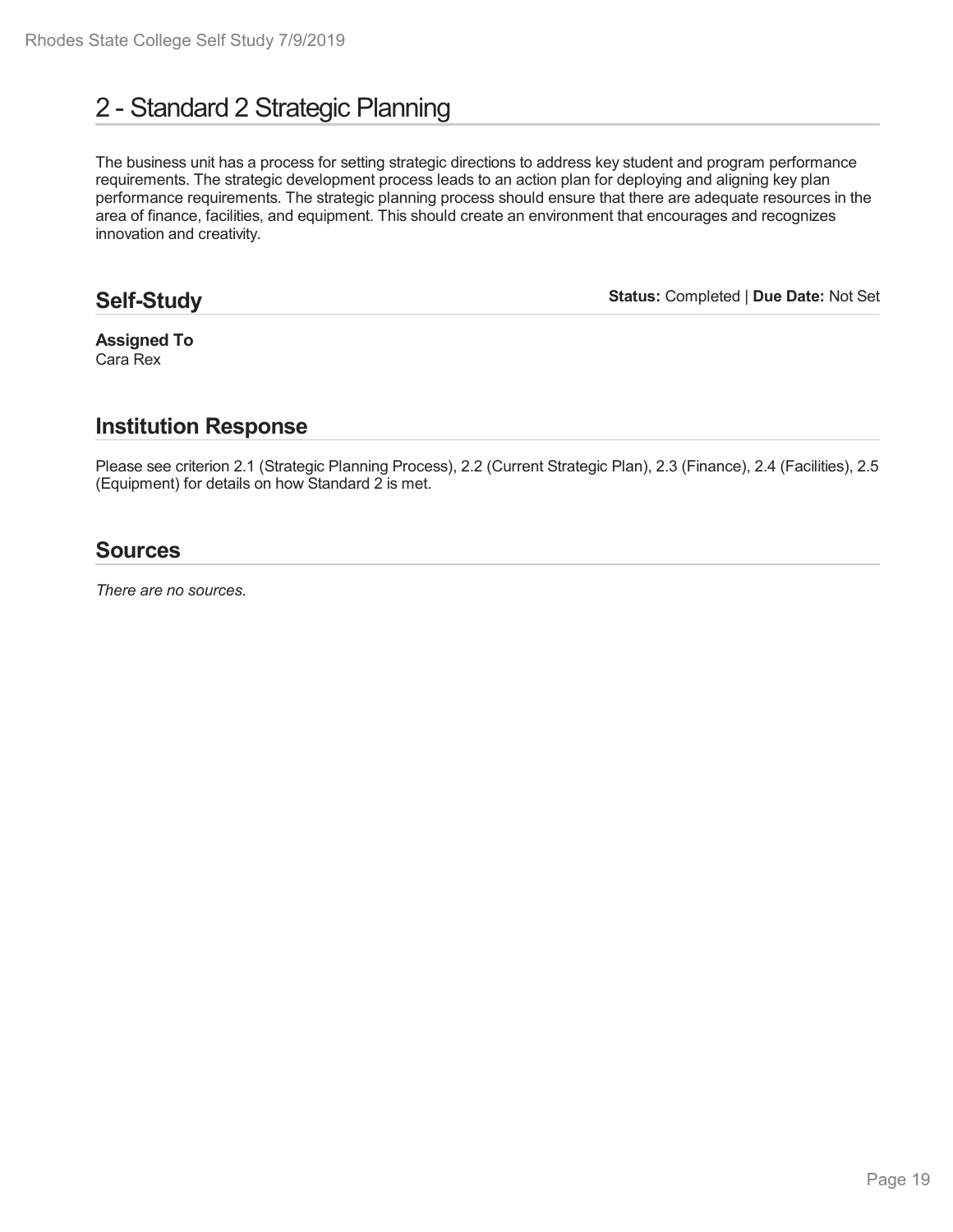# 2.1 - Criterion 2.1 Strategic Planning Process

A. Describe the business unit's strategic planning process to address key student and program performance requirements; include the key steps and participants.

B. Identify the key strategic initiatives included in the business unit's strategic plan and describe how the business unit decides upon these initiatives.

C. Describe how the business unit communicates and deploys the strategic plan throughout the business unit.

D. Describe how the business unit evaluates and improves the strategic planning process.

**Self-Study**

**Status:** Completed | **Due Date:** Not Set

**Assigned To** Cara Rex

## **Institution Response**

A. Describe the business unit's strategic planning process to address key student and program performance requirements; include the key steps and participants.

This section explains how the Business Administration and Paralegal Departments participate in the formation of the Rhodes State College Strategic Plans and how these plans continue to guide the efforts of the departments.

The Institutional Effectiveness and Planning Department of Rhodes State College coordinates strategic focus groups with students, faculty, and staff as well as business, industry, and community leaders to develop, review or revise a strategic plan. The Business, Technology, and Public Service Division faculty, staff and administrators are heavily involved in these focus groups. In the focus group sessions, stakeholders complete a SWOT analysis and provided input on strategic goals and objectives for the college. The Institutional Effectiveness and Planning Department analyzes and summarizes the comments and other reports to create a new Strategic Plan. This Strategic Plan is then presented to the President's Cabinet and the Board of Trustees for approval.

The three most recent Strategic Plans are:

\*2009-2012 (Vision 2012)

\*2012-2015 (Rediscover Rhodes)

\*2017-2020 (20/20 Vision)

Please see "2009-2012 Strategic Plan," "2012-2015 Strategic Plan," and "2017-2020 Strategic Plan" under Sources for copies of these strategic plans.

The 2017-2020 Strategic Plan, adopted by the Board of Trustees in May 2017, guides RSC's

operations from 2017 to 2020. Four key strategic priorities emerged within that plan.

Strategy One: Create and scale initiatives that contribute effectively to retention, completion, success, and an improved student experience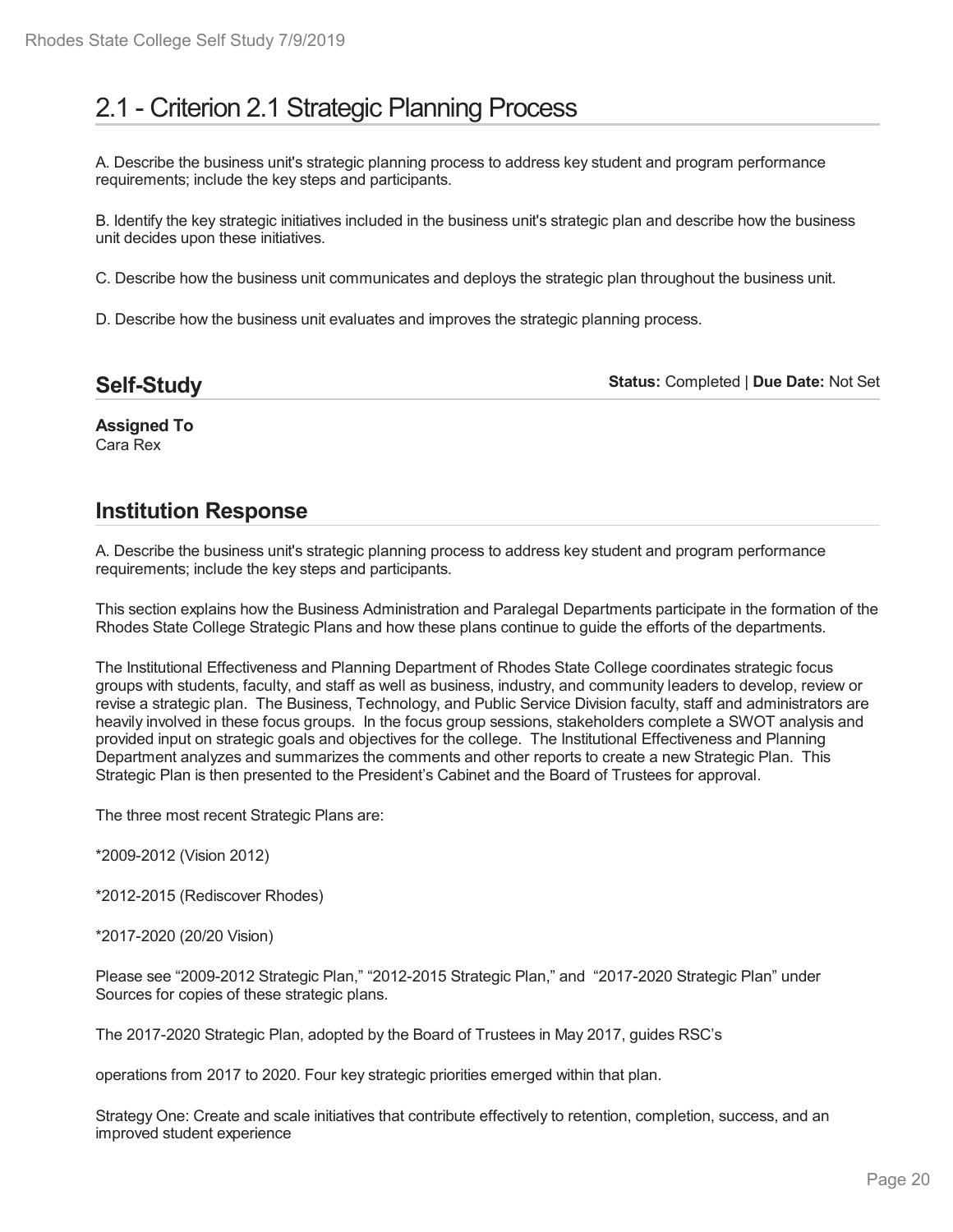Strategy Two: Align academic programs with the needs of students, workforce, and community

Strategy Three: Promote a culture that inspires innovation, collaboration, and entrepreneurship; and creates a workplace climate that supports and celebrates employees, students and other constituents

Strategy Four: Create and implement a comprehensive marketing plan

B. Identify the key strategic initiatives included in the business unit's strategic plan and describe how the business unit decides upon these initiatives.

Every three years, each department at RSC develops its own strategic goals that guide the department's efforts. These goals are developed in RSC academic departments through comprehensive conversations between the faculty, coordinators, chairs, deans, advisory board members, and many others. Below is a discussion of some of the Business Administration and Paralegal Departments key strategic goals for the 2017-2020 RSC planning cycle, and how these goals align with the College's current Strategic Plan (20/20 Vision).

\*Business Administration Department Goal #1 - Work with institutional Marketing Department to assist with the development of a comprehensive marketing plan. Goal is to increase promotion of programs with a heavy initial focus on the promotion of One-Night-a-Week Program in Business Administration.

Aligns with Strategic Plan Strategy 4.1.1 – Capture the attention of prospective students and employees through new and existing media.

\*Business Administration Department Goal #2 - Develop on-line Supply Chain certificates and degree with the assistance of RSC Workforce Economic Development and Continuing Education Department.

Aligns with Strategic Plan Strategy 1.1.4 – Increase the number of programs offered completely on-line and through alternate scheduling formats.

\*Business Administration Department Goal #3 - Continue to utilize the Quality Matters process to improve on-line courses. The Business Administration Department should be fully engaged in the Quality Matters process and have faculty who are certified Quality Matters reviewers.

Aligns with Strategic Plan Strategy 3.3.3 – Support and develop faculty and staff through progressive professional development.

\*Business Administration Department Goal #4 - Work with the Ohio Guaranteed Pathways (Ohio Articulation & Transfer Network) and the Dean of Arts and Sciences to revise the Associate of Science with Business Concentration Degree to align with the state model.

Aligns with Strategic Plan Strategies 1.3.1 – Create a strong foundation for liberal arts education by enhancing Associate of Arts and Associate of Science programs. 1.3.2 – Develop structured academic and career pathways to guide students toward completion.

\*Business Administration Department Goal #5 – Increase four year transfer pathways for business students.

Aligns with Strategic Plan Strategy 1.3.3 – Expand and enhance marketing of articulation agreements.

\*Business Administration Department Goal #6 - Realign general education coursework in all degrees to provide more options for students to be able to take either humanities or natural science courses, and add in more math course options.

Aligns with Strategic Plan Strategy 1.3.2 – Develop structured academic and career pathways to guide students toward completion.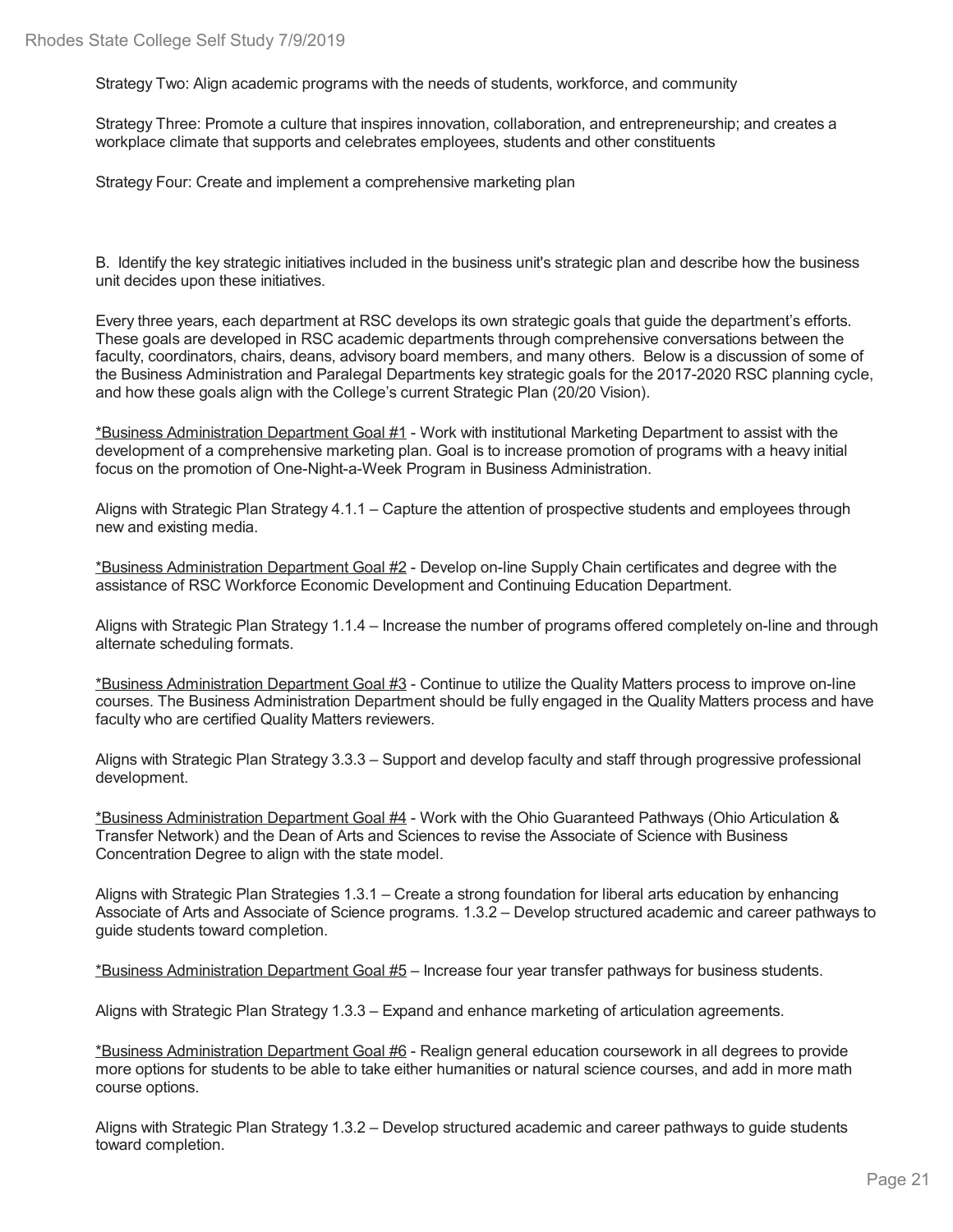\*Business Administration Department Goal #7 – Add new Advisory Committee Members across the Business program with an emphasis on RSC alumni.

Aligns with Strategic Plan Strategy 2.1.1 – Develop and align programs with curriculum and regional workforce needs.

\*Business Administration Department Goal #8 - Grow Business Professionals of America Club.

Aligns with Strategic Plan Strategy 1.4.1 – Develop opportunities for student leadership and engagement.

\*Business Administration Department Goal #9 - Grow Marketing Degree enrollment, and revise curriculum to align better with the needs of employers for graduates with more digital marketing experience.

Aligns with Strategic Plan Strategies 2.1.1 – Develop and align programs with curriculum and regional workforce needs. 4.1.1 Capture the attention of prospective students and employees through new and existing media.

\*Paralegal Department Goal #1 - Develop a marketing plan with the RSC Marketing Department to increase promotion of the Paralegal Degree. Goal is to increase promotion of program and to increase enrollment to respond to market demand and fiscal viability.

Alligns with Strategic Plan Strategy 4.1.1 – Capture the attention of prospective students and employees through new and existing media.

\*Paralegal Department Goal #2 - Submit reapproval report to American Bar Association in order to maintain American Bar Association approval status.

Aligns with Strategic Plan Strategy 3.1.1 - Enhance the college-wide framework for ensuring compliance with government and accrediting agencies.

\*Paralegal Department Goal #3 - Develop and review a new course incorporating modern technology into law office management, legal case management, and e-discovery. More legal technology skills need to be incorporated into the paralegal curriculum.

Aligns with Strategic Plan Strategy 2.1.1 - Develop and align programs with curriculum and regional workforce needs.

C & D (Combined) Describe how the business unit communicates and deploys the strategic plan throughout the business unit. Describe how the business unit evaluates and improves the strategic planning process.

The Business Administration Chair and Paralegal Department Coordinator document their department goals in the RSC e-SEIPS system (Electronic Strategic and Institutional Effectiveness Planning System). These goals and the initiatives associated with them are regularly discussed at faculty and Advisory Committee meetings. Annually the Chair and Coordinator review the department goals in the e-SEIPS System and document progress on the goals. Additionally, any barriers that are being encountered that are prohibiting progress on goals are also documented. New department goals can also be added at any time during the year. The focus of the department goals is to drive continuous improvement within the departments and to ensure alignment of department initiatives with the current RSC Strategic Plan.

Annually, the Business Administration Chair and Paralegal Coordinator prepare Executive Summaries for their departments that highlight the following:

\*Achievements/Outcomes

\*Challenges/Gaps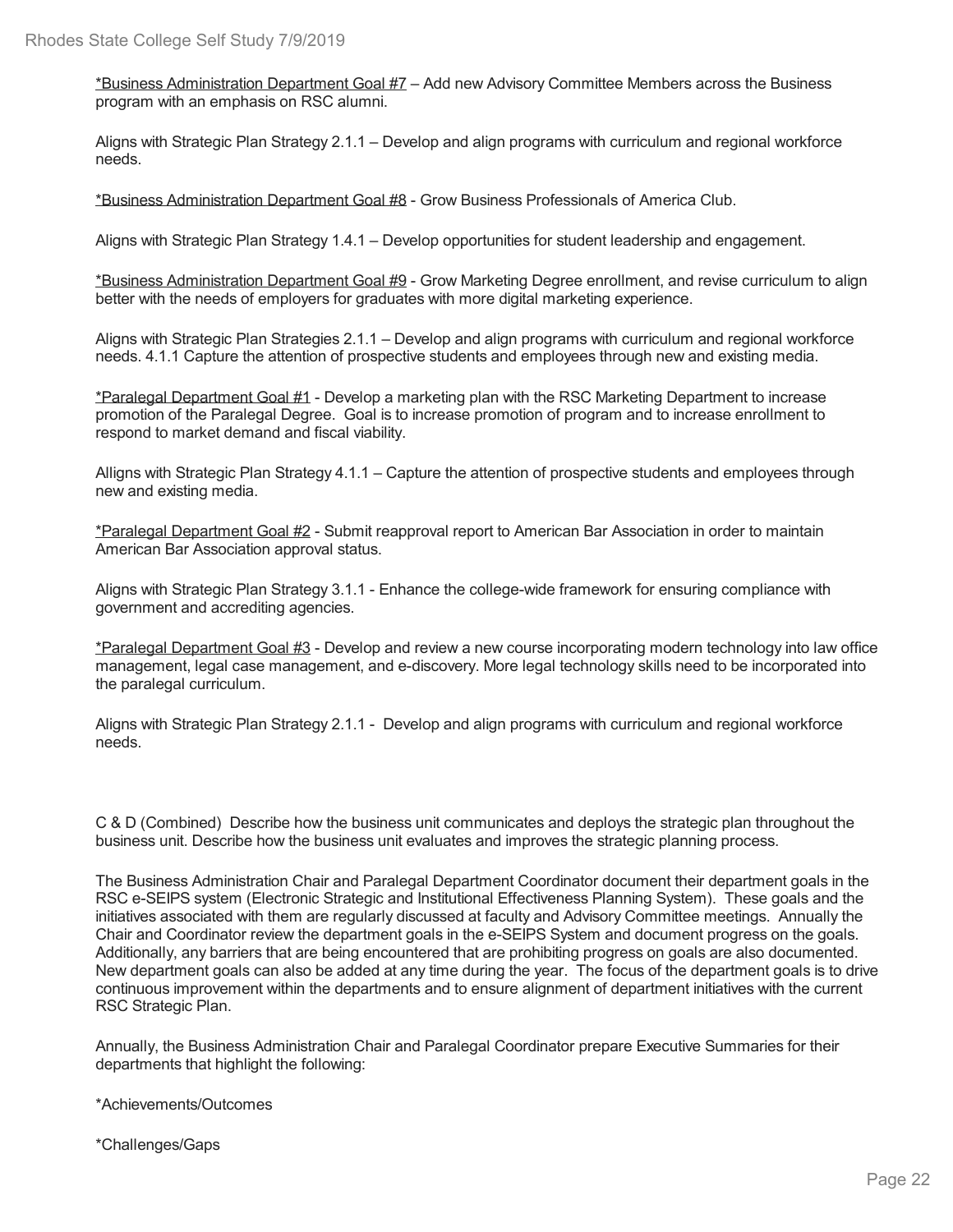\*Actions for Improvement

\*Operational Budget Analysis

\*Strategic Budget Analysis

The Business, Technology, and Public Service Division Dean uses this information when preparing the Division Executive Summary in e-SEIPS. Executive Summaries are reviewed by college leadership and can be discussed in department/division Budget Hearings.

## **Sources**

- 2009-2012 Strategic Plan
- 2012-2015 Strategic Plan
- 2017-2020 Strategic Plan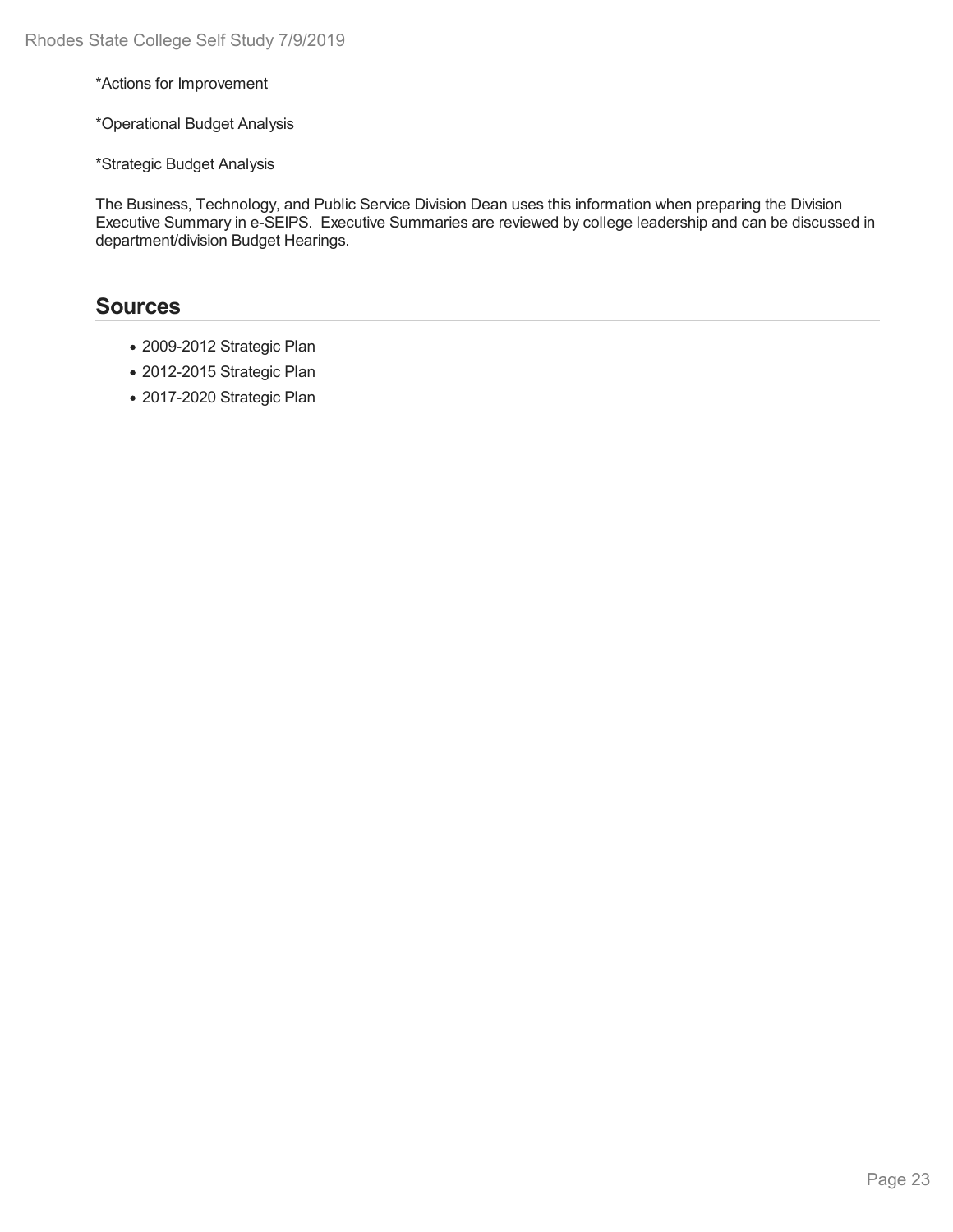# 2.2 - Criterion 2.2 Current Strategic Plan

A. Describe the business unit's key strategic objectives.

B. Describe the business unit's action plans that address key strategic objectives, including who, what, when, where, and how.

C. Describe the performance measures used to assess the business unit's action plans.

| <b>Self-Study</b> | Status: Completed   Due Date: Not Set |
|-------------------|---------------------------------------|
|-------------------|---------------------------------------|

**Assigned To** Cara Rex

## **Institution Response**

A. Describe the business unit's key strategic objectives.

Please see criterion 2.1 B for specific examples of Business Administration and Paralegal Department strategic goals tied to the current strategic plan.

B & C (Combined) Describe the business unit's action plans that address key strategic objectives, including who, what, when, where, and how. Describe the performance measures used to assess the business unit's action plans.

\*Business Administration Department Goal #1 - Work with institutional Marketing Department to assist with the development of a comprehensive marketing plan. Goal is to increase promotion of programs with a heavy initial focus on the promotion of One-Night-a-Week Program in Business Administration.

Action Plan – Meet with BTPS Dean and Marketing Department to advocate for program specific marketing resources and initiatives. Assist the Marketing Department with content development of marketing initiatives specific to Business Administration Department degrees.

Performance Measures – Development of new website content, brochures, print, radio, TV, and social media initiatives throughout the three-year cycle.

\*Business Administration Department Goal #2 - Develop on-line Supply Chain certificates and degree with the assistance of RSC Workforce Economic Development and Continuing Education Department.

Action Plan – Business Administration Department Chair and Faculty will meet with VPAA, BTPS Dean, and Workforce Economic Development and Continuing Education Department, and supply chain industry experts to develop certificates and a degree for Supply Chain Management. An Advisory Board specific to supply chain management will need to be developed and consulted for curriculum input.

Performance Measures – Supply Chain certificates and degree will be in 2018-2019 college catalog. Please note the certificates and degree launch has been delayed due to other strategic priorities for the institution.

\*Business Administration Department Goal #3 - Continue to utilize the Quality Matters Review process to improve on-line courses. The Business Administration Department should be fully engaged in the Quality Matters process and have faculty that are certified Quality Matters reviewers.

Action Plan – Develop a sustainable schedule with the RSC Center for Distance and Innovative Learning for Quality Matters Course Reviews. Increase Business Administration Department's faculty participation in the Quality Matters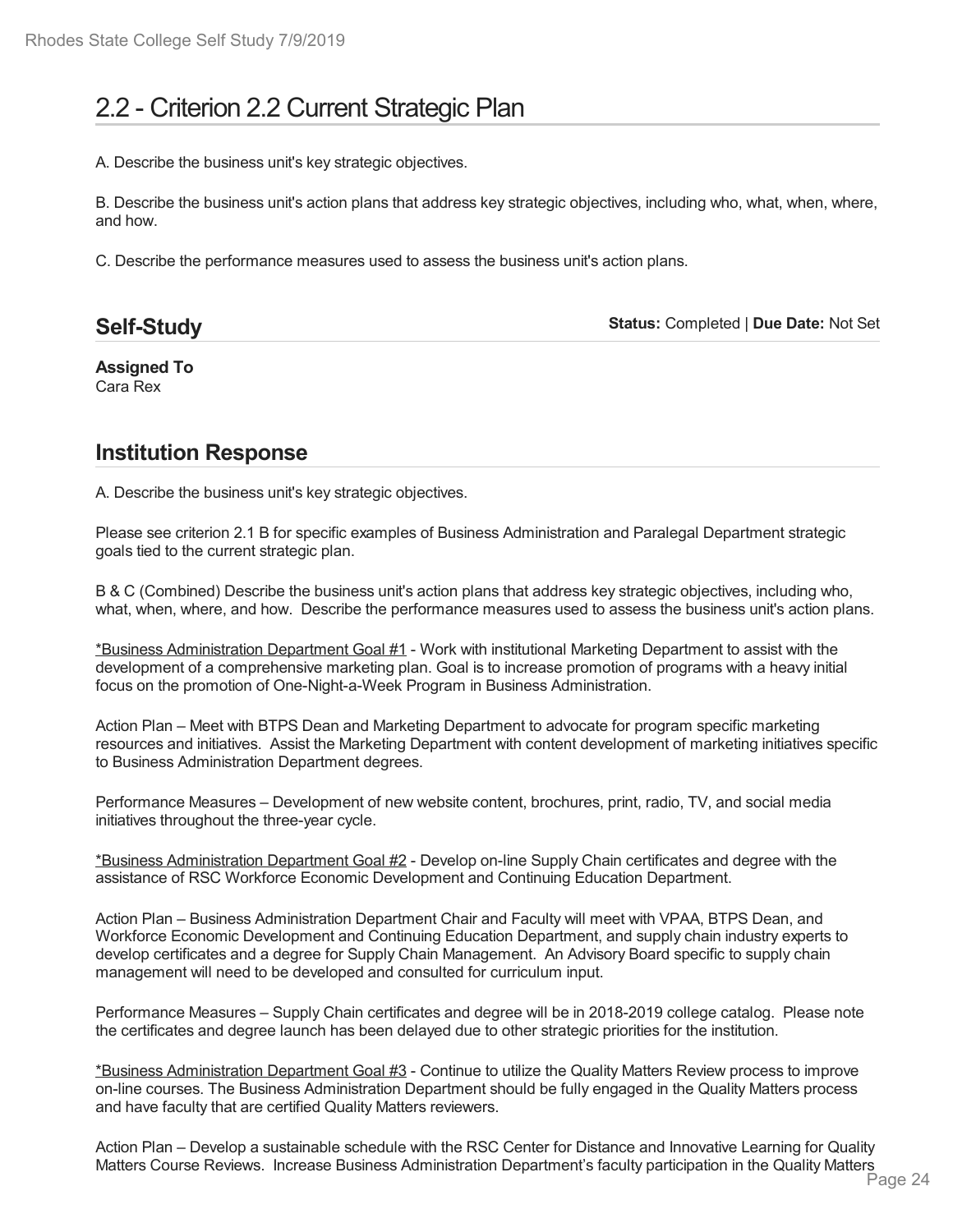Review Process as Peer Reviewers.

Performance Measures – Target for at least five Business Administration Department courses to go through Quality Matters Review Process annually. Target for at least one Business Administration Department faculty member to become a certified Quality Matters Peer Reviewer by the end of the three-year cycle.

\*Business Administration Department Goal #4 - Work with the Ohio Guaranteed Pathways (Ohio Articulation & Transfer Network) and the Dean of Arts and Sciences to revise the Associate of Science with Business Concentration Degree to align with the state model.

Action Plan – Business Administration Chair will be attending Ohio Articulation & Transfer Network Cluster Panel Meetings to provide input into the Associate of Science with Business Concentration Degree changes. Once the Cluster Panel provides a final recommendation for what needs to be included in the degree, the changes to the RSC Associate of Science with Business Concentration Degree will be reviewed with the Dean of Arts and Sciences and Dean of Business, Technology, and Public Service. The revised degree will then be submitted to the Curriculum Inventory Management system for catalog change approvals.

Performance Measures – The revised Associate of Science with Business Concentration Degree will be in the 2018- 2019 College Catalog. Please note this revision was delayed and will be made in the 2020-2021 College Catalog.

\*Business Administration Department Goal #5 – Increase four-year transfer pathways for Business students.

Action Plan – Business Administration Chair and Faculty will work with Bluffton University representatives to finalize 3+1 transfer agreements for Accounting, Business Administration, and Marketing degrees. Business Administration Chair will also explore additional transfer pathway opportunities with OSU-Lima representatives for both the Associate of Science with Business Concentration Degree and the Technical business degrees. Please also see Business Administration Goal #4, which aligns with this goal as well.

Performance Measures – New 3+1 transfer pathways will be in place with Bluffton University by the 2018-2019 academic year. Promotion documents will be in place for Associate of Science with Business Concentration Degree 2+2 transfer pathway to OSU-Lima by the 2019-2020 academic year.

\*Business Administration Department Goal #6 - Realign general education coursework in all degrees to provide more options for students to be able to take either humanities or natural science courses, and add in more math course options.

Action Plan – The Business Administration Chair and Faculty will meet with General Education Chairs and Business Advisory Committees to prepare a proposal to streamline the general education coursework in all Business degrees. The proposed changes to the business degrees will be reviewed with the Dean of of Arts and Sciences and Dean of Business, Technology, and Public Service. The revised degree will then be submitted to the Curriculum Inventory Management system for catalog change approvals.

Performance Measures - The revised business degrees will be in the 2020-2021 College Catalog.

\*Business Administration Department Goal #7 – Add new Advisory Committee Members across the Business Program with an emphasis on RSC alumni.

Action Plan – The Business Administration Chair and Faculty will meet to discuss potential new Advisory Committee members that could be strong contributors to the various Business Advisory Committees. The Business Administration Chair will contact potential new members to determine their level of interest and potentially formally add them to the Business Advisory Committees.

Performance Measures – Target to add at least two new Advisory Committee members each to the Business Administration/Marketing/Human Resource and Executive/Medical Administrative Assistant Advisory Committees by the 2018-2019 academic year.

\*Business Administration Department Goal #8 - Grow Business Professional of America Club.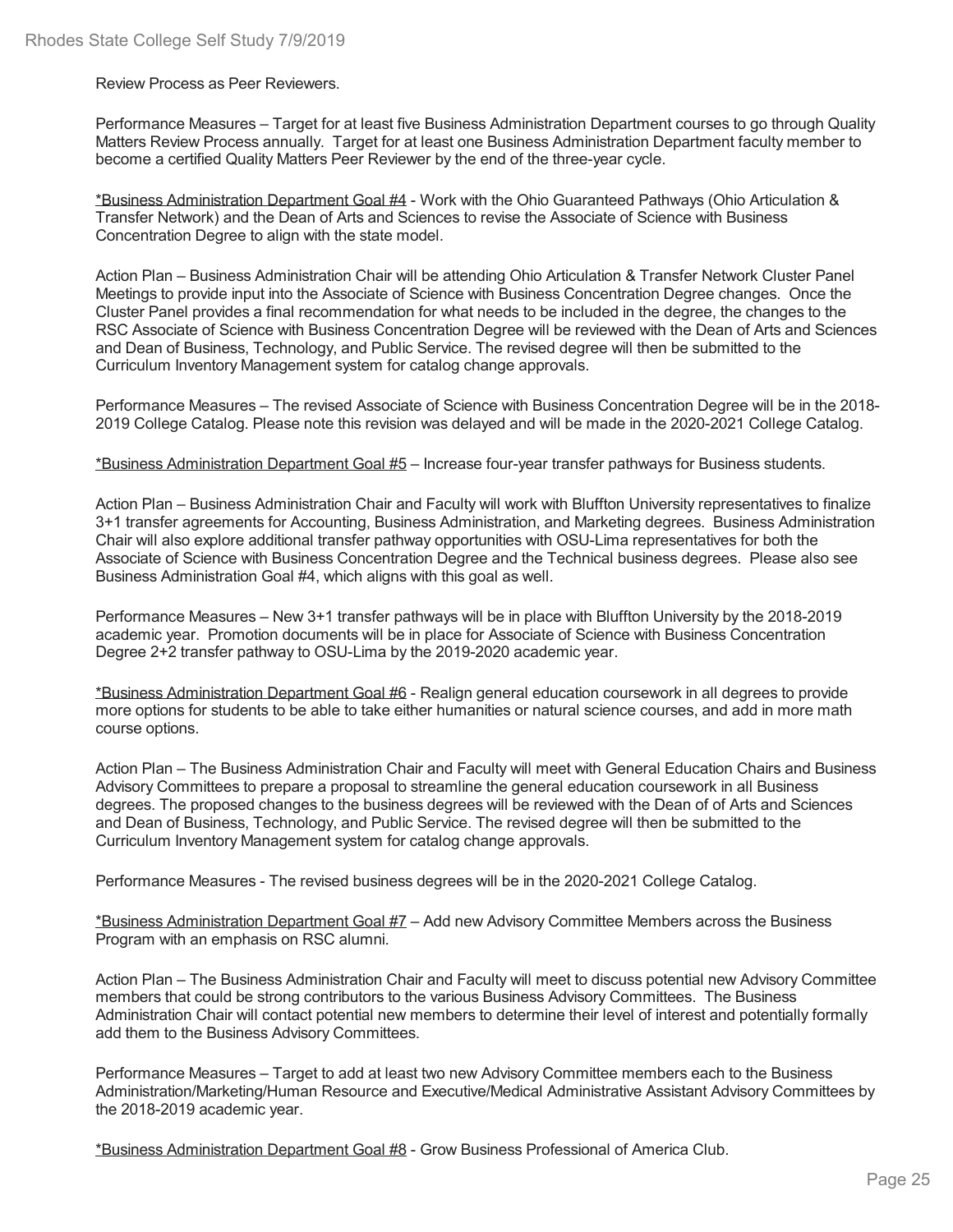Action Plan – The Business Administration Chair and Faculty will collaborate with the Information and Emerging Technology Department faculty to grow student and faculty involvement in the Business Professionals of America Club. Financial sustainability to be able to send students to regional and national Business Professionals of America Competitions will also need to be addressed with RSC leadership.

Performance Measures - Student participation and faculty involvement in the Business Professionals of America Club will steadily increase over the 3-year cycle.

\*Business Administration Department Goal #9 -Grow Marketing degree enrollment, and revise curriculum to align better with the needs of employers for graduates with more digital marketing experience.

Action Plan – The Business Administration Chair and faculty will meet with the Information and Emerging Technology Chair, Digital Media faculty, and Business Administration/Marketing/Human Resource Advisory Committee to prepare a proposal to overhaul the Marketing degree with a strong digital marketing focus. The Business Administration Chair and Marketing faculty will also attend a regional and national conference focused on digital marketing topics. The proposed changes to the Marketing degree will be reviewed with the Dean of Business, Technology, and Public Service. The revised degree will then be submitted to the Curriculum Inventory Management System for catalog change approvals.

Performance Measures - The revised Marketing Degrees will be in the 2020-2021 College Catalog.

\*Paralegal Department Goal #1 - Develop a marketing plan with the RSC Marketing Department to increase promotion of the Paralegal degree. Goal is to increase promotion of program and to increase enrollment to respond to market demand and fiscal viability.

Action Plan – Meet with marketing director/marketing staff to develop workable plan with identifiable actions to be completed.

Performance Measures - Target specific media and marketing activities to be completed.

\*Paralegal Department Goal #2 - Submit reapproval report to American Bar Association in order to maintain American Bar Association approval status.

Action Plan – Compile information needed for report. Create and distribute graduate survey. Prepare report and exhibits.

Performance Measures - Report submitted to institutional reviewers. Report submitted to American Bar Association by required date.

\*Paralegal Department Goal #3 - Develop and review a new course incorporating modern technology into law office management, legal case management, and e-discovery. More legal technology skills need to be incorporated into the paralegal curriculum.

Action Plan – Create, offer, and review new course incorporating modern legal technology into the paralegal curriculum.

Performance Measures - When is course offered utilize student evaluations and feedback on legal technology assignments to determine effectiveness.

## **Sources**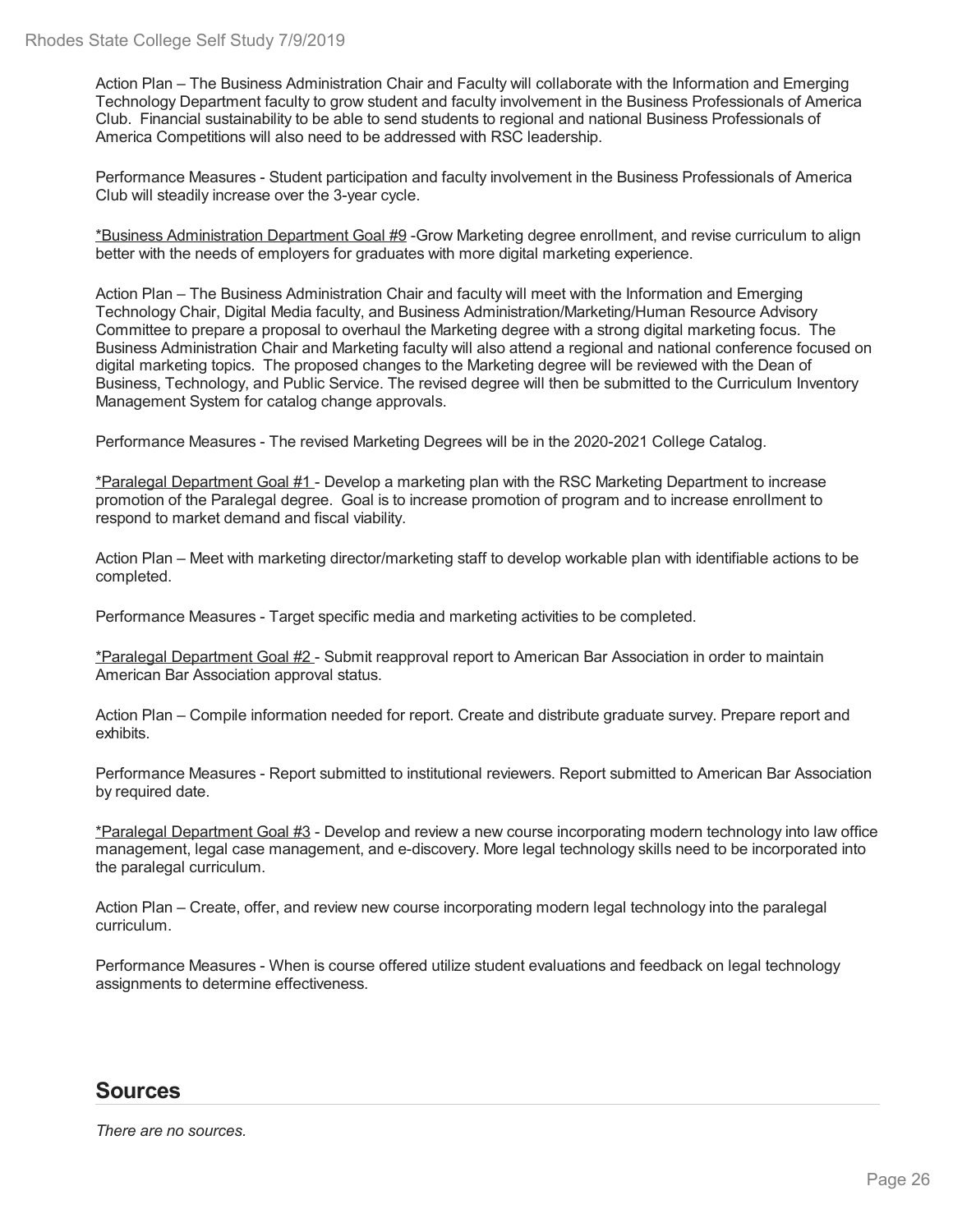# 2.3 - Criterion 2.3 Finance

Adequate financial resources should be budgeted and allocated to the business school or program to support a high-quality teaching faculty and create an environment consistent with its mission and objectives. This includes the necessary technology, program support, and professional development of faculty.

A. Describe how the business unit links finances to strategic planning.

B. Report and graph the following financial information for the past three years (two years plus the self-study year):

- 1. The total student credit hours (SCHs) generated for the institution and each business unit program being considered for accreditation.
- 2. The business unit budget and actual expenditures.
- 3. The business unit budget and actual expenditures as a percent of the institution's academic budget and actual expenditures.

C. Describe the adequacy of the budget to support changing technology, program improvement, and professional development of faculty.

## **Self-Study**

**Status:** Completed | **Due Date:** Not Set

**Assigned To** Cara Rex

## **Institution Response**

A. Describe how the business unit links finances to strategic planning.

The Business Administration and Paralegal Departments meet the requirements of this standard for adequate financial resources. As described in Criterion 2.1 and 2.2, the College links programs, activities, and decisions to the current Strategic Plan. The departments present financial requests annually at Budget Hearings, and budgets are approved to provide adequate financing to meet the departments' needs.

Finances for the Business Administration and Paralegal Departments are linked directly to the current Strategic Plan specifically through the strategies noted below:

1.1.4 Increase number of programs offered completely on-line and through alternate scheduling formats.

1.4.1 Develop opportunities for student leadership and engagement.

1.4.2 Create, repurpose, and sustain facilities and technology to better support student engagement and learning.

Please see criterion 2.3 C for specific examples of spending tied to the strategic plan.

B. Report and graph the following financial information for the past three years (two years plus the self-study year):

1) The total student credit hours (SCHs) generated for the institution and each business unit program being considered for accreditation.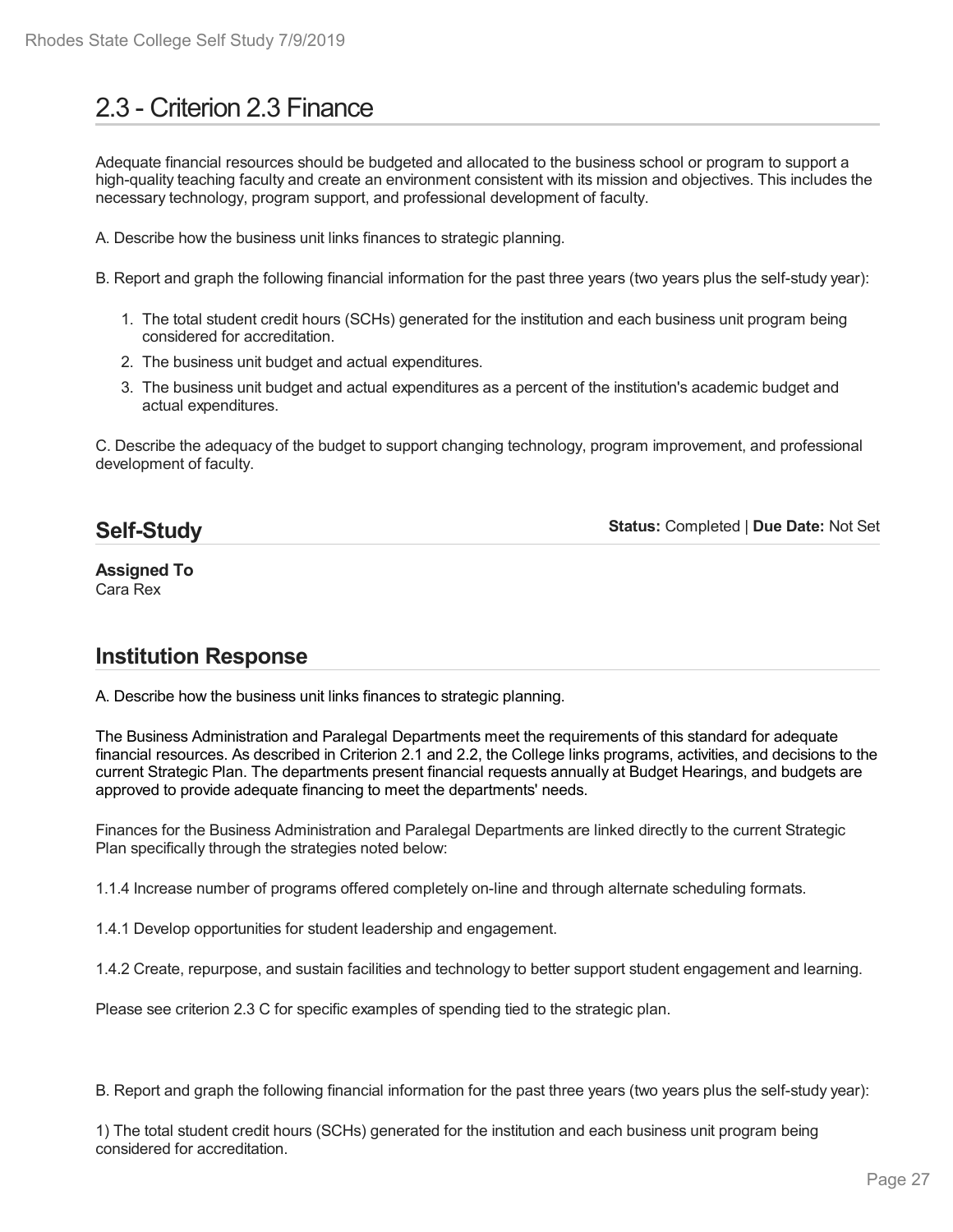Please see Evidence File... "Files for Self Study Rhodes State College (7-15-19)" - Tab "Charts 1.1 – Standard 2"

Total student credit hours for the Business Administration and Paralegal Departments have trended down over the last three years. The Accounting and Management areas are the main contributors to the downward trend in the Business Administration Department. These trends parallel the downward trend that is happening at the institutional level.

2) The business unit budget and actual expenditures.

Please see Evidence File... "Files for Self Study Rhodes State College (7-15-19)" - Tab "Charts 1.2 – Standard 2"

The budget and actual expenditures for the Business Administration Department were very closely aligned for the three-year period presented. In the 15-16 and 17-18 academic years, budget and actual expenditures were within 1.5% of each other. In the 16-17 academic year, actual expenditures were 6% higher than budget due almost entirely to benefit costs being under budgeted.

The budget and actual expenditures for the Paralegal Department showed significant variance for the three-year period presented. In the 15-16 academic year, actual expenditures were 29% higher than budget due largely to personnel and equipment/book costs being under budgeted. In the 16-17 and 17-18 academic year actual expenditures were 9-13% lower than budget due to equipment/book costs spending being significantly less than what was budgeted.

3) The business unit budget and actual expenditures as a percent of the institution's academic budget and actual expenditures.

Please see Evidence File... "Files for Self Study Rhodes State College (7-15-19)" - Tab "Charts 1.3 – Standard 2"

The Business Administration Department's budget as a percent of the institution's total academic budget trended in the 4.6-4.7% range for the three-year period presented. The Business Administration Department's actual spending percent of the institution's total academic spending trended in the 5.1-5.5% range for the three-year period presented.

The Paralegal Department's budget as a percent of the institution's total academic budget trended in the 1.2-1.3% range for the three-year period presented. The Paralegal Department's actual spending percent of the institution's total academic spending trended in the 1.3-1.6% range for the three-year period presented.

All academic departments budgets are developed to ensure that adequate resources are budgeted to maintain a high level of quality.

C. Describe the adequacy of the budget to support changing technology, program improvement, and professional development of faculty.

#### **Changing Technology**

RSC's technology infrastructure effectively supports students and employees through multi-level and multi-year budgeting and planning. The current Technology Master Plan outlines actual and projected capacity and guides equipment and technology planning to reflect current and future industry standards. The Technology Master Plan supports and informs strategic planning and capital appropriations, through which RSC maintains and grows its technological infrastructures.

Please see "Technology Master Plan" under Sources for more details about the current information technology infrastructure and planned improvements.

The Technology Master Plan lays out replacement cycles for technology in labs and faculty offices to ensure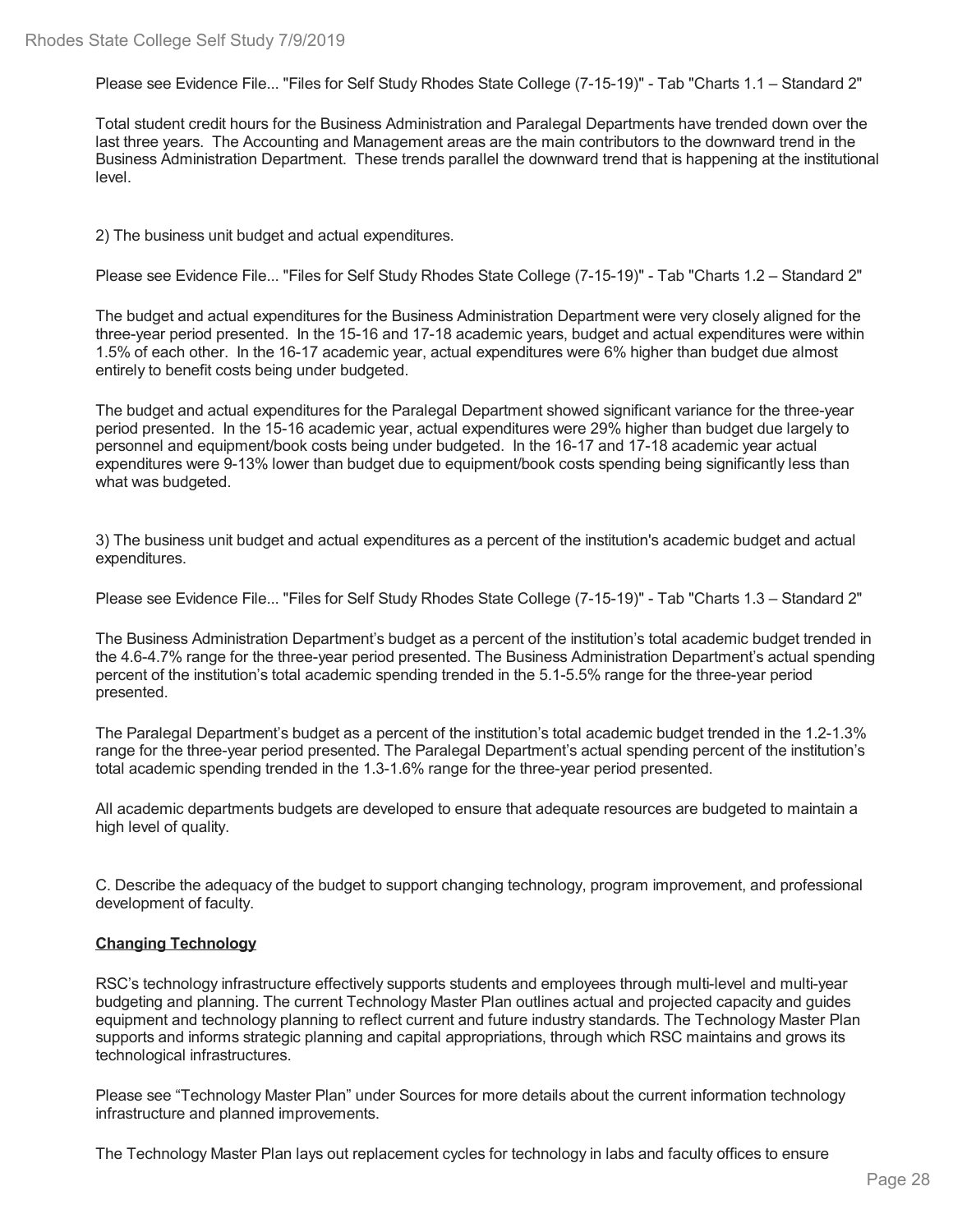access to state-of-the-art equipment. Lifecycle standards are as follows:

\*Desktop computers replaced every four years

\*Laptops replaced every three years

\*Four of the 19 computer labs on campus will be upgraded annually

\*Classroom technology replaced every five to seven years (Including Apple TVs, Document Cameras, Projectors, Microphones, Speakers, Voice and Video Recorders, etc.)

Over the last several years, RSC has made major investments in technology that have had a direct impact on faculty, staff, and students. Below are a few highlights of recent technology investments that have been supported through the Information Technology Department's budget:

\*Launched the Canvas Learning Management system

\*Launched Curriculum Inventory Management (CIM) system

\*Upgraded to Banner 9 (RSC Enterprise, Resource and Planning system)

\*Increased campus bandwidth (4.5 MB to 70 MB)

\*Increased wireless access points from 64 to 239 across campus.

#### **Program Improvements**

The College encourages development of new programs and enhancements to existing programs to meet the education demands of both the local and national workforce. The Business Administration and Paralegal Departments meet regularly with Advisory Committees to get a real sense of what skills and proficiencies our Business students need. The College strives to provide funding to improve and align our programs to ensure the necessary workforce skills as suggested by our Advisory Committees.

The Business Administration and Paralegal departments have annual budgets that provide adequate funding for instruction, basic technology, supplies, professional development, and other necessary expenses. The Business Administration Department Chair and Paralegal Department Coordinator prepare the budget, review the budget with the division dean, and then attend a "budget hearing" to present the proposed budget to the President and members of the President's Cabinet for their approval. The budget funds in these departments have adequately supported program improvements in the following ways:

\*Necessary costs to support launch of mandatory internships in the Business Administration Department

\*Necessary costs to support the launch of Accounting, Human Resource, and Marketing degrees in a 100% on-line format

\*Necessary costs to support launch of Business Professionals of America Club on campus

\*Necessary costs to maintain ACBSP accreditation for Accounting, Business Administration, Human Resource, Marketing, and Paralegal degrees and ABA approval for Paralegal degree

\*Purchase of new computers for faculty offiices and compter labs used by business students.

\*Purchase of Zoom to facilitate face-to-face class meetings for on-line classes

\*Purchase of Camtasia to capture lectures more effectively in on-line classes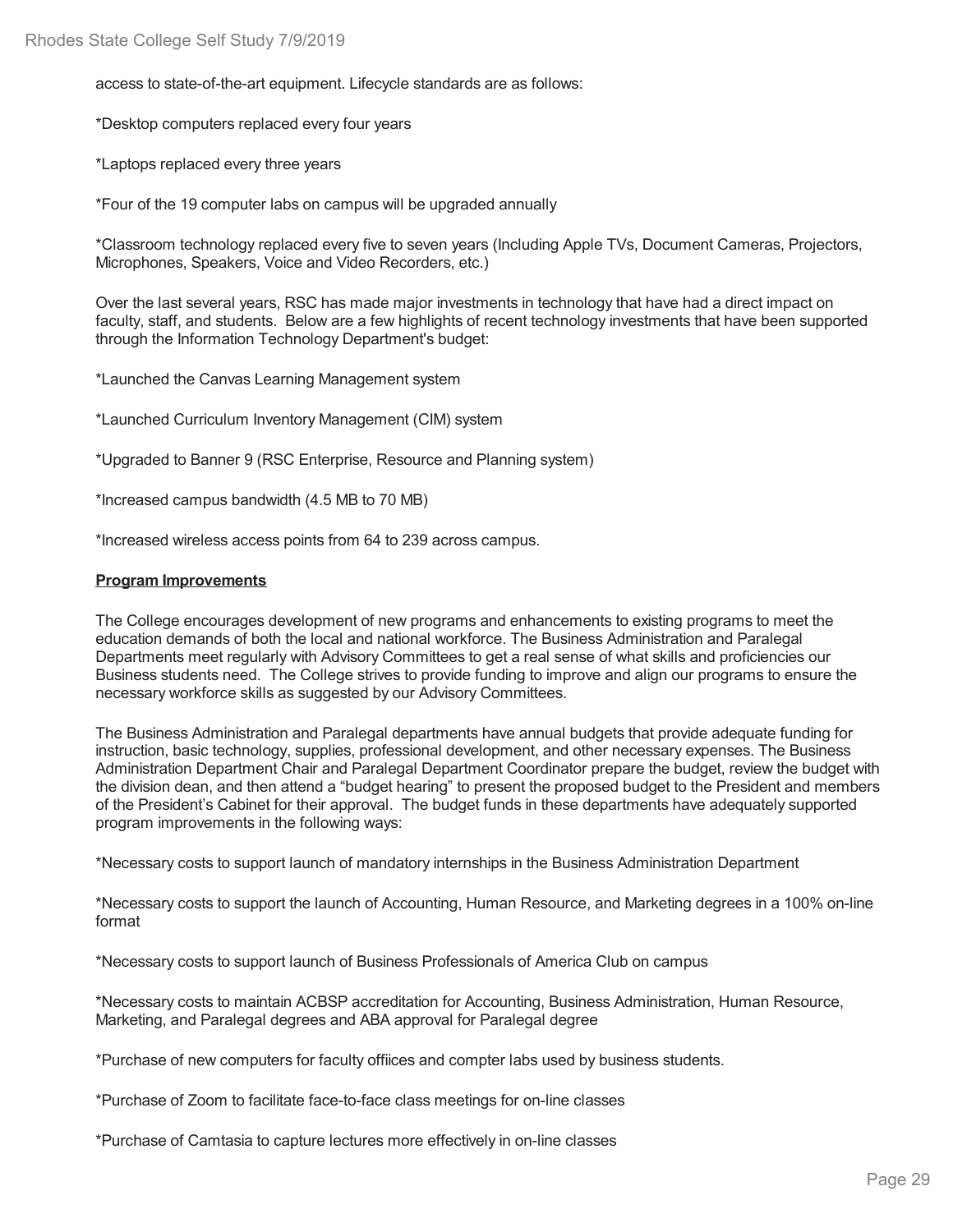#### \*Purchase of web cameras

#### **Professional Development of Faculty**

Approval for professional development follows a chain of command at the College. The faculty member requesting professional development seeks approval from the department chair. Once the chair has approved the request, it is forwarded to the division dean for approval. If the request is for over \$1,000, the dean will then forward the request for approval to the Vice President of Academic Affairs. The chair, dean, and VPAA consider many factors when approving professional development, such as ifthe professional development is required by accreditation, if it supports licensure or certification, if the faculty member was approved for other professional development opportunities that year, etc. The budget funds in the Business Administration and Paralegal Departments have adequately supported professional development of faculty in the following ways:

\*Purchase of annual subscription to The Wall Street Journal for Business faculty's use

\*Purchase of annual subscription to Keller On-line Safety and Management Resources

\*Purchase of new books and periodical subscriptions to keep library up to date with business related topics

\*Payment of dues for professional memberships (ex. Society Human Resource Management & Certified Fraud Examiner)

\*Payment for full-time faculty and adjunct faculty to sit for Microsoft Office certification examinations

\*Necessary Costs for faculty to attend numerous local, state, and national conferences/workshops. Please see Evidence File... "Files for Self Study Rhodes State College (7-15-19)"…Tab "Table 5.3 – Standard 5" for detailed information on all professional development activities for full-time faculty that were supported by the college.

### **Sources**

Technology Master Plan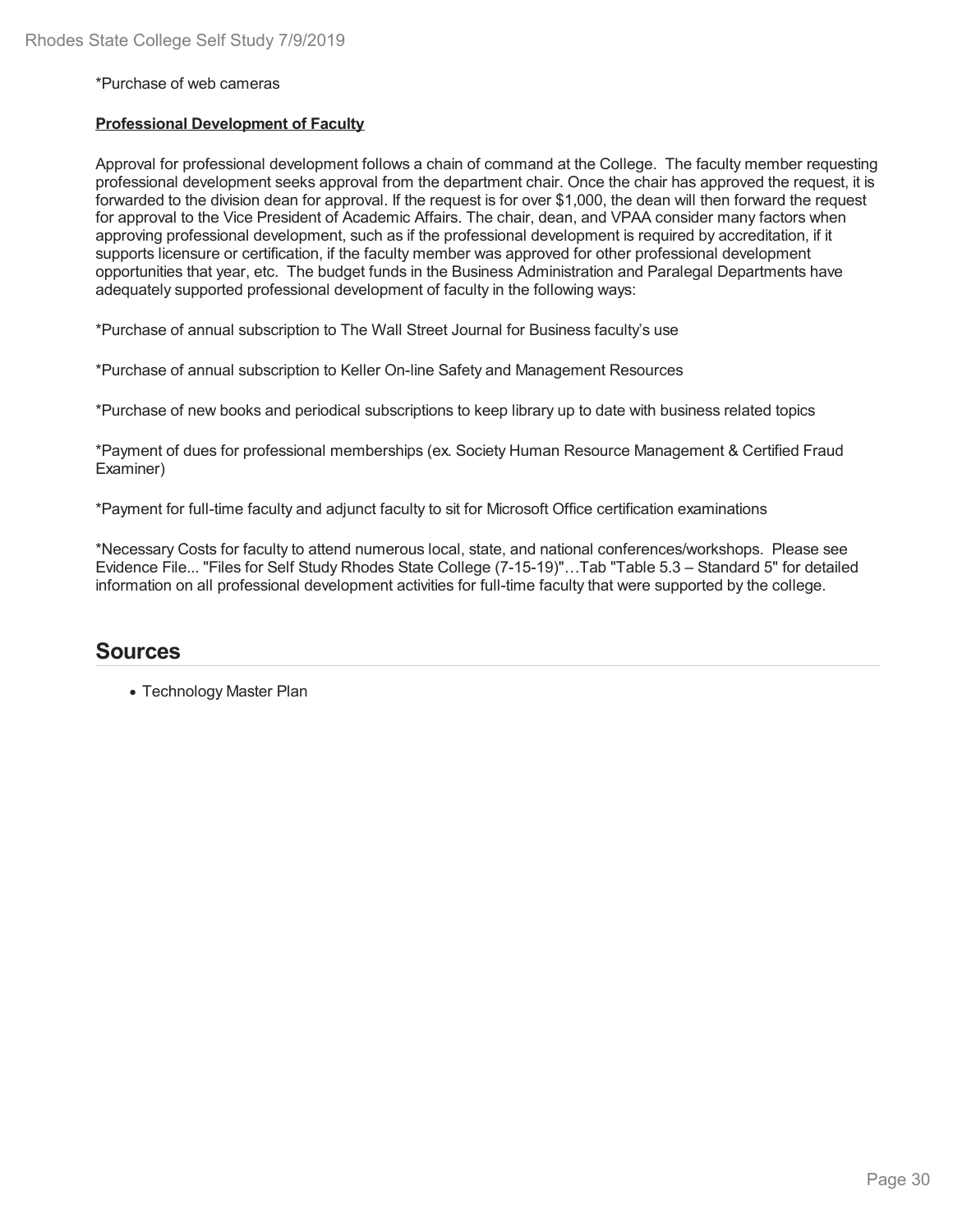# 2.4 - Criterion 2.4 Facilities

The physical facilities must be adequate to support business programs. Classrooms must be adequate in number and size to accommodate all classes, and classroom functionality must relate to the program. Limiting class size promotes learning and classrooms should be assigned to implement this philosophy. Appropriate space must be available to faculty to create a professional atmosphere in which to work. Laboratory space must be adequate to support both day and evening programs with state-of-the-art equipment, including computer hardware and software, to meet student needs.

A. Describe how the business unit links facility planning to strategic planning.

B. Describe how the business unit classrooms, laboratories, and office space meet the needs of students and faculty.

## **Self-Study**

**Status:** Completed | **Due Date:** Not Set

**Assigned To** Cara Rex

## **Institution Response**

A. Describe how the business unit links facility planning to strategic planning.

The Business Administration and Paralegal Departments meet the requirements of this standard for facilities. The current Strategic Plan at Rhodes State College states in strategy 1.4.2 the need to "create, repurpose, and sustain facilities and technology to better support student engagement and learning." As the non-CCP enrollment has continued to decrease over the last several years, it is critical to maintain efficiency throughout the facilities. The RSC Board of Trustees maintains the oversight process of balancing prudent financial management with appropriate additions or changes to the facilities. The College's Vice President of Finance/Business continually reviews the facility requirements to ensure the physical facilities are in alignment with the needs of both the students and the faculty on a college-wide basis. Changes in enrollment and technology are taken into consideration when making facility decisions. The assignment of classrooms and available resources specifically for the Business Administration and Paralegal Departments is discussed in more detail in the next section.

B. Describe how the business unit classrooms, laboratories, and office space meet the needs of students and faculty.

The Business Administration and Paralegal Departments have adequate classrooms, laboratories, and office space that meet the needs of both students and faculty.

#### **Classrooms**

Classroom space is designated for the Business Administration and Paralegal department courses in several buildings on campus. Classes are taught in both traditional classrooms and in computer labs. Generally, business classes meet in rooms that hold 20-30 students. Each classroom isprovided with adequate seating and surfaces for writing and instructional material. These rooms are also equipped with chalkboards/whiteboards and appropriate lighting and ventilation. Classrooms have computer stations with projection systems, document cameras, overhead screens, and DVD units. The classrooms are also wired for network and internet access where the faculty and students may access course materials and library materials directly in the classroom. Wi-fi is available campus-wide as well. The computer labs used by the Business Administration and Paralegal departments' courses are mainly located in Keese Hall. The Business Administration Program has one dedicated computer lab space (Keese Hall Room #218) which is used heavily by the Accounting Program. This room has dual monitors for both the students and instructor computer stations.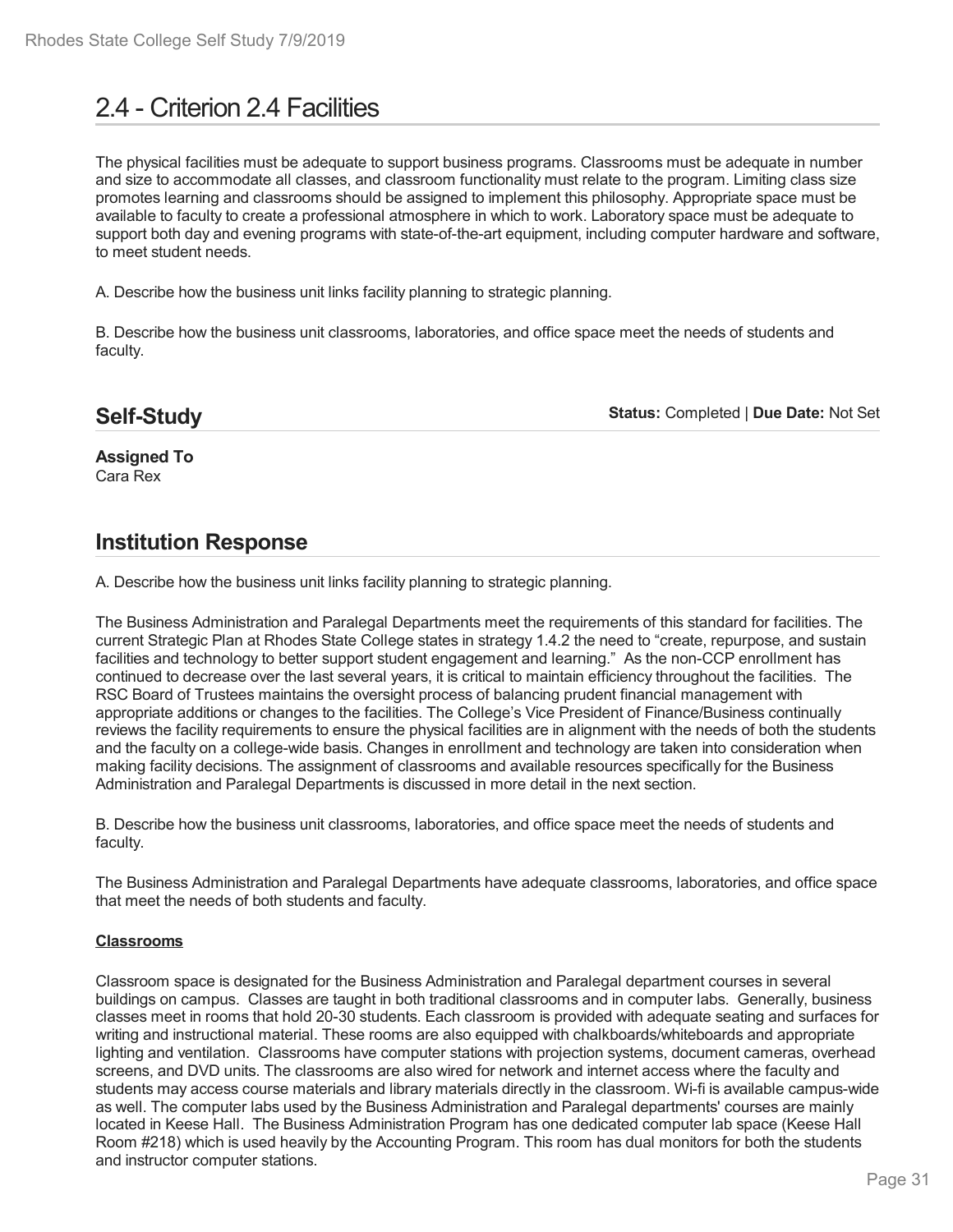#### **Office Space**

Each full-time faculty member has his or her own office. These offices are nicely sized and appointed with a computer, adequately sized desk, storage cabinet, bookshelves, visitor chairs, and a phone with voicemail. The Business Administration and Paralegal faculty offices are located in the Keese Hall and the Technical Education Laboratory buildings, which is highly convenient for students since many of their courses are held in these buildings. Each faculty member (full-time or adjunct) has an individual email and Canvas account that can be accessed from any computer, on campus or remotely. All office computers are linked to the campus network and printers. Adjunct faculty who would like office space on campus are currently accommodated in Galvin Hall.

#### **Accommodations**

The campus provides vending machines and offers a full-service cafeteria as well as a Starbucks coffee shop. The bookstore, located in the Public Service Building, offers many products including textbooks, class supplies, course required computer software, apparel, and food/drink items. Local food trucks are also regularly scheduled on campus to provide alternative food options for the campus community. There are a variety of public labs and lounges that can be used by students, faculty and staff.

#### **Accessibility**

Facilities at the College are compliant with requirements of the Americans with Disabilities Act.

#### **Parking and Security**

The campus has well-lit permit parking for its students, faculty, and staff. RSC also provides 24-hour security to assure safety and assist with access to secured areas.

## **Sources**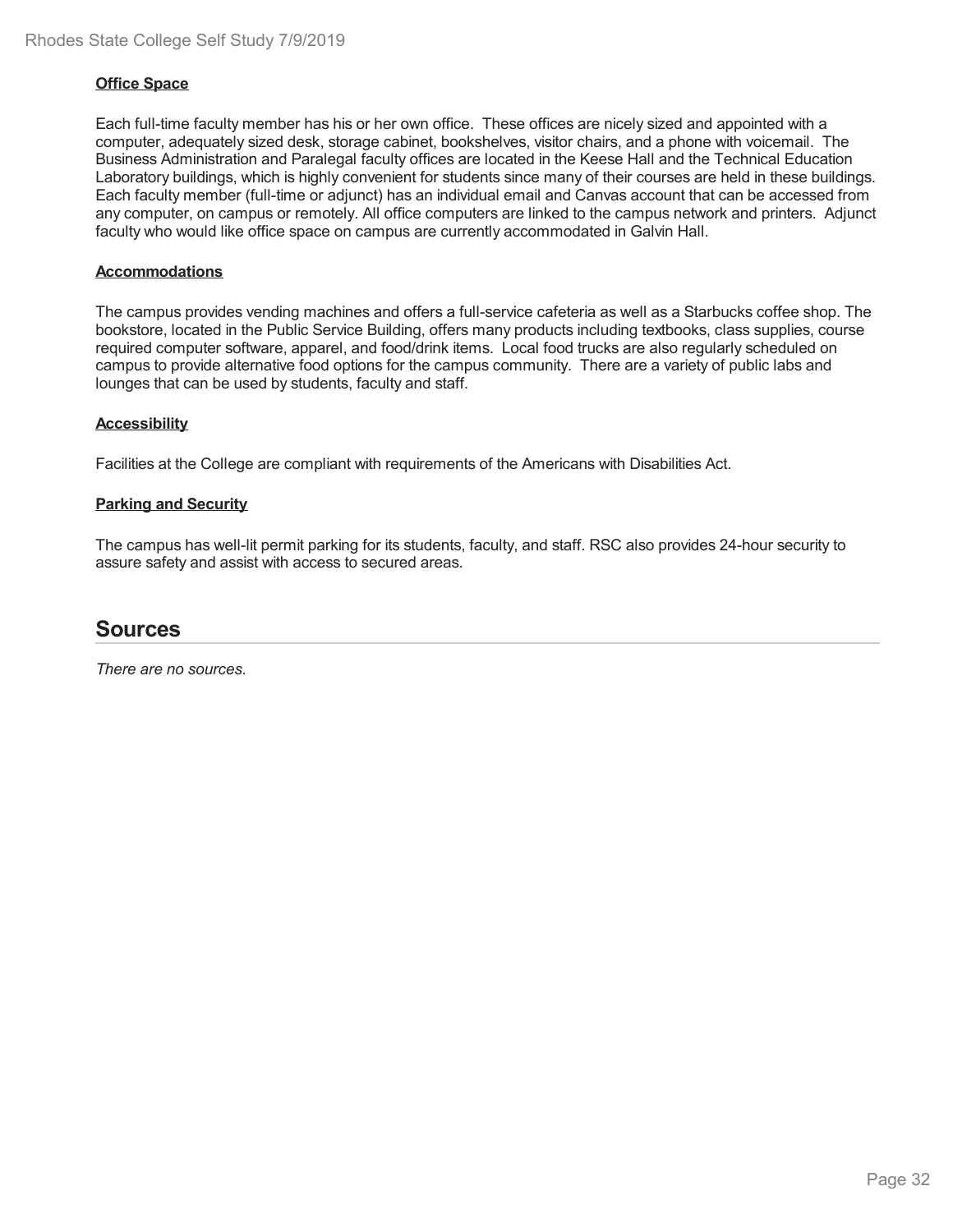# 2.5 - Criterion 2.5 Equipment

Equipment adequate to the mission of the business unit must be provided, including adequate computers and software to support the integration of computer applications into the curriculum. The institution must have procured and must maintain state-of-the-art instructional equipment, including computer equipment and software, to support the business unit.

A. Describe how the business unit links equipment planning to strategic planning.

B. Explain the business unit's plan for acquisition, upgrade, and maintenance of equipment that reflects current technology.

C. Describe how well current equipment meets the instructional needs of the business unit, including students, staff, and faculty.

## **Self-Study**

**Status:** Completed | **Due Date:** Not Set

**Assigned To** Cara Rex

## **Institution Response**

A. Describe how the business unit links equipment planning to strategic planning.

The Business Administration and Paralegal programs at Rhodes State College meet the requirements of this standard for equipment. The rapid pace of technological change in business and industry makes it essential for the departments and the College to stay current in equipment and software used in the job market. Students and employers expect that RSC business graduates are prepared with the necessary technical skills to be successful in their chosen fields. The current Strategic Plan at Rhodes State College states in strategy 1.4.2 the need to "create, repurpose, and sustain facilities and technology to better support student engagement and learning." Additionally, strategy 1.1.4 is focused on increasing the "number of programs offered completely on-line and through alternate scheduling formats." The accomplishment of both of these strategies requires heavy investment in technology and software.

B. Explain the business unit's plan for acquisition, upgrade, and maintenance of equipment that reflects current technology.

The computer laboratories used by students in the Business Administration and Paralegal Departments provide a range of the latest versions of standard software packages as well as specialized software required for specific courses. The College provides students with access to computer-based learning modules and provides tutoring in various technology skill areas. Each department identifies and purchases software as needed for its programs. The Information Technology Department will then install needed software into the required computer laboratory. Standard software such as Microsoft Office is purchased, maintained, and licensed for use throughout the College by the Information Technology Department.

All equipment is replaced on a regular basis as it ages out. The Technology Master Plan lays out replacement cycles for technology in labs and faculty offices to ensure access to state-of-the-art equipment. Lifecycle standards are as follows:

\*Desktop computers replaced every four years

\*Laptops replaced every three years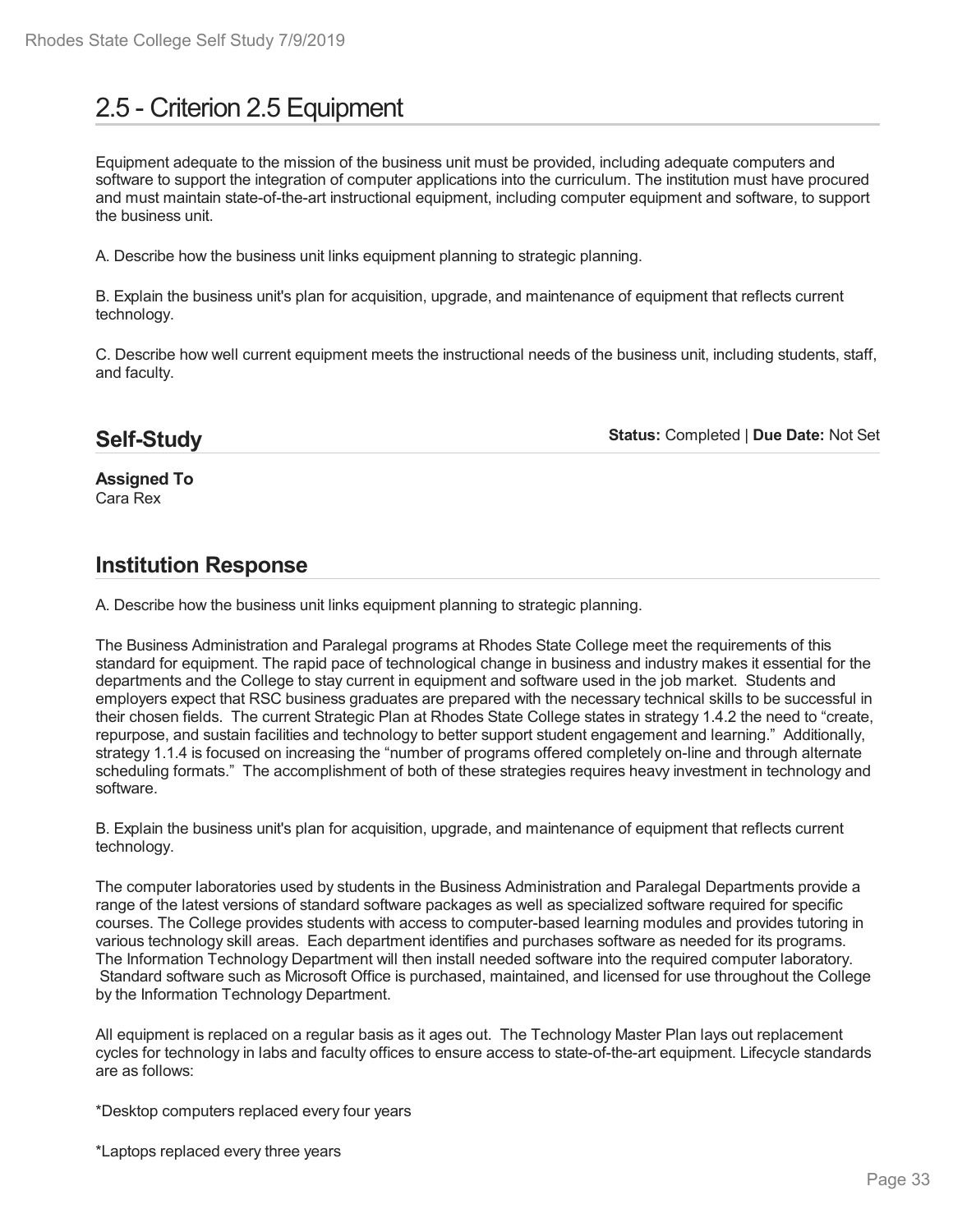\*Four of the 19 computer labs on campus will be upgraded annually

\*Classroom technology replaced every 5-7 years (Including Apple TVs, Document Cameras, Projectors, Microphones, Speakers, Voice and Video Recorders, etc.)

Please see "Technology Master Plan" under Sources for more details about the current information technology infrastructure and planned improvements.

C. Describe how well current equipment meets the instructional needs of the business unit, including students, staff, and faculty.

The equipment and services available at Rhodes State College meet the instructional needs of the faculty, staff, and students through electronic communication and learning tools, hardware and computing resources, audio/visual and learning technology resources, and technical support.

#### **Electronic Communication and Learning Tools**

All full-time and adjunct faculty, staff, and students have a College email account, which can be accessed from any computer on campus or from a home computer. Students have access to the College's website at www.rhodesstate.edu, which contains general information on topics such as registration, financial aid, counseling, tuition, college catalog, and college events. Students can also access the College's secure web portal (STARS), which allows students to conduct most of their business online, including registering for classes, viewing of degree audits, viewing of current tuition and fees, viewing of grades, etc. College faculty have access to STARS as well. This site allows faculty to check grades, run degree audits, examine student information, review pay stubs, etc. from any web-enabled computer.

The College utilizes the Canvas Learning Management System for all courses and requires for specific resources like course syllabi, gradebook, Canvas Student Guide, and Student Resources be located in all Canvas courses. All Business Administration Department courses, regardless of format, are web-enabled. This means online tools and materials are provided via Canvas, and all assignments are submitted through Canvas or a publisher-learning platform. All course evaluations and general surveys are distributed using the Evaluation Kit software. This provides a consistent look and feel for all surveys and evaluations used on campus

#### **Hardware and Computing Resources**

All laboratories, classrooms, offices, and other areas of the College are fully networked with high-speed internet connections. The entire campus has wireless access. Students and all employees at the College can access the College's wireless network using their personal or RSC provided wireless devices in areas throughout the campus. There are also several open labs available on campus that students can use anytime the campus is open.

#### **Audio/Visual and Learning Technology Resources**

All college laboratories and classrooms have dedicated multimedia projectors connected to the instructor computer station. Some classrooms also have other equipment such as document cameras, microphones, and live lecture streaming technology. The RSC Information Technology Department supports all audio/visual equipment at the College. They have equipment that can be checked out for use by faculty including projectors and laptops. The RSC Center for Distance and Innovative Learning also has laptops with specialized software that can be checked out by faculty for multimedia content development.

### **Technical Support**

The Information Technology Help Desk provides the first line of support for the Rhodes State College campus community. They are committed to providing a high level of technical support and dispatch questions to the appropriate department for a swift resolution. Please see criterion 6.7 C for more detailed information on the Help Desk.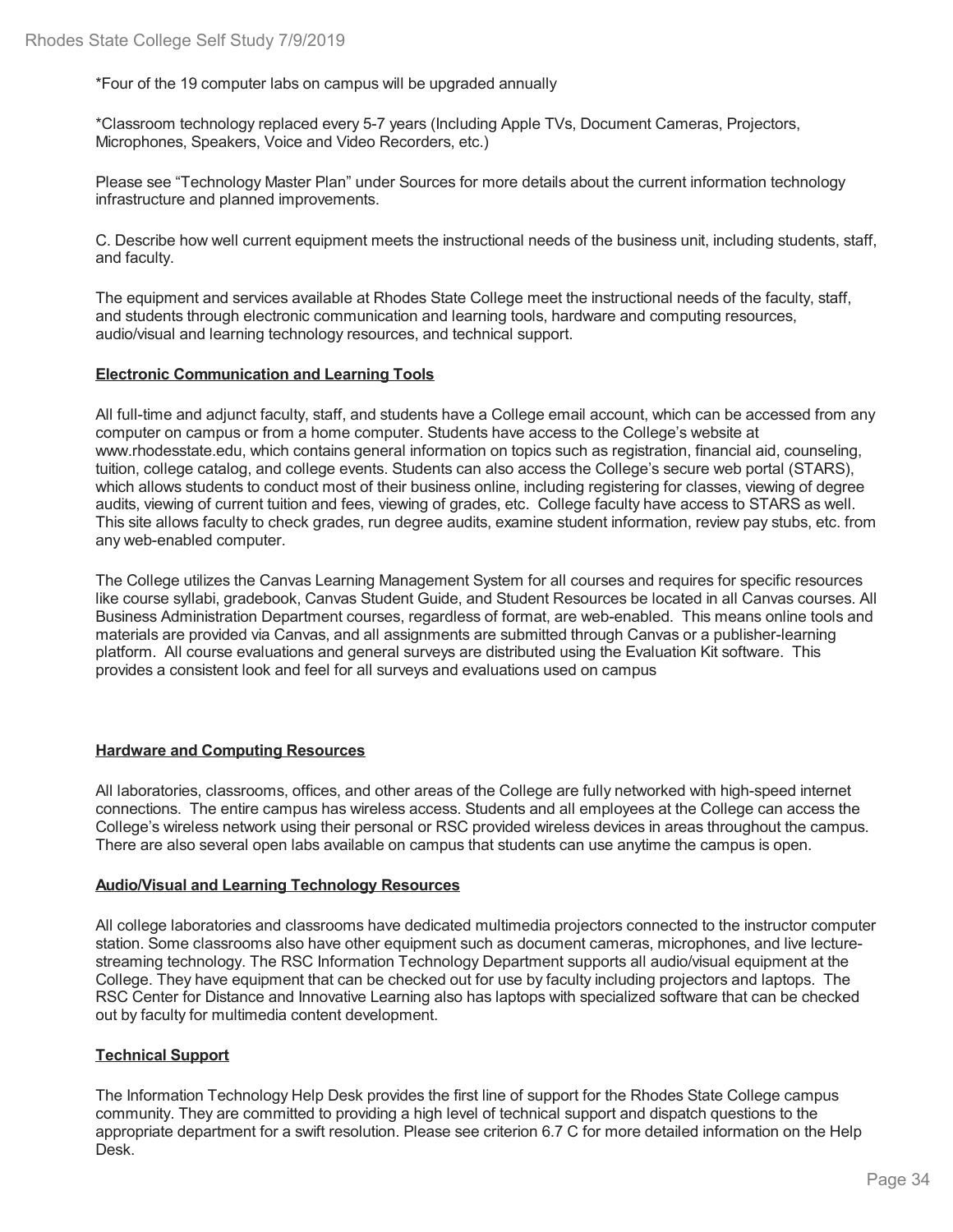## **Sources**

Technology Master Plan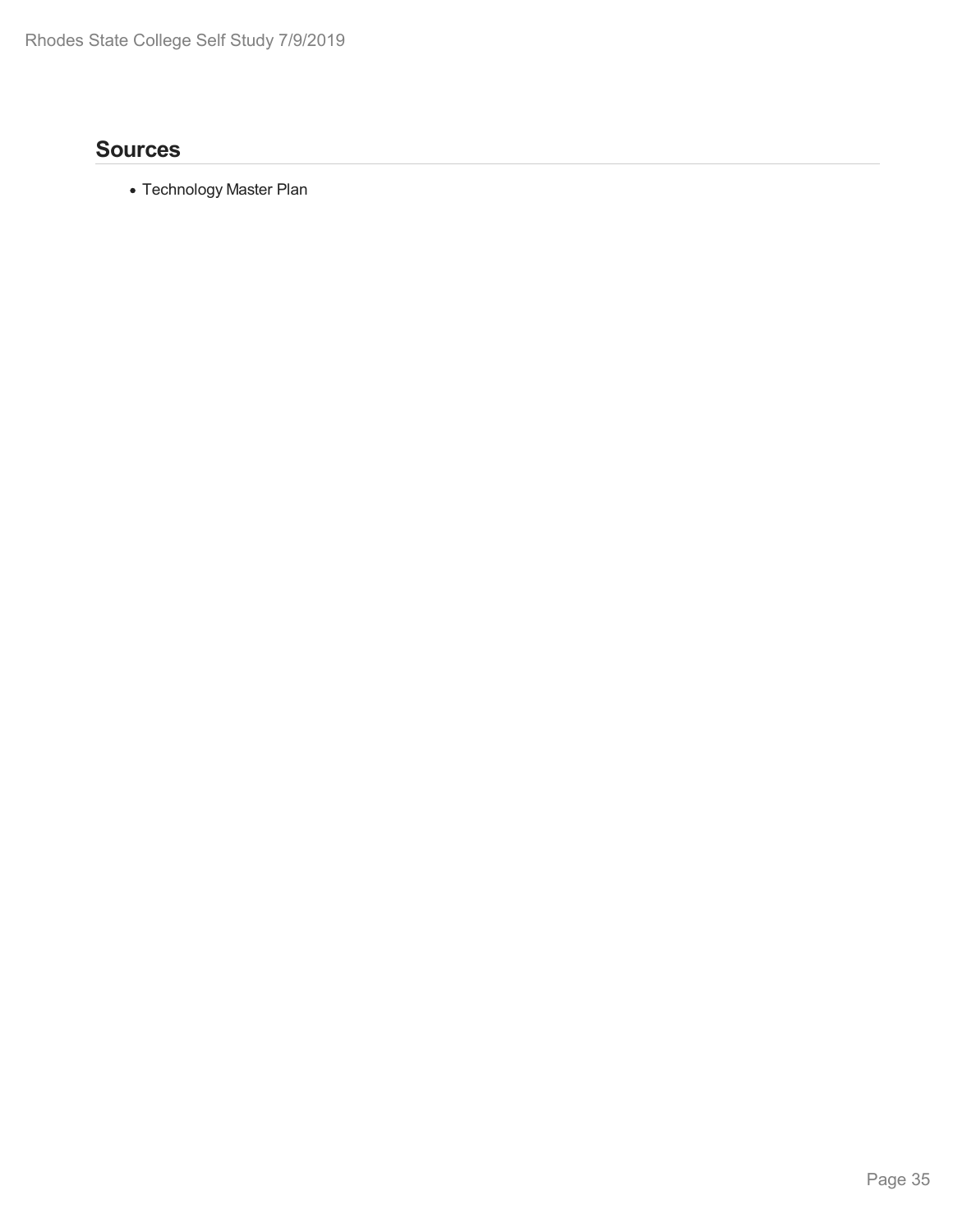# 2.S - Summary of Standard 2 - Strategic Planning

Provide a summary of strengths and opportunities for improvement the institution plans to address related to Standard 2 - Strategic Planning.

## **Self-Study**

**Status:** Completed | **Due Date:** Not Set

**Assigned To** Cara Rex

## **Institution Summary**

#### **Strengths**

\*The physical space of the RSC facilities is well maintained. The College has expansive modern facilities that allow the Business Administration and Paralegal Departments to incorporate new equipment and learning technologies into their classes.

\*RSC maintains up-to-date hardware and software, which enables the faculty to deliver current, marketable skill sets to our students.

\*RSC has a comprehensive strategic planning process completed in regular cycles that engages with faculty, staff, administrators, and other stakeholders across the institution.

\*The Strategic Plan guides the College and Department's decision-making processes. It also provides a focus for key initiatives and support for allocation of financial resources.

#### **Opportunities for Improvement**

\*The Business Administration Department needs to collaborate with the Center for Distance and Innovative Learning to find a cost effective solution for an on-line exam-proctoring tool with video monitoring, screen monitoring, and lockdown browser capabilities to be used in on-line and hybrid classes across the Business Administration Department.

\*The Business Administration and Paralegal Departments need to collaboratively work with the RSC Admissions and Marketing Departments to identify opportunities for marketing and recruiting.

## **Sources**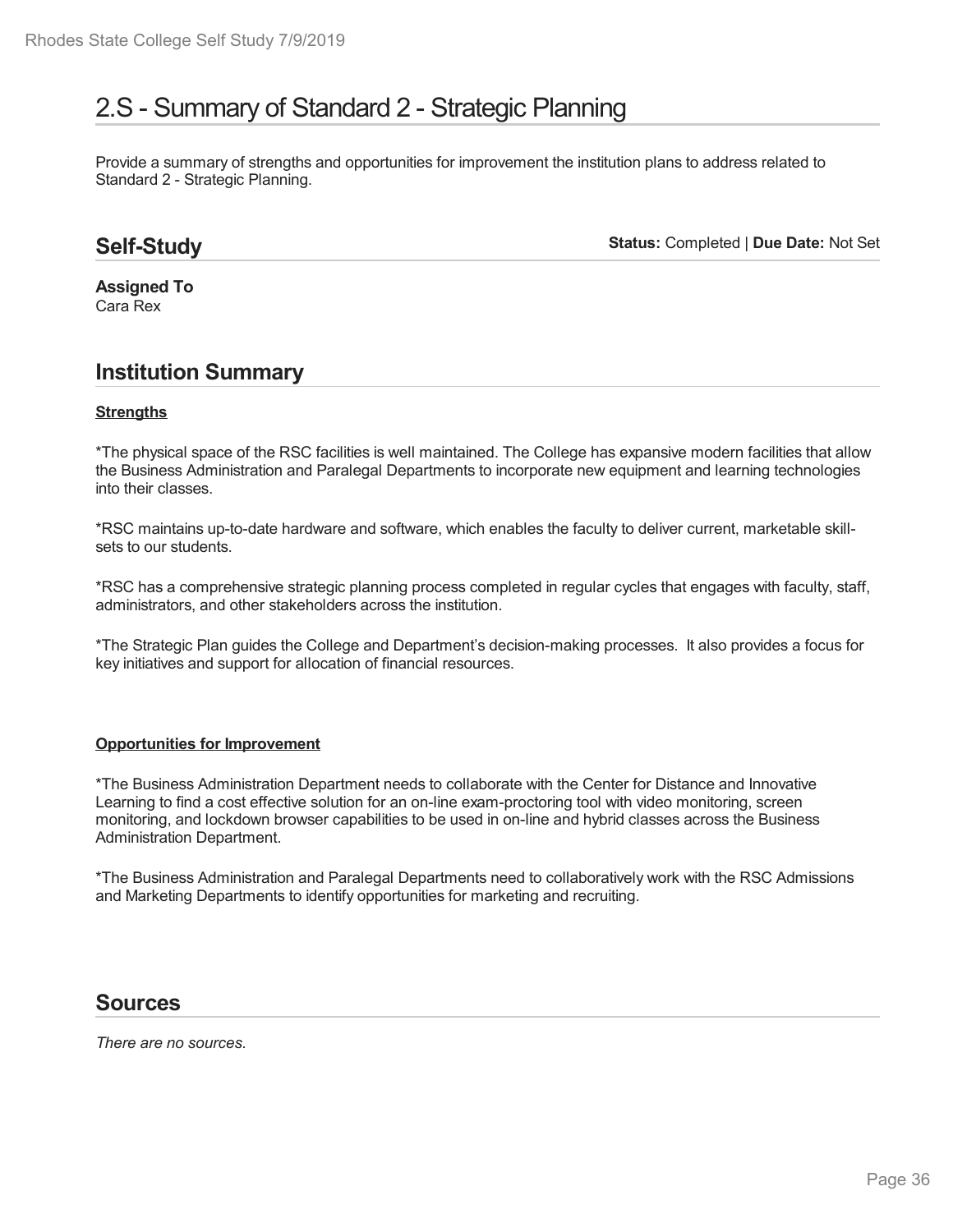# 3 - Standard 3 Student, Stakeholder, and Market Focus

The business unit examines how it determines requirements, expectations, and preferences of its students and stakeholders. Also examined is how the business unit builds relationships with students and stakeholders and determines their satisfaction. Additionally, practitioners serve as role models and counselors for students regarding business careers. They also provide faculty with information to update professional skills, make curriculum changes, and serve as classroom speakers.

# **Self-Study**

**Status:** Completed | **Due Date:** Not Set

**Assigned To** Cara Rex

### **Sources**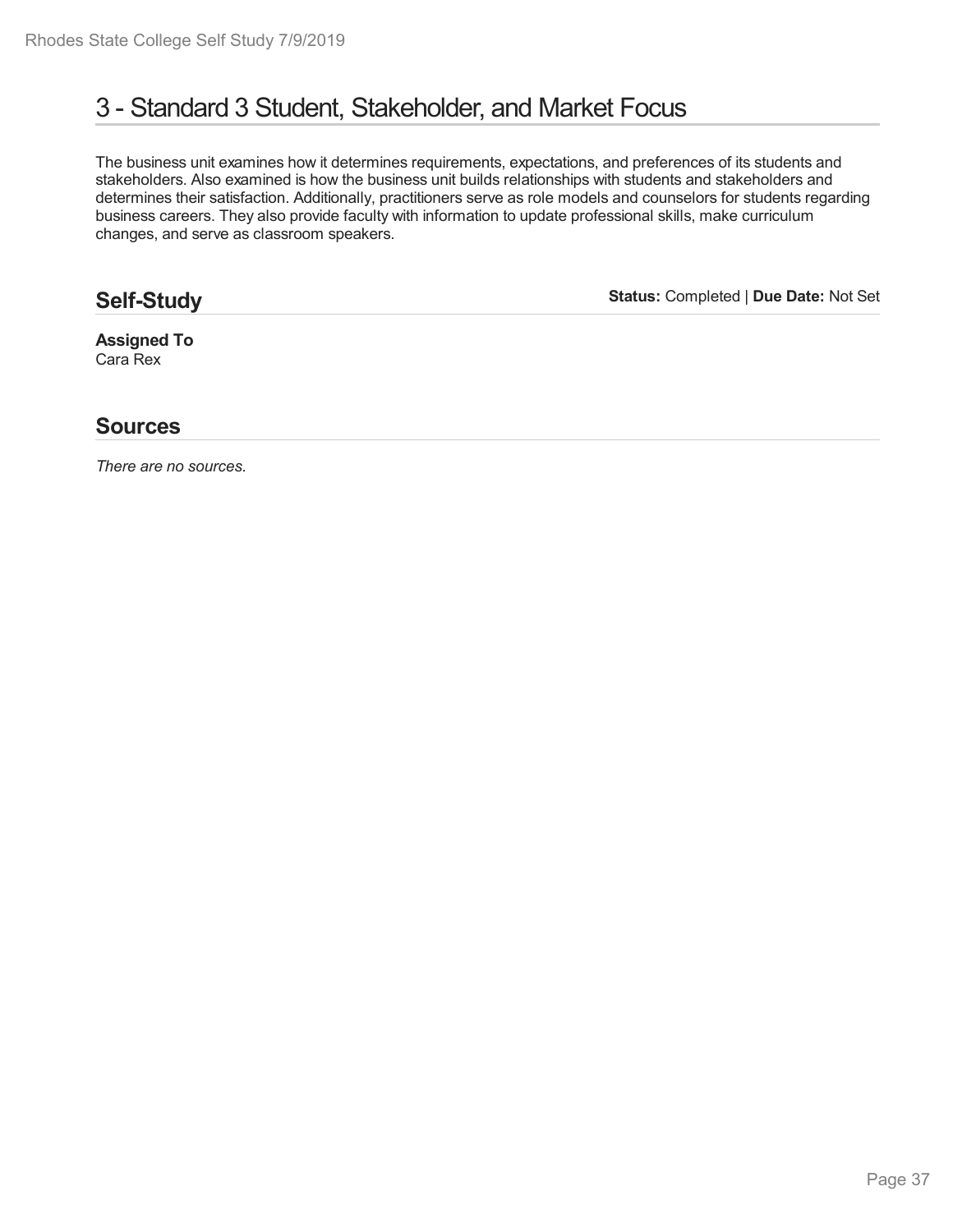# 3.1 - Criterion 3.1 Stakeholders

A. List the business unit's key stakeholders.

B. Explain how the business unit determines key stakeholder requirements and expectations.

# **Self-Study**

**Status:** Completed | **Due Date:** Not Set

**Assigned To** Cara Rex

# **Institution Response**

A. List the business unit's key stakeholders.

\*Current students (Traditional, On-line, College Credit Plus (High School), and Hybrid)

\*Alumni

\*Industry employers

\*Advisory Committee Members

\*RSC Workforce, Economic Development, and Continuing Education Center

\*RSC Small Business Development Center

\*Four-Year transfer partners

\*College Credit Plus (High School) partners

\*Donors

\*Taxpayers/Legislators

\*Ohio Department of Higher Education

\*Accrediting bodies

\*Faculty/staff

\*Prospective students

B. Explain how the business unit determines key stakeholder requirements and expectations.

The Business Administration and Paralegal Departments determine stakeholder requirements and expectations through a variety of different methods. Below is a list of some of the key methods used to gather this information from specific stakeholders:

\*Current students - course evaluations, internship evaluations, Community College Survey of Student Engagement,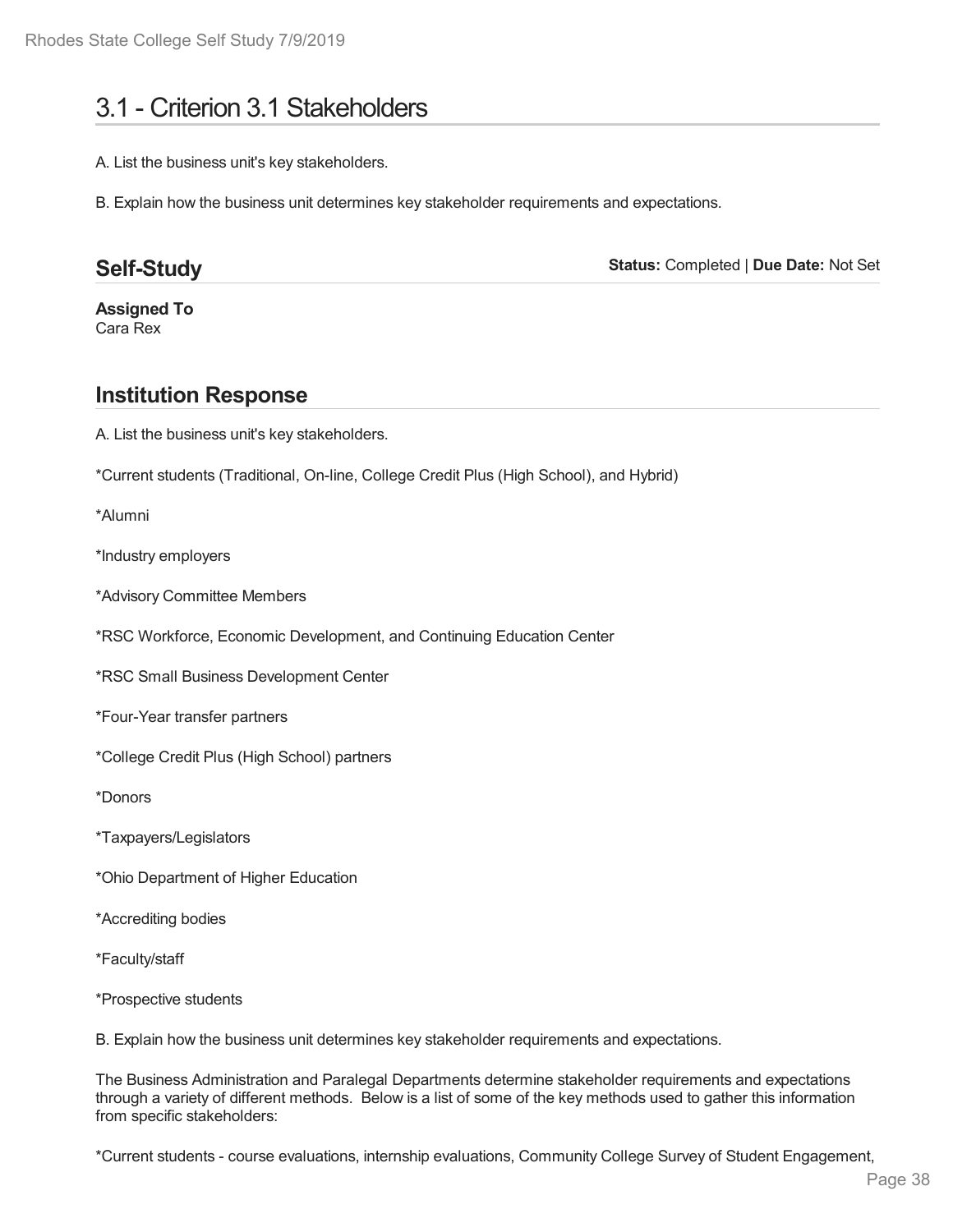orientation and advising meetings, and formal/informal feedback built into courses

\*Alumni – graduate survey, four-year transfer partner meetings, alumni participation on advisory committees, and informal feedback from alumni

\*Industry employers – internship evaluations; internship site visits; informal feedback during student's internship; faculty member's participation in training, conferences, professional associations related to their field; employer guest speakers in classes, Advisory Committee Members, and Needs Analysis Reports from RSC Institutional Research Department

\*Advisory Committee Members -Fall and Spring Advisory Committee Meetings, Annual Advisory Committee Dinner, Advisory Committee surveys, and Advisory Committee Members formal/informal feedback from participation as guest speakers and mock interviewers in classes

\*RSC Workforce, Economic Development, and Continuing Education Center & Small Business Development Center – formal/informal meetings concerning partnership and new program development opportunities, businesses looking for credit and non-credit training, collaboration on business summer camps, and formal/informal feedback from participation as guest speakers and judges in classes

\*Four-Year Transfer Partners- formal/informal meetings, informal feedback as guest speakers, and advising meetings with students

\*College Credit Plus (High School) Partners – high school visits, instructor observations, annual adjunct meeting, and meetings with high school guidance counselors and administrators

\*Ohio Department of Higher Education - transfer pathway meetings, Transfer Assurance Guide surveys, and Transfer Assurance Guide course approvals

\*Accrediting Bodies (HLC, ACBSP, and ABA) – chair and faculty attendance at annual/regional accreditation meetings and compliance with reporting to accrediting bodies

\*Faculty – course evaluations, faculty evaluations, and classroom observations

\*Prospective Students -open houses, formal/informal meetings with potential students, and faculty participation in Business Professionals of America high school events

Combined, these activities help to ensure the Business Administration and Paralegal Departments' offerings respond to the needs of all key stakeholders. Evidence of this activity exists in student course evaluation results, student and employer internship evaluations, graduate survey results, faculty evaluations, classroom observations, and Advisory Committee Meeting minutes. Examples of these items will be available in the ACBSP resource room.

## **Sources**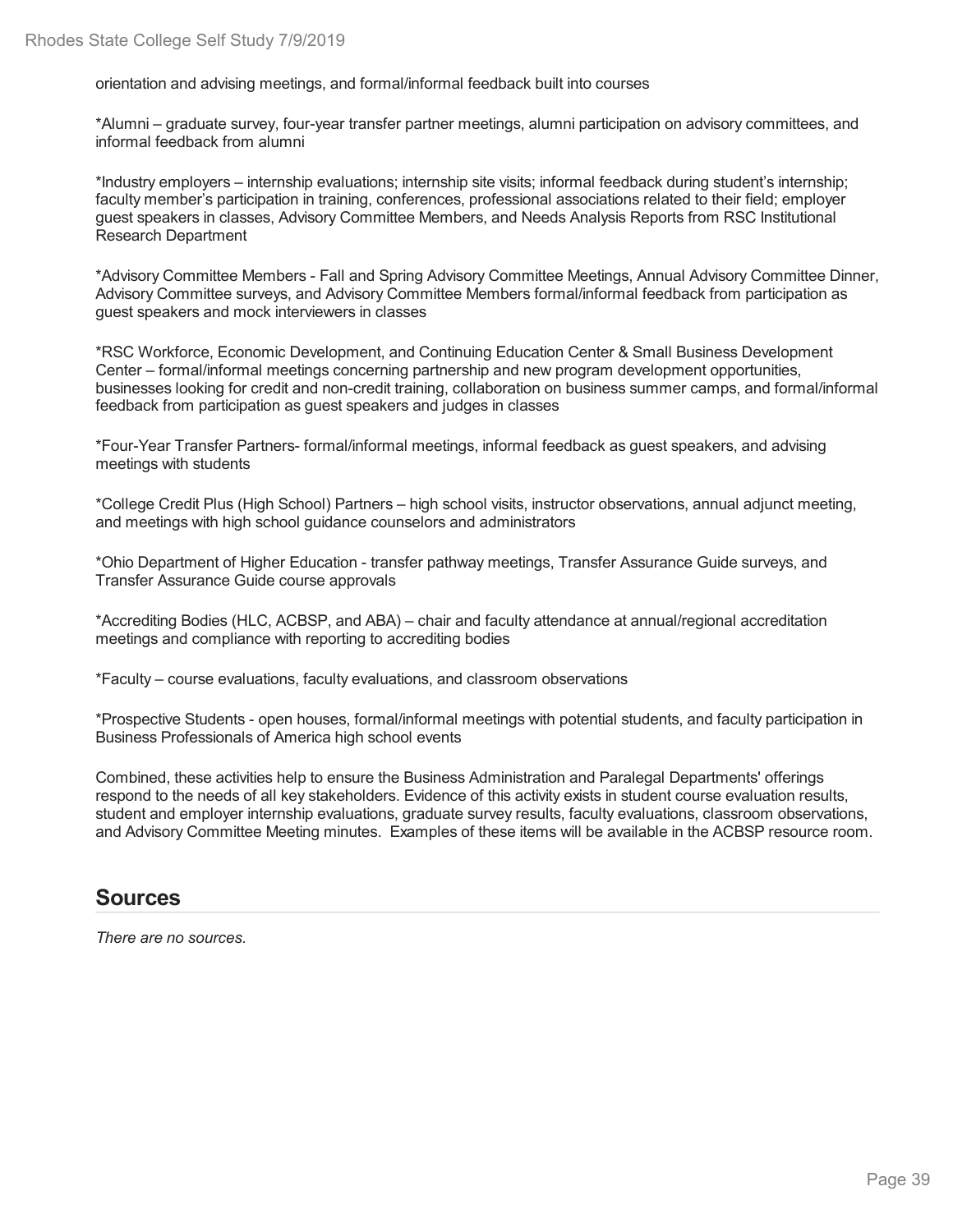# 3.2 - Criterion 3.2 Stakeholder Satisfaction

A. Explain how the business unit builds relationships to attract and retain students.

B. Explain how the business unit delivers services that satisfy students and stakeholders.

C. Describe how the business unit learns from former and current students to determine and anticipate changing needs and expectations.

D. Explain the process for utilizing stakeholder feedback in program development and enhancement.

| <b>Self-Study</b> |  |
|-------------------|--|
|                   |  |

**Status:** Completed | **Due Date:** Not Set

**Assigned To** Cara Rex

# **Institution Response**

A. Explain how the business unit builds relationships to attract and retain students.

The process to build relationships with Business Administration and Paralegal Departments' students is well developed. Students are presented with many opportunities to develop a connection with our faculty and staff through marketing, recruiting, admissions, financial aid processes, advising, registration, orientation, during their classes, and during extra-curricular activities.

As a part of the relationship building process, RSC sponsors many activities both on campus and throughout the community. The College's marketing efforts encompass a ten-county area targeting a diverse population of potential students including adult learners, working learners, students direct from high school, underserved race/ethnic populations, and veterans. The Business Administration Chair, Paralegal Coordinator, and faculty participate in all division-appropriate marketing efforts. RSC marketing and recruiting efforts include, but are not limited to:

\*Career fairs

- \*College planning information nights
- \*Open houses
- \*High school visits
- \*College Credit Plus partnerships
- \*Career Day (Event held on campus for high school juniors)
- \*Business Professionals of America high school events

\*Local business events

- \*Social media marketing
- \*Radio marketing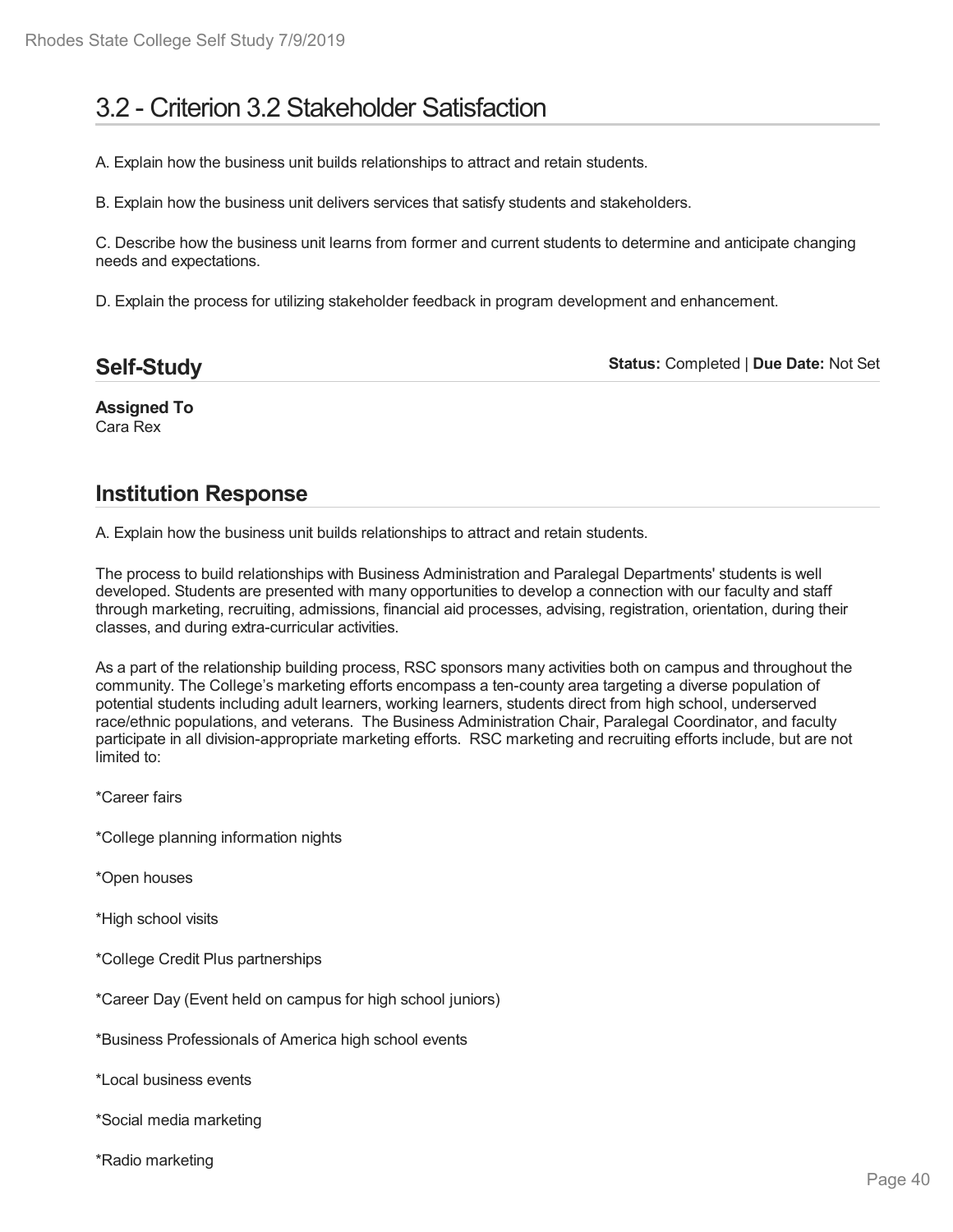\*TV marketing

\*Print marketing

\*Program-specific scholarships

Information about the Business Administration and Paralegal Departments' programs is available and easily accessible on the Rhodes State College website and in the College Catalog. The College's Student Affairs department has trained staff to assist students with advising, registration and financial aid. The relationship with the student is maintained through multiple opportunities of engagement. The College maintains electronic communication with students and other stakeholders using the RSC home page, the STARS portal, the Canvas Learning Management System, email, and social media, including Facebook, Instagram, Twitter, LinkedIn and YouTube.

The College continues to maintain relationships with students through academic support services provided by Accommodative Services, the Academic Success Center, the Testing Center, and the Library. Faculty have the ability to flag a student who is struggling in their coursework for intervention by an Academic Success Center Coach through the College's Comprehensive Early Alert Program (CEAP). Coaches provide in-depth, hands-on guidance and assistance to students who need extra support on their college completion path. Coaches can also assist students with applying for benefits through the State of Ohio and can refer them to counseling services if needed.

The Financial Aid Office assists students with filing their Free Application for Federal Student Aid and navigating all financial processes, and the Rhodes State College Foundation provides scholarships for business students. There are specific scholarships that only business students can be awarded like the Business Leaders Scholarship and the One-Night-a-Week Champion Scholarship. Both the Financial Aid Office and the Foundation help students with the financial resources needed to be able to pursue their educational goals.

The Business Administration and Paralegal Departments utilize the Canvas Learning Management System for all courses, which provides a consistent platform and methods for communication with students enrolled in business courses. Additionally, each Business Administration and Paralegal department's full-time faculty member is assigned students as advisees once the student has reached 30 credit hours. Full-time faculty members are encouraged to engage with their advisees each semester and provide clear information to the student on their degree progress. Further, the Business Administration and Paralegal Department's faculty know the students and clearly communicate their "open door policy" to help students in any way possible. Advising meetings with students can happen in-person, on phone, via video conferencing, or via email. The Business Administration Department also offers a number of certificates, which are embedded into degree programs. These certificates offer a low-key introduction to these programs and allow students to see incremental success on their way to completion of an associates' degree.

Student organizations are another way to retain students who have declared a business major. Students can participate in the Business Professionals of America Club and other student organizations that are available on campus.

B. Explain how the business unit delivers services that satisfy students and stakeholders.

The Business Administration and Paralegal Departments deliver services that satisfy students and stakeholders by maintaining open lines of communication with students, faculty, alumni, and employers. Faculty engage students in the classroom using a variety of methods including technology such as the Canvas Learning Management System, McGraw Hill's Connect, Cengage's SAM, Pearson's MyManagementLab, Pearson's MyEconomicsLab, videos, and Kahoot. Faculty use student feedback from course evaluations to improve the classroom experience. Faculty assess courses regularly. When a course is assessed, student performance is used to measure effectiveness of content delivery and determine if courses meet program requirements. Change and innovation are implemented as necessary to ensure success in the classroom. Both students and employers complete evaluations of students at the completion of a student's internship. The information gathered from these surveys as well as faculty internship site visits is used to evaluate how effective students were prepared for success at their internship.

The Business Administration and Paralegal Departments also maintain open lines of communication with local employers through the use of Advisory Committees. Advisory Committee Members provide expert input into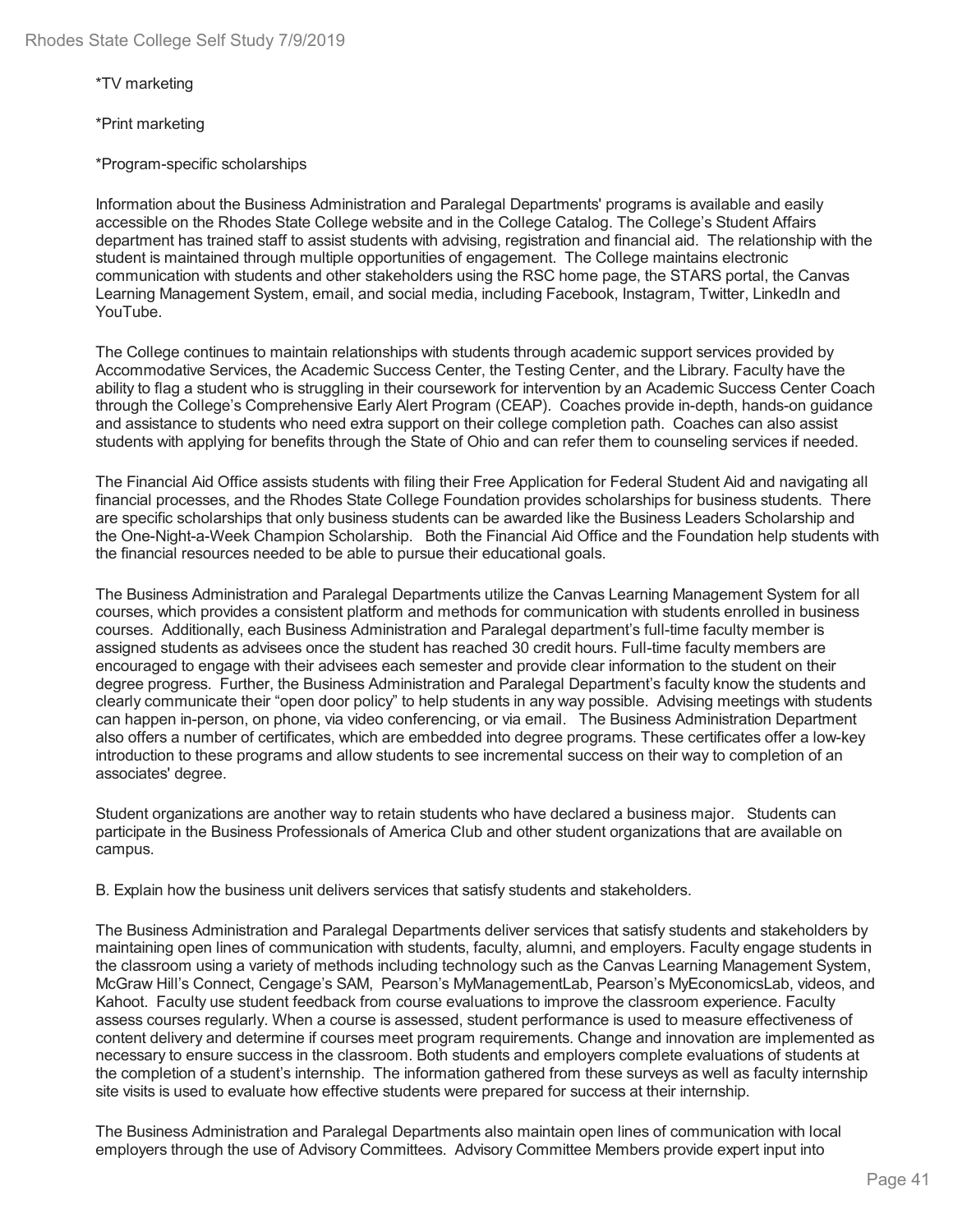curriculum development. They also keep faculty and administration up-to-date regarding industry requirements, changes in technology, and current movements/changes in the local business community.

C. Describe how the business unit learns from former and current students to determine and anticipate changing needs and expectations.

The Business Administration and Paralegal Departments as well as other RSC departments use student and alumni feedback to improve courses and improve the overall student experience. Feedback is gathered through a variety of different methods, including but not limited to student course evaluations, internship evaluations, Financial Aid exit surveys, graduate surveys, and the CCSSE Survey (Community College Survey of Student Engagement). Regular "Lunch with a Leader" sessions are held with the Vice President of Student Affairs, which allow students to give feedback on any issues or concerns that they have related to their experience at RSC.

D. Explain the process for utilizing stakeholder feedback in program development and enhancement.

The Business Administration and Paralegal Departments present issues, survey information, and other course/program specific data in the Advisory Committee Meeting agendas. Discussion and recommendations are recorded in meeting minutes. Advisory Committee responses and recommendations are taken under advisement and returned to faculty for program enhancement. Please see criterion 3.5 B for specific examples of changes made in consultation with the Advisory Committees. Additionally, the Ohio Department of Higher Education (ODHE), Higher Learning Commission, and accrediting bodies also provide data and input regarding changing program requirements.

### **Sources**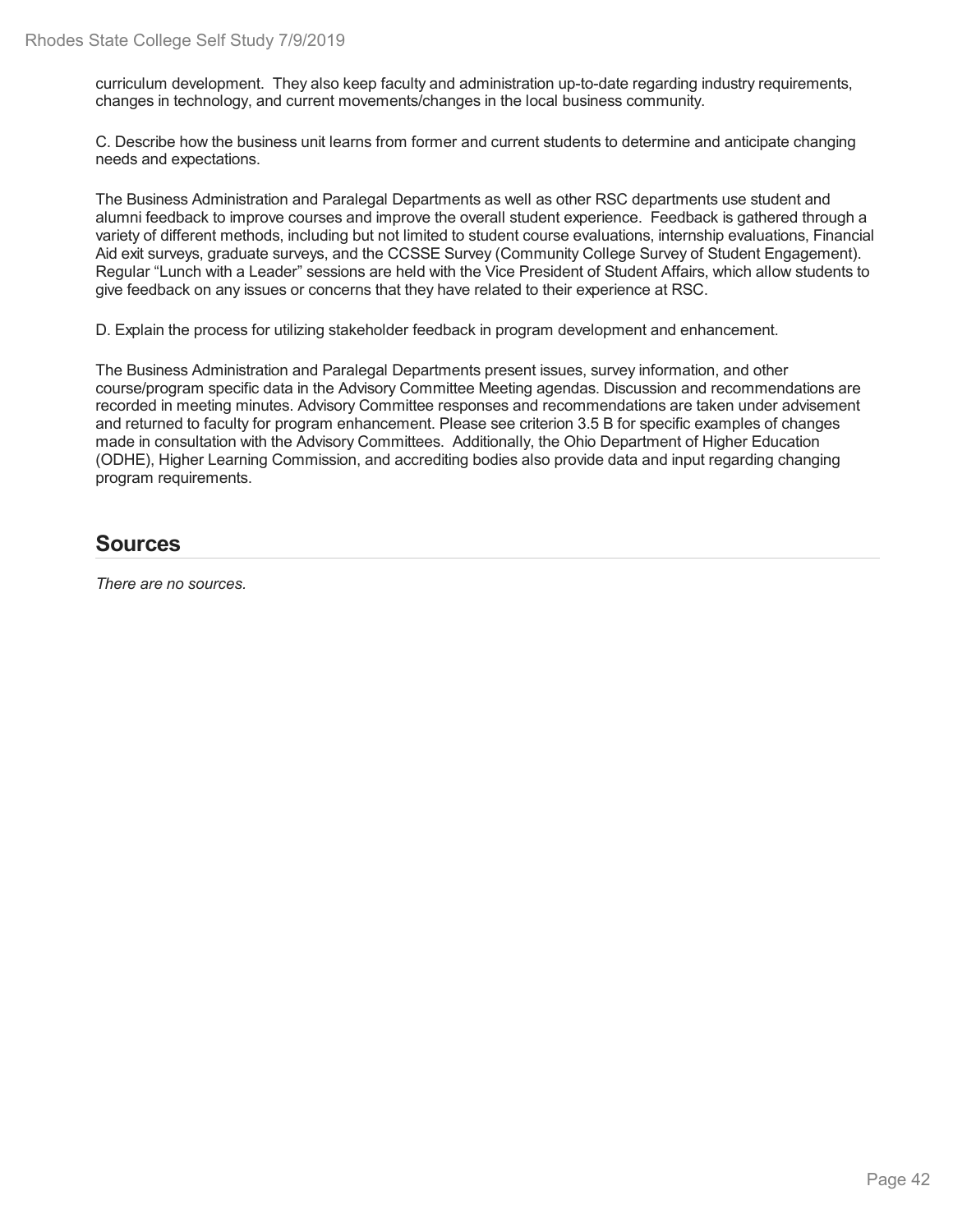# 3.3 - Criterion 3.3 Student Support

A. Describe the support services available to business students, including admissions, financial aid, and advising.

B. Describe the policies that govern student relationships with the business unit, including the procedures used to resolve student concerns.

## **Self-Study**

**Status:** Completed | **Due Date:** Not Set

#### **Assigned To** Cara Rex

## **Institution Response**

A. Describe the support services available to business students, including admissions, financial aid, and advising.

A multitude of support services are available to RSC students. Information about Student Support Services is shared with students during orientations and during SDE 1010 (a required first year course for all RSC students). Information about student support services can be found on the RSC website and catalog (page 206 2017-2018 Rhodes State College Catalog).

#### *Administrative Support Services:*

#### **Admissions**

Please see criterion 6.8 A for more detailed information on Admissions.

#### **Academic Advising**

The Business Administration and Paralegal Departments have an assigned academic advisor who is shared with other programs in the Division of Business, Technology, and Public Services. This advisor assists students with program selection, understanding program requirements, scheduling, and setting graduation goals. In addition, the academic advisor plays a key role in referring students to appropriate support services offered by the college. The academic advisor advises students until they reach 30 credit hours at which point students are transferred to a faculty advisor. Students are informed of the transfer through written correspondence.

The Chair, Coordinator, and all full-time faculty of the Business Administration and Paralegal Departments are responsible for advising students having completed greater than 30 credit hours. Faculty expertise determines the major(s) one will advise. The Chair, Coordinator and faculty maintain a minimum of 10 office hours per week. Faculty and students use this time for advising, coaching, and in some cases tutoring.

Please see criterion 6.8 A for more detailed information on Advising.

#### **Financial Aid**

Please see criterion 6.8 A for more detailed information on Financial Aid.

#### **Career Services**

Please see criterion 6.8 A for more detailed information on Career Services.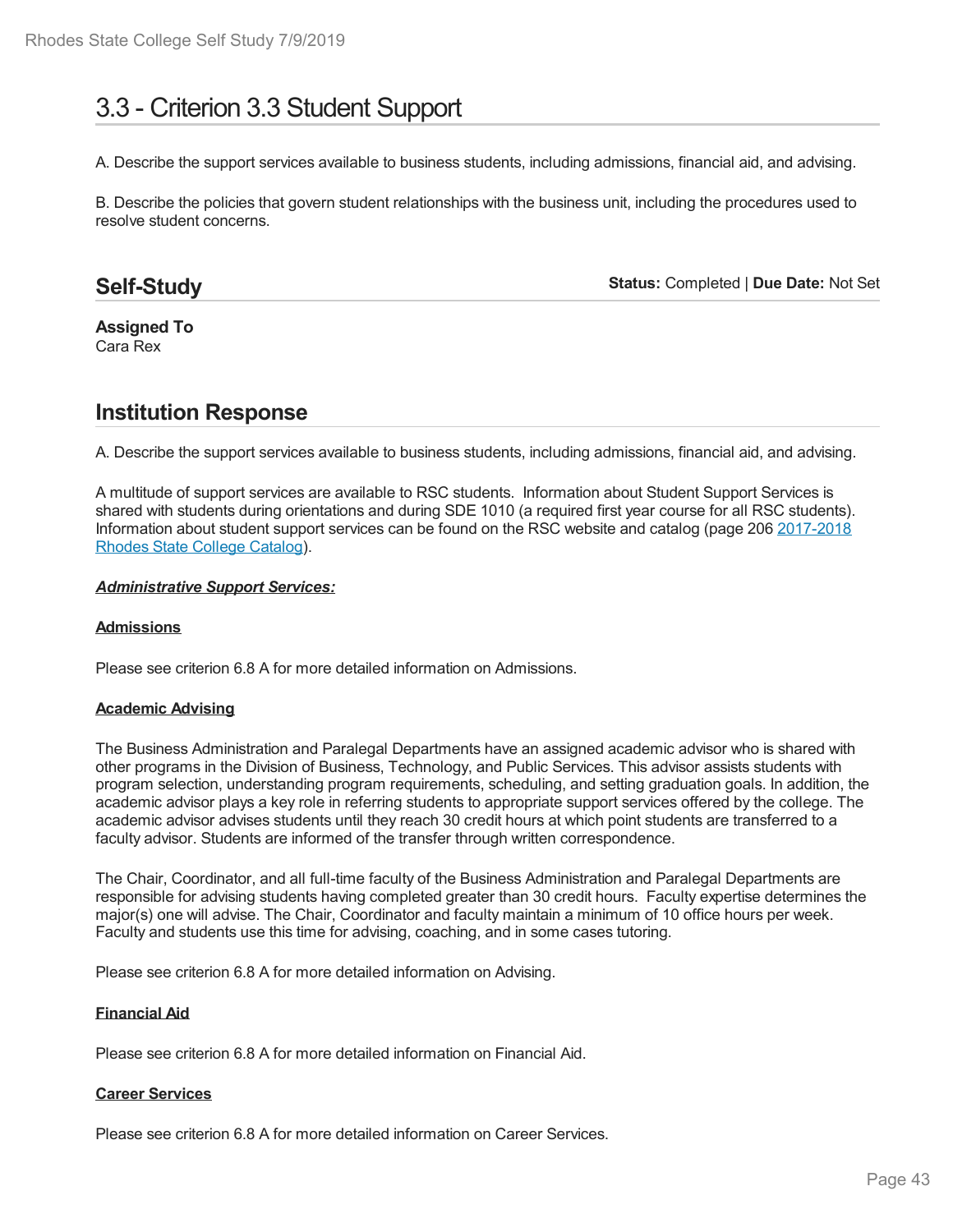#### **Business Office**

Please see criterion 6.8 A for more detailed information on the Business Office.

#### **Bookstore**

Please see criterion 6.8 A for more detailed information on the Bookstore.

#### *Academic Support Services:*

#### **Accommodative Services**

Please see criterion 6.7 C for more detailed information on Accommodative Services.

#### **Academic Success Center**

Please see criterion 6.7 C for more detailed information on the Academic Success Center.

#### **Testing Center**

Please see criterion 6.7 C for more detailed information on the Testing Center.

#### **Library**

Please see criterion 6.7 A & B for more detailed information on the Campus Library.

#### *Technical Support Services:*

#### **Center for Distance and Innovative Learning**

Please see criterion 6.7 C for more detailed information on the Center for Distance and Innovative Learning.

#### **Information Systems Department**

Please see criterion 6.7 C for more detailed information on the Information Systems Department.

#### *Campus Life:*

#### **Counseling Services**

Please see criterion 6.8 A for more detailed information on Counseling Services.

#### **Student Engagement and Activities**

The Coordinator of Student Engagement and Activities provides social and diversity events that students can attend throughout the academic year. Examples of activities that students can participate in include: The Giving Tree, Black History Month Celebration, Suicide Awareness Paint and Sips, and Walk a Mile in Her Shoes.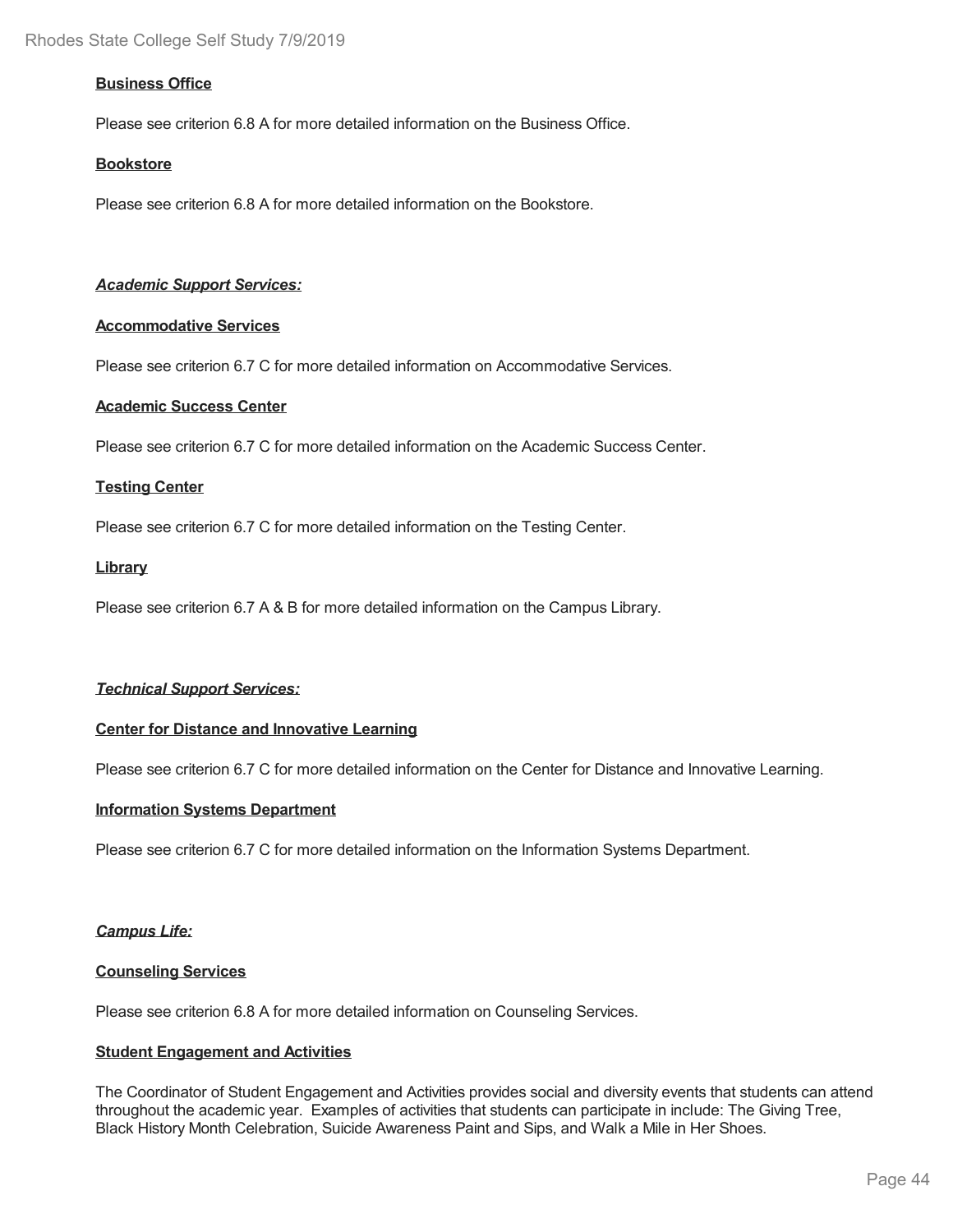#### **Child Care**

RSC has a childcare facility site located on campus in the Tech Education Laboratory for children three to six years of age. This center has been awarded the prestigious Four Star "Step Up to Quality" rating. The RSC Childcare Center at the Lima YMCA is available for students and staff with small children six weeks to six years of age at a reduced rate. This center has been awarded the prestigious Three Star "Step Up to Quality" rating.

#### **Dental Hygiene Clinic**

The RSC Dental Hygiene Clinic provides preventive dental hygiene treatment to include: an oral exam, radiographs (x-rays), oral prophylaxis (cleaning), fluoride treatment, dental sealants, and oral health instruction. The majority of these services are available without charge to the Rhodes State College students and employees. The Dr. Kenneth and Jean Clemens Clinic is located in Cook Hall.

B. Describe the policies that govern student relationships with the business unit, including the procedures used to resolve student concerns.

Prospective and enrolled students are provided with relevant information about RSC and their program of study that may affect them including, but not limited to, catalogs, handbooks, academic calendars, grading policies, total cost to student, financial aid, and the program's accreditation status. The Business Administration and Paralegal Departments adhere to all College policies, procedures and processes that govern student relationships with the College. The College Catalog (including the Student Handbook), Student Code of Conduct, and Student Complaint Grievance Process provide students with comprehensive information on key policies, procedures, and processes at the College. Below are some key policies, procedures, and processes that govern student relationships with the business unit.

#### **Academic Calendars**

Students can preview the calendar for important dates per semester via the College website. The academic calendar is also located in the College Catalog (page 8 2017-2018 Rhodes State College Catalog).

#### **Grading Policies**

College grading policies including Grade Appeals are located within the College Catalog (starting on page 202 2017-2018 Rhodes State College Catalog), and course specific grading policies are located in individual course syllabi that are posted to each Canvas course. A student who feels that they were not assigned a fair grade for a course can appeal their grade. Students appealing a grade should first consult the instructor who taught the course. Then, if not resolved, they should discuss the matter with the Division Dean or Department Chair. Finally, students have the option of taking their appeal to the Vice President for Academic Affairs. Any appeal of a grade must be initiated before the end of the semester immediately following the semester in which the grade was received.

#### **Classroom Attendance Policies**

College attendance policies are located within the College Catalog (page 205 2017-2018 Rhodes State College Catalog), and course specific attendance policies are located in individual course syllabi that are posted to the Canvas course. Students are notified that lack of regular attendance may result in a grade of "E" and can negatively impact a student's financial aid eligibility.

#### **Non-Discrimination Policy**

RSC does not discriminate against any individual for any reasons of race, color, religion, national origin, sex, sexual orientation, qualified disability, age, or because he/she is a veteran. The Non-Discrimination Policy is located within the College Catalog (page 210 2017-2018 Rhodes State College Catalog). The College's admissions policies, instructional programs, extracurricular activities and employment practices reflect this Nondiscrimination Policy. Students, who believe that they have experienced discrimination, including sexual harassment, should contact the Vice President for Student Affairs. RSC Discrimination, Harassment, Sexual Misconduct, Stalking, and Retaliation Policy is located on the following website: College Policies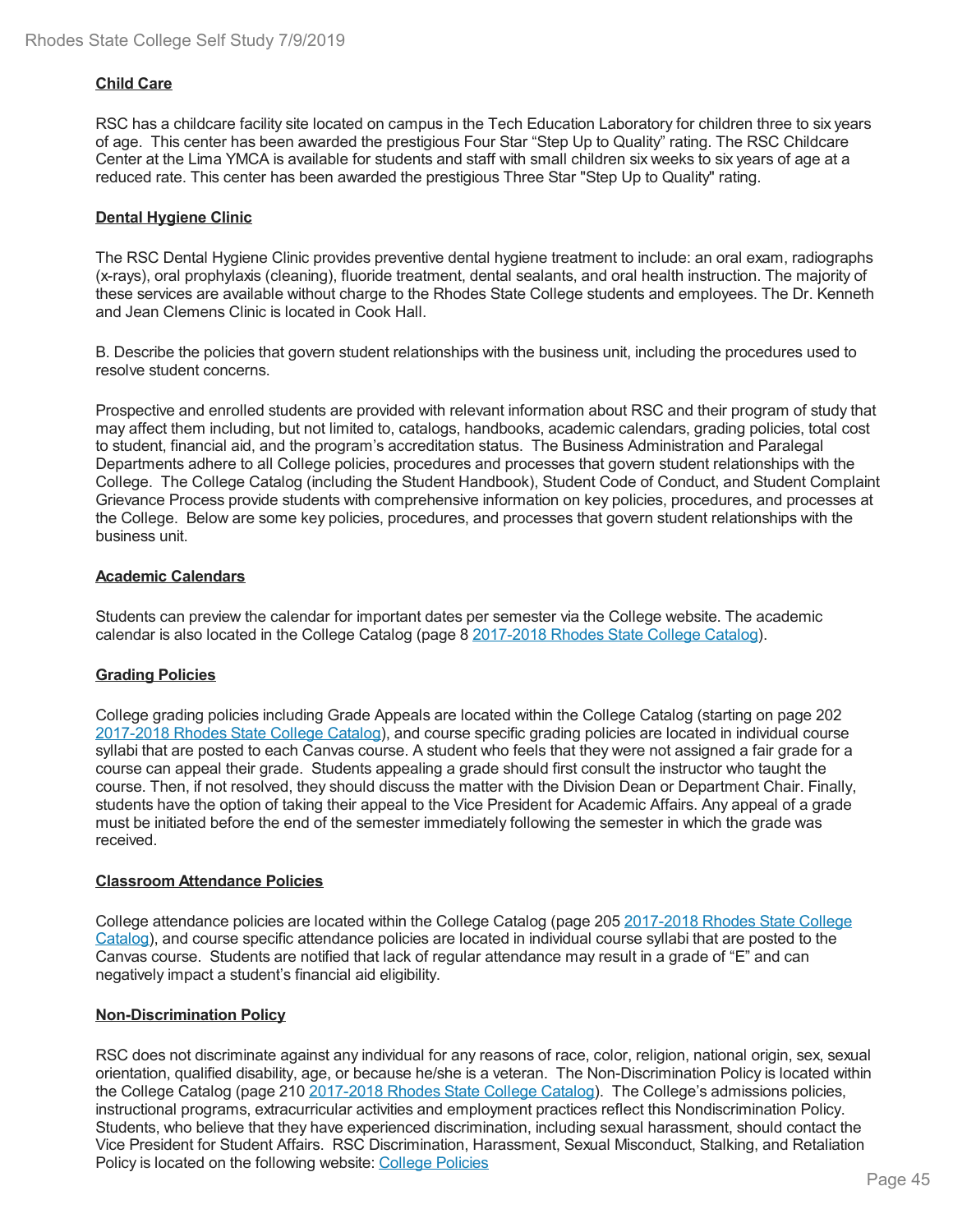#### **Code of Student Conduct**

Business Administration and Paralegal Departments Chair, Coordinator, and faculty support and enforce the College's Code of Student Conduct. The code is published on the college website (College Policies), and portions of the code are reinforced in course syllabi. Ideally, student or faculty complaints are resolved between the student and faculty member. A formal process does exist for both students and faculty to involve other members of the campus community as deemed necessary to reach a resolution. Disciplinary procedures are specific to academic and nonacademic misconduct. Following an initial report of misconduct, an investigation begins and the student is advised of pending charges. If formally charged, the student is notified and may appear for a hearing before an Administrative Hearing, the Academic Integrity Panel or the Discipline Review Panel. Sanctions may be imposed based on the outcomes of such hearings. Students have a right to appeal the decision from an Administrative Hearing, Discipline Review Panel Hearing, or Academic Integrity Panel Hearing.

#### **Student Complaint/Grievance Policy**

RSC Student Complaint/Grievance Policy provides guidance for students, faculty, and staff to work together in resolving student claims that their rights under a College policy have been violated. The Student Complaint/Grievance Policy is published on the college website (College Policies). The policy lays out time limits and procedures for informal and formal resolutions for student complaints. The formal resolution procedure involves the College Grievance Review Panel. Students have a right to appeal the decision of the Grievance Review Panel.

### **Sources**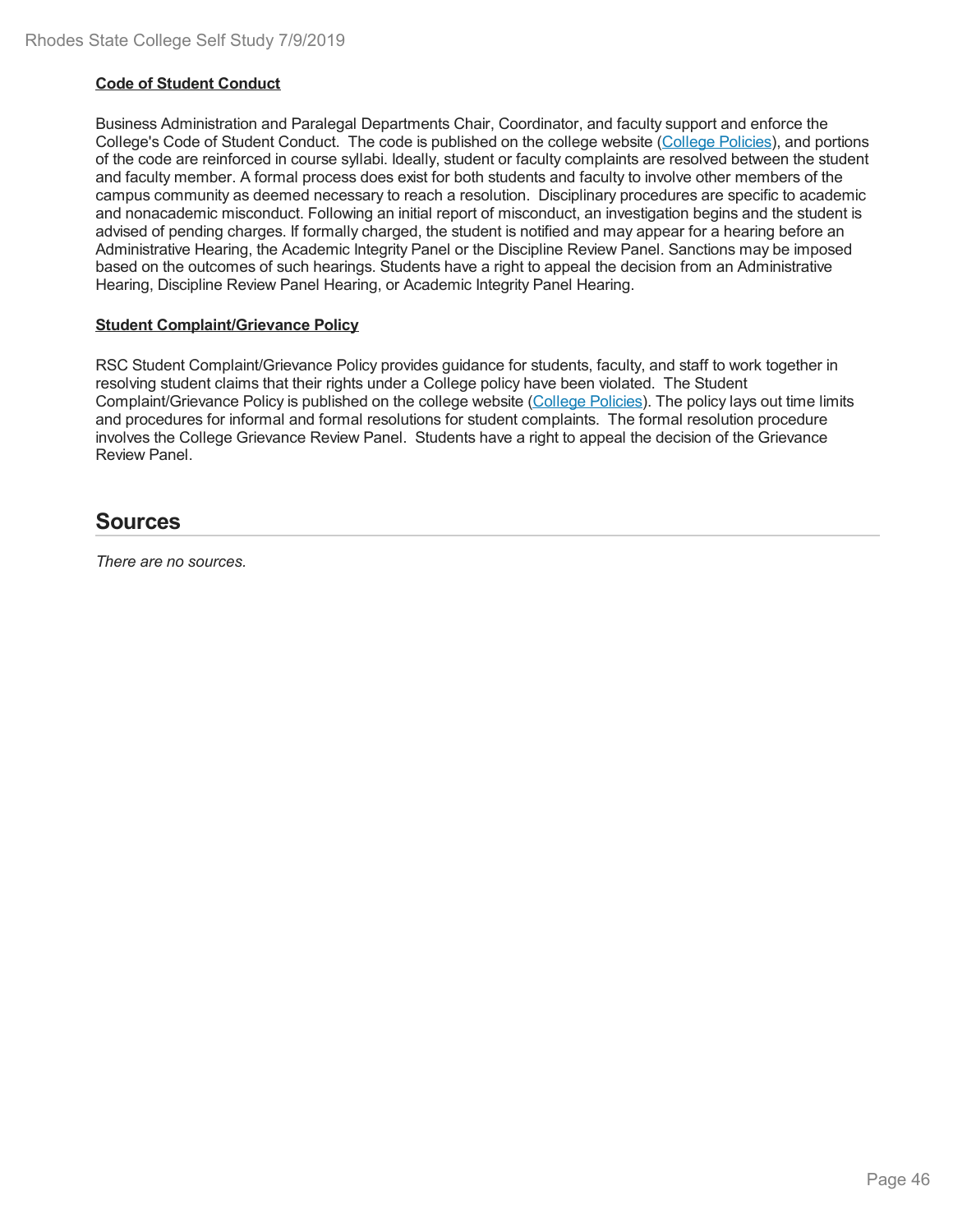# 3.4 - Criterion 3.4 Stakeholder Results

A. Describe how the business unit measures student utilization of offerings and services.

B. Report and graph the following student and stakeholder satisfaction results for the past three years (two years plus the self-study year):

- Course evaluations
- Student satisfaction surveys
- Alumni satisfaction surveys
- Employer satisfaction surveys
- Other student/stakeholder measures

# **Self-Study**

**Status:** Completed | **Due Date:** Not Set

**Assigned To** Cara Rex

# **Institution Response**

A. Describe how the business unit measures student utilization of offerings and services.

Offerings: Previous semesters' enrollment is reviewed closely when course offerings are determined. Department Chairs, in consultation with the business unit faculty and Dean, determine course offerings. Strong consideration is given to course format to ensure we are meeting needs of traditional, on-line, and hybrid students. Individual course enrollment data is continuously updated and available on the College's internal portal, STARS.

Services: Student utilization of the services listed in Criterion 3.3 A, are measured by the departments providing the service and are not generally broken down by academic departments.

B. Report and graph the following student and stakeholder satisfaction results for the past three years (two years plus the self-study year):

#### Course evaluations

Please see Evidence File... "Files for Self Study Rhodes State College (7-15-19)" -Tab "Charts 2.1 – Crse Eval Bus Adm".

Please see Evidence File... "Files for Self Study Rhodes State College (7-15-19)" -Tab "Charts 2.1 – Crse Eval Paraleg".

These charts show course evaluation information related to the following questions for the Business Administration and Paralegal Departments:

1) The instructor's feedback on assignments and tests improved my understanding of the course content. (Ranked on a scale of 1<Never>, 2 <Rarely>, 3 <Sometimes>, 4 <Frequently>, 5 <Always>)

2) The instructor provided feedback in a timely manner. (Ranked on a scale of 1<Never>, 2 <Rarely>, 3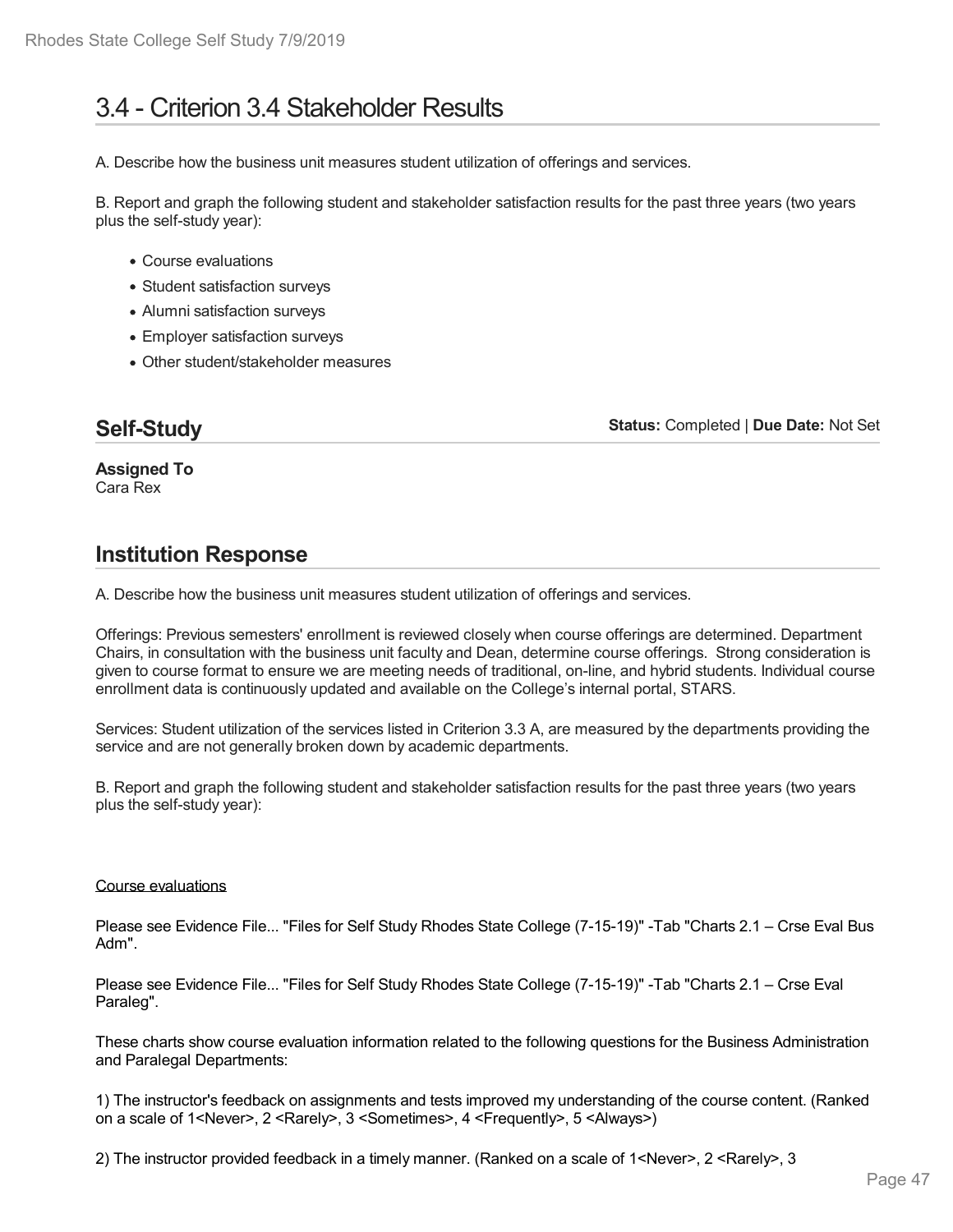#### <Sometimes>, 4 <Frequently>, 5 <Always>)

3) The instructor showed flexibility when appropriate. (Ranked on a scale of 1<Never>, 2 <Rarely>, 3 <Sometimes>, 4 <Frequently>, 5 <Always>)

4) I would recommend this course to another student. (Ranked on a scale of 1<Strongly Disagree>, 2 <Disagree>, 3 <Agree>, 4 <Strongly Agree>)

The Business Administration Department consistently scores between a 4 and 5 on questions 1, 2 and 3, and consistently scores between a 3 and 4 on question 4.

The Paralegal Department regularly scores between a 4 and 5 on questions 1, 2 and 3, and regularly scores between a 3 and 4 on question 4.

Evaluations are available for students to take in Canvas for all courses in the Business Administration and Paralegal Departments. Through the analysis of these evaluations, we have seen some inconsistency in the questions asked and ranking of questions. Additional conversations will need to be had with the RSC Quality and Assessment Office to ensure consistency in evaluation questions and rankings going forward.

#### Student satisfaction surveys

Please see Evidence File... "Files for Self Study Rhodes State College (7-15-19)".

Tab "Table 1 - Standard 3" – Chart - Overall Student Satisfaction with Internship Experience

#### Alumni satisfaction surveys

There is no survey currently in place that measures alumni satisfaction for both the Business Administration and Paralegal Departments. This is an area to note for an improvement opportunity in the future.

Employer satisfaction surveys

Please see Evidence File... "Files for Self Study Rhodes State College (7-15-19)".

Tab "Table 1 - Standard 3"– Chart - Overall Employer Satisfaction with Business Student Interns

#### Other student/stakeholder measures

The Business Administration and Paralegal Departments holds Advisory Committee meetings every Fall and Spring Semester to review current curriculum and solicit input into business needs as well as assess employment opportunities for our students. Advisory Committee information is addressed in more detail in Criterion 3.5 Business/Industry Relations. Advisory Committee Surveys are completed, but they are not done annually.

#### **Sources**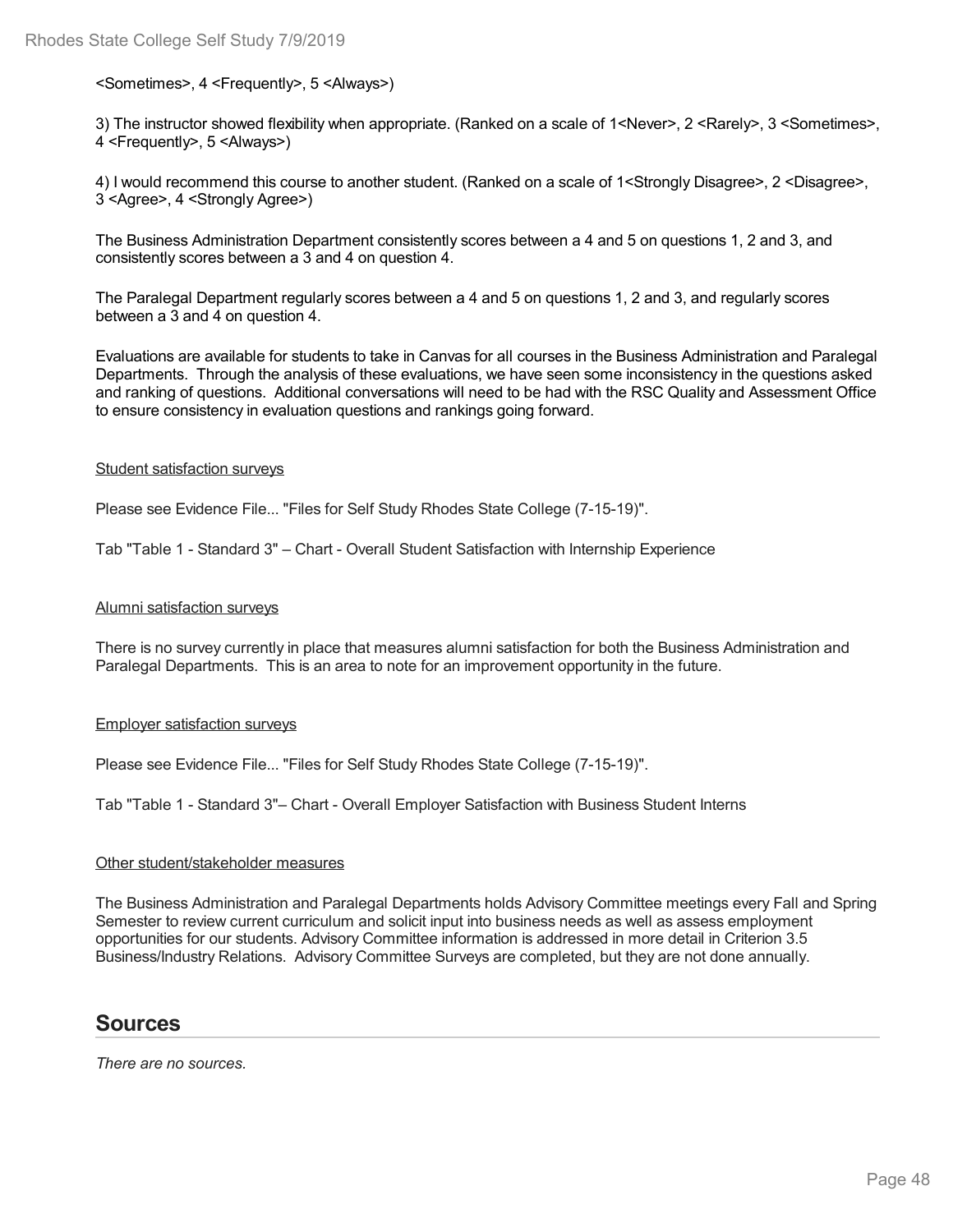# 3.5 - Criterion 3.5 Business/Industry Relations

Each academic unit must demonstrate linkages to business practitioners and identify organizations that are current and significant, including advisory boards. Examples of linkages include, but are not limited to, executives in residence; guest speakers; partnerships and cooperative agreements with organizations; student organizations (societies) in various business disciplines related to major fields of study; internship programs; cooperative education programs; and student organizations with business leaders as members.

A. Describe the business unit's partnerships and processes that link the business unit's business programs to business and industry.

B. Describe the impact or results of business and industry linkages.

| <b>Self-Study</b> |  |
|-------------------|--|
|                   |  |

**Status:** Completed | **Due Date:** Not Set

**Assigned To** Cara Rex

### **Institution Response**

A. Describe the business unit's partnerships and processes that link the business unit's business programs to business and industry.

Advisory Committees provide critical links between the college and business practitioners. The Advisory Committee Members provide expert input into curriculum development. They also keep faculty and administration up-to-date regarding industry requirements, changes in technology, and current movements/changes in the local business community. Also, vitally important to the programs, the Advisory Committee Members share with the community and their associates their impressions of the quality of our programs, practices, and graduates.

The Chair and Coordinator host Fall and Spring Semester Advisory Committee meetings and attend the annual Advisory Committee Appreciation Dinner. Established relationships with Advisory Committee Members help to maintain dialogue beyond meetings and can result in internship placement and graduate job placement. Advisory Committee Members have opportunities to engage with students directly as job fair recruiters, guest speakers, judges, and mock interviewers.

Advisory Committees in the Business Administration and Paralegal Departments are comprised of business owners, entrepreneurs, executives, managers, attorneys, educators, and community leaders. The Chair and Coordinator recruit members via personal contacts or other references. Recent additions to the Advisory Committees have also had a strong focus on Rhodes State College Alumni. Prospective committee members are informed about how, through service to the college, they will benefit themselves, their businesses, the community, the college, and our students.

The Business Administration and Paralegal Departments have three Advisory Committees serving the academic programs of the ACBSP accredited majors. Please see below for a listing of the current Advisory Committee Members:

#### Accounting Advisory Committee

\*Jan Acerro – VP Internal Auditor/Risk Officer (CPA, CIA, CFE) – The Union Bank Company (Alumni)

\*Dr. Antoinette Baldin – Dean of Business, Technology, and Public Service – Rhodes State College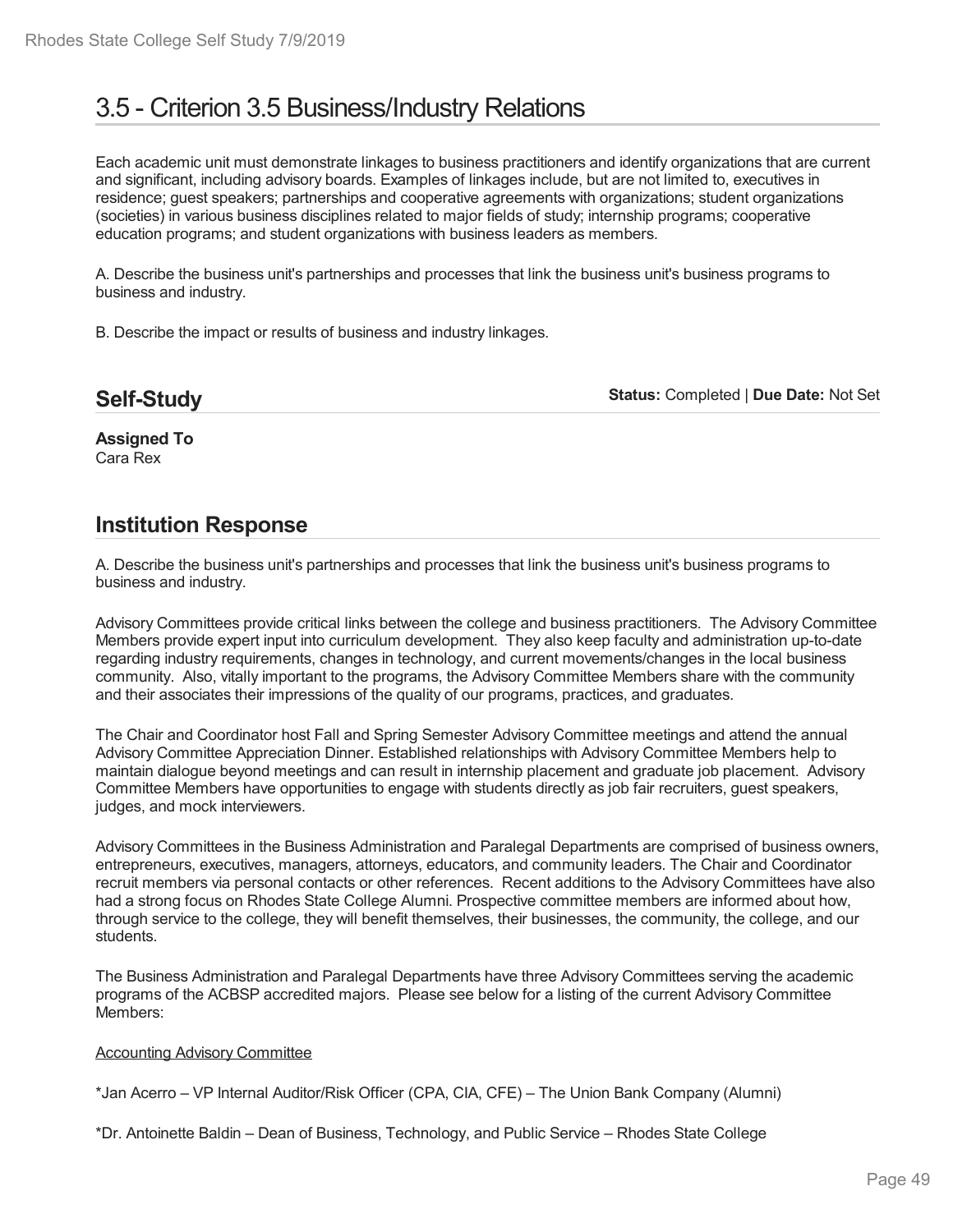\*Steve Boroff – SVP of Administration – Superior Federal Credit Union

\*Colleen Diller – Adjunct Lecturer in Accounting (CPA) – Rhodes State College

\*Mark Edelbrock – Branch Manager – The Fort Jennings State Bank

\*Andy Farley – Senior Vice President/Market Executive – The State Bank and Trust Company

\*Deborah Lee – Financial Advisor (AAMS) – Edward Jones

\*Heather Oatman – Human Resources Manager – The Union Bank Company (Alumni)

\*David Plaugher – Treasurer/CFO (CPA) – Lima Communications Corporation (Alumni)

\*Cara Rex – Chair/Instructor – Rhodes State College

\*Herbert Shaw – Accounting Instructor – University of Northwestern Ohio

\*Rhonda Zimmerly – Consultant – Ohio Department of Higher Education (Alumni)

#### Business Administration, Human Resource & Marketing Advisory Committee

- \*Dr. Antoinette Baldin Dean of Business, Technology, and Public Service Rhodes State College
- \*Wendy Baxter Owner Baxter Benefit Solutions
- \*Craig Brown Business Advisor Rhodes State College Small Business Development Center
- \*Adah Ellerbrock Director of Sales Woof Boom Radio
- \*Mike Fagan Blow Mold Department Manager US Yachiyo (Alumni)
- \*Ron Freed President Freed Marketing
- \*Brenda Honigford Corporate HR Manager HCF Management (Alumni)
- \*Cara Rex Chair/Instructor Rhodes State College

\*Cindy Scott – SVP Marketing and Communications – Citizens National Bank

\*Nicole Scott – Vice President of Investor Relations and Communications – Lima/Allen County Chamber of Commerce (Alumni)

\*Joshua Young – Vice President – Happy Daz Brand/Good Food Restaurants (Alumni)

#### Paralegal/Legal Assisting Advisory Committee

\*Dr. Antoinette Baldin – Dean of Business, Technology, and Public Service – Rhodes State College

\*Mandy Crowell – Office Administrator – Auglaize County Public Defender's Office (Alumni)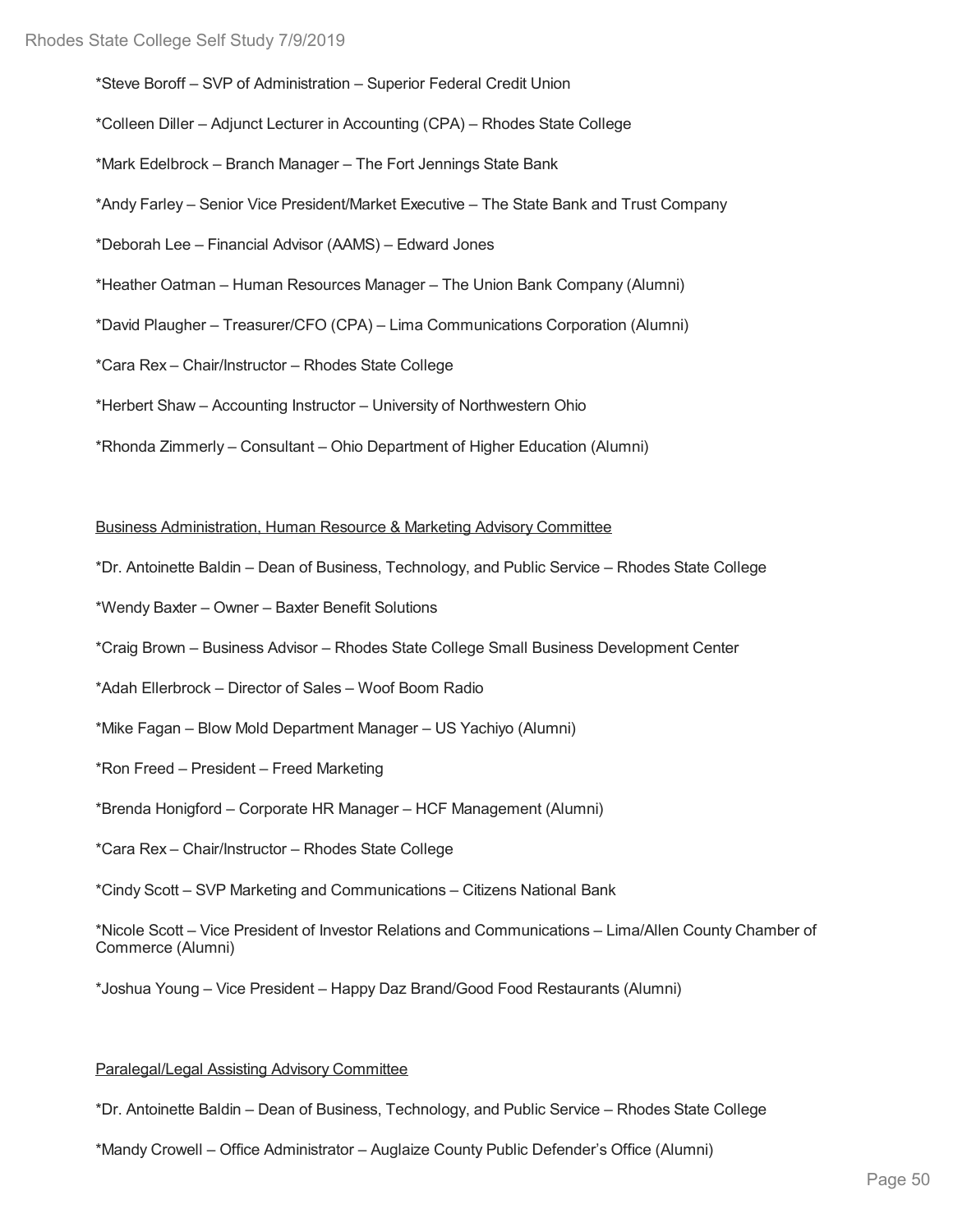\*Linda Gabriele – Part Time Instructor in Paralegal – Rhodes State College

\*Amanda Hunsaker – Legal Assistant/Deputy Clerk – City of Lima (Alumni)

\*John Maguire – General Attorney – Marathon Petroleum Corporation

\*Michelle Powell – Corporate Paralegal – Mercy Health – St. Rita's Health Partners

\*Richard Reese – Attorney at Law - Fitzgerald, Reese, & Van Dyne, Co.

\*Margaret Schuck- Coordinator/Associate Professor – Rhodes State College

\*Winnie Warren – Service Office Manager – Bureau of Workers Compensation

Advisory Committee Meeting Minutes will be available in the ACBSP resource room.

Another way that the Business Administration and Paralegal Departments demonstrate linkages to business practitioners is by using business professionals as guest speakers, judges, and mock interviewers in courses. Student internships also provide a critical link to the local business community. The Business Administration Department also launched a Business Professionals of America Club in the fall of 2016 to provide opportunities for students to interact with each other outside of the classroom and compete against peers from other colleges.

Below are some specific examples of these linkages:

\*In MKT 1010 (Principles of Marketing) and MKT 2000 (Digital Marketing) student interact with Demian Ross, a professional Social Media vlogger, through Twitter and Facebook.

\*In MGT 1250 (Team Building), Kathy Keller and Craig Brown from the RSC Small Business Development Center are guest speakers and have judged the students business plan presentations.

\*In ACC 2401 (Special Studies in Accounting), many business professionals and advisory committee members have been guest speakers in class and have participated in mock job interviews.

\*In LEG 1150 (Litigation), the Deputy Clerk from the Allen County Common Pleas Court has been a guest speaker.

\*Many business professionals and advisory committee members have presented at the RSC Career Day, which provides career exploration for high school juniors.

\*Students have completed hundreds of internships with a variety of local businesses, non-profits, and governmental organizations.

\*Students have participated in regional and national business competitions through the Business Professionals of America Club.

B. Describe the impact or results of business and industry linkages.

Advisory Committee Members reviewed, commented on, and made recommendations for the following items since the last self-study: (This listing is not comprehensive)

\*Program and course Student Learning Outcomes

\*Curriculum mapping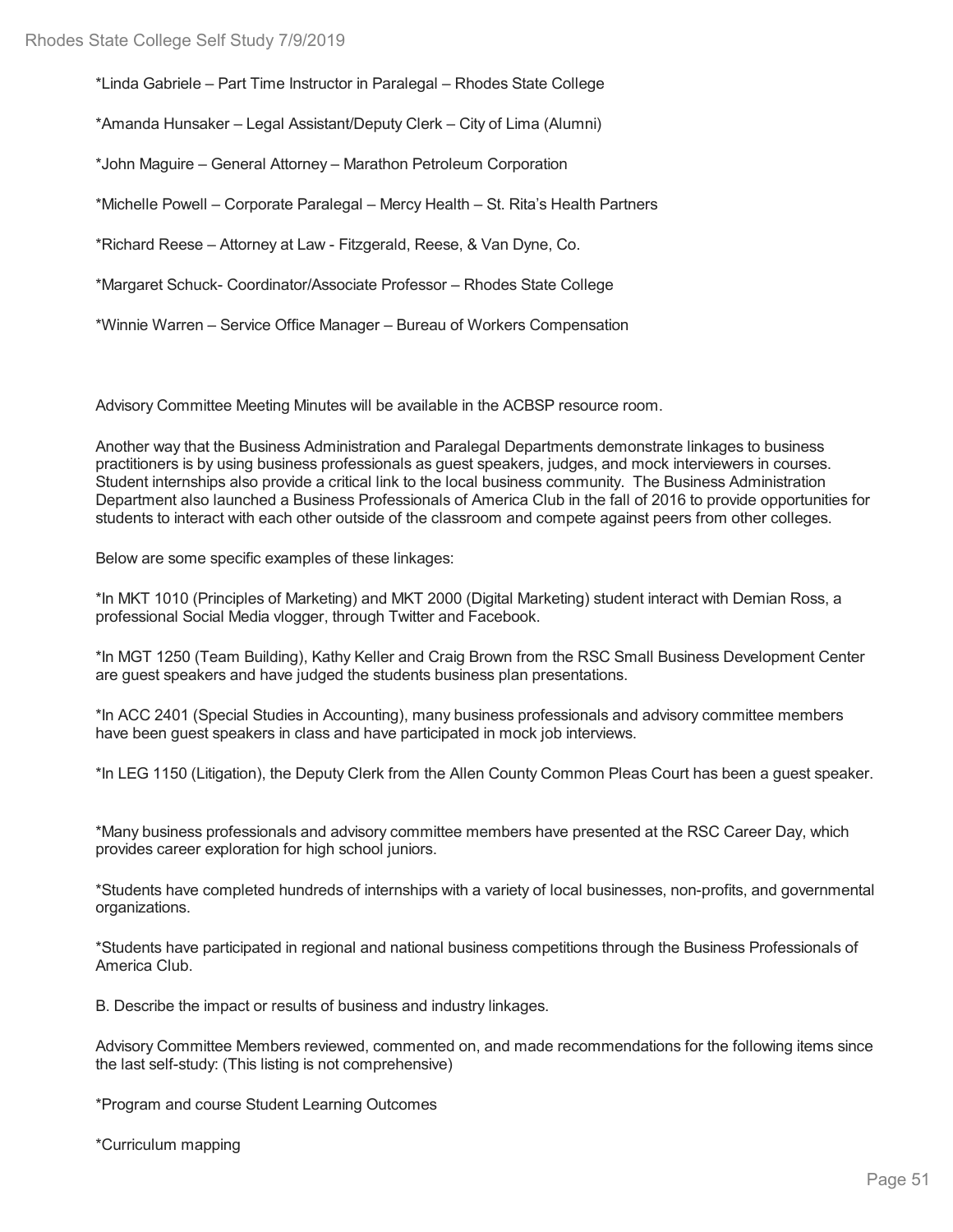\*Business Administration Department Mission Statement

\*Conversion of all degrees from quarters to semesters

\*Reduction of all degrees to 65 or fewer total credit hours

\*Launch of 100% on-line of Human Resource, Marketing, and Accounting degrees

\*Revision of Banking Certificate

\*Revised Digital Marketing Certificate and creation of two new classes for it MKT 2300 (Social Media & Mobile Marketing) & MKT 2350 (Digital Marketing Analytics)

\*Elimination Business Management and Financial Services degrees

\*Elimination of Entrepreneurship Certificate

\*Incorporation of payroll skills in the Accounting Degree through the new ACC 1121 (Payroll) course

\*Incorporation of digital marketing skills in the Marketing Degree through the new MKT 2000 (Digital Marketing) course

\*Incorporation of legal technology skills into the Paralegal Degree through the new course LEG 1300 (Legal Office Management Technology) course.

\*Incorporation of McGraw Hill's Connect platform into almost all Accounting courses

\*Launch of mandatory internships for Accounting, Business Administration, Human Resource, and Marketing degrees

\*Review of internship locations and leads on future internship opportunities

\*Guidance for enrollment and marketing initiatives

\*Launch of Business Professionals of America Club

### **Sources**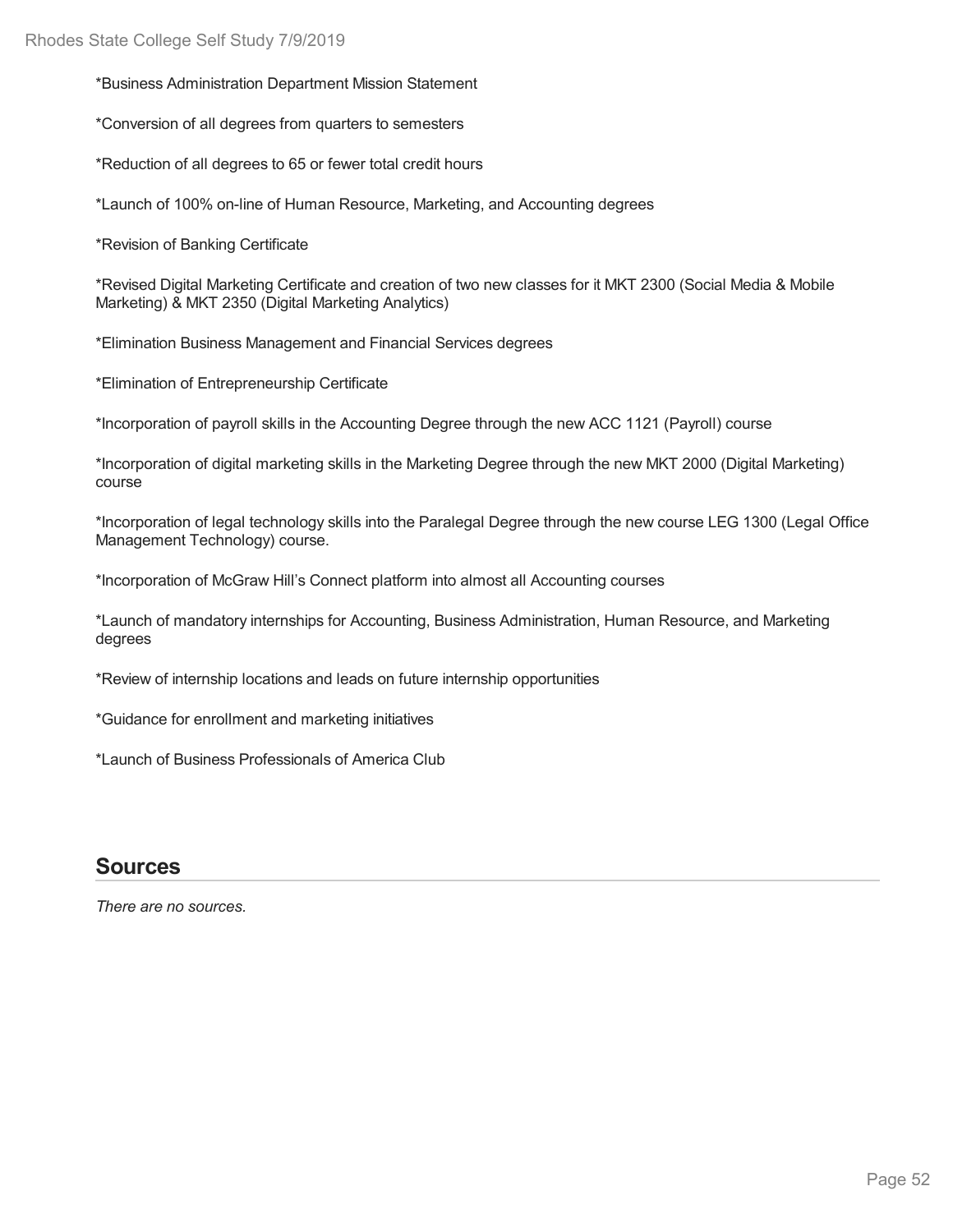# 3.S - Summary of Standard 3 - Student, Stakeholder, and Market Focus

Complete Table I Student and Stakeholder-Focused Results for Standard 3 (See Excel table found in the Evidence file tab).

Provide a summary of strengths and opportunities for improvement the institution plans to address related to Standard 3 - Student, Stakeholder, and Market Focus.

### **Self-Study**

**Status:** Completed | **Due Date:** Not Set

**Assigned To** Cara Rex

# **Institution Summary**

Complete Table I Student and Stakeholder-Focused Results for Standard 3 (See Excel table found in the Evidence file tab).

Please see Evidence File... "Files for Self Study Rhodes State College (7-15-19)" - Tab "Table 1 - Standard 3"

Provide a summary of strengths and opportunities for improvement the institution plans to address related to Standard 3 - Student, Stakeholder, and Market Focus.

#### **Strengths**

\*The Business Administration and Paralegal Departments have engaged Advisory Boards with alumni representation that provide a wealth of employer and community stakeholder input into business degrees.

\*Internship or practicum experiences are required for all Business Administration and Paralegal Department students to graduate with a RSC business degree. Business Administration and Paralegal students leave the college with not only a degree but also real world business experience on their resume.

\*Employer Satisfaction with Business Administration Department student interns ranks on average between Good and Excellent on end of internship surveys. These results support the contention that the RSC Business Administration Department produces quality graduates who fulfill employer needs and expectations.

\*Extensive support services are available to RSC business students to help them persists and complete both certificates and degrees.

#### **Opportunities for Improvement**

\*The Business Administration and Paralegal Departments must work with the RSC Institutional Research Department, Alumni Relations Department, and Career Services to increase feedback gathered from Students, Alumni and Employers. The following survey's need to be developed:

\*\*Business Student Satisfaction Exit Survey (For students to complete in their Business Capstone classes.)

\*\*Business Graduate Alumni Survey (One-year and five-year post-graduation)

\*\*Employer Survey (post-graduation)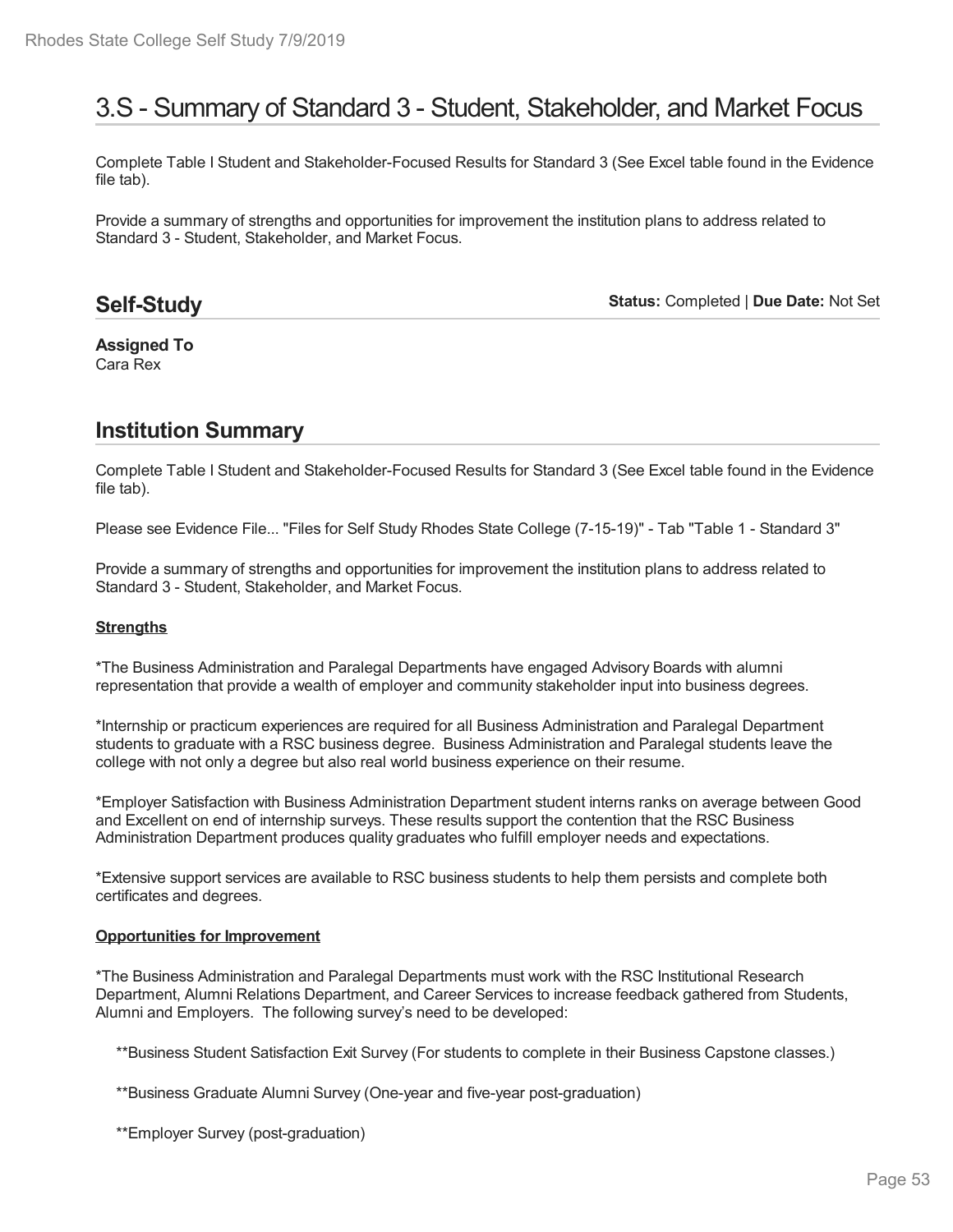\*The Business Administration and Paralegal Department Chair, Coordinator, and faculty need to strengthen external partnerships and relationships to promote the programs to the business community and potential students.

## **Sources**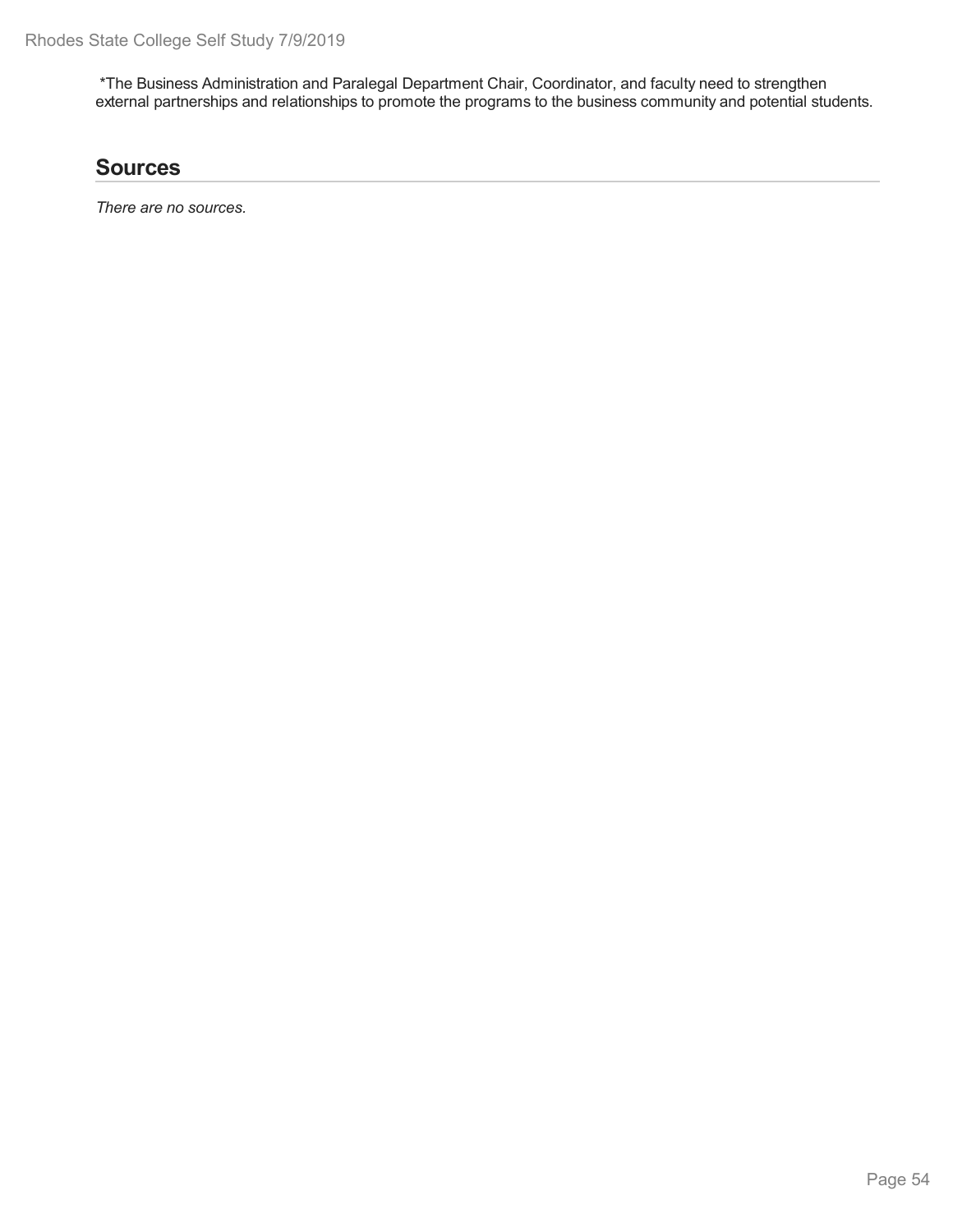# 4 - Standard 4 Measurement, Analysis, and Knowledge Management

The business unit must have an outcomes assessment process for each program, correlated with initial assessment, measuring student achievement of stated learning goals in general education and in program areas. The process must be developed, deployed, and document how the business unit collects, analyzes, and uses performance data and information to enhance and improve academic programs and student learning.

## **Self-Study**

**Status:** Completed | **Due Date:** Not Set

**Assigned To** Cara Rex

### **Sources**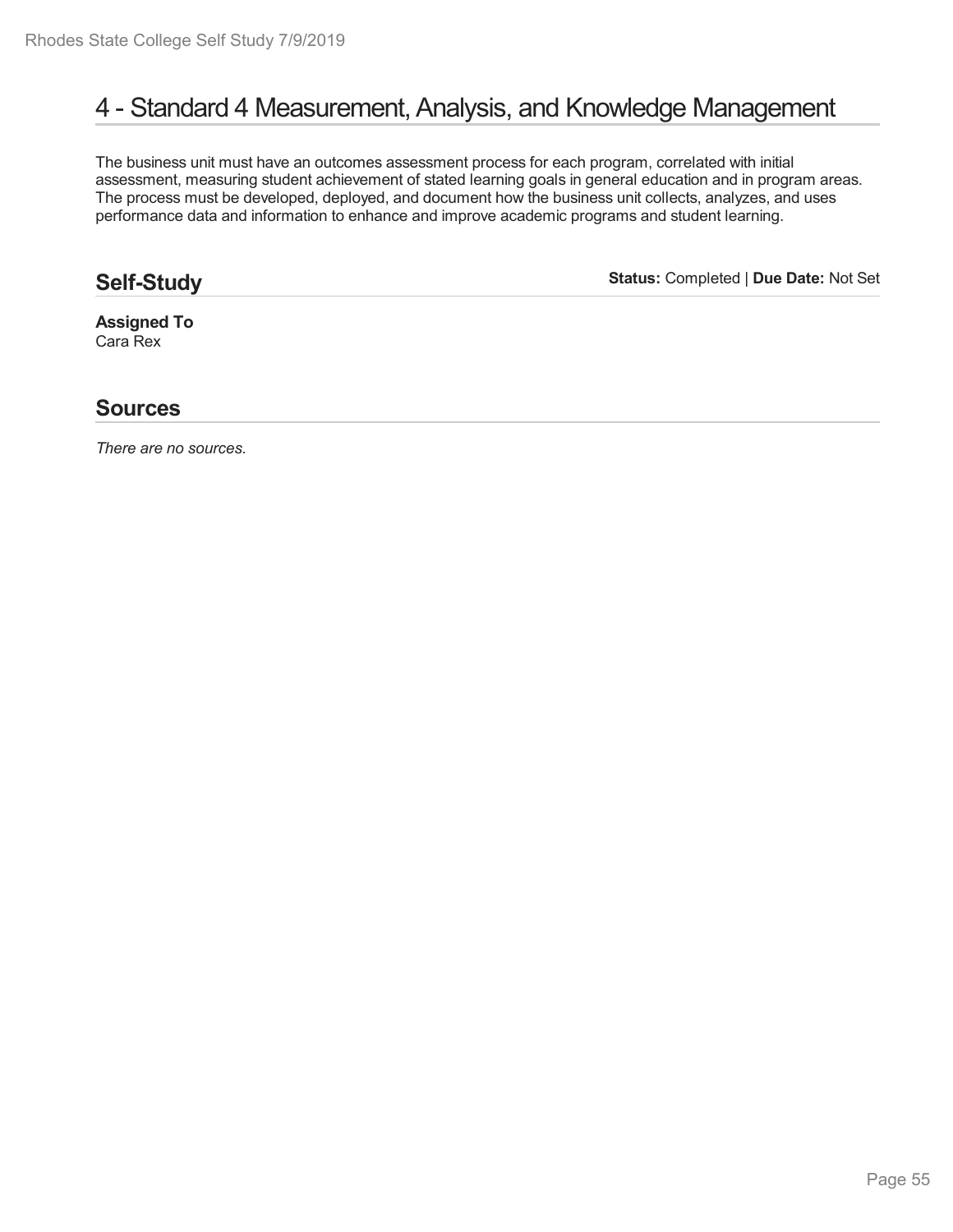# 4.1 - Criterion 4.1 Student Learning Outcomes Assessment

Institution Response:

**A. Describe the current student learning outcomes assessment plan.**

#### **B. Describe the student learning outcomes assessment process and include information about the following:**

1. What student learning data is collected and why

2. How the business unit uses student-learning data to improve the business program and enhance student learning

3. How comparative or benchmark data is used to enhance and improve of student learning

4. How the business unit improves, refines, or enhances the student outcomes assessment process

#### **C. List the student learning outcomes for each program seeking accreditation or re-affirmation.**

#### D. Complete Table 2 – Student Learning Results, at the end of this section, for each program seeking initial **accreditation or re-affirmation.**

• Results of current levels and trends in key measures of student learning, such as nationally-normed or locally prepared tests, portfolios, and other assessments

• Three to five data points of trend data including the self-study year (Candidates with less than three data points are eligible for accreditation with conditions.)

**E. Provide a comparison of the achievement of students receiving instruction through traditional delivery compared with those who receive instruction through the use of alternative methods of instructional delivery.**

### **Self-Study**

**Status:** Completed | **Due Date:** Not Set

**Assigned To** Cara Rex

## **Institution Response**

A. Describe the current student learning outcomes assessment plan.

The Business Administration and Paralegal Departments have on-going assessment activities related to student learning which provide the necessary feedback to improve the quality of student learning. The Business Administration and Paralegal Departments' accountability for students' learning and goal achievement is established at the institutional level (General Education Core Skills and Abilities - writing, global and diversity awareness, critical thinking, information literacy, and computation skills), program level (Program Learning Outcomes), and course level (Student Learning Outcomes). Goals are outlined for expected achievement at each level. Action plans are developed during reporting of goal outcomes to support continuous improvement processes and promote ongoing assessment processes.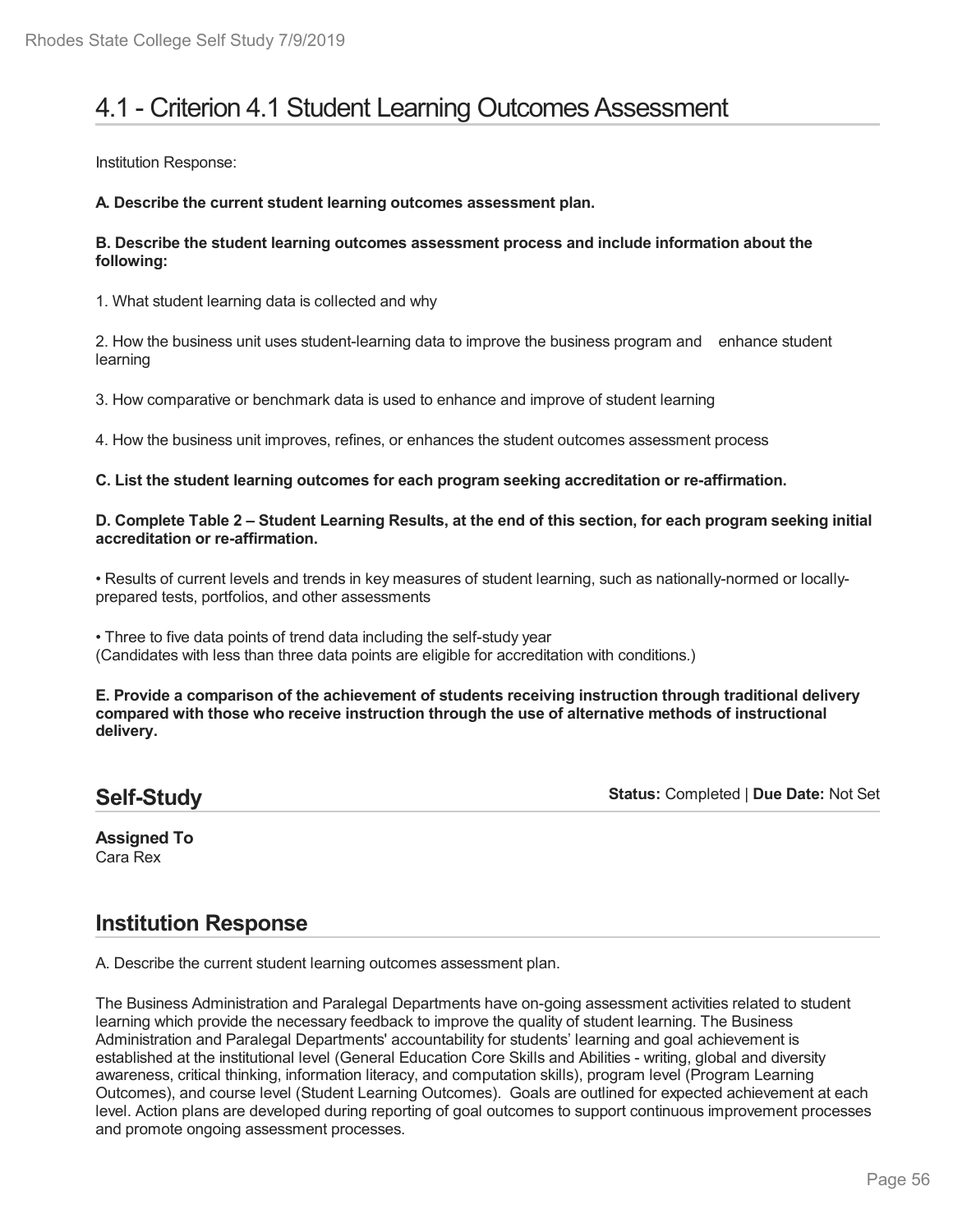Planning and assessment is a continuous process that generally occurs on a three-year cycle. Assessment plans for the Business Administration and Paralegal Departments are developed during the beginning of each three-year planning cycle and assessed annually for the purpose of institutional reporting. Program level assessments include a SWOT (Strength, Weakness, Opportunity and Threat) Analysis along with agreed upon Program Level Action plans which are reported annually. Course level assessments include development of student learning outcomes, standards of assessment, and information sources in order to determine overall effectiveness of the courses and the student learning that occurs during the cycle. This assessment information is captured at the program and course levels, which filters to the administrative-level assessments. Standards for expected achievement, targets/measures, qualitative/quantitative outcomes, analysis/impact of the actions, and an assessment action plan for improvement are all captured via the College's electronic Strategic and Institutional Effectiveness Planning System (e-SIEPS). The Business Administration Program Chair and Paralegal Program Coordinator have primary responsibility for managing their course and program level assessments. Their information filters up to the Dean of Business, Technology, & Public Service, who manages the administrative level assessment and the executive summary for the Division.

B. Describe the student learning outcomes assessment process and include information about the following:

1. What student learning data is collected and why

Student learning assessment information is captured within individual program's Curriculum Map and the College's e-SIEPS system. The program learning outcomes are linked to the program technical courses on the program curriculum map. For the Accounting, Business Administration, Human Resource, and Marketing majors, the capstone course student learning outcomes align with the program learning outcomes. The capstone courses provide an opportunity for students to integrate their specific program educational goals with Rhodes State's general education five cores skills and abilities. The capstone course is a requirement for graduation and should be completed near the end of the student's educational program. The Paralegal program's learning outcomes are assessed through both the capstone and practicum course's student learning outcomes. Thus, the capstone course's student learning outcomes alone do not directly align with the program learning outcomes.

As part of the assessment process, in addition to program learning outcome assessment, course-level assessment is conducted by the Business Administration and Paralegal Departments. Completing a course assessment includes (1) linking course student learning outcomes to RSC Key Performance Indicators ; (2) developing data driven standards for which course student learning outcomes will be assessed; (3) reporting and analyzing findings for these standards; and (4) reporting plans to improve or change the standard being used to assess the course student learning outcome. Data is collected through both formative and summative assignments appropriate for the course. For example: In the introductory course (LEG 1010) and Legal Research 1 (LEG 1100), the students are introduced to specific legal skills and concepts. In the later legal specialty courses and Legal Research 2 (LEG 1110), they do assignments "practicing" the skills learned from previous courses, as well as being exposed to new concepts. The data generated through this process is used by the instructors, Chair and Coordinator to update, change and evaluate the effectiveness of the courses and to assess whether or not students are meeting the student learning outcomes. Generally, the Accounting, Business Administration, Human Resource, and Marketing programs courses are assessed annually. If the course runs in multiple formats like traditional, on-line, College Credit Plus, or hybrid, generally assessment data is gathered from each format. The Paralegal Program conducts course assessment on a three-year rotating cycle for general and legal specific courses. The Legal Research and Writing, capstone, and practicum courses are assessed each year. Other courses may be assessed more frequently if substantive changes have been made to the course. Currently the college only requires that courses, with the exception of capstones, be assessed once every three years.

Curriculum Maps, Program level e-SEIPS reports, and Course Level e-SEIPS reports will be available in the Team Resource Room during the on-site visit.

2. How the business unit uses student-learning data to improve the business program and enhance student learning

The information gathered through the student learning assessment process has improved the Business Administration and Paralegal Departments in the following ways:

\* Provides an opportunity to refine course student learning outcomes so that each degree can meet the specific needs of the workplace and students.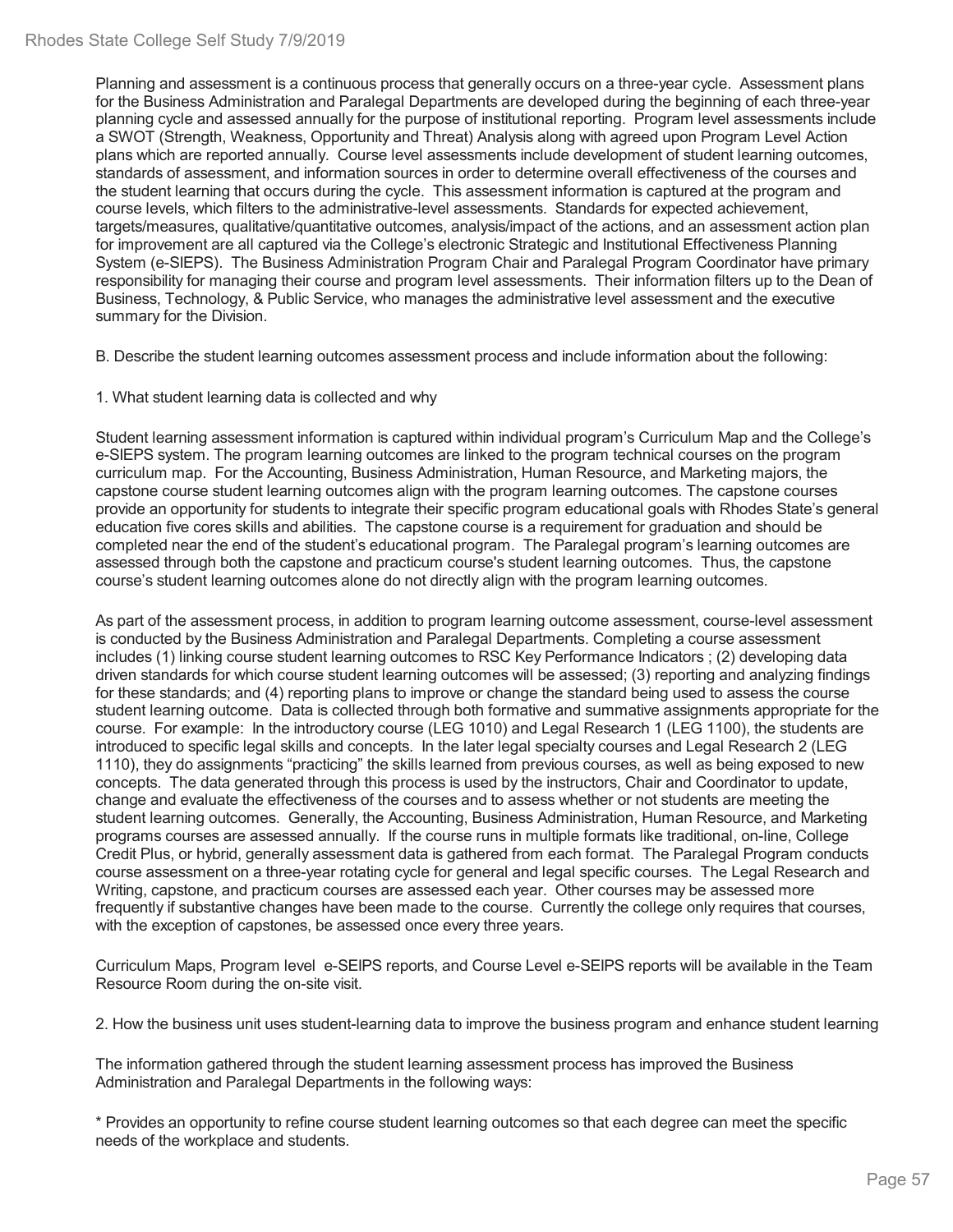\* Provides an opportunity to evaluate textbooks and publisher platforms.

\* Provides increased accountability for faculty for the content of the courses being delivered to students.

\* Provides an opportunity to change, update and refine coursework, assignments, and teaching methods.

\* Provides evidence to ensure that coursework is consistent between traditional, on-line, hybrid, and College Credit Plus course formats.

\* Provides an opportunity to determine if delivery method traditional, on-line, hybrid, or College Credit Plus is effective.

\* Provides an opportunity to highlight weaknesses, successes, and points of excellence with objective data.

\* Provides an opportunity to demonstrate whether the program and student learning outcomes are being met and are preparing the students for their chosen field.

\*Provides validation of good teaching practices.

\* Provides an opportunity to change and improve the assessment process.

\* Provides objective assessment data to be presented for internal campus program review every three years.

Overall, the assessment process has strengthened delivery of courses in the Business Administration and Paralegal Departments. The assessment process ensures that continuous improvement efforts are being prioritized, documented, and communicated.

3. How comparative or benchmark data is used to enhance and improve of student learning

In the Business Administration and Paralegal Departments, course Student Learning Outcomes guide the type of class work, assignments, quizzes, tests, etc. that are used in the courses. Faculty determine key assessments and beginning standards (targets) for those assessments that are tied to course Student Learning Outcomes. These standards can be developed based on class experience, advisory committee recommendations, industry trends, and licensure/certification requirements.

Each year, assessment data results are calculated and reviewed to determine if the standard is being met or exceeded. Faculty analyze the data looking for trends and indicators to help drive course improvements and curriculum changes. If students are not achieving the standard, then course assignments and course structure are reviewed as well as student behaviors in the course. Adjustments can be made to either the standard, the course curriculum, or course format to ensure the students are being held to an appropriate standard for the profession. All changes made through the assessment process are monitored in future terms to ensure they have positively impacted student performance. Failure to reach a standard on a reoccurring basis triggers a thorough review of the course content, teaching methods, student and course evaluations, assessment documents, and any other activity that may affect students' learning.

For example, in ACC 1010 (Corporate Accounting Principles) the following Student Learning Outcome is assessed annually: analyze business transaction and construct basic corporate financial statements. Annually, multiple sections of this course in various formats are analyzed to determine if the standard is being met. For several years this standard was being met or exceeded but the faculty felt that the assessment tool was likely not a rigorous enough measure of the student's learning. As part of this review process in the 17-18 academic year, the assessment tool was changed from a project that students completed out of class to an exam that covers basic journal entries and preparation of financial statements. In the 18-19 academic year this course was analyzed again and it was determined that the assessment tool should be broken out into two separate exams in order to allow students more time to absorb the difficult material related to adjusting entries. Going forward the combined scores on the these two exams in the course will be used as the assessment tool to measure this standard. The faculty will continue to monitor this Student Learning Outcome and assessment tool going forward to determine if additional changes need to be made.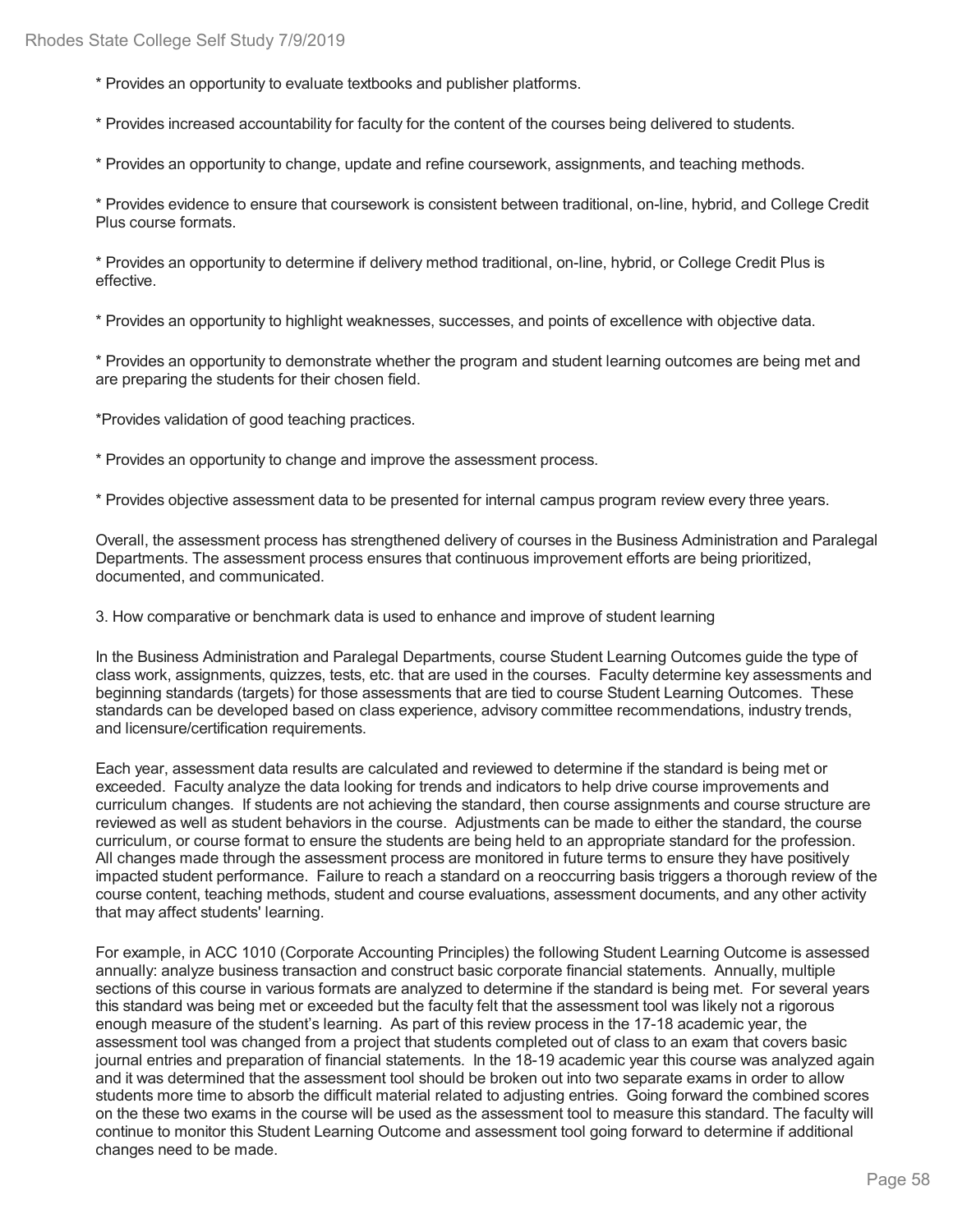The assessment process is repeated on a regularly scheduled basis (annually or on a three-year cycle). All assessment data is recorded in the curriculum maps and e-SIEPS. Each year the assessment information is reviewed by the Coordinator, Chair, Dean and other administrators at RSC.

4. How the business unit improves, refines, or enhances the student outcomes assessment process

Program Learning Outcomes and course Student Learning Outcomes are reviewed regularly with the Accounting; Business Administration, Human Resource and Marketing; and Paralegal Advisory Committees. Course Student Learning Outcomes are continuously being revisited, updated, and refined by faculty in collaboration with the Coordinator, Chair, Dean, and the College's curriculum process. Assessment standards evolve as knowledge, methods and technology changes. Input from stakeholders (students, Advisory Committee Members, internship employers, and the workforce development area, etc.) assist in refining the assessment process. Faculty also rely heavily on their professional organizations to provide guidance about workplace needs, changes in laws, and changes in technology.

RSC regularly offers training and working sessions related to assessment and the tools the college uses for the assessment process. Additionally, many of the Business courses have gone through the Quality Matters Review process, which has a heavy focus on course Student Learning Outcomes.

C. List the student learning outcomes for each program seeking accreditation or re-affirmation.

#### AAB in Accounting

Accounting Majors will be able to:

\*Interpret, analyze, and present reliable and relevant information to financial statement users based upon Generally Accepted Accounting Principles both manually and electronically.

\*Demonstrate an understanding of Federal Tax Laws and their application to both individuals and business entities.

\*Demonstrate an understanding of the basic concepts of Managerial and Cost Accounting and their roles in business and decision making.

\*Develop the ability to be a problem-solver utilizing critical thinking skills as they apply to their chosen profession.

\*Prepare written and oral communication in professional formats.

\*Utilize software programs commonly used in the Accounting profession to provide practice for real world Accounting application.

\*Apply ethical and professional behavior while working as an individual and as part of a team.

AAB in Business Administration

Business Administration Majors will be able to:

\*Develop knowledge of best practices in the four key managerial functions: 1) Planning, 2) Organizing, 3) Leading, and 4) Controlling.

\*Apply team leadership skills needed in an entry-level supervisory position.

\*Develop the ability to be a problem-solver utilizing critical thinking skills as they apply to their chosen profession.

\*Prepare written and oral communication in professional formats.

\*Utilize software platforms commonly used in the business administration profession.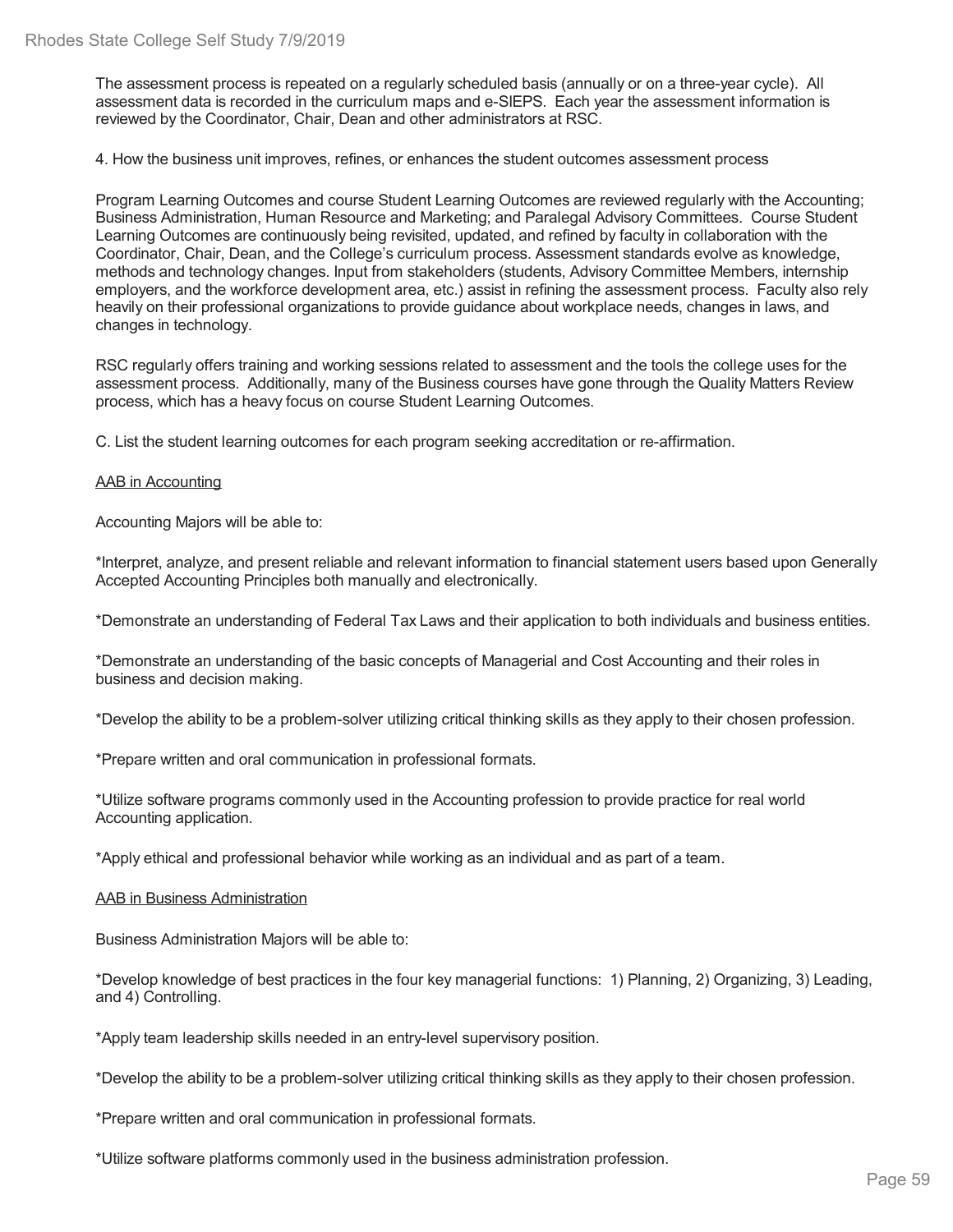\*Apply ethical and professional behavior while working as an individual and as part of a team.

#### AAB in Marketing

Marketing Majors will be able to:

\*Construct an integrated marketing communication mix conveying product, price, place, and promotion in the form of Sales Promotion, Sales, Advertising, and Public Relations.

\*Create a marketing strategy and marketing plan.

\*Develop the ability to be a problem-solver utilizing critical thinking skills as they apply to their chosen profession.

\*Prepare written and oral communication in professional formats.

\*Utilize software platforms commonly used in the business marketing profession.

\*Apply ethical and professional behavior while working as an individual and as part of a team.

#### AAB in Human Resource

Human Resource Majors will be able to:

\*Develop knowledge of best practices in the five key Human Resource functions: 1) Selection, 2) Training, 3) Compensation, 4) Benefits, and 5) Labor Relations.

\*Generate decisions based on analysis of data related to the five key human resource functions.

\*Develop the ability to be a problem-solver utilizing critical thinking skills as they apply to their chosen profession.

\*Prepare written and oral communication in professional formats.

\*Utilize software platforms commonly used in the human resource profession.

\*Apply ethical and professional behavior while working as an individual and as part of a team.

#### AAB in Paralegal/Legal Assisting

A Paralegal Graduate:

\*Understands the role of the paralegal in relation to attorneys and legal-related professions.

\*Is qualified to perform specific substantive legal work as directed by an attorney.

\*Is knowledgeable in current legal practices in the State of Ohio.

\*Is skilled in legal research techniques, both traditional and electronic.

\*Demonstrates critical thinking and legal analysis skills.

\*Recognizes legal and community issues and shows respect for cultural diversity.

\*Demonstrates good oral and written communication skills.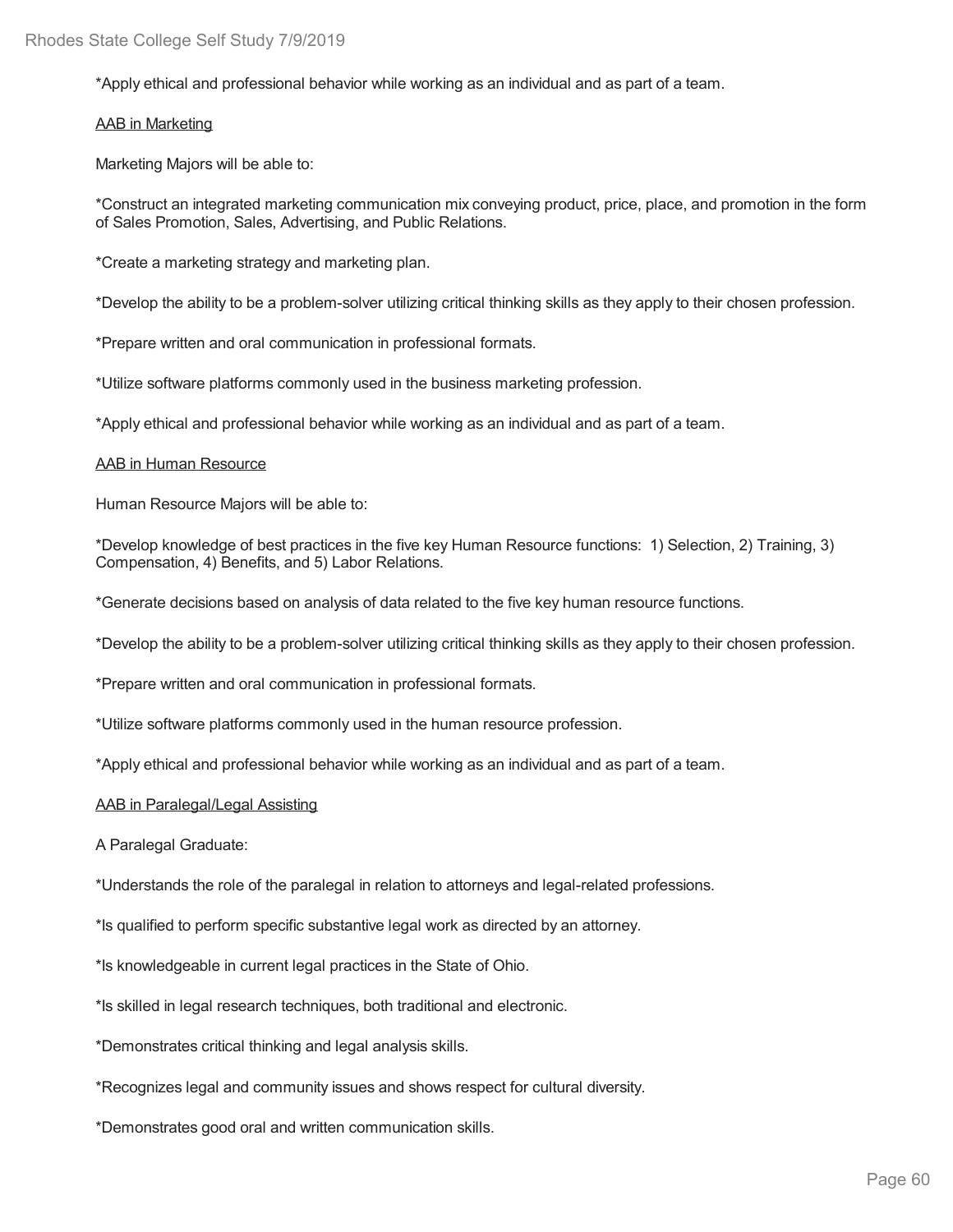\*Shows respect for the law of the nation, the State of Ohio, and the local communities.

\*Recognizes ethical issues and agrees to abide by the Ohio Code of Professional Conduct.

D. Complete Table 2 – Student Learning Results.

Please see Evidence File... "Files for Self Study Rhodes State College (7-15-19)" - Tab "Table 2 - Standard 4"

Additional examples of Student Learning Outcome Results documented in Curriculum Maps and Course Level e- SEIPS reports will be available in the Team Resource Room during the on-site visit.

E. Provide a comparison of the achievement of students receiving instruction through traditional delivery compared with those who receive instruction through the use of alternative methods of instructional delivery.

Generally, course success rates are highest in the CCP (High School) and Hybrid (One Night a Week) delivery formats. For the CCP sections, success rates can be contributed to 1) students being required to attend classes, and 2) students often having many more hours with the instructor than traditional students do. This trend is noticeable across all classes at the college and not just in the business classes. Success rates for One Night a Week students can be contributed to 1) cohort learning and 2) generally these non-traditional students, usually working adults, are highly motivated to complete their degrees.

Generally, course success rates in the on-line sections are the lowest. We see many students in on-line classes that simply just quit submitting work and responding to instructor communication. This often happens early in the on-line class. RSC is utilizing the CEAP (Comprehensive Early Alert System) to engage academic coaches to contact students when instructors flag them for not submitting work or participating in the class.

For detailed course success rate comparisons please see Evidence File... "Files for Self Study Rhodes State College (7-15-19)".

Tab "FA 2017 Course Success Rates"

Tab "SP 2018 Course Success Rates"

### **Sources**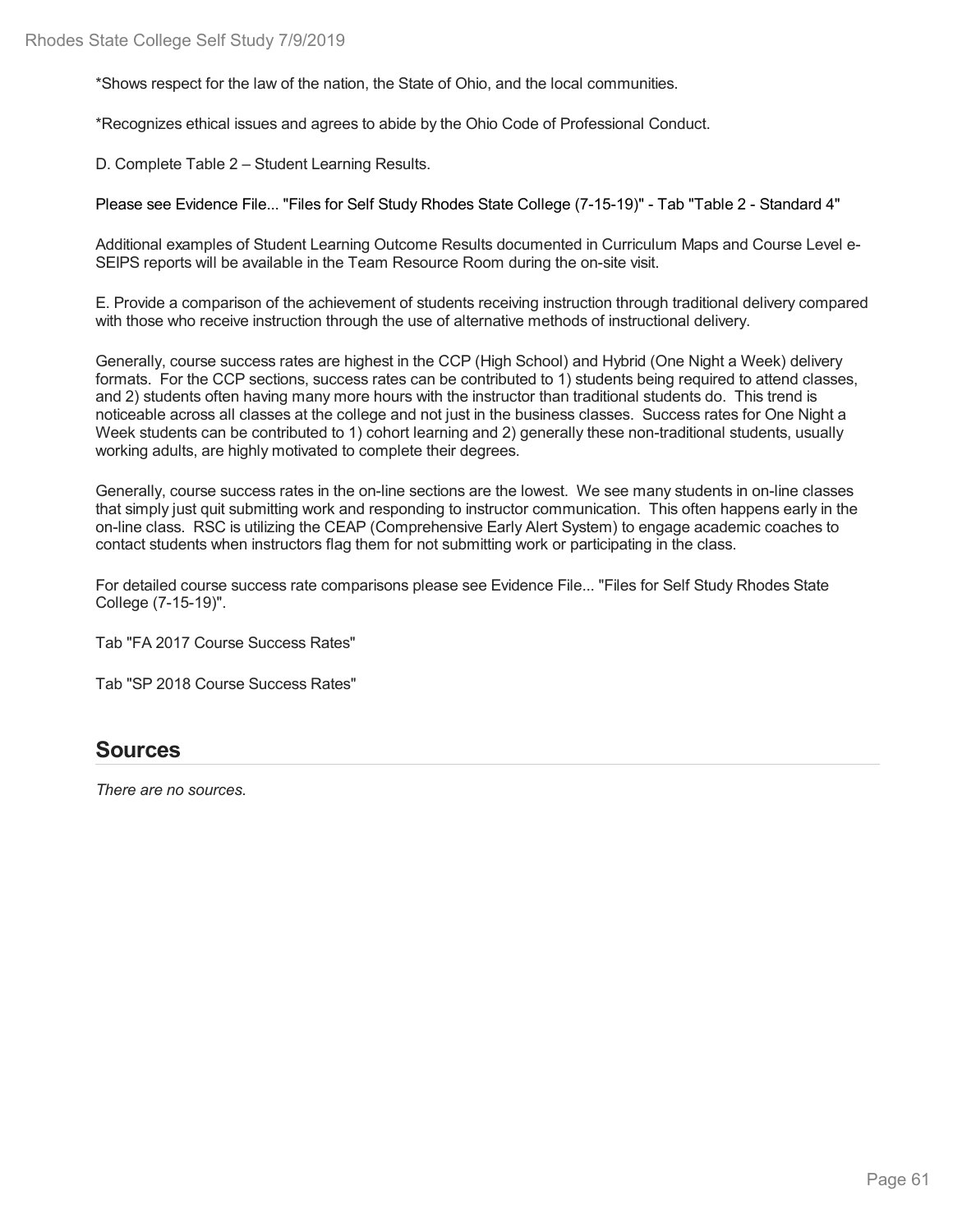# 4.2 - Criterion 4.2 Program Evaluation

A systematic program evaluation (including evaluation of courses from the supporting disciplines) is required to maintain academic excellence and meet changing needs.

A. Describe how the business unit conducts each program evaluation (i.e, DACCUM, program review, etc.)

B. Describe faculty involvement in the program evaluation process.

C. Describe what data is collected to assess the effectiveness of courses and programs to meet educational objectives of graduates (i.e., periodic surveys of graduates, transfer institutions, and/or employers of graduates).

D. Describe how program evaluation data and information is shared with internal and external stakeholders.

E. Describe the improvements that have been implemented as a result of the program evaluation.

### **Self-Study**

**Status:** Completed | **Due Date:** Not Set

**Assigned To** Cara Rex

### **Institution Response**

A. Describe how the business unit conducts each program evaluation (i.e, DACCUM, program review, etc.)

Rhodes State College's degree and certificate programs undergo a cyclical three-year program review process to facilitate continuous improvement. Program review requires curricular evidence to demonstrate academic rigor, workplace relevancy, and incorporation of data from the assessment process. Program review also requires evidence related to Ohio Department of Higher Education compliance, faculty qualifications, fiscal viability, articulation/transfer agreements, enrollment rates, graduation rates, and job placement rates.

The Paralegal Program submitted program review documents to the Program Review Committee in the spring of 2018. The Business Administration, Human Resource, and Marketing programs submitted program review documents to the Program Review Committee in the fall of 2018. The Accounting Program will be submitting program review documents in the spring of 2020.

Upon review completion, the Program Review Committee prepares a written report with recommendations (Level I, Program Operating Normally; Level II, Program Working to Address Concerns Identified through the Program Review Process; or Level III, Substantial and/or Continued Concerns Meriting Institutional Intervention) for submission to the Vice President for Academic Affairs (VPAA). The Dean and Chair/Coordinator discuss the findings and recommendations with the VPAA and Program Review Committee Chair. The Deans' Council and Cabinet also review the Program Review Committee report and the Contribution Margin Analysis, forwarding recommendations to the VPAA. Based on these inputs, the VPAA submits a final recommendation to the President. The President makes the final determination of the program level that will be assigned.

As of the writing of this report, the Program Review Committee has made the following recommendations for these programs:

\*Paralegal – Level 3 (VPAA has yet to submit recommendation to the President). This rating was assigned due in large part to the significant enrollment issues that the program is currently facing.

\*Business Administration – Level 1 (Dean's Council has yet to submit recommendation to the VPAA)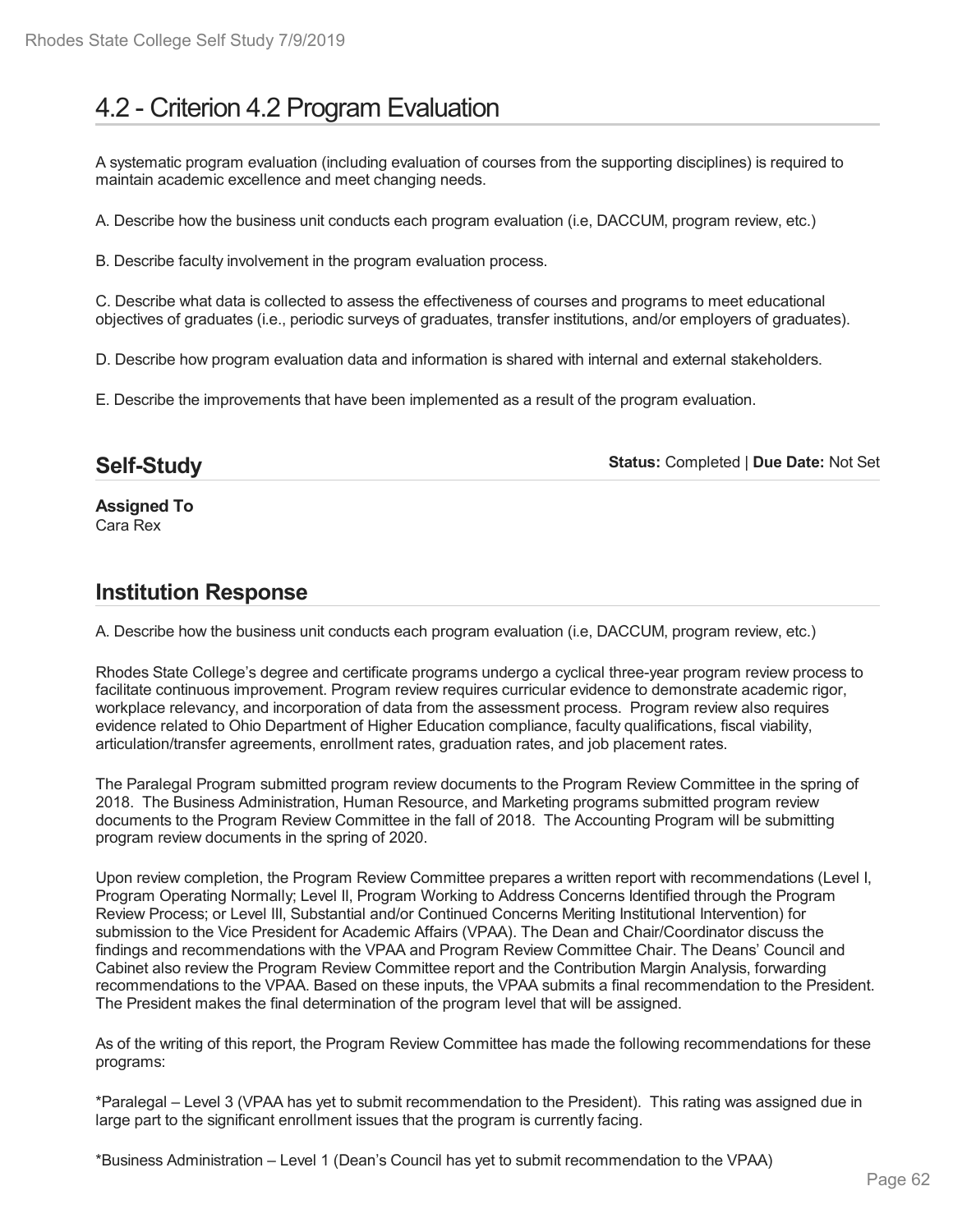\*Human Resources – Level 1(Dean's Council has yet to submit recommendation to the VPAA)

\*Marketing – Level 1(Dean's Council has yet to submit recommendation to the VPAA)

Although recommendations have been made by the Program Review Committee, which have been discussed with the Academic Affairs leadership, final recommendations from the VPAA Office and a final decision from the Office of the President are pending until the College has completed its Presidential search.

From 2004 to 2013, Rhodes State College maintained regularly scheduled program reviews. The process was hindered, however, between Fall 2014 and Fall 2017 due to several factors:

\*The Ohio Department of Higher Education (ODHE) subsidy model transitioned from enrollment-based to completion-based funding, invalidating RSC's Contribution Margin Analysis Reports which analyzed program costs and earnings.

\*The ODHE mandated a 60-65 credit hour range (2015-2016) for all two-year programs, causing substantial curricular changes in all of the programs in the Business Administration and Paralegal Departments.

\*Revision of Program Review and the Contribution Margin Analysis began during the 2014-2015 academic year but was again delayed by transitions in academic leadership, including all academic division deans, the VPAA, and Vice President of Finance/Business.

Annual course and program assessment activities were ongoing during the timeframe that the formal Program Review process lapsed. As evidence of this happening within the Business Administration Department during this time, the Business Management degree was discontinued effective in the 2017-2018 Academic Catalog. This was done through recommendation from faculty and the advisory committee because of the redundancy between the Business Administration and Business Management degrees.

Please see "Program Review Process" under Sources for more details about Program Review.

Documents submitted for Program Review as well as the Program Review Committee Feedback for Paralegal, Business Administration, Human Resource, and Marketing programs will be available in the Team Resource Room during the on-site visit.

B. Describe faculty involvement in the program evaluation process.

The Program Review narrative and evidence is assembled by the Chair and/or Coordinator with the assistance of all full-time faculty in the program being evaluated. All Program Review documentation is submitted to the Program Review Committee for review. The Program Review Committee consists of six members: two from the Academic Curriculum Committee, two from the Outcomes and Assessment Committee, and two from the Developmental and General Education Committee. Most of the members are either Program Chairs or full-time faculty.

C. Describe what data is collected to assess the effectiveness of courses and programs to meet educational objectives of graduates (i.e., periodic surveys of graduates, transfer institutions, and/or employers of graduates).

Below is a list of the key data that is collected and presented as part of the Program Review process that relates to effectiveness of courses and programs to meet the educational objectives of graduates:

\*Course and program student learning assessment data

\*Program needs assessment data

\*Student retention and persistence rate aata

\*Business Administration Program employer internship survey data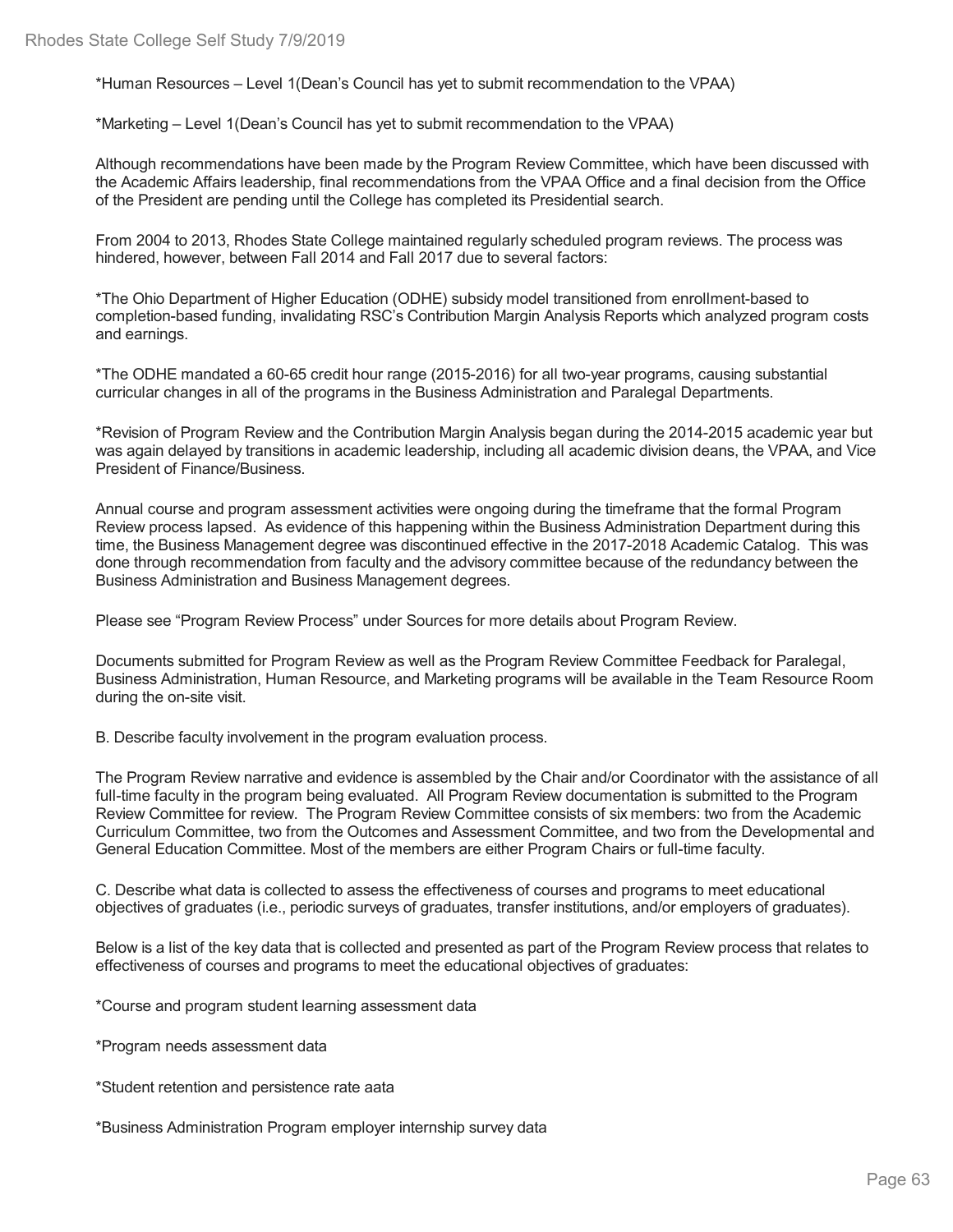\*Paralegal graduate survey data

\*Graduate job placement rate data

\*Graduate transfer rate data

D. Describe how program evaluation data and information is shared with internal and external stakeholders.

The program review narrative and supporting documents were reviewed formally and informally with all full-time faculty in the Business Administration and Paralegal Departments. The program review process and narratives were also discussed formally with the departments' Advisory Committees. The Dean and Chair/Coordinator have discussed the preliminary findings and recommendations of the Program Review Committee with the VPAA and Program Review Committee Chair. These preliminary findings have been shared with all full-time faculty and the departments' Advisory Committees. As of the writing of this report, the most recent program reviews for Business Administration, Marketing, Human Resource, and Paralegal have yet to complete the formal Review Process and be assigned a final level ranking.

E. Describe the improvements that have been implemented as a result of the program evaluation.

Below is a list of some of the most significant improvements that have resulted from formal and informal program evaluations that have occurred since the last ACBSP self study.

\*All degrees were converted from quarters to semesters.

\*All degrees were reduced to 65 or fewer total credit hours.

\*Human Resource Degree now offered in a 100% on-line format. (This dramatically improved enrollment.)

\*Accounting Degree now offered in a 100% on-line format.

\*Marketing Degree now offered in a 100% on-line format.

\*Business Management Degree eliminated due to redundancy with the Business Administration Degree.

\*Financial Services Degree eliminated due to low enrollment.

\*Internships are now mandatory for all degrees.

\*All Accounting classes are now taught in a computer lab setting utilizing current technology.

\*Payroll skills have been incorporated in the Accounting Degree through the new ACC 1121 (Payroll) course.

\*Digital marketing skills have been incorporated in the Marketing Degree through the new MKT 2000 (Digital Marketing) course.

\*Legal technology skills have been incorporated into the Paralegal degree through the new course LEG 1300 (Legal Office Management Technology) course.

\*New 3+1 transfer agreements with Bluffton University have been developed for students in the Accounting, Business Administration, and Marketing degrees.

\*Adjunct office space issues have been addressed.

\*Technology and classroom issues have been addressed.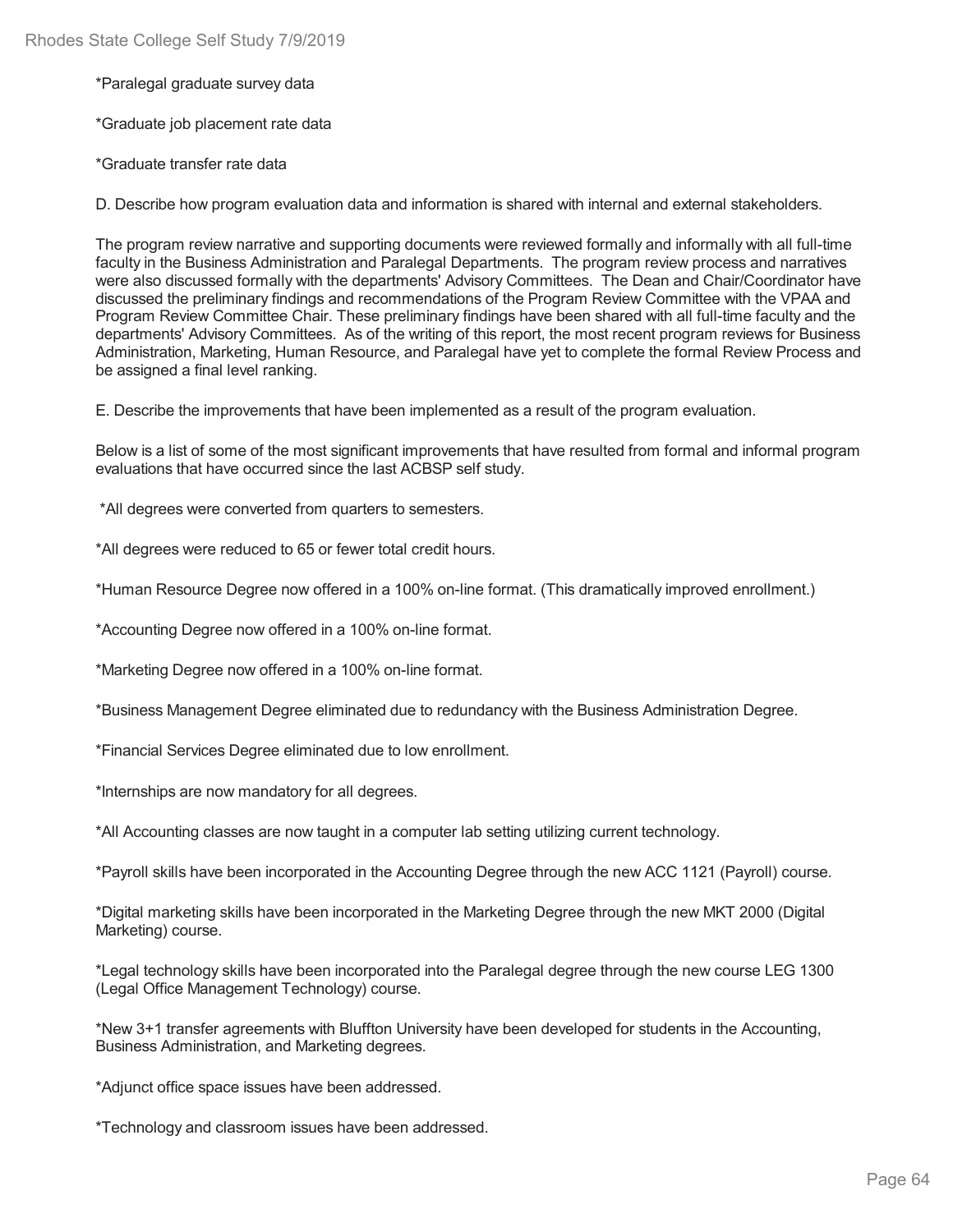\*Redesign of Marketing Degree is currently in process to incorporate a stronger digital/social media focus.

# **Sources**

• Program Review Process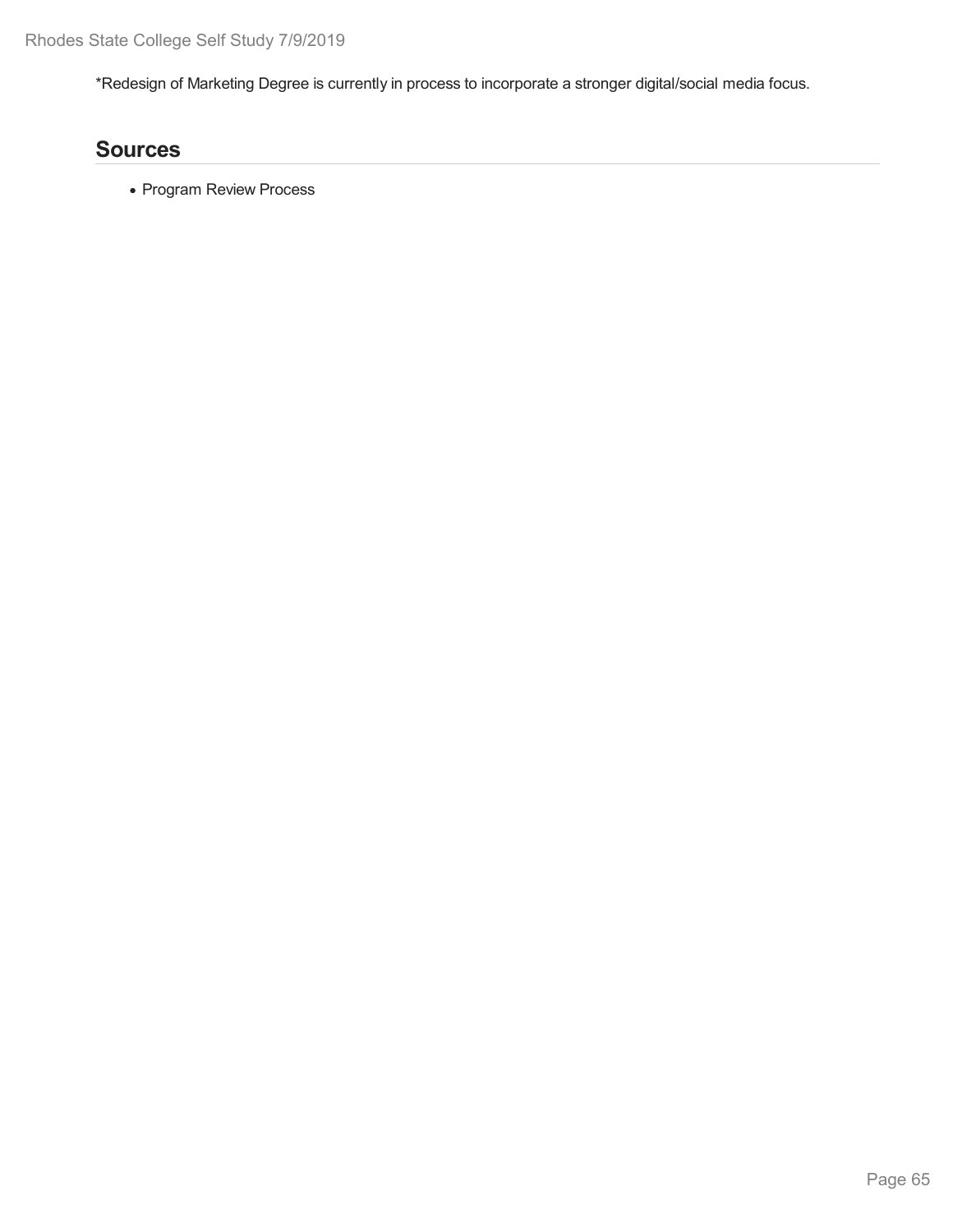# 4.3 - Criterion 4.3 Student Assessment

Each institution must have a validated means of assessing student needs for developmental assistance, providing courses or systems that assist students to improve identified deficiencies, and demonstrating the development of assessed deficiencies.

Each institution must explain the means of assessing student ability for advanced placement, if applicable.

Each institution must have a systematic reporting mechanism for each business program that charts enrollment patterns, student retention, student academic success, and other characteristics reflecting student performance and degree satisfaction.

A. Explain the process for identifying student needs for developmental assistance.

B. Explain the process for determining and awarding advanced placement, if applicable.

C. Explain the student advisement process, including the use of remedial assessment information.

D. Report data that correlates assessment scores to retention and improved academic skills as a result of developmental offerings.

## **Self-Study**

**Status:** Completed | **Due Date:** Not Set

**Assigned To** Cara Rex

# **Institution Response**

A. Explain the process for identifying student needs for developmental assistance.

Developmental coursework at Rhodes State College provides appropriate educational experiences aimed at strengthening a student's academic skills and developing the competencies necessary for success in college courses. Developmental courses do not count toward a student's graduation requirements. However, final grades in these courses do count in the student's grade point average. Rhodes State College evaluates students' academic preparedness by administering an assessment of reading, writing, and math skills upon admission. Rhodes State's current assessment tool is the NextGen examinations. This assessment information along with ACT/SAT scores and high school GPA/grades are used to determine if a student has a need for developmental coursework.

The developmental courses that could be taken by students in the Business Administration and Paralegal Departments include:

COM 0950 College Reading (4 credit hours)

COM 0980 Developmental Writing (3 credit hours)

COM 0990 Integrated Reading and Writing (3 credit hours) \*\*New course Fall 2019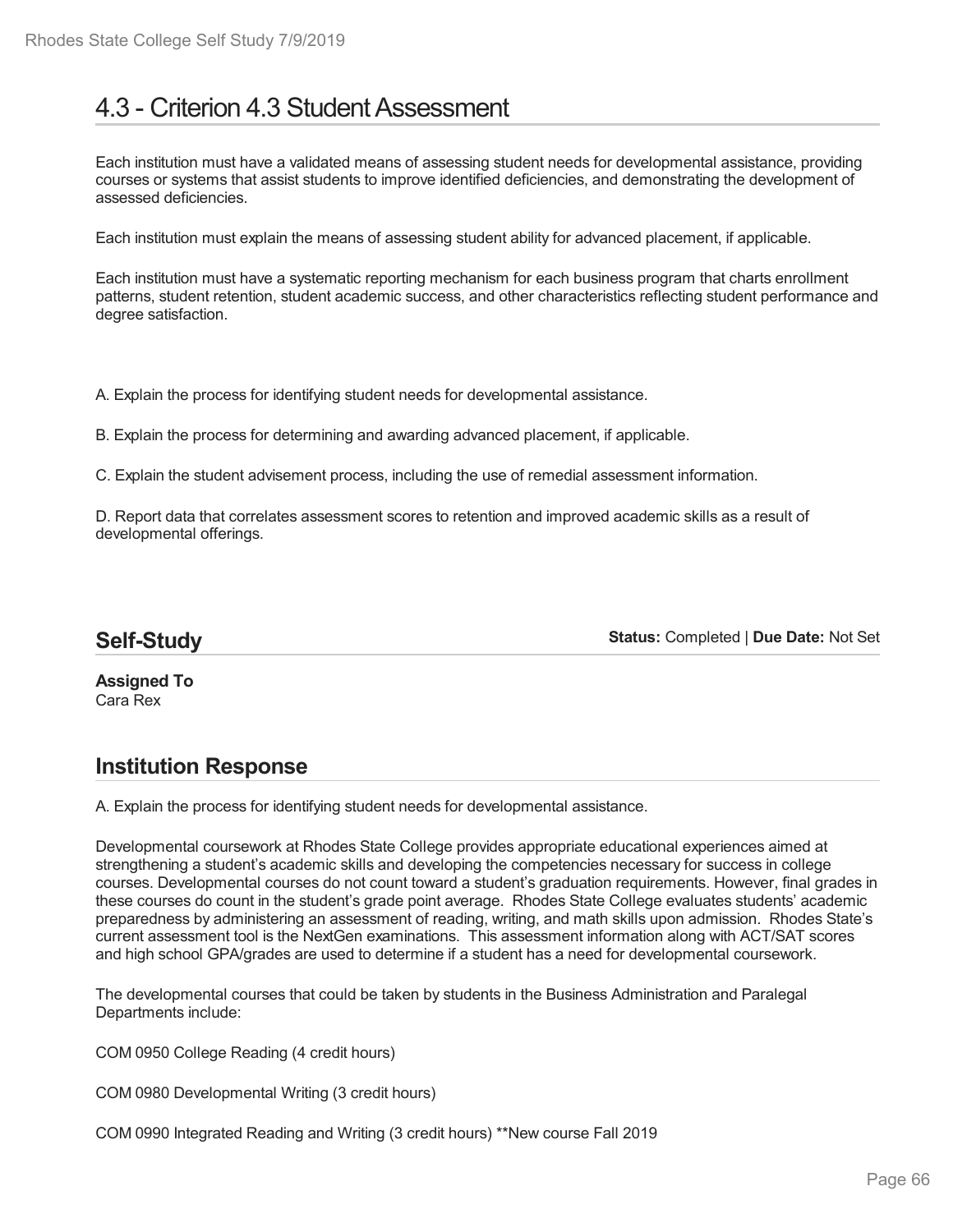CPT 0980 Developmental Computer Skills (2 credit hours)

MTH 0901 College Prep Math 1 (1 credit hour)

MTH 0902 College Prep Math 2 (2 credit hours)

MTH 0903 College Prep Math 3 (3 credit hours)

MTH 0904 College Prep Math 4 (2 credit hours)

Please see "2019-2020 RSC Placement Scores - Final" under Sources for more details about Developmental Education Placement.

B. Explain the process for determining and awarding advanced placement, if applicable.

Students may submit standardized examination scores for Advanced Placement from the College Examination Board for evaluation of credit. Students must submit the official results to the Office of Transfer at Rhodes State College, upon application to the college, for evaluation of Advance Placement credit. Advance Placement credit is awarded for appropriate courses for scores between 3-5 on Advanced Placement examinations. Scores of 1-2 on Advanced Placement exams are not viewed as indicative of sufficient mastery of the subject matter to warrant the awarding of college credit. Advanced Placement credit is counted as hours only and is not considered when determining a student's grade point average.

C. Explain the student advisement process, including the use of remedial assessment information.

Academic Advisors review NextGen, ACT, and SAT scores along with high school transcripts to determine if developmental education is required for a student. Students work closely with their Academic Advisor to ensure they are taking developmental coursework in the appropriate sequence to ensure they are progressing appropriately towards degree completion.

D. Report data that correlates assessment scores to retention and improved academic skills as a result of developmental offerings

An example of the significant work being done to improve academic skills and retention in the area of developmental education can be found in the English Department. In 2014 the English Department launched a corequisite model for the teaching of writing, adapted from the Accelerated Learning Program (ALP) co-requisite model started at the Community College of Baltimore County. This model offers students the opportunity take the development writing course as a co-requisite class to the transfer level English Composition course. The corequisite model creates a cohort effect for students, allows time for faculty to address non-cognitive issues with students, allows for more individualized attention for students, and reduces the stigma often associated with developmental courses.

Here is some of the key data that was noted after studying the results of the implementation of the co-requisite model in English here at Rhodes State College:

\*96% of the developmental students enrolled in the co-requisite model that completed the developmental writing course also completed the English Composition course.

\*75% of the developmental students that completed the developmental writing course in the non-co-requisite model eventually enrolled in the English Composition course.

Through this data it was evident that the co-requisite model was working effectively, but that there was an opportunity to increase retention of developmental students by moving from directed self-placement (2014-2019) to mandatory placement cut scores. Another significant issue that was noted was that students needing developmental English education were essentially required to take 10 credits of English in their first year - English Comp (3); Developmental Writing (3), and College Reading (4). This led to an unnecessarily longer pipeline to attain their degree and hurt retention.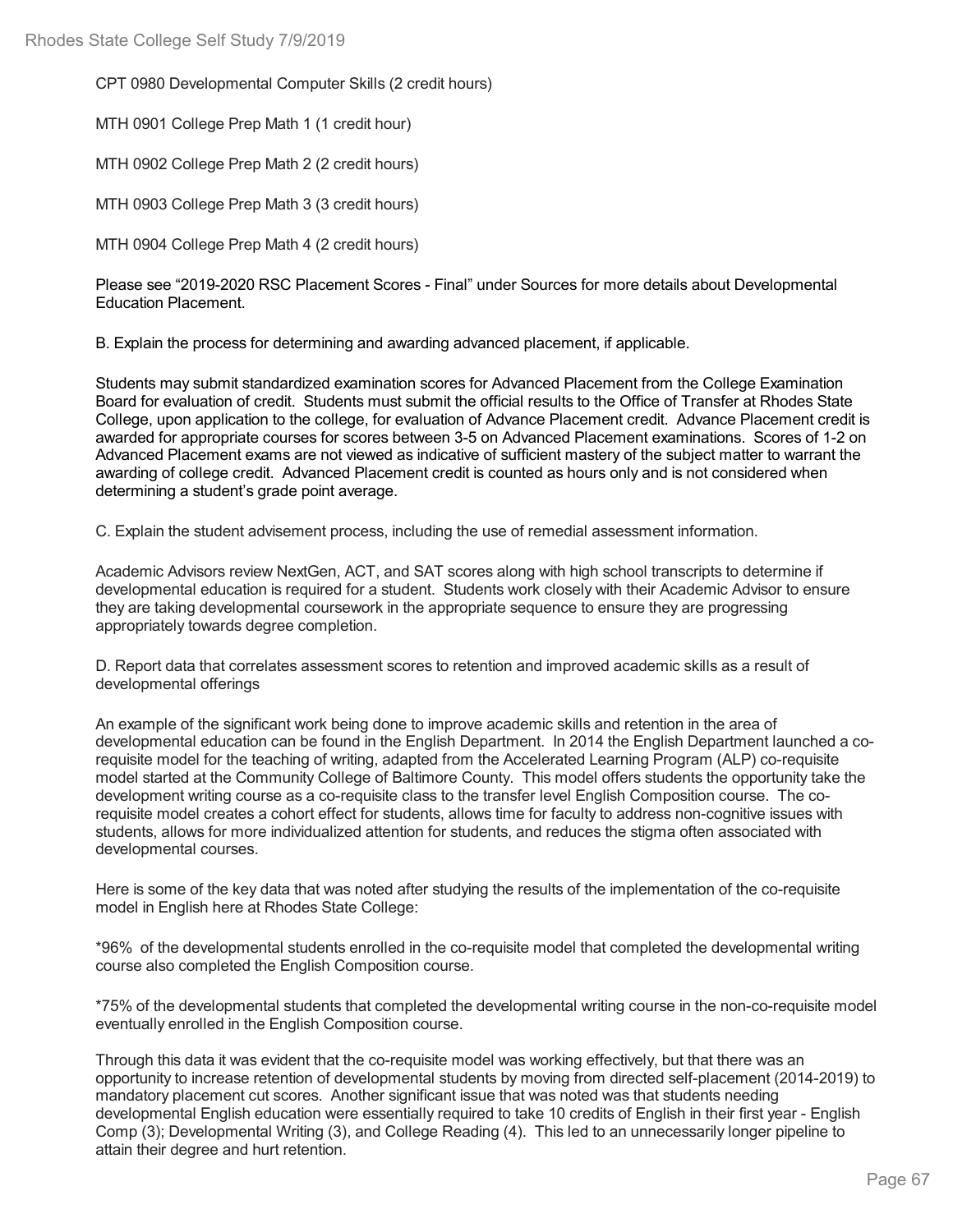To address these concerns related to English developmental education, the content from Developmental Writing (3) and College Reading (4) has been integrated into one developmental class called Integrated Reading and Writing (3). Additionally the college is now requiring mandatory NextGen Reading assessment scores and other measures to place students into their English classes. This is eliminating self-placement directly into English Composition. These changes will be effective in Fall 2019. Data will continue to be gathered to determine if these changes improve retention.

Another example of the significant work being done to improve academic skills and retention in the area of developmental education can be found in the Math Department. In summer of 2017, the Math Department launched a co-requite model for many of their courses. For example, Quantitative Reasoning (MTH 1151) is a course that business students can take to meet their math requirement in their degrees. Prior to the co-requisite model in 2015-2016, only 48% of the students who began in the developmental math course (MTH 0902 – College Prep Math 2) were successful in the Quantitative Reasoning course the following term. With the implementation of the co-requisite model, the math area found that 72% of the students were successful in both the developmental course and the Quantitative Reasoning course when taking them at the same time in the co-requisite model.

### **Sources**

• 2019-2020 RSC Placement Scores - Final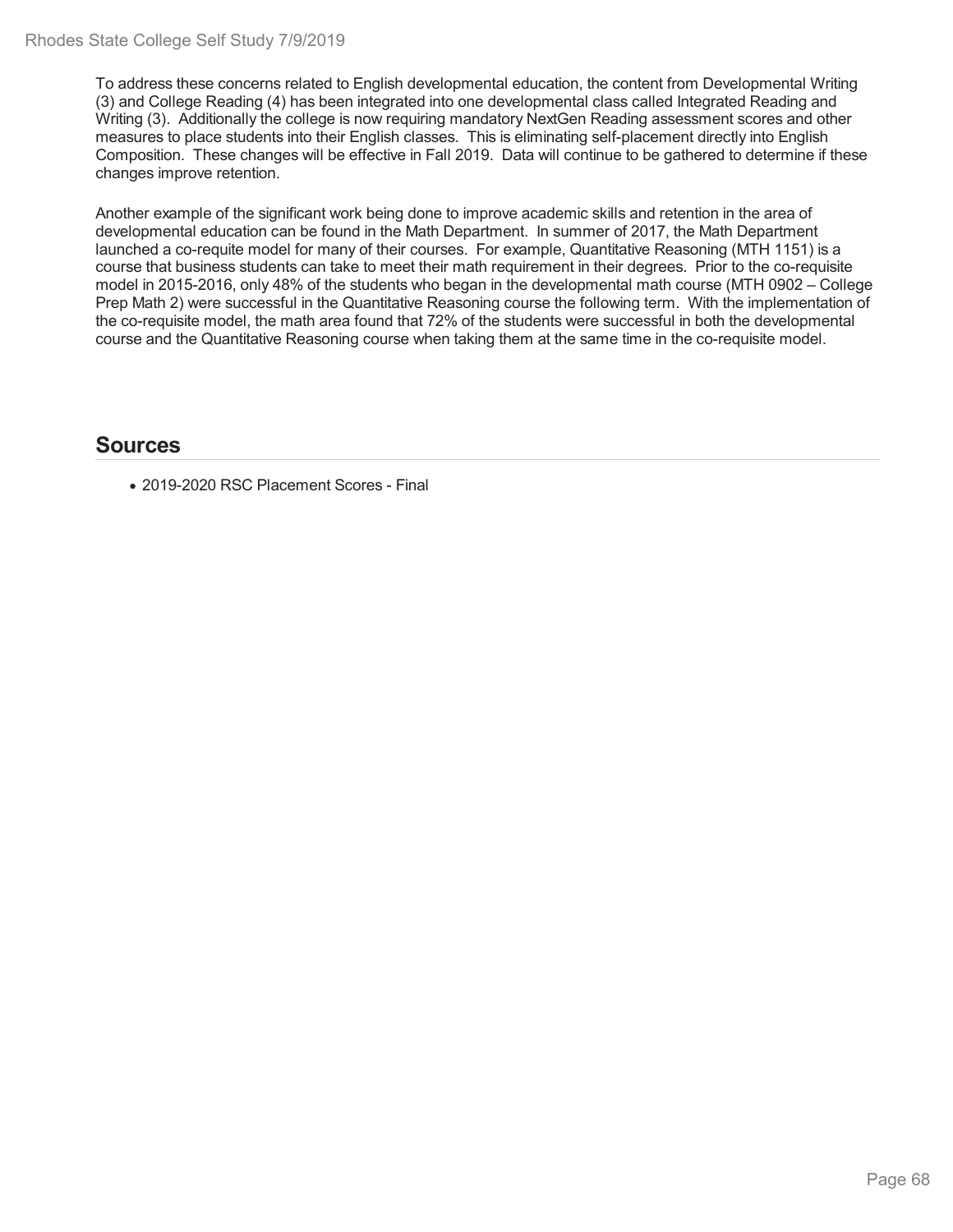# 4.S - Summary of Standard 4 - Measurement, Analysis, and Knowledge **Management**

Provide a summary of strengths and opportunities for improvement the institution plans to address related to Standard 4 - Measurement, Analysis, and Knowledge Management.

### **Self-Study**

**Status:** Completed | **Due Date:** Not Set

**Assigned To** Cara Rex

# **Institution Summary**

Provide a summary of strengths and opportunities for improvement the institution plans to address related to Standard 4 - Measurement, Analysis, and Knowledge Management.

#### **Strengths**

\*The Business Administration and Paralegal Departments have a faculty-led course-level assessment process that includes comparison data for courses that run in multiple formats. This course-level assessment process provides a foundation for faculty discussion of course and program effectiveness as well as opportunities for improvement.

\*The Business Administration and Paralegal Departments have a strong history of program improvements from formal and informal program reviews.

\*The Rhodes State College Division of Arts and Sciences has incorporated a co-requisite model for many developmental education courses with proven success.

#### **Opportunities for Improvement**

\* The Business Administration Department needs to explore revising certificates to be more stackable to enable students to earn certificates earlier in their academic career.

\*The Business Administration and Paralegal Departments need to incorporate more industry-recognized credentials into courses, certificates, and degrees.

\*The Business Administration Department needs to revise the Marketing Degree curriculum to align better with the needs of employers for graduates with more digital marketing experience.

\*The Business Administration and Paralegal Departments need to explore additional 4-year transfer pathways. An area of specific transfer focus would be to provide better transfer pathways for students that do not want to take classes 100% on-line.

\* The Business Administration and Paralegal Departments need to explore other testing services to replace the Educational Testing Service Field Test that is given in business capstone class students. The cost of administering the Educational Testing Service Field Test is quite high and the data provided from it is limited in value. Because of the specialized nature of the business degrees offered at Rhodes State College, many students are being tested on areas in the Educational Testing Service Field Test that were not a significant part of their educational experience.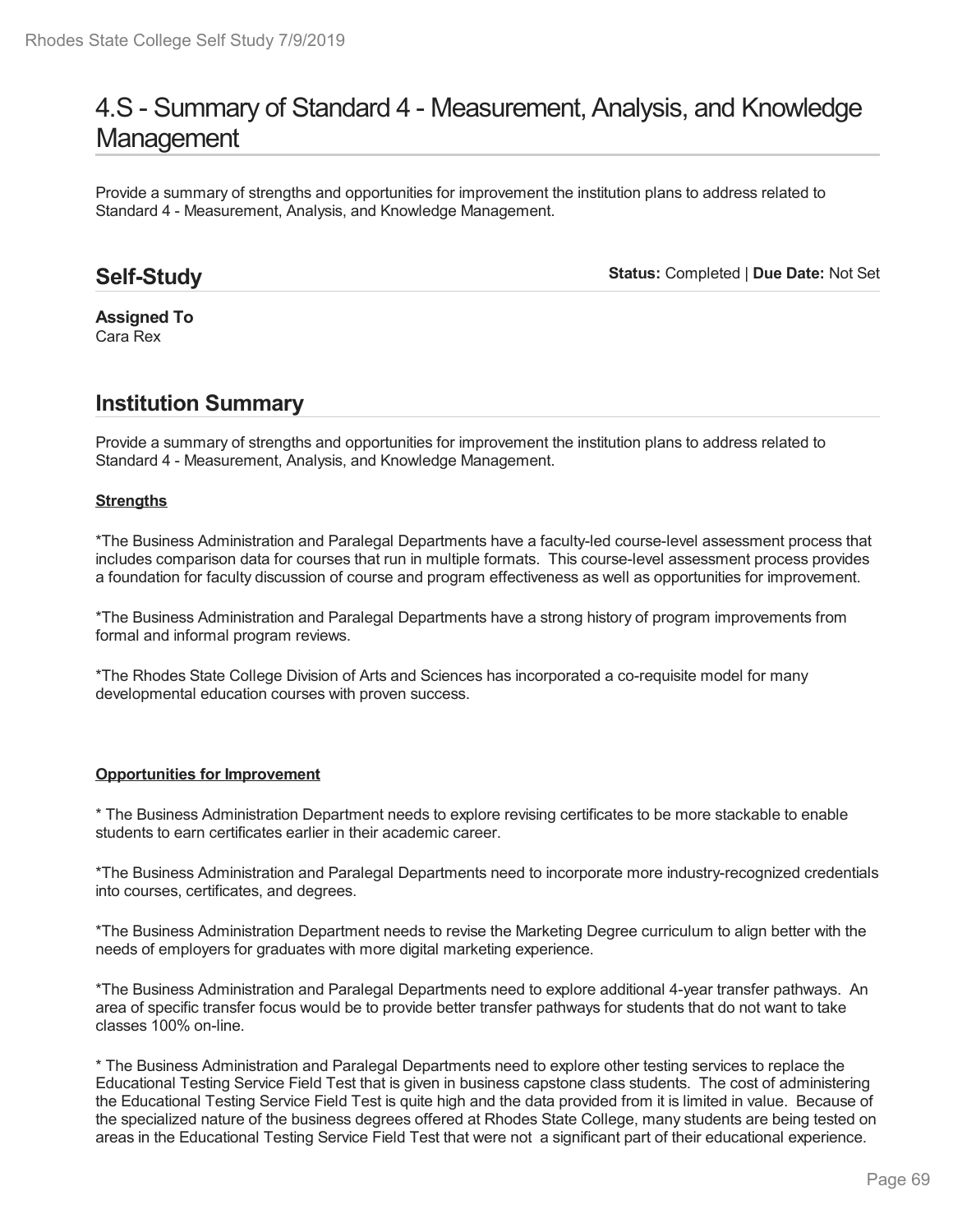# **Sources**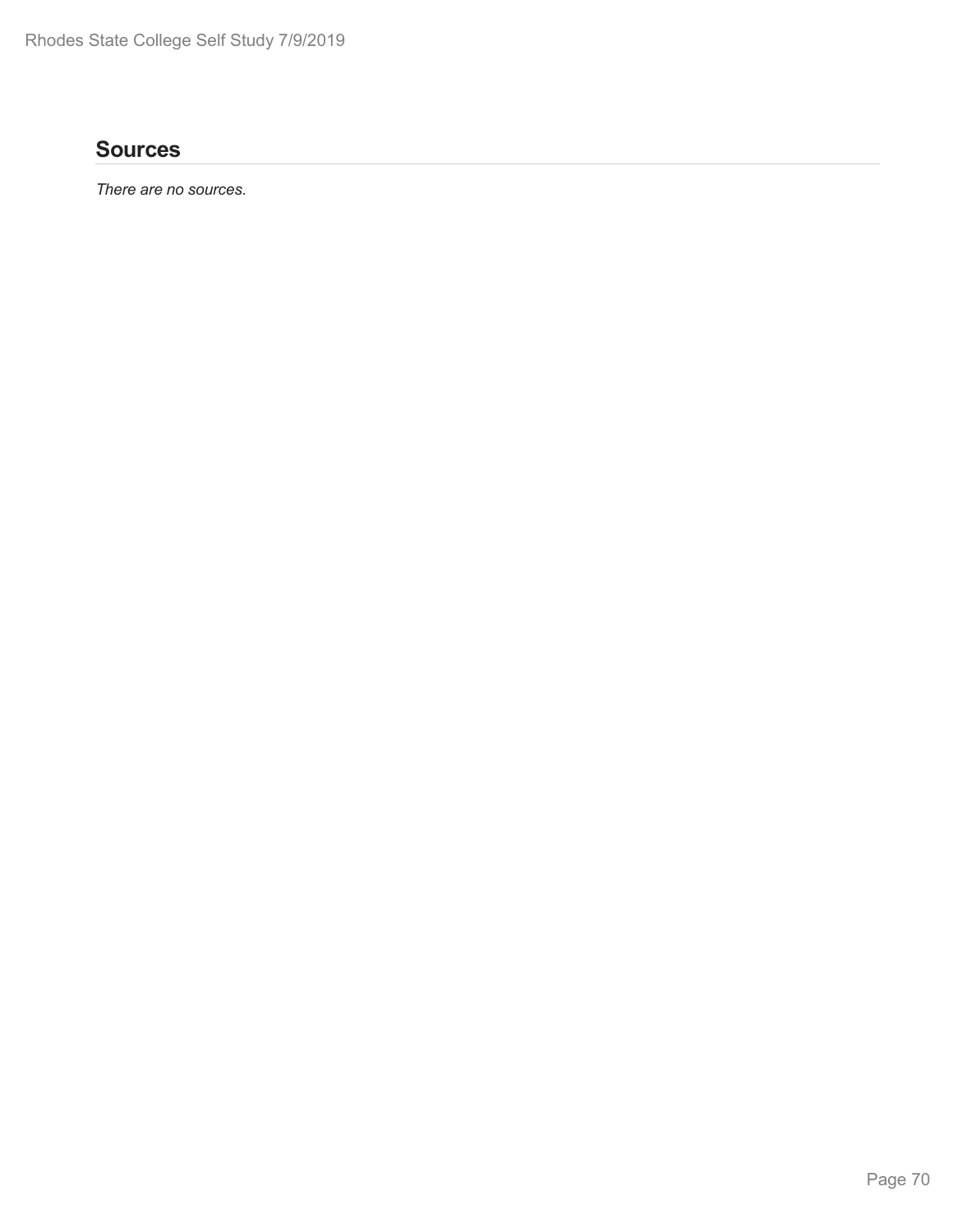# 5 - Standard 5 Faculty and Staff Focus

The ability of a business unit to effectively fulfill its mission and meet its objectives is dependent upon the quality, number, and deployment of the faculty and staff. Each business unit: (1) develops and implements policies and plans that ensure an excellent faculty, including a staffing plan that matches faculty credentials and characteristics with program objectives, (2) evaluates the faculty based on defined criteria and objectives, (3) provides opportunities for faculty development and ensures scholarly productivity to support department and individual faculty development plans and program objectives; and (4) fosters an atmosphere conducive to teaching and learning.

# **Self-Study**

**Status:** Completed | **Due Date:** Not Set

**Assigned To** Cara Rex

## **Sources**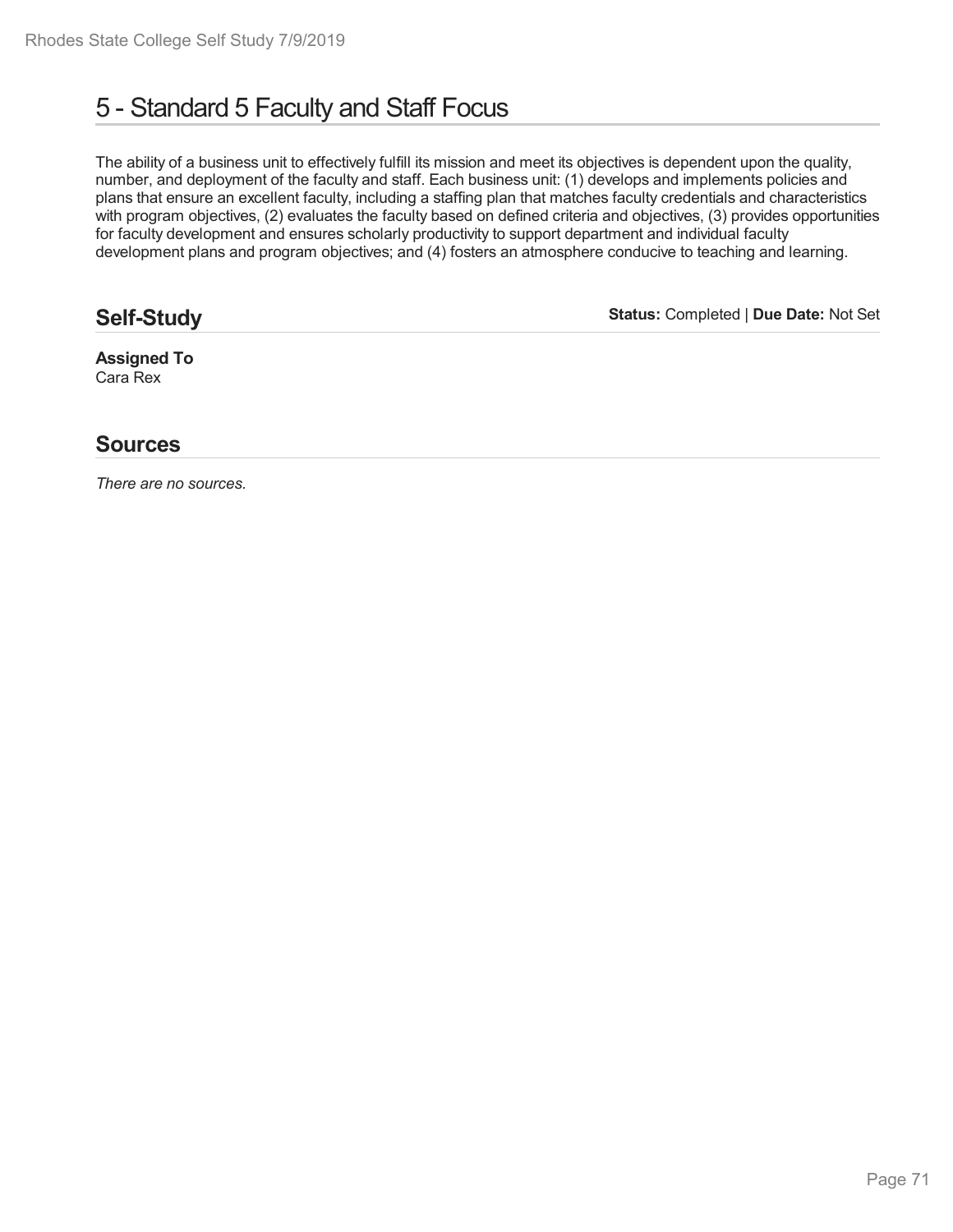# 5.1 - Criterion 5.1 Human Resource Planning

A. Describe the business unit's criteria for recruiting and selecting business faculty, including consideration of academic credentials, workforce diversity, and related professional experience.

B. Describe how the business unit's work environment, compensation, career progression, and workload assignments support recruitment of high-performance faculty.

C. Describe how the business unit's work environment supports a climate that contributes to the well-being, satisfaction, and motivation of business unit faculty and staff.

D. Report evidence of business unit faculty and staff well-being and satisfaction.

**Status:** Completed | **Due Date:** Not Set

**Assigned To** Cara Rex

### **Institution Response**

A. Describe the business unit's criteria for recruiting and selecting business faculty, including consideration of academic credentials, workforce diversity, and related professional experience.

Rhodes State College as a whole has employment procedures that the Business Administration and Paralegal Departments follow. An approved employment requisition is required for all full-time faculty positions. This is not necessarily required when searching for semester adjunct positions. Job advertisements, including the position description, are placed on the College's website as well as on-line job sites.

Once faculty applications are received for open full-time positions, the Chair and Dean screen the resumes to determine if the individuals meet the minimum educational requirements for the open position. Resumes are also screened for breadth and depth of academic credentials and professional work experience. Next, an interview committee is selected with representation from both the academic as well as the non-academic side of the college along with the Dean and the position's immediate supervisor. After the interviews and teaching demonstrations are complete, the committee discusses the relative merits of each interviewee and recommendations are made to the VPAA. Once the VPAA has met with the potential candidates, the Dean and Vice President of Academic Affairs meet to discuss which candidate should be offered employment.

Once a decision is made, the Vice President of Academic Affairs finalizes the details of the employment offer; i.e. beginning annual salary, starting date, rank, contract type and length, and any other applicable details. A full-time faculty member's starting salary is determined by his/her level of education and previous experience. There is no set salary schedule. The letter of offer is then sent to the applicant by the President.

Adjunct positions are also advertised on the College's website. When applications are received, they are screened by the Chair/Coordinator with a focus on academic credentials and professional work experience. The Chair/Coordinator will interview these individuals and make a determination about hiring them. All candidates recommended for hire as an adjunct will have to have their credentials approved through a formal process by the Dean and VPAA's office.

Examples of Credential Evaluation Approval Packages for full-time and adjunct faculty will be available in the Team Resource Room during the on-site visit.

Rhodes State College has many employment policies and procedures that are intended to ensure equity in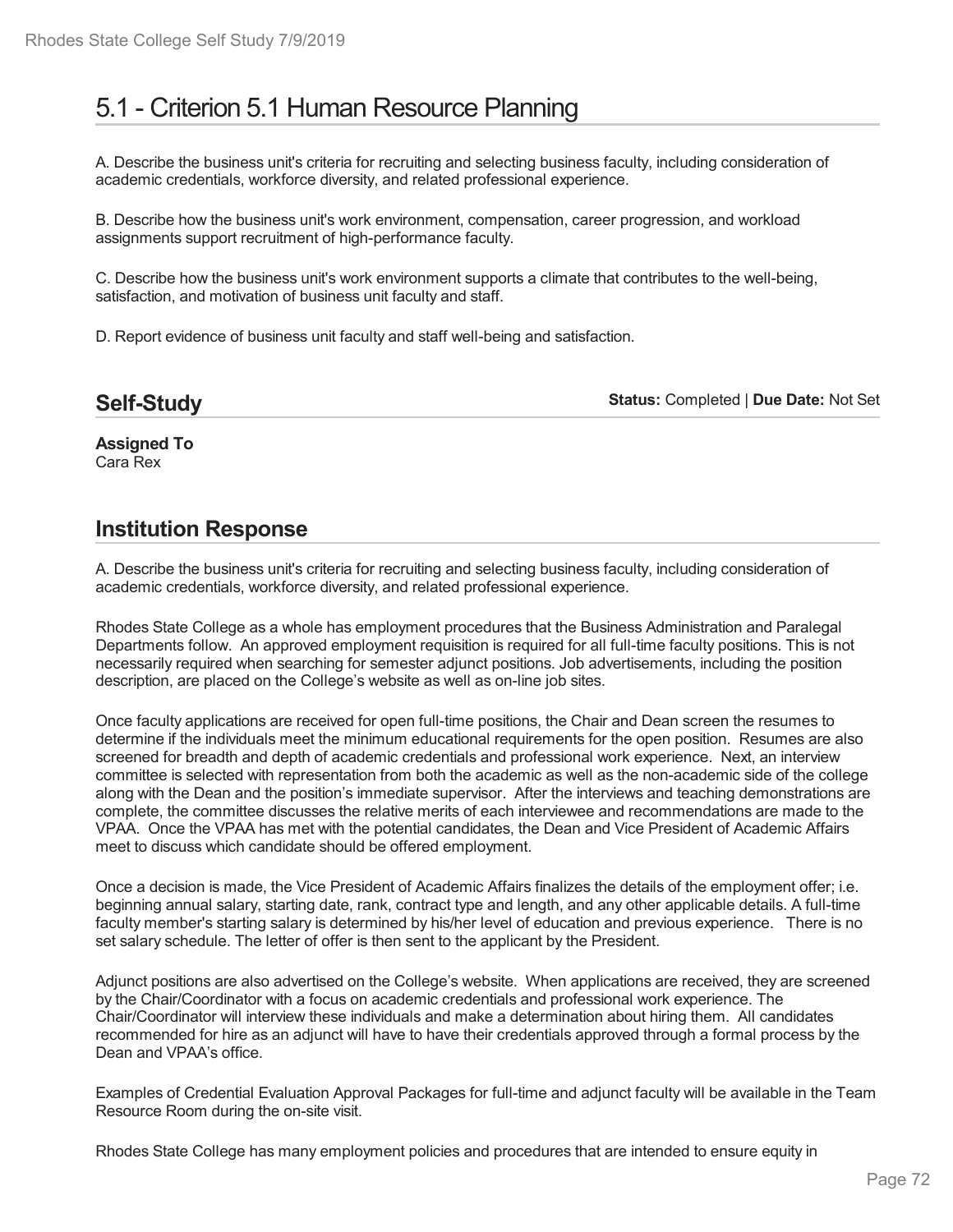employment and to increase employee diversity. These are some of the key policies that are followed in relation to hiring faculty:

\*Recruitment and Selection of Faculty and Staff Policy

\*Nondiscrimination Policy

\*Equal Employment for Individuals with Disabilities Policy

\*Faculty Credentials Policy

\*Fair Labor Standards and Wage Payment Policy

College Policies are available for review on the following website: College Policies

B. Describe how the business unit's work environment, compensation, career progression, and workload assignments support recruitment of high-performance faculty.

The college supports the recruitment of high-performance faculty through a work environment that positively supports the achievements and efforts of our faculty. The compensation package for full-time faculty is comprehensive, and the process for career progression is clearly laid out and communicated to faculty. The atmosphere within the Business Administration and Paralegal Departments is positive, encouraging, and accepting of efforts for continuous improvement. All faculty are encouraged to be creative and have autonomy in the classroom. Faculty follow the College's Defined Workload Schedule in order to support the diverse class formats offered within the programs. Faculty are provided with the necessary office space, technology, and other resources to be able to effectively complete their jobs. Faculty are also strongly encouraged and financially supported to participate in professional development opportunities related to their teaching fields.

#### **Compensation**

The compensation and benefit package at the College supports the recruitment of high-performance faculty. The college offers a competitive compensation package for all full-time faculty that includes salary along with medical, dental, vision, life, and long-term disability insurance. Each full-time faculty member has the opportunity to participate in the State Teachers Retirement System of Ohio.

Other than the annual percentage increase recommended by the President of the College and voted on by the Board of Trustees, a faculty member will receive a salary increase when he/she has petitioned and been granted promotion. Faculty members are not part of a bargaining unit and are not offered tenure positions. Each faculty member is offered an annually renewable employment contract after administrative review of performance.

Full time faculty may take advantage of employee and dependent tuition waivers for classes at the College. Additionally, tuition reimbursement is available for classes taken at other colleges.

Most adjunct faculty are hired on a semester-to-semester basis. Adjunct faculty members are paid based on an hourly rate. This rate is determined by their education, previous experience and professional certifications. Adjunct faculty members are also included in the State Teachers Retirement System of Ohio. In addition, they also have access to the College's employee tuition waiver plan and professional development activities hosted by the College.

#### Career Progression

Full-time faculty may take part in the promotion process. Faculty ranking moves from instructor to assistant professor, associate professor, and professor based upon education, years of service, and demonstrated contributions to the department and college. Faculty that wish to advance to the next ranking complete a comprehensive portfolio consisting of their service to the college as well as additional education, new certifications, recommendation of their supervisor, student evaluations, evaluations by their supervisor, and committees on which they have served. This portfolio is reviewed by the Promotion Committee and recommendations for promotion are submitted to the Vice President of Academic Affairs for final determination. The Vice President of Academic Affairs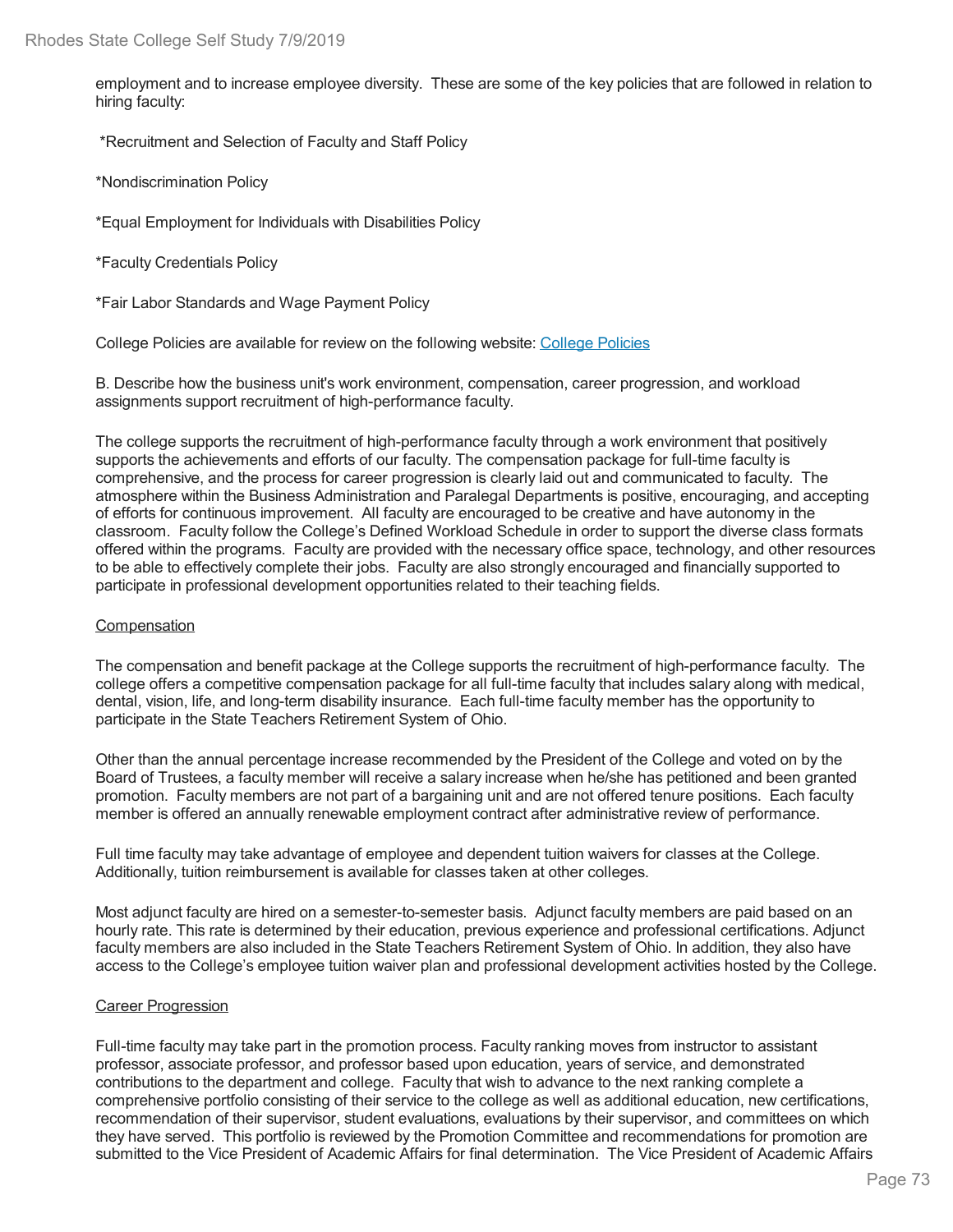shares the information with the President, who submits the list of approved promotions to the Board or Trustees. There are automatic salary increases directly linked to the faculty member's advancement through the promotion process. The faculty promotion process encourages professional development and fosters a culture of continuous improvement for full-time faculty.

Please see criterion 5.9 for more detailed information on the Faculty Promotion Process.

#### Workload Assignments

The college has clearly defined workload policies that limit the number of contact hours for a full-time faculty to 32 contact hours over an academic year. Full-time faculty are allowed overload of up to three contact hours or one course per semester, and 12 contact hours during the summer term. Please see criterion 5.5 & 5.9 for more detailed information on these policies. This enables faculty time outside of the classroom to participate in professional organizations, take part in continuing education activities, and provide meaningful service to the College and community. Faculty workload policies and flexible schedules help to create a balanced work/life experience for full-time faculty and supports the recruitment of new faculty.

C. Describe how the business unit's work environment supports a climate that contributes to the well-being, satisfaction, and motivation of business unit faculty and staff.

To build upon the work environment described above, the Business Administration and Paralegal Departments contribute to the wellbeing, satisfaction, and motivation of staff and faculty first by offering a positive atmosphere of support and team spirit. We highlight successes both interdepartmentally and institutionally. An open door policy is offered at all levels of management to facilitate open and honest communication among administration, faculty, and staff. The College holds many events including employee awards, luncheons, dinners, chili cook-offs, and picnics to foster a positive work culture and recognize achievements of faculty and staff. We offer summers off to faculty and generous paid holidays. Administrators and staff have access to vacation time along with paid holidays. Faculty have the ability to complete a portion of their office hours from home and have flexible teaching schedules.

D. Report evidence of business unit faculty and staff well-being and satisfaction.

Please see Evidence File... "Files for Self Study Rhodes State College (7-15-19)" - Tab "Table 5 - Standard 5"

### **Sources**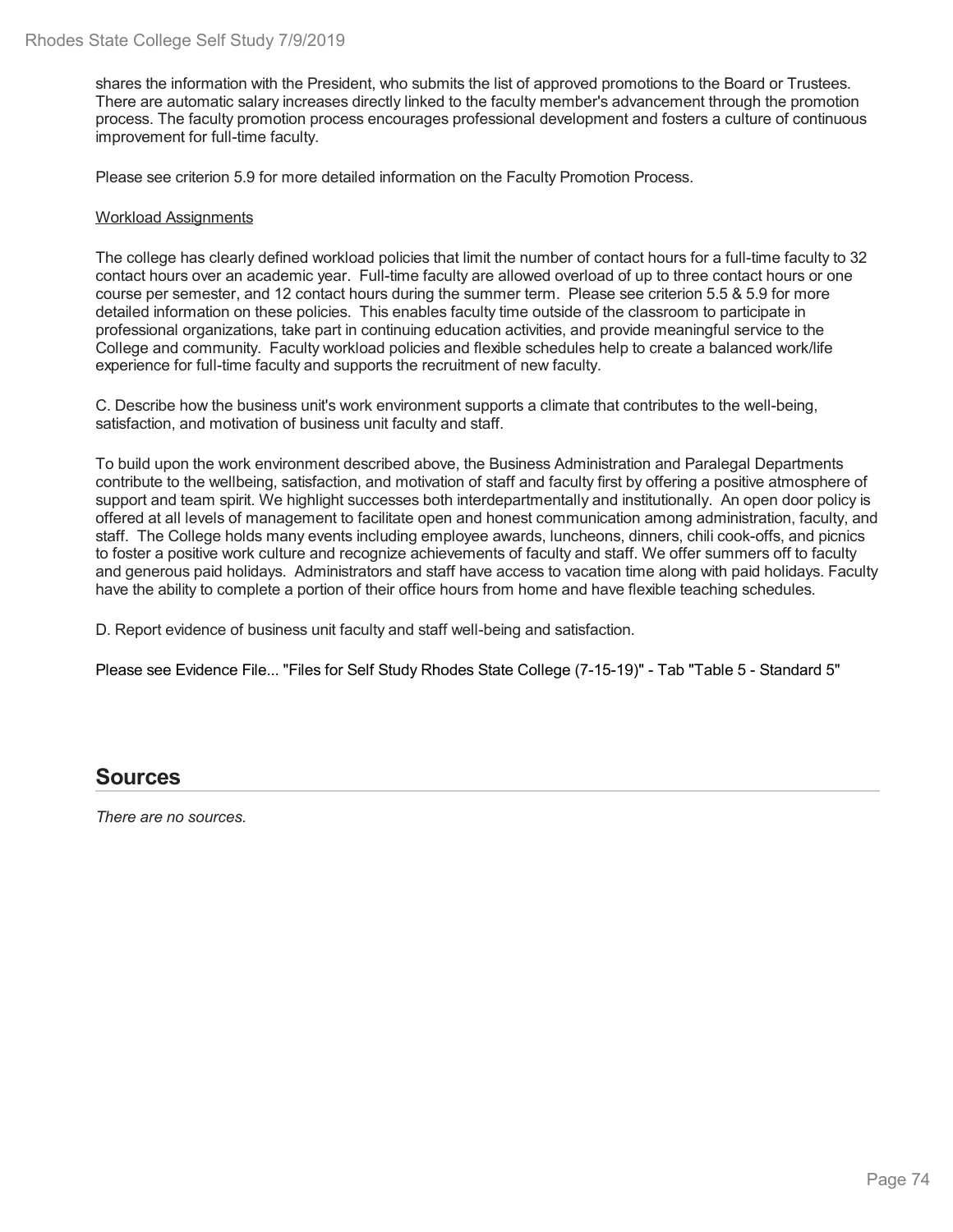# 5.2 - Criterion 5.2 Faculty Qualifications

Employee qualifications and credentials are a critical foundation for business success. Qualified faculty must teach all class sections taught within the business unit. Faculty qualifications in the business unit are defined as Master's or Doctorate Degree Qualified, Professionally Qualified, or as Exceptions.

#### **DEFINITIONS:**

#### **Master's or Doctorate Degree Qualified**

A Master's or Doctorate Degree Qualified faculty member meets at least one of the following criteria:

- 1. Doctorate in teaching field— The institution must provide documentation.
- 2. Juris Doctorate— Qualified to teach law courses. The institution must provide documentation.
- 3. MBA—The institution must provide documentation. Qualified to teach any introductory or principle level business courses.
- 4. Master's degree in teaching field— The institution must provide documentation.
- 5. Related or out-of-field master's or doctorate degree with 18 semester/27 quarter credit hours or equivalent of courses in field beyond the introductory principles level – The institution must provide documentation.
- 6. Related or out-of-field master's or doctorate degree with documentation in two or more of the following areas:
	- 1. In-field professional certification (national, regional, or state)—The institution must provide documentation.
	- 2. In-field professional employment—The institution must provide a minimum of two years of documented experience from the employer.
	- 3. Teaching excellence—The institution must provide documentation.
	- 4. In-field research and publication—The institution must provide documentation.
	- 5. Relevant additional training equivalent to 18 semester/27 quarter credit hours of CEU's, military training, vendor training, etc.—The institution must provide documentation.

#### **Professionally Qualified**

A Professionally Qualified faculty member possesses a bachelor's degree in the teaching field with documentation in two or more of the following areas:

- 1. Professional certification (national, regional, or state)—The institution must provide documentation.
- 2. In-field professional employment—The institution must provide a minimum of two years of documented experience from the employer.
- 3. Teaching excellence—The institution must provide documentation.
- 4. In-field research and publication—The institution must provide documentation.
- 5. Relevant additional coursework beyond the bachelor's degree equivalent to 18 semester/27 quarter credit hours or equivalent subject matter coursework, CEU's, military training, vendor training, etc.—The institution must provide documentation.

#### **Exceptions**

The institution should provide an explanation of qualifications for faculty who do not meet the criteria for Master's or Doctorate Degree Qualified or Professionally Qualified.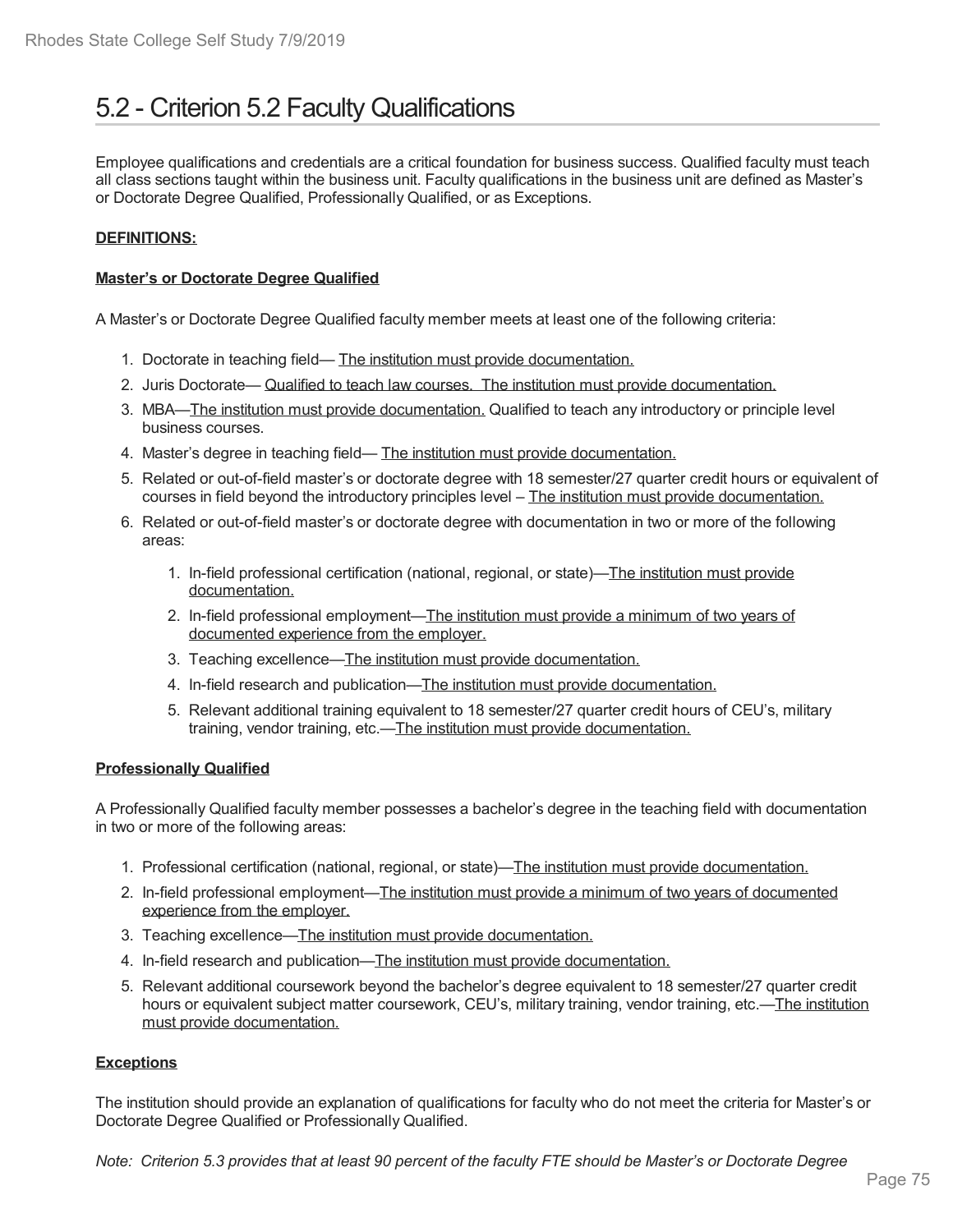*Qualified or Professionally Qualified, allowing a maximum of 10 percent exceptions.*

*Note: All faculty qualifications must be validated with original transcripts, certificates, and/or related written documentation that clearly states the qualification.*

*\_\_\_\_\_*

Complete and attach **Table 4 – Faculty Qualifications** (found under the Evidence File tab above) for the self-study year to provide clear evidence that characteristics of full-time and part-time faculty match program objectives.

- Identify all full-time and part-time faculty members who taught during the self-study year in alphabetic order.
- List the major teaching field for each faculty member.
- List courses taught during self-study year; do not duplicate if taught both fall and spring semesters.
- List the highest qualifying degree earned—state the degree as documented on the transcript, including the major field.
- For Professionally Qualified faculty, Exception faculty, and faculty with related or out-of-field master's or doctorate degrees, list ALL professional certifications and supporting areas of documentation beyond the academic credential as defined in Criterion 5.2.
- List the ACBSP qualification of each faculty member Master's/Doctorate Degree, Professional, or Exception.

## **Self-Study**

**Status:** Completed | **Due Date:** Not Set

#### **Assigned To** Cara Rex

## **Institution Response**

Complete and attach Table 4 – Faculty Qualifications (found under the Evidence File tab above) for the self-study year to provide clear evidence that characteristics of full-time and part-time faculty match program objectives.

Please see Evidence File... "Files for Self Study Rhodes State College (7-15-19)" - Tab "Table 5.1 - Standard 5"

### **Sources**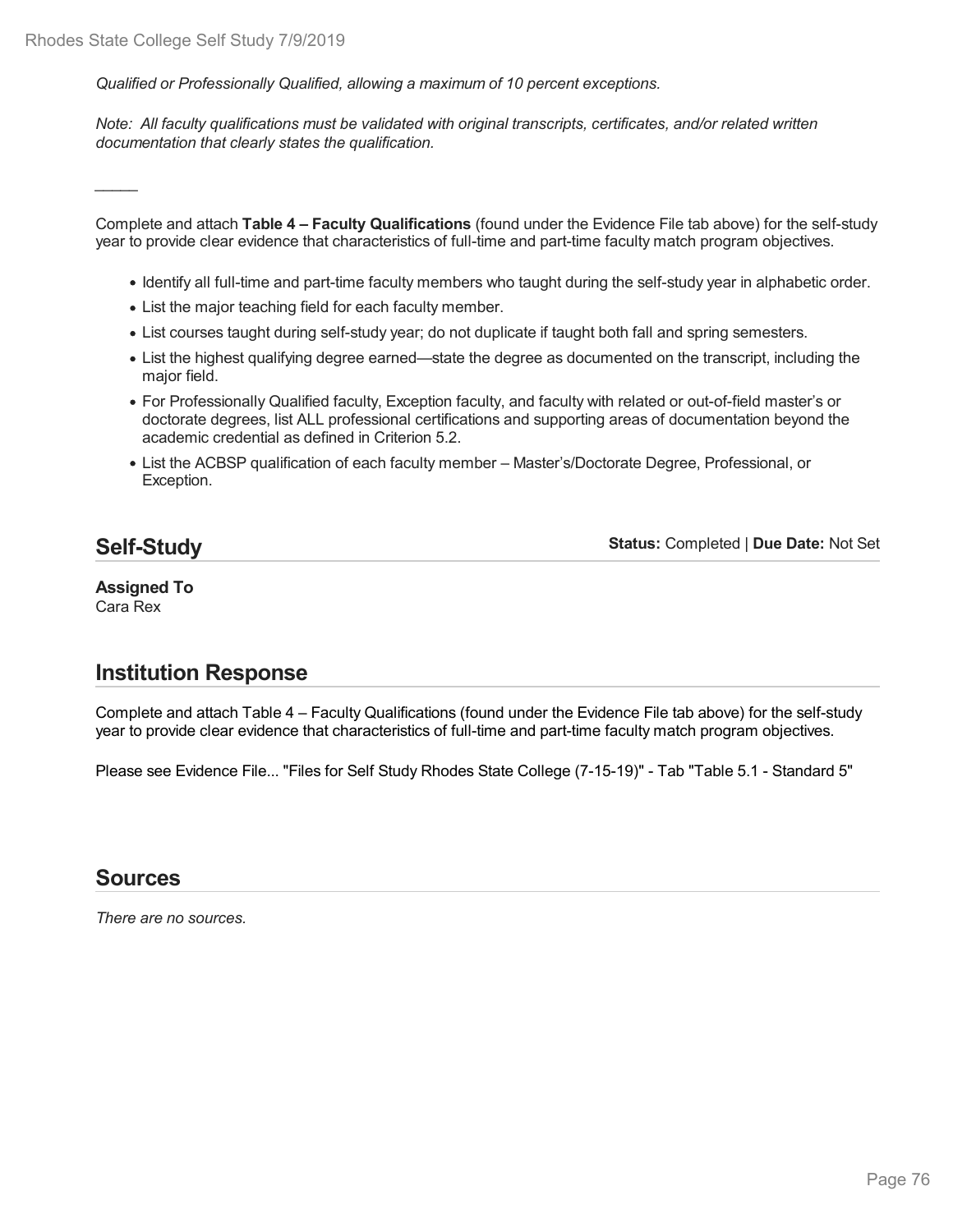# 5.3 - Criterion 5.3 Faculty Composition

In order to teach at the associate degree level, at least 50 percent of the full-time equivalent (FTE) faculty should be Master's or Doctorate Degree Qualified and at least 90 percent of the FTE faculty should be Master's or Doctorate Degree Qualified or be Professionally Qualified.

Full-time equivalent (FTE) faculty members are typically measured by dividing workload during the academic year by the definition of full-time load in credit and/or contact hours. Calculation considerations:

- Semester system: one full-time faculty member teaching 30 semester credit hours in the academic year typically equals 1.00 FTE faculty. (A part-time faculty member teaching 6 semester hours equals .20 FTE faculty).
- Quarter system: one full-time faculty member teaching 45 quarter credit hours in the academic year typically equals 1.00 FTE faculty. (One part-time faculty member teaching 18 quarter credit hours equals .40 FTE faculty).

A. Explain the business unit's method of calculating FTE teaching loads for full-time and part-time instructors.

B. Complete and attach Table 5 – FTE and Faculty Composition, found under the Evidence File tab above. List all full-time and part-time faculty members for the self-study year in alphabetic order.

C. Report the following:

\_\_\_\_\_ % Masters/Doctorate qualified

\_\_\_\_\_ % Professionally Qualified

\_\_\_\_\_ % Exceptions

D. If exceptions exceed 10 percent, provide a detailed plan to improve and meet Criterion 5.A.2.

| <b>Self-Study</b> | <b>Status: Completed   Due Date: Not Set</b> |
|-------------------|----------------------------------------------|
|-------------------|----------------------------------------------|

**Assigned To** Cara Rex

## **Institution Response**

A. Explain the business unit's method of calculating FTE teaching loads for full-time and part-time instructors.

Full-Time Equivalent (FTE) is calculated using 32 semester contact hours as the base for an academic year (Fall and Spring Term). Full-time faculty are required to teach 32 semester contact hours over an academic year. Fulltime faculty are allowed overload of up to three contact hours or one course per semester. The maximum number of hours an adjunct faculty member may teach in a semester is twelve.

Please see "Chair & Adjunct Workload Report" and "Faculty Workload Report" under Sources for more details about faculty workload.

B. Complete and attach Table 5 – FTE and Faculty Composition, found under the Evidence File tab above. List all full-time and part-time faculty members for the self-study year in alphabetic order.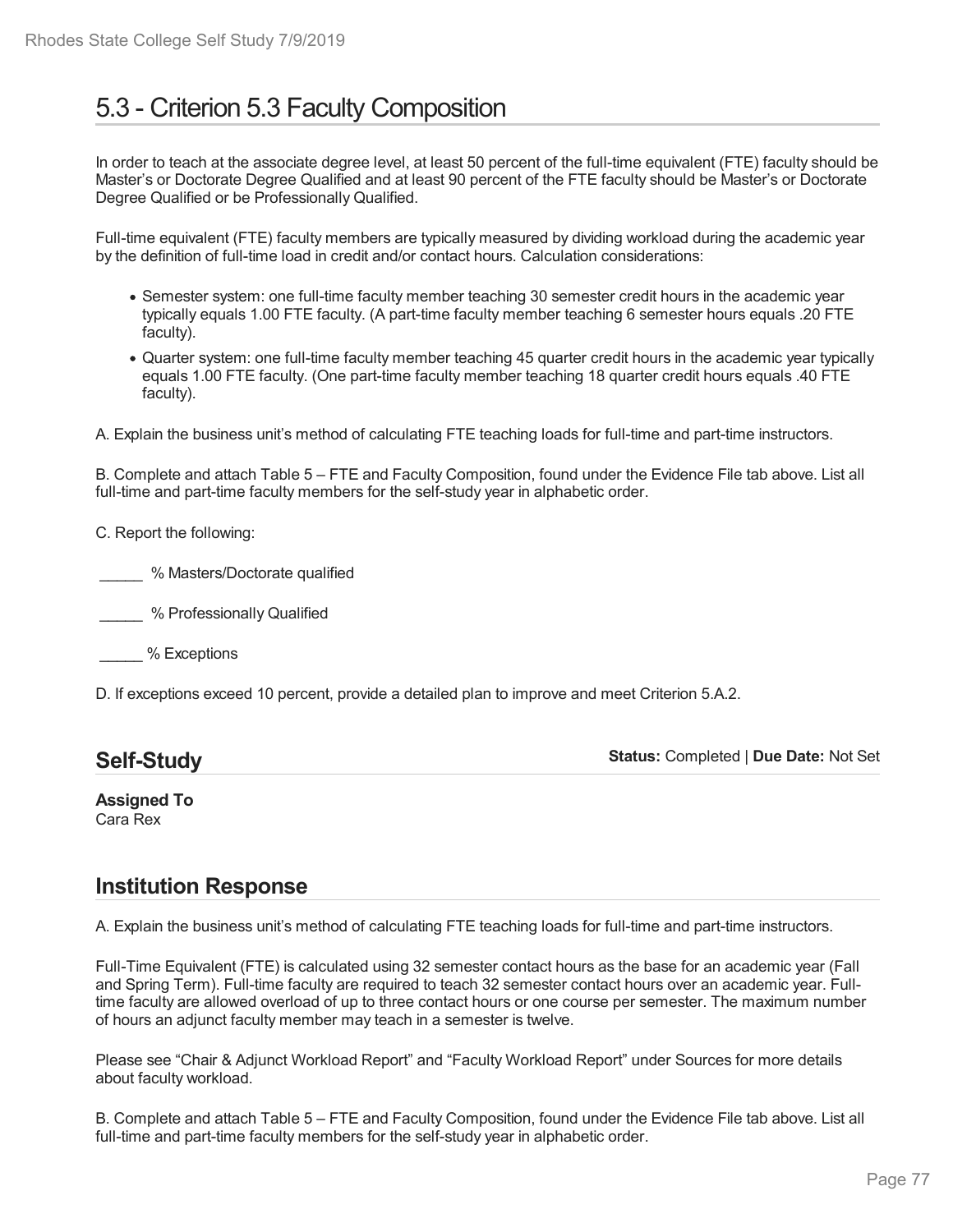Please see Evidence File... "Files for Self Study Rhodes State College (7-15-19)" - Tab "Table 5.2- Standard 5"

C. Report the following:

- 79.20 % Masters/Doctorate qualified
- 17.09 % Professionally Qualified
- 3.70 % Exceptions
- D. If exceptions exceed 10 percent, provide a detailed plan to improve and meet Criterion 5.A.2.

N/A

## **Sources**

- Chair & Adjunct Workload Report
- Faculty Workload Report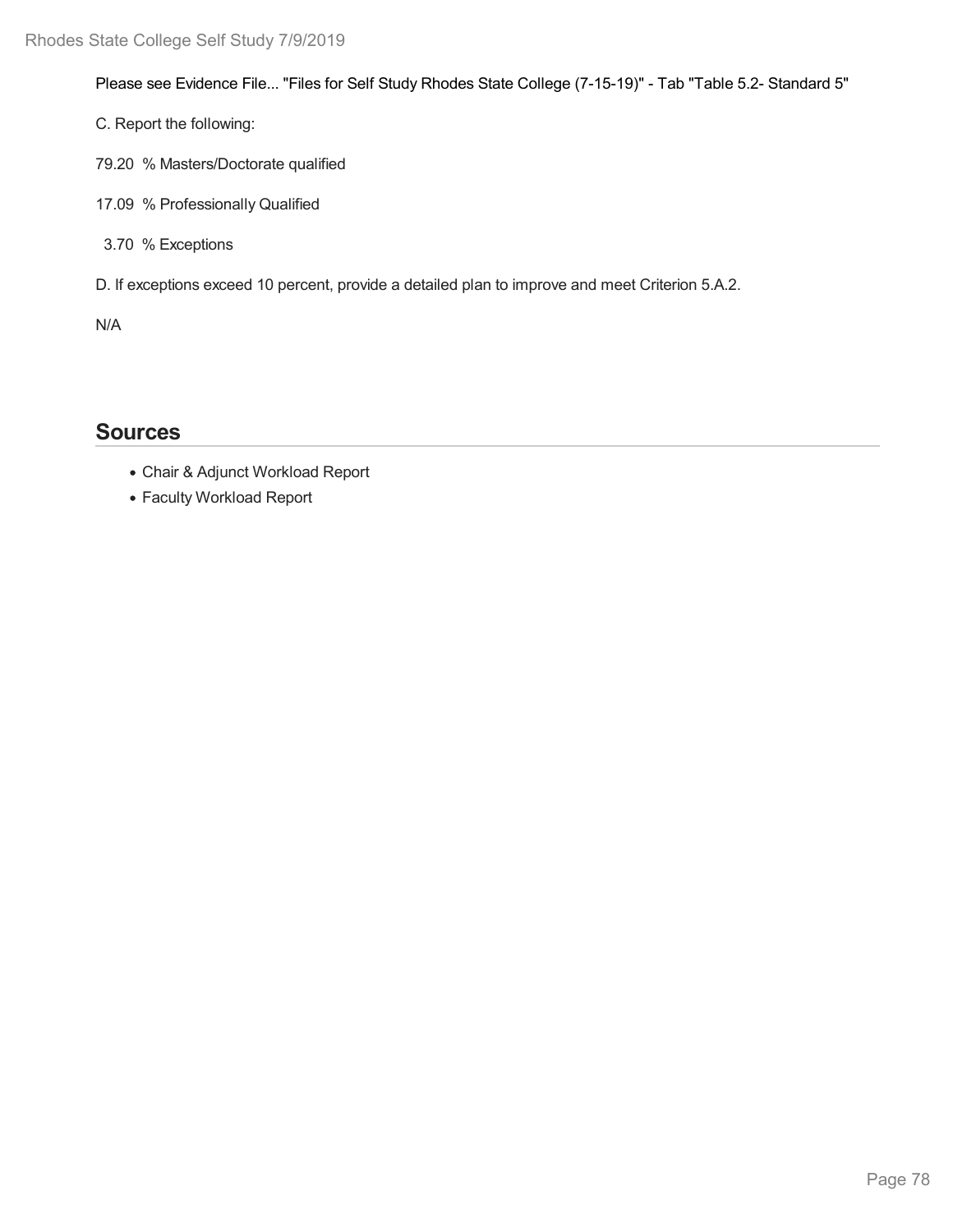# 5.4 - Criterion 5.4 Faculty Deployment

Each school or program must have a minimum of one (1) full-time, professionally-qualified faculty member in each program in which a business degree is offered.

A. For the self-study year, report how each program deploys full-time faculty resources among the disciplines, units, courses, departments, and major fields in such a way that every student attending classes regardless of delivery method (on- or off-campus, day or night, online, etc.) has an opportunity to receive instruction from full-time faculty.

B. For any program not meeting this criterion, provide a detailed plan to improve and meet the criterion.

**Self-Study**

**Status:** Completed | **Due Date:** Not Set

**Assigned To** Cara Rex

## **Institution Response**

A) For the self-study year (Fall/Spring terms) 44% of business classes were taught by full-time faculty. The remaining 56% were taught by part-time/adjunct faculty. The business program relies heavily on adjunct instructors to cover business classes offered each semester.

Please see Chart below which details total credit hours in each delivery method for our courses along with showing whether the courses were taught by full-time or adjunct faculty.

| <b>Delivery</b><br><b>Method</b>     | <b>Number of Credit</b><br><b>Hours Offered</b> | <b>Credit Hours Taught by</b><br><b>Full-Time Faculty</b> | <b>Credit Hours Taught by Part-</b><br><b>Time/ Adjunct Faculty</b> |
|--------------------------------------|-------------------------------------------------|-----------------------------------------------------------|---------------------------------------------------------------------|
| Day -<br><b>Traditional</b>          | 110                                             | 78                                                        | 32                                                                  |
|                                      |                                                 | 71%                                                       | 29%                                                                 |
| Evening -<br><b>Traditional</b>      | 8                                               | 8                                                         | $\Omega$                                                            |
|                                      |                                                 | 100%                                                      | 0%                                                                  |
| <b>College</b><br><b>Credit Plus</b> | 49                                              | $\bf{0}$                                                  | 49                                                                  |
|                                      |                                                 | 0%                                                        | 100%                                                                |
| On-line                              | 141                                             | 48                                                        | 93                                                                  |
|                                      |                                                 | 34%                                                       | 66%                                                                 |
| 43<br><b>Blended</b>                 | 19                                              | 24                                                        |                                                                     |
|                                      | 44%                                             | 56%                                                       |                                                                     |
| <b>Total Credit</b><br><b>Hours</b>  | 351                                             | 153                                                       | 198                                                                 |
|                                      |                                                 | 44%                                                       | 56%                                                                 |

Due to limited adjunct availability to cover daytime classes during the self-study year, 71% of traditional daytime courses were taught by full-time faculty. During the self-study year, 34% of on-line and 44% of blended courses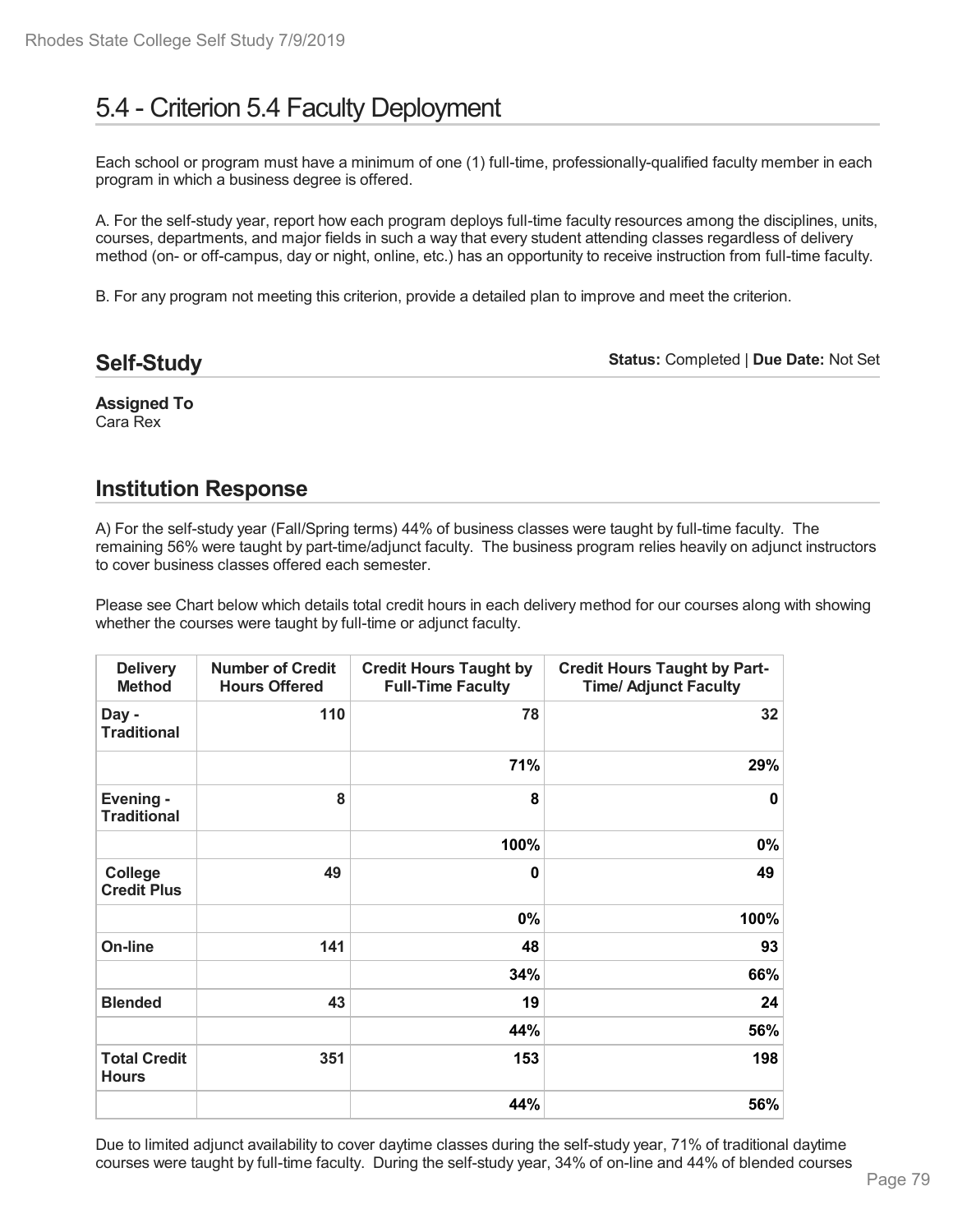were taught by full-time faculty. All College Credit Plus courses were taught by adjunct instructors employed by the high schools. The Chair of the Business Administration Department is actively trying to recruit new adjunct faculty that have ability to teach daytime courses.

Course term reports for 2017-2018 will be available in the Team Resource Room during the on-site visit.

B. For any program not meeting this criterion, provide a detailed plan to improve and meet the criterion.

The Business Administration Department offers degrees in Accounting, Marketing, Business Administration, and Human Resources. Three full time faculty and numerous adjuncts are qualified to teach across all of these degrees. In the last few years, Rhodes State College has seen a shift in enrollment patterns with more students taking college courses as dual enrollment instead of on campus. As a result of that pattern, when faculty retire or resign, the College reviews enrollment program patterns and unduplicated headcounts to determine if a new faculty will be hired for certain programs and what should be done with that degree. We currently do not have one fulltime, professionally qualified faculty member in each program in which a business degree is offered due to elimination of full-time faculty positions over the last several years. Currently, our Business Administration Program Chair, full time Marketing, and full-time Human Resource faculty member share the responsibility of teaching and advising for the Business Administration degree.

The Marketing Degree is currently low enrolled and cannot financially support a dedicated full-time faculty member at this time. To improve enrollment in the Marketing Degree, a redesign is currently being considered to incorporate more digital and social media marketing skills. This will align the degree more closely with an existing Digital Media Degree that is offered at the College. As of the writing of this report, the Marketing Degree redesign conversations are ongoing, and it is not known if the Marketing Degree will remain as a stand-alone degree in the Business Administration Department.

### **Sources**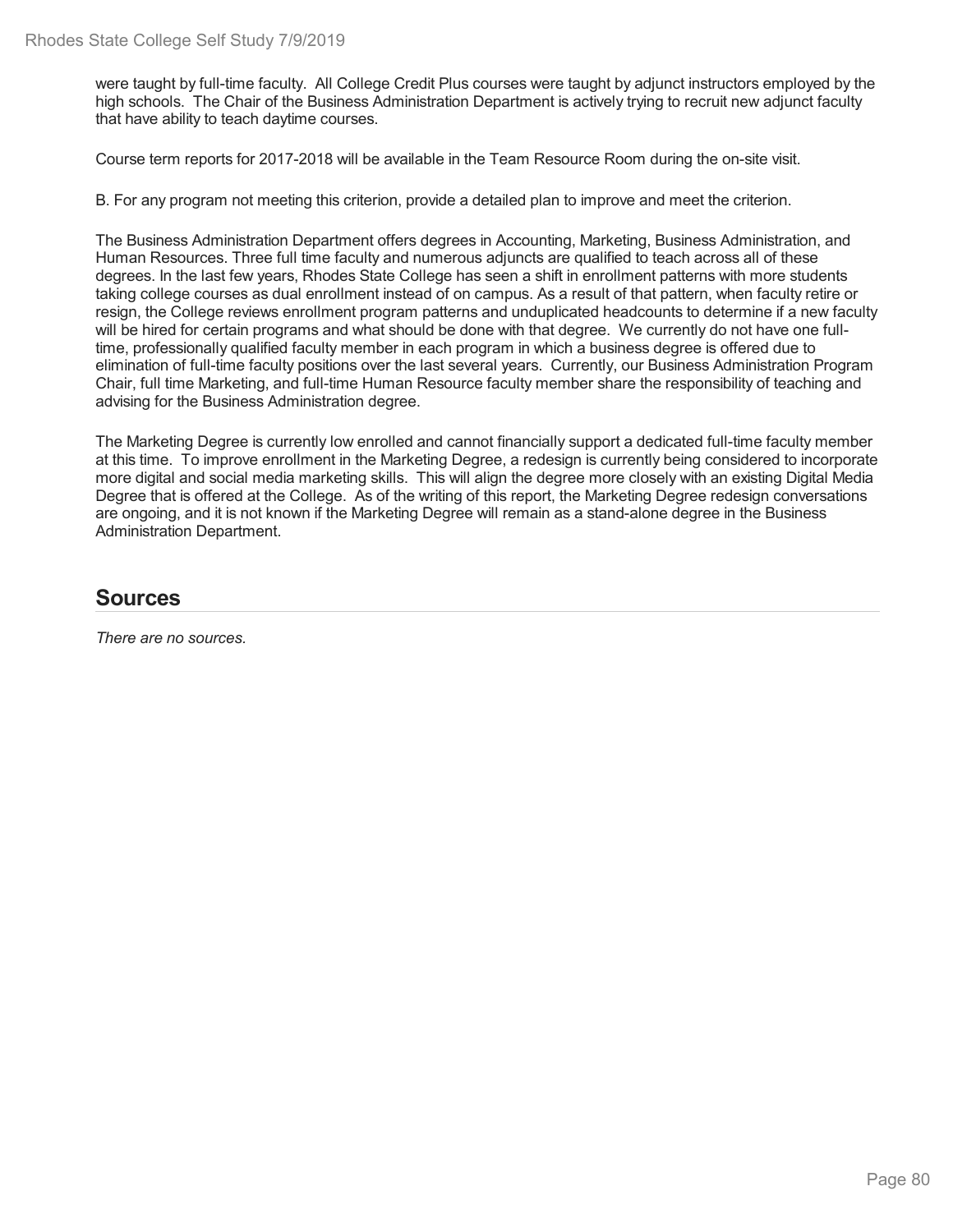# 5.5 - Criterion 5.5 Faculty Load

Excellent teaching requires that a full-time faculty member should not be expected to have teaching, committee, advising, or other assignments that exceed a normal workweek as defined by the institution. Faculty workloads tend to vary among institutions according to actions of state legislatures, trustees, and administrative policies. However, an appropriate faculty workload is critical to an institution's ability to provide an effective and positive education. Limits of normal teaching responsibilities should be considered with respect to:

- The number of course preparations
- Administrative or coordination assignments
- Student advising and/or counseling activities
- Institutional and community program service activities
- Business and industry interaction
- Scholarly activities
- Curriculum development activities
- Instructional technology efforts

A. Describe the business unit's faculty load management policy for full-time and part-time faculty; include policies related to teaching load (credit/semester/quarter hour), released time, class size, number of preparations, delivery mode, and other related factors.

B. For the self-study year, explain the circumstances for any faculty member exceeding the institution's maximum teaching load.

## **Self-Study**

**Status:** Completed | **Due Date:** Not Set

#### **Assigned To** Cara Rex

## **Institution Response**

A. Describe the business unit's faculty load management policy for full-time and part-time faculty; include policies related to teaching load (credit/semester/quarter hour), released time, class size, number of preparations, delivery mode, and other related factors.

Full-Time Equivalent (FTE) is calculated using 32 contact hours as the base for an academic year (Fall and Spring Term). Full-time faculty are required to teach 32 contact hours over an academic year. Full-time faculty are allowed overload of up to three contact hours or one course per semester. Chair and Coordinator teaching loads are subject to a range and under the administration of the Dean with approval from the VPAA. Generally, Chairs on twelve-month contracts are not allowed to teach overload. The maximum number of contact hours an adjunct faculty member may teach in a semester is 12.

During the Fall Term of 2017 the Business Administration and Paralegal Departments employed 5 full-time and 17 adjunct faculty members. The full-time time Program Chair, Coordinator, and faculty members delivered 85 credit hours of course work for an average of 16.7 credit hours, while the 17 adjunct faculty members delivered 103 credit hours of course work for an average of 6.1 credit hours. See chart below for credit hours taught broken out by fulltime faculty member.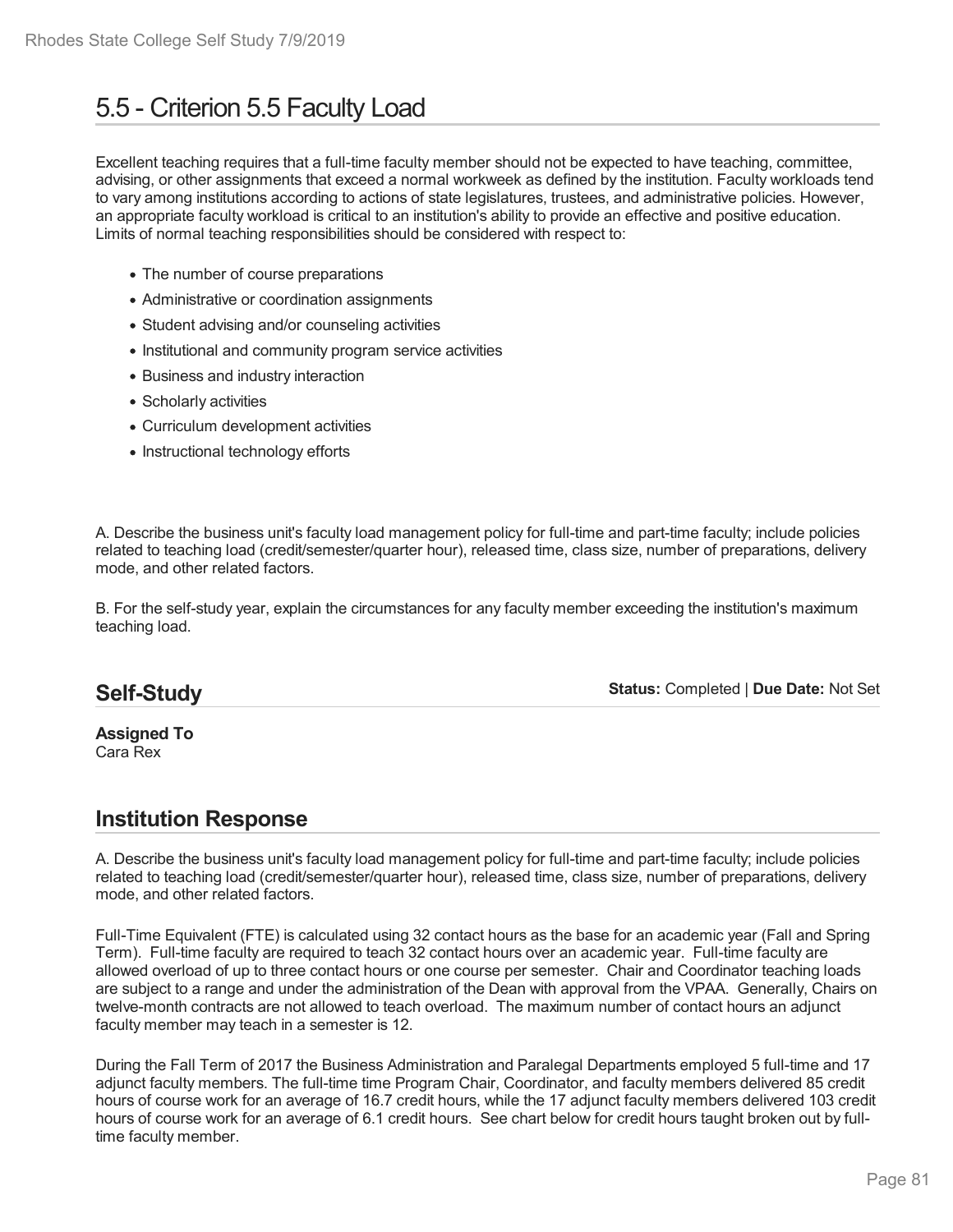|                                              | <b>Fall 2017 Credit Hours taught</b> |
|----------------------------------------------|--------------------------------------|
| <b>Business Program Chair</b>                | 11                                   |
| Coordinator Paralegal                        | 17                                   |
| <b>Accounting Full-time Faculty</b>          | 20                                   |
| HR & Business Admin Full-Time Faculty        | 19                                   |
| Marketing & Business Admin Full-Time Faculty | 18                                   |

During the Spring Term of 2018 the Business Administration and Paralegal Departments employed 4 full-time and 16 adjunct faculty members. The full-time Program Chair, Coordinator, and faculty members delivered 62 credit hours of course work for an average of 15.5 credit hours, while the 16 adjunct faculty members delivered 99 credit hours of course work for an average of 6.2 credit hours. See chart below for credit hours taught broken out by fulltime faculty member.

|                                              | <b>Spring 2018 Credit Hours taught</b> |
|----------------------------------------------|----------------------------------------|
| <b>Business Program Chair</b>                | 9                                      |
| Coordinator Paralegal                        | 14                                     |
| <b>Accounting Full-time Faculty</b>          | 20                                     |
| HR & Business Admin Full-Time Faculty        | 19                                     |
| Marketing & Business Admin Full-Time Faculty | <b>Open Position</b>                   |

Course term reports For 2017-2018 will be available in the Team Resource Room during the on-site visit.

There is no formal policy concerning number of class preparations for individual faculty during a given term, but the Chair and Coordinator make every effort to provide a reasonable number of class preparations for faculty in a given term. Generally, on-line classes are capped at 25 students, and on-ground classes are capped in a range of 20-30 students depending on the size of the classroom. There is no formal policy concerning different types of delivery mode for classes assigned to an individual faculty in a given term, but the Chair and Coordinator make every effort to ensure delivery mode distribution is reasonable. Reassignment time can be arranged with Chair/Dean approval. Full-time faculty are expected to have a minimum of 10 posted office hours in week. Full-time faculty are also expected to have 14 hours of service weekly to the college, their profession, and community.

Please see "Chair & Adjunct Workload Report" and "Faculty Workload Report" under Sources for more details about faculty workload.

B. For the self-study year, explain the circumstances for any faculty member exceeding the institution's maximum teaching load.

Not Applicable

### **Sources**

- Chair & Adjunct Workload Report
- Faculty Workload Report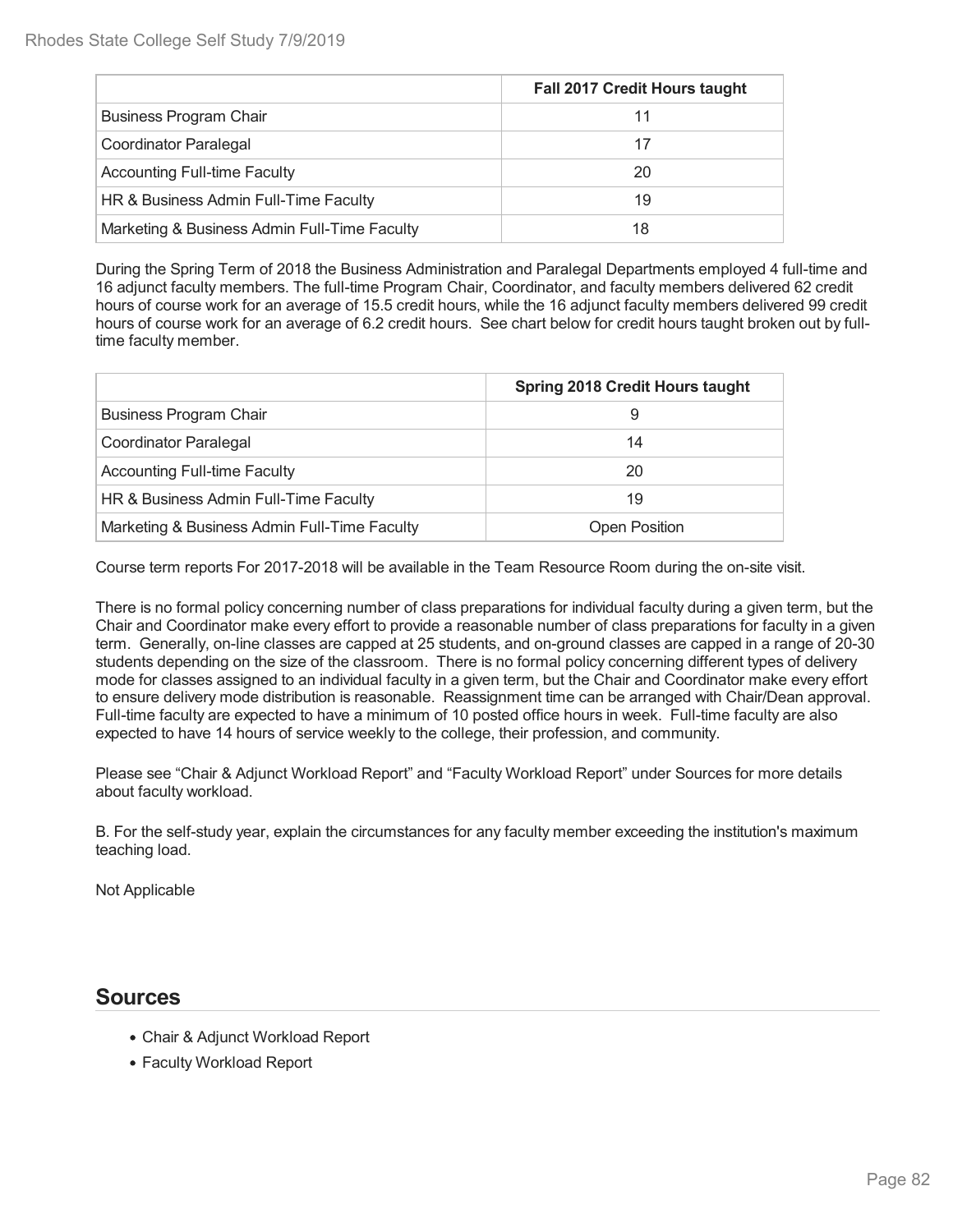# 5.6 - Criterion 5.6 Faculty Evaluation

Each institution must have a formal system of faculty evaluation, centered primarily on the teaching function, to be used in making personnel decisions such as continuation of contracts, award of tenure, and/or of promotion. Any special criteria for the evaluation of faculty who utilize alternative methods of instructional delivery must be included and described in detail.

A. Describe the formal system of faculty evaluation used by the business unit for full-time and part-time faculty.

B. Describe how the results of the evaluation are shared with the faculty member.

C. Describe how the faculty evaluation is used in making decisions.

**Status:** Completed | **Due Date:** Not Set

**Assigned To** Cara Rex

### **Institution Response**

A. Describe the formal system of faculty evaluation used by the business unit for full-time and part-time faculty.

B. Describe how the results of the evaluation are shared with the faculty member.

C. Describe how the faculty evaluation is used in making decisions.

#### A, B & C Combined)

Faculty evaluation is accomplished in three different ways: Annual Performance Appraisals, Students Course Evaluations, and Peer/Administrator Class Observations. These evaluations enable the dean, chair and coordinator to engage faculty in discussing teaching effectiveness, job performance, and professional development opportunities.

#### Annual Performance Appraisals (Full-Time Faculty Only)

Each full-time faculty member and chair is evaluated by her/his immediate supervisor annually. This generally takes place at the end of the spring semester. The dean evaluates the chairs and the chairs complete an evaluation form for each full-time faculty. Individuals are rated as "Below Expectations," "Meets Expectations" or "Exceeds Expectations." Topics that are assessed include:

\*Instructional Responsibilities (Faculty Only)

\*Student Advising Responsibilities (Faculty Only)

\*Division/Program Responsibilities (Faculty Only)

\*Professional Development Responsibilities (Both)

\*Community/College Service Responsibilities (Both)

\*Administrative Responsibilities (Chair Only)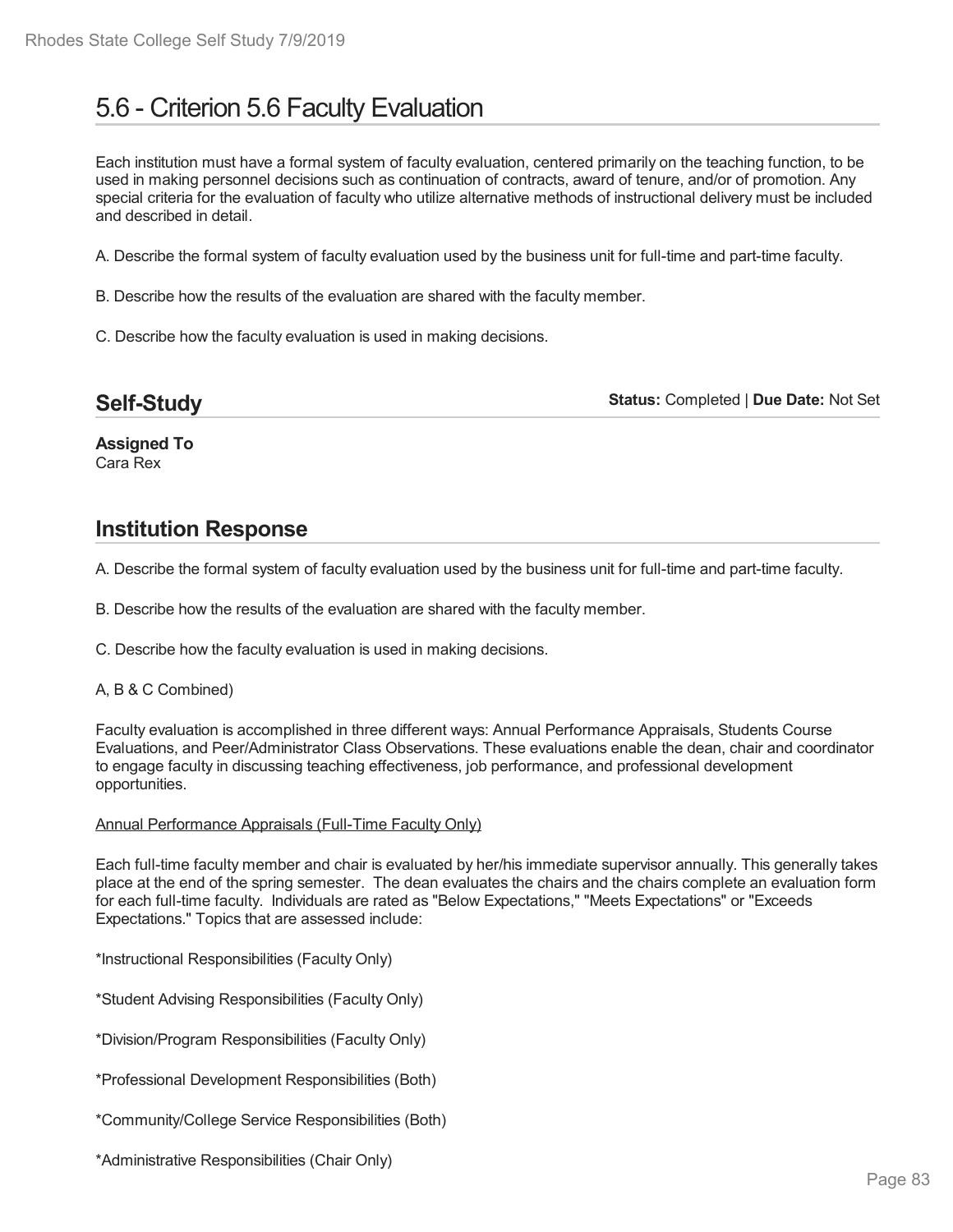\*Leadership Ability (Chair Only)

\*Communication (Chair Only)

In addition, the form provides a place for the supervisor to note strengths, opportunities for development and other general recommendations. Once the supervisor has completed his/her assessment, the individual faculty member meets with the supervisor to discuss the evaluation. Suggestions are made as to how to improve performance. At the conclusion of the evaluation, the faculty member has the opportunity to include any written comments on the evaluation form. The faculty member receives a copy of the evaluation form and the original is retained by the supervisor. A copy is sent to the Human Resource Department. This allows the faculty member to know where they excel and where there is room for improvement for the coming academic year. Continual evaluations that indicate the individual is deficient provide the basis for dismissal or failure to renew the contract. Conversely, positive evaluations are used in the faculty member's portfolio when applying for promotion.

Please see "Annual Performance Evaluation Forms" and "RSC Faculty Association Handbook" under Sources for more details about Annual Performance Evaluations.

The college's Performance Appraisal Policy is available on the following website: College Policies

#### Students Course Evaluations (Full-Time and Adjunct Faculty)

Students are offered the opportunity to complete course evaluations for every course every time it is offered. All course evaluations are completed through the Canvas Learning Management System. Course evaluations give students the opportunity to provide feedback on teaching behaviors, course design, course support, classroom environment, and overall course satisfaction. This process is the same whether the course is taught by a full-time or adjunct faculty member. Faculty, coordinators, chairs and deans can access the course evaluation results at the end of each academic term. These course evaluations are closely reviewed to help determine the teaching effectiveness of each instructor. Information from course evaluations can be included in Annual Performance Appraisals for full-time faculty. This information is also used to help determine whether to invite an adjunct back for another semester.

Please see "RSC Faculty Association Handbook" under Sources for more details about Course Evaluations.

#### Peer/Administrator Class Observations (Full-Time and Adjunct Faculty)

Faculty are reviewed through class observations conducted by either a peer faculty or administrator like a chair or coordinator. The purpose of classroom assessment is to improve teaching effectiveness and to enhance quality of instruction at Rhodes State College. Class observations provide feedback to the instructor on the following:

\*Planning and preparation/content knowledge

\*Classroom management/creating an environment for learning

\*Effective communication/student engagement

After each classroom visitation, the reviewer will meet with the faculty member observed to discuss the evaluation and any areas noted for improvement. This evaluation is then reviewed by the Program Chair/Coordinator. Any professional development suggested for full-time faculty through this process will also be noted in their Annual Performance Appraisal. If a faculty member is struggling in the classroom, mentors can also be assigned to work with the faculty on teaching improvement strategies.

Please see "Faculty Observation Form" and "RSC Faculty Association Handbook" under Sources for more details about Class Observations.

Disciplinary action can be taken against a faculty member for violation of college by-laws, policies or procedures, and/or offenses such as incompetency, dishonesty, drunkenness, immoral conduct, insubordination, discourteous treatment of the public, and neglect of duty. Disciplinary action can include a reprimand, suspension, involuntary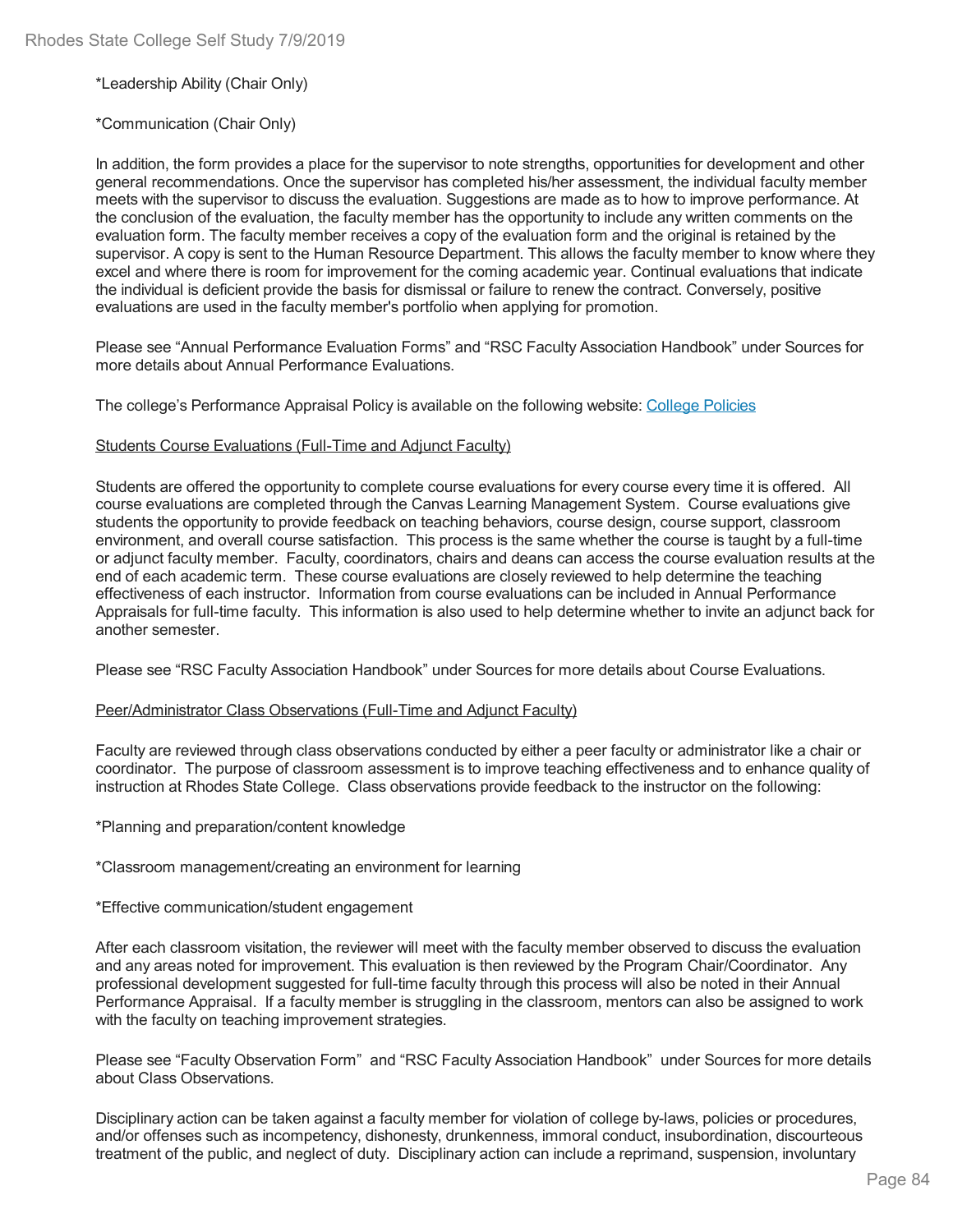demotion, and/or termination.

These are some of the key policies that are followed in relation to faculty evaluation and continued employment:

\*Performance Appraisal Policy

\*Disciplinary Action and Due Process

\*Reduction in Workforce – Faculty Staff Professional Technical

College Policies are available for review on the following website: College Policies

### **Sources**

- Annual Performance Evaluation Forms
- Faculty Observation Form
- RSC Faculty Association Handbook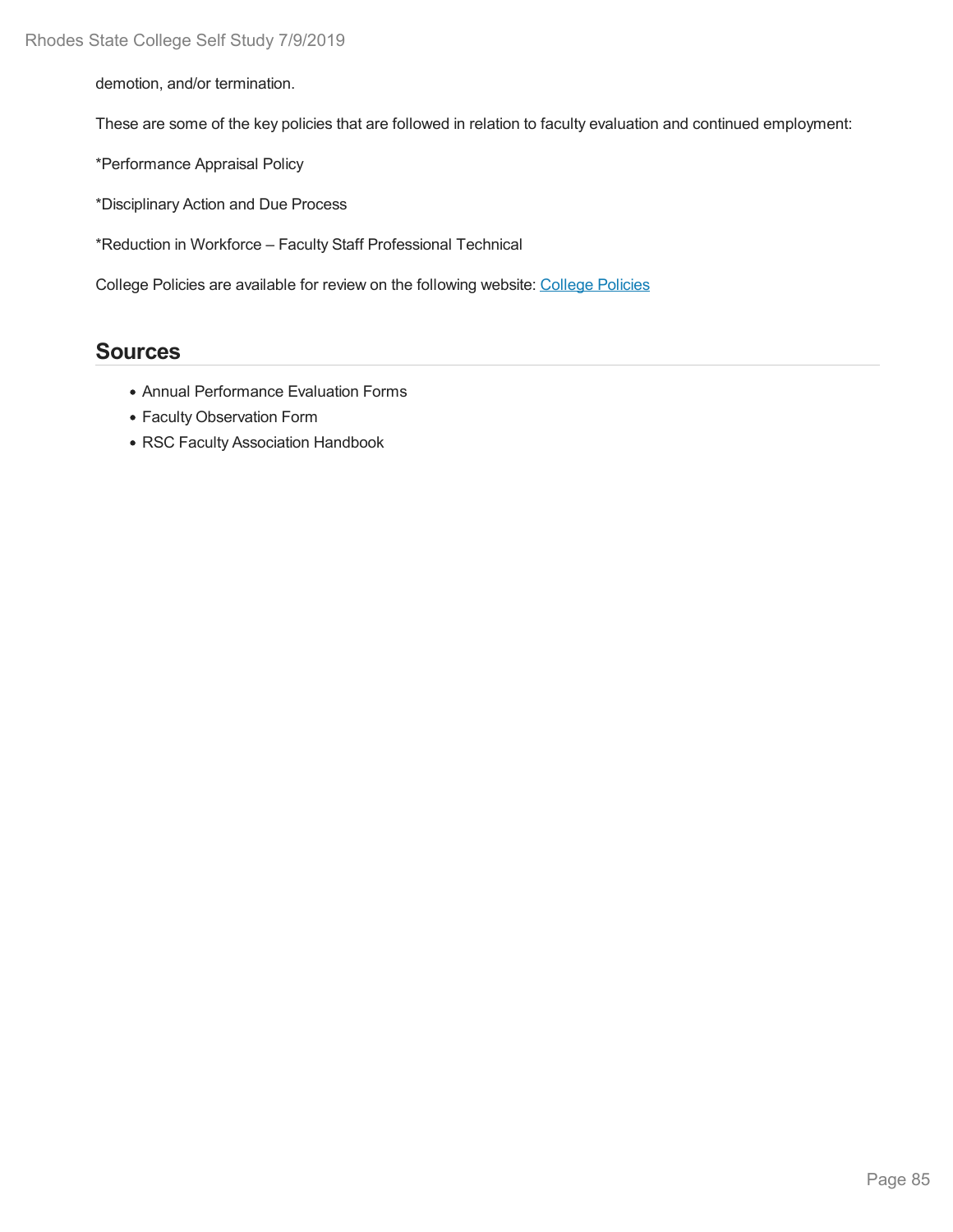## 5.7 - Criterion 5.7 Faculty and Staff Professional Development and **Scholarly Activities**

The business unit provides opportunity for faculty and staff development consistent with faculty, staff, and institutional expectations. All faculty members should be involved in activities that enhance the depth, scope, and currency of their knowledge related to their discipline and instructional effectiveness. The business unit should demonstrate balanced participation of scholarly and professional activities by all faculty. Scholarly and professional development activities may include:

- Graduate courses
- Special awards and recognition
- Conferences, workshops, in-service (attendance, etc.)
- Community (service activities, presentations, committee work, etc.)
- Presentations
- Committees (college-related)
- Business and Industry (guest speakers, internships, partnerships, etc.)
- Instructional (develop or update curriculum, learn new skill/technique, accreditation, etc.)
- Multicultural and Diversity Initiatives (note on-campus or off-campus)
- Memberships (boards, commissions, etc.)
- Research and Publication
- Grants (list the awarding agency and funded allocations)
- Continuing Education (classes, seminars, certification, etc.)
- Other

A. Describe the business unit's faculty and staff development policies and processes for activities such as sabbaticals, leaves of absence, grants, provision for student assistants, travel, clerical and research support, and other activities that contribute to continuous performance improvement of faculty and staff.

B. Report the participation of business unit faculty and staff in professional development and scholarly activities. Provide three years of data —two years plus self-study year.

C. Provide examples of how the professional development and scholarly activities of the business unit have supported the achievement of the business unit's mission, including building faculty and staff knowledge, skills, and capabilities that contribute to high performance.

## **Self-Study**

**Status:** Completed | **Due Date:** Not Set

**Assigned To** Cara Rex

## **Institution Response**

A. Describe the business unit's faculty and staff development policies and processes for activities such as sabbaticals, leaves of absence, grants, provision for student assistants, travel, clerical and research support, and other activities that contribute to continuous performance improvement of faculty and staff.

The Business Administration and Paralegal Department faculty members are encouraged to remain active in their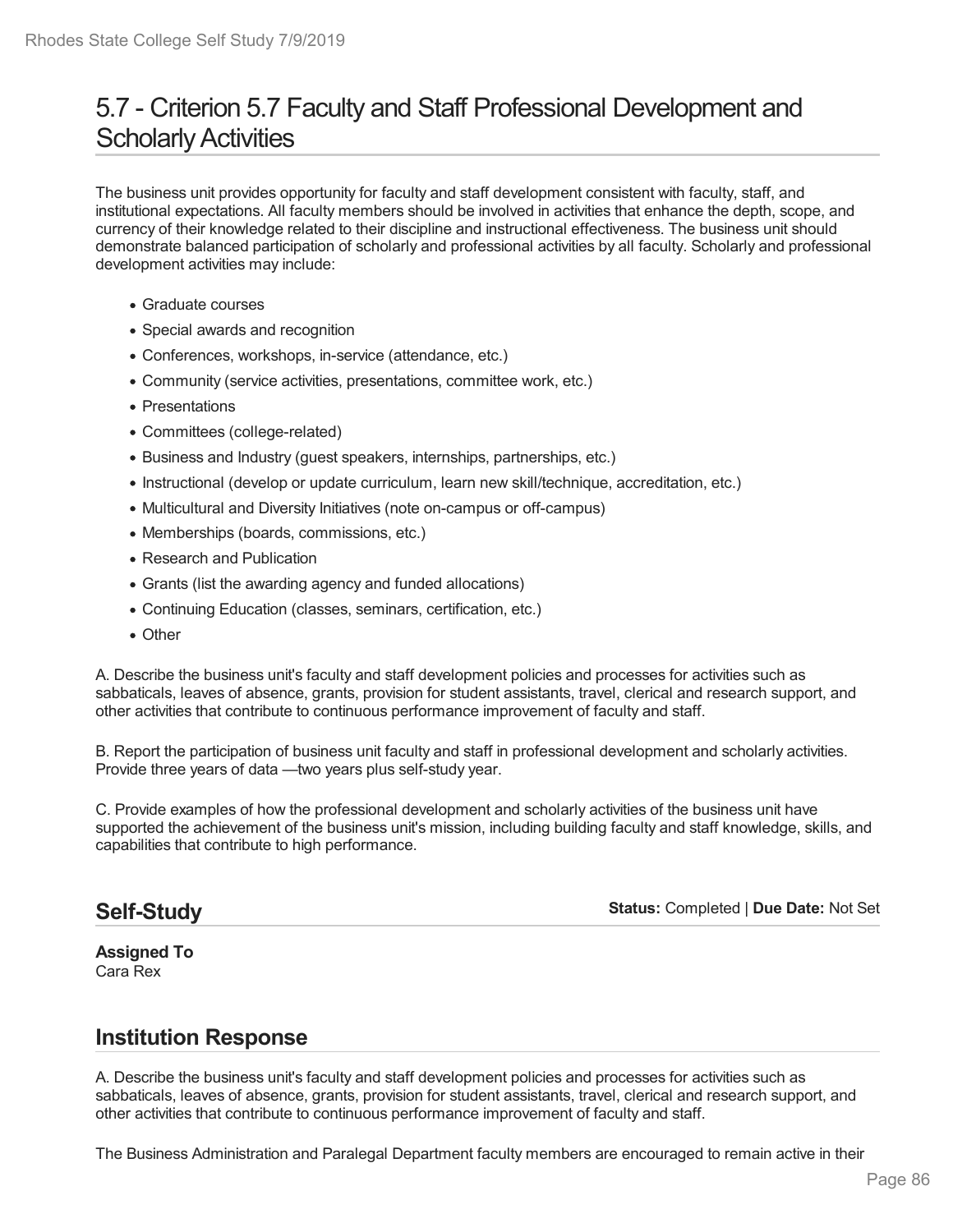respective fields. Any training needed to support or maintain licensure or credentials for instruction in a particular discipline is supported by the campus. Faculty members are encouraged to attend professional workshops and seminars in their area of expertise. Professional development is a line item in each department's budget and has been ample to serve the needs of faculty by paying for mileage, lodging, registration and meals. Also, the College makes it possible for faculty to take the needed time off to attend professional development opportunities, which includes coverage for class meetings that would be missed because of a professional development event. Both full-time and adjunct faculty are able to request funds for needed professional development.

Faculty and staff on a regular annual renewable contract with at least a 50% FTE may make a written request for a leave of absence without salary for personal and/or medical reasons. Leave of absence may be used for professional development if administrative approval is secured.

The College has a Grant's Office that provides assistance to faculty and staff that would like to pursue a grant opportunity. Faculty and staff can forward leads on grant opportunities to the Grants Coordinator who then researches those opportunities and forwards them to the Vice President of Institutional Effectiveness and the College President for further review. Grant opportunities are evaluated to determine such things as the potential return on investment, space availability on campus, etc. and if pursuing the grant opportunity is viable. If a grant is pursued, detailed timelines are established through the Grants Office to ensure timely submissions.

Please see "RSC Grants Manual" under Sources for more details about the grant process.

B. Report the participation of business unit faculty and staff in professional development and scholarly activities. Provide three years of data —two years plus self-study year.

Please see Evidence File... "Files for Self Study Rhodes State College (7-15-19)" - Tab "Table 5.3- Standard 5"

C. Provide examples of how the professional development and scholarly activities of the business unit have supported the achievement of the business unit's mission, including building faculty and staff knowledge, skills, and capabilities that contribute to high performance.

Below are just a few examples of how professional development and scholarly activities have supported the mission of delivering quality learning, promoting student success, and facilitating career advancement for our students:

Our full-time Business Administration/Human Resource faculty member attended a regional ACBSP conference at Tiffin University. He saw a presentation at the conference from students at the University of Findlay that showed a comprehensive company profile project that they had completed in one of their courses. Our faculty member has now incorporated a similar project into our Organizational Behavior class, where our students complete a comprehensive profile of a company and give a presentation. This project is graded utilizing similar rubrics as the project from the University of Findlay.

Our Business Administration Chair attended a national Teachers of Accounting at Two Year College's conference in New Orleans. She saw a presentation from acompany (PKL Software) that provides on-line algorithmic practice sets for accounting. One of these practice sets has now been incorporated into the accounting capstone class. Students enter daily, adjusting, and closing entries for a month for a company and prepare financial statements. Students are also required to complete analysis tasks on the financial statements. This has provided a culminating experience for accounting majors related to financial accounting processes.

In order to stay at the top of our technology driven world, our professional development is weighted heavily on including and upgrading the technology implemented in our curriculum. Professional developments is also focused on improving and honing our teaching skills to better reach the upcoming generations in the way they prefer to learn. Examples of technology training that have directly impacted our classes include:

\*Canvas training – used in all Business courses

\*McGraw HillConnect training – used in Accounting and Business Administration courses

\*Pearson MyLab training – used in Business Administration and Economics courses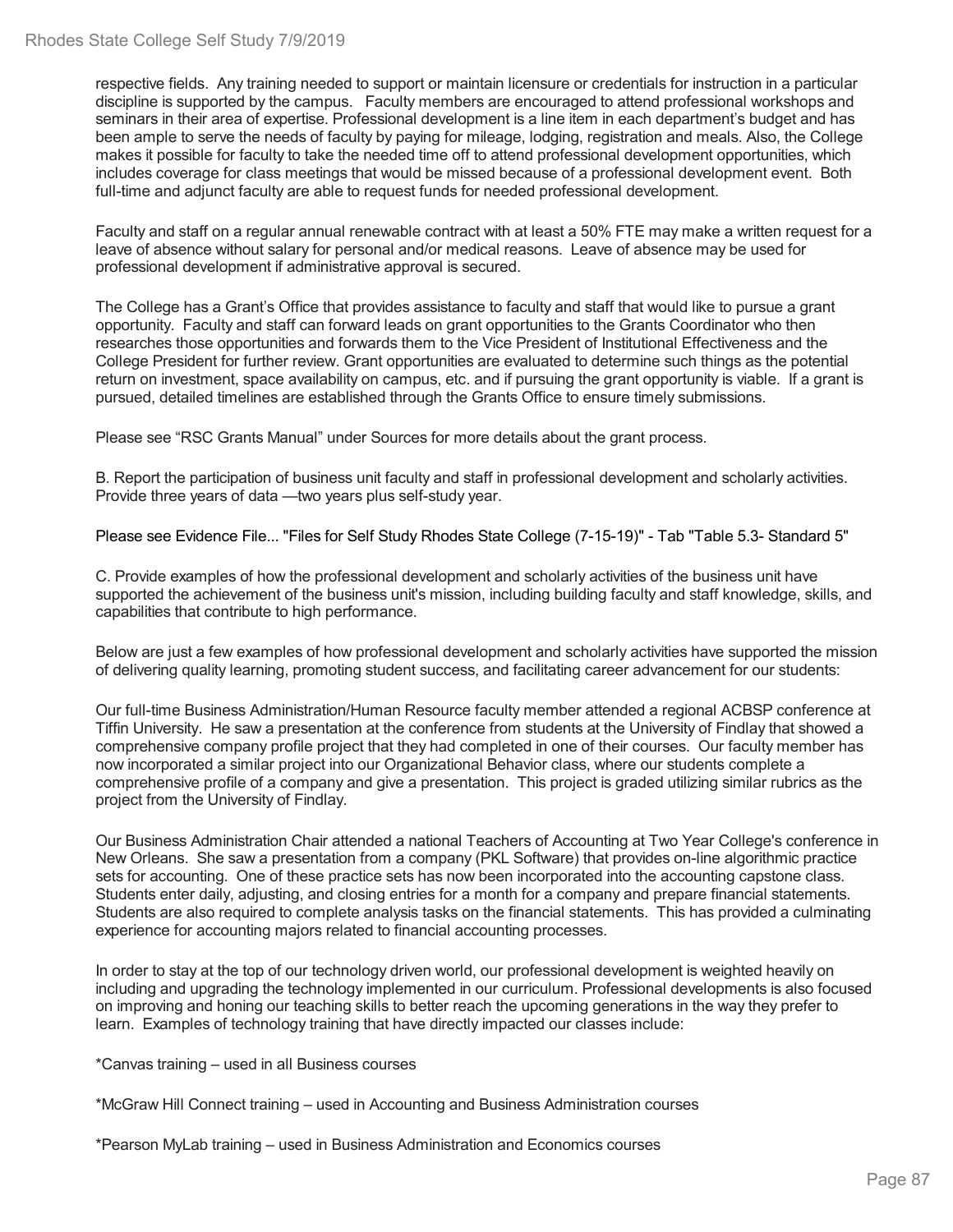\*Cengage SAM and Mindtap training – used in Microsoft Excel courses

\*Stukent On-line Platform training – used in the Marketing courses

\*Interpretive Simulation training – used in Business Administration and Human Resource capstone courses

\*PKL Software training - used in Accounting capstone courses

\*Zoom training

\*Google Analytics training – used in Marketing courses

\*Hootsuite training – used in Marketing courses

\*Hubspot In-bound Marketing training – used in Marketing courses

### **Sources**

RSC Grants Manual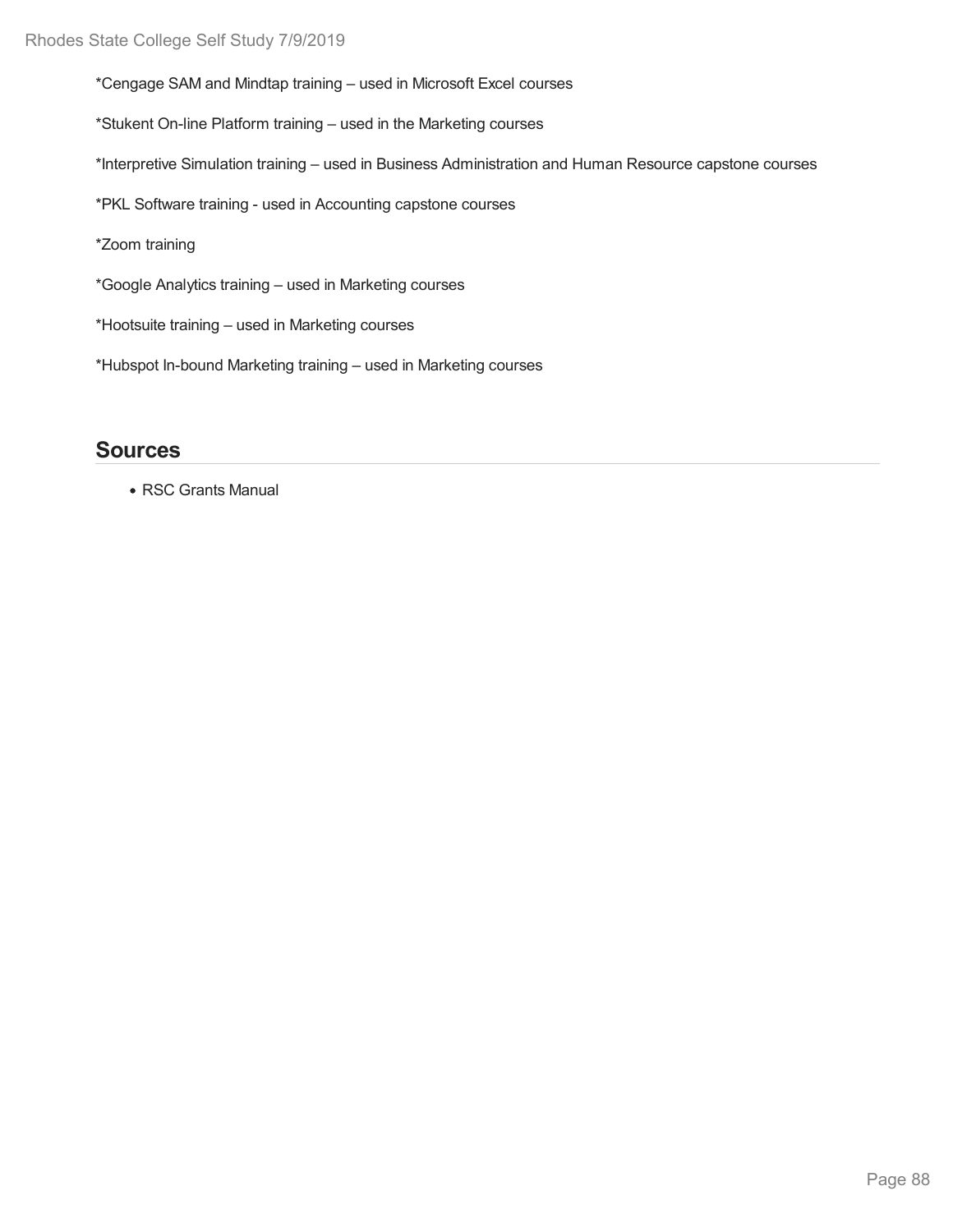# 5.8 - Criterion 5.8 Faculty Instructional Development

The business unit must provide evidence of active participation in a planned system of faculty and instructional development consistent with the mission of the business unit.

A. Describe the instructional developmental opportunities for business unit faculty to:

- 1. Improve teaching skills that may include mentoring, orientations, in-service programs, and other activities.
- 2. Acquire skills in the use of alternative methods of instructional delivery.

B. Describe the instructional development opportunities for business unit faculty to improve knowledge of curriculum development. Provide examples of how instructional development activities of the business unit have supported the achievement of the business unit's mission, including building faculty knowledge, skills, and capabilities that contribute to high performance.

### **Self-Study**

**Status:** Completed | **Due Date:** Not Set

**Assigned To** Cara Rex

## **Institution Response**

A. Describe the instructional developmental opportunities for business unit faculty to:

1. Improve teaching skills that may include mentoring, orientations, in-service programs, and other activities.

When all full-time faculty and staff are back on campus for fall and spring semester (so prior to students returning), the College has planned professional development events, which require attendance for all faculty. These events cover a wide variety of topics such as instruction, college-policies, campus resources, new systems, and major initiatives of the college. Faculty and chairs are often asked to provide suggestions for professional development topics to be covered in these sessions. Adjunct faculty are offered the opportunity to participate in an in-service training in August of each year where college policies and campus resources are covered in addition to instructional training being provided. Over the last few years, the College has moved to a new learning management system, banner system, catalog system, and curriculum system. Professional development training sessions were required on these new systems for faculty using the system(s).

Please see "August 2017 Professional Development Schedule," "January 2018 Professional Development Schedule," "May 2018 Professional Development Schedule," and "August 2017 Adjunct In-Service Agenda" under Sources for more details about professional development offered at Rhodes State College durting the self-study year.

Full-time and adjunct faculty also regularly participate in professional development sessions that are offered through the Center for Distance and Innovative Learning (CDIL). Faculty usually have a choice to attend in person or via webinar. All sessions coordinated by the CDIL aim to improve teaching skills. The sessions offered during the 2017-2018 academic year were 1) Finding Your Instructional Materials and 2) Teaching Online at Rhodes State College.

Please see "CDIL\_Professional Development\_16-17," "CDIL\_Professional Development\_17-18," and "CDIL\_Professional Development\_18-19" under Sources for more details about Professional development for teaching skills offered at Rhodes State College.

Faculty also attend conferences that focus on teaching. For example, the full-time Accounting faculty member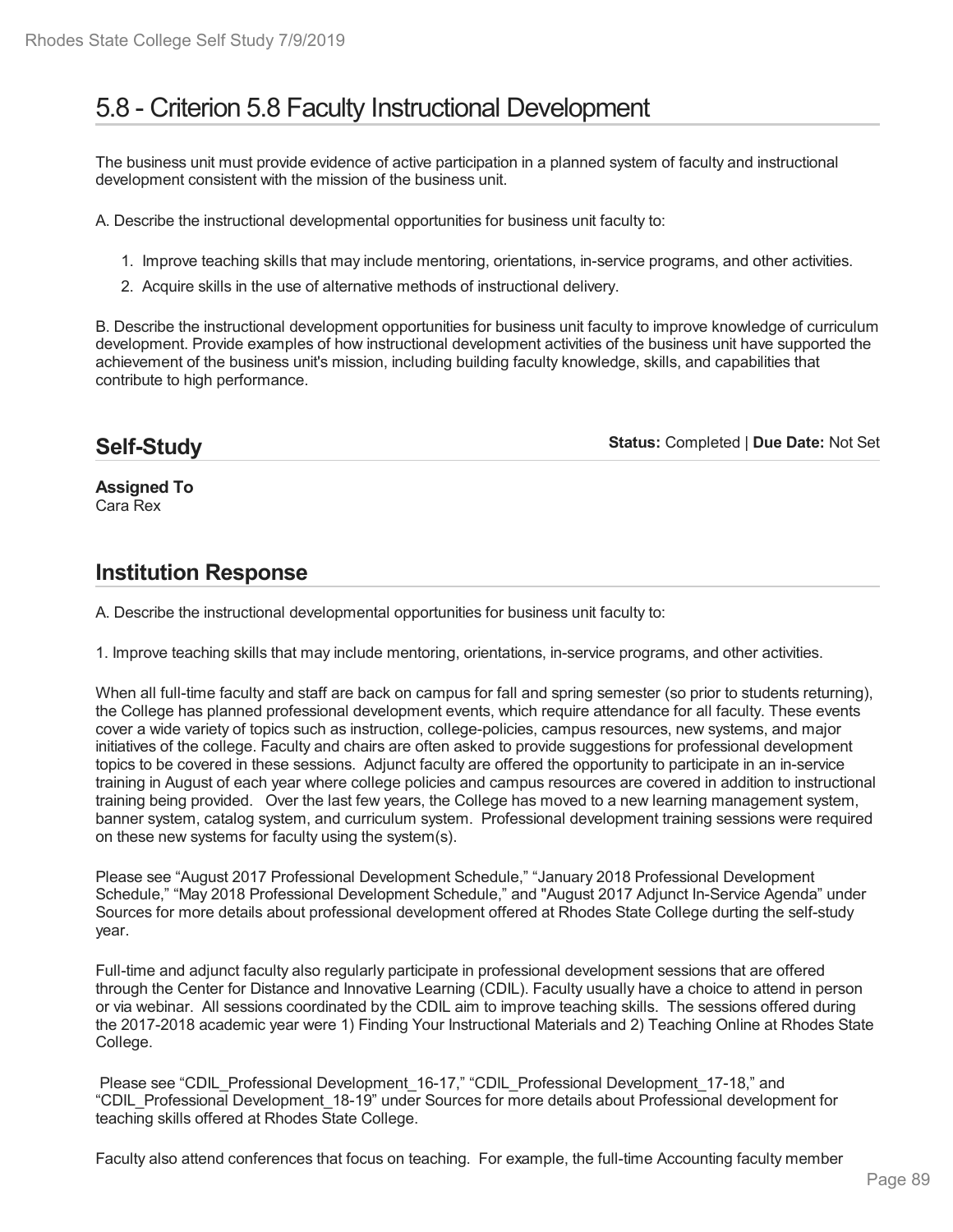attended the Teachers of Accounting at Two Year Colleges in the summer of 2018. Virtually all sessions at this conference focused on improving teaching skills.

2. Acquire skills in the use of alternative methods of instructional delivery.

The CDIL offers sessions that aim to present skills in the use of alternative methods of instructional delivery. Some of the sessions with this focus over the last three years have been:

#### 2016-2017

\*You'll FLIP OUT…Flipping Your Classroom Using Canvas

\*GAME NOT OVER….Implementing Gamification in Your Instructional Approach!

\*BYOD…Using Student Devices Effectively in the Classroom

2017-2018

\*Teaching Online at Rhodes State College

2018-2019

\*Creating Audio/Video Recordings

B. Describe the instructional development opportunities for business unit faculty to improve knowledge of curriculum development. Provide examples of how instructional development activities of the business unit have supported the achievement of the business unit's mission, including building faculty knowledge, skills, and capabilities that contribute to high performance.

The College provides instructional development opportunities for faculty to learn about and participate in curriculum development. Faculty can be appointed to serve on Curriculum Committee. This committee considers matters concerning curriculum, including but not limited to program and course development and modification, course descriptions, course learning outcomes, co-requisites and prerequisites, and delivery modalities. A faculty member from the Business, Public Service, and Technology Division is always a member of this committee. When curriculum changes are being reviewed by the Curriculum Committee, the Chair, Coordinator and faculty are encouraged to attend and participate in the curriculum discussions.

Faculty are encouraged to participate in many professional development sessions that are focused on curriculum development. These can be webinars, workshops, graduate courses, conferences, and continuing education required to maintain professional licensure.

Please see Evidence File... "Files for Self Study Rhodes State College (7-15-19)" - Tab "Table 5.3- Standard 5" for a detailed listing of professional development sessions attended by full-time faculty over the last three years.

The Online Course Quality Review process led by the Center for Distance and Innovative Learning provides insight into the curriculum development process by establishing the importance of objectives/outcomes and the alignment of all instructional materials, learning activities, and assessments to those objectives/outcomes. All online courses must be reviewed following the Online Course Quality Assurance Policy. All online courses are reviewed using the Online Course Quality Review Rubric, which is the Quality Matters Higher Education Rubric. Over the last four academic years five Accounting courses, eight Management courses, two Economics course, one Business Law course and one Marketing course have gone through the Quality Matters review process. Generally on-line, College Credit Plus, hybrid, and on-ground courses use the same standard canvas course platform, so when the on-line course is revised through the Quality Matters process, all sections of the course are updated.

Please see "RSC\_OnlineCourseQualityAssurancePolicy," "RSC\_OnlineCourseQualityReview\_Procedure," and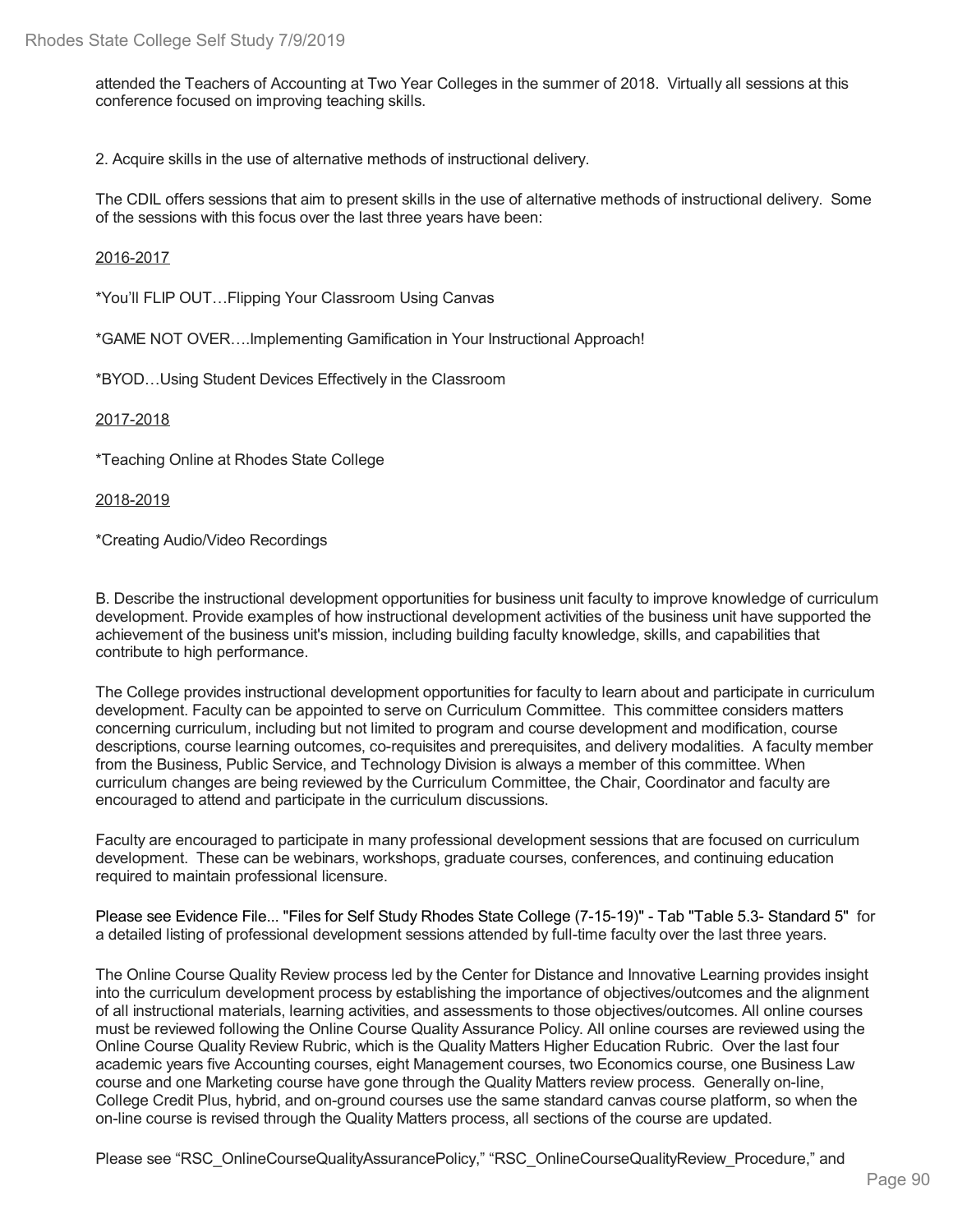"Quality Matters Rubric" under Sources for more details about Course Quality Review at Rhodes State College.

Below are just a few examples of how instructional development activities have supported the RSC mission of delivering quality learning, promoting student success, and facilitating career advancement for our students:

\*When the Canvas Learning Management System was launched there was extensive training held at the College for faculty and adjuncts on how courses were to be structured. Prior to this launch, there was no consistency course to course in how they were set up and structured in prior Learning Management System. This training has given faculty the tools to build courses in a standard format so that students can easily navigate and understand where to find things within their courses.

\*In response to new guidelines from the Ohio Department of Higher Education regarding the maximum credit hours that a major may have, all departments were required to change their curriculum so that no degree program exceeded 65 credit hours. Each faculty member in the division was active in changing and refining their curriculum to comply with this guideline.

\*Through Quality Matters reviews, the Canvas instructions for the simulations used in the on-line MGT 2490 (Applications in Business Administration) and MGT 2530 (Application in Human Resources) courses were significantly streamlined and improved. Navigational changes were made in Canvas to help students get registered and acclimated faster in the simulations that are used in these capstone courses.

\*The full-time Accounting faculty attended a Federal Tax Update Workshop in 2018. This workshop provided guidance for the incorporation of new tax law changes into the curriculum for ACC 2250 (Principles of Federal Income Tax) and ACC 2290 (Intermediate Income Tax).

## **Sources**

- August 2017 Adjunct In-Service Agenda
- August 2017 Professional Development Schedule
- CDIL Professional Development 16-17
- CDIL\_Professional Development\_17-18
- CDIL\_Professional Development\_18-19
- January 2018 Professional Development Schedule
- May 2018 Professional Development Schedule
- Quality Matters Rubric
- RSC\_OnlineCourseQualityAssurancePolicy
- RSC OnlineCourseQualityReview Procedure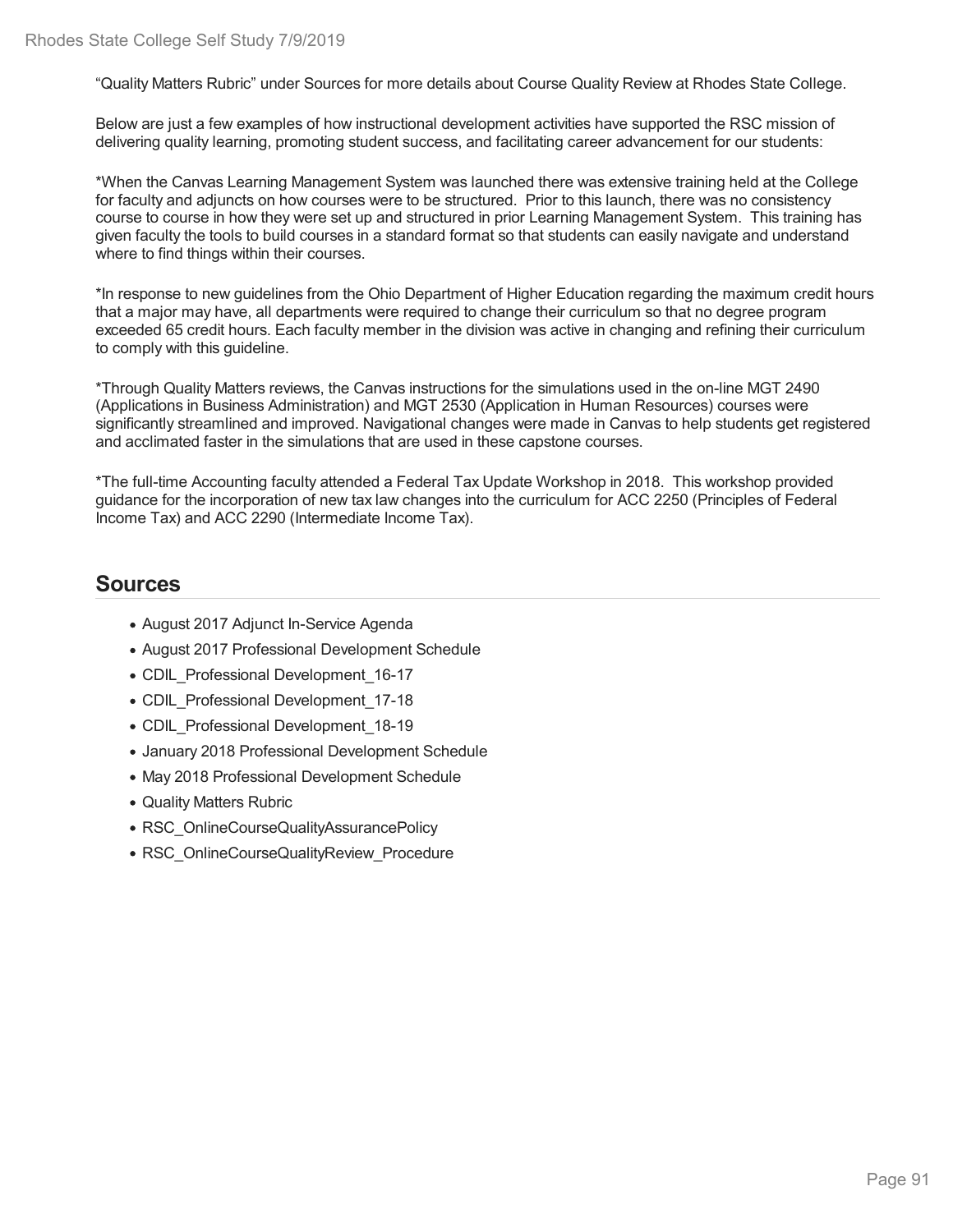# 5.9 - Criterion 5.9 Faculty Operational Policies, Procedures, and **Practices**

Each institution should develop and use a written system of procedures, policies, and practices for the management and professional growth of faculty members. Written information should be available to faculty members concerning the system. These procedures, policies, and practices normally include:

- Faculty development
- Tenure and promotion policies
- Evaluation procedures and criteria
- Workload policies
- Service policies
- Professional expectations
- Scholarly expectations
- Termination policies

A. Explain how the business unit faculty and staff access the operational policies and procedures manual.

B. Provide a copy of the faculty operational policies and procedures manual to the peer review evaluation team in the resource room. (Do not include in the self-study.)

### **Self-Study**

**Status:** Completed | **Due Date:** Not Set

**Assigned To** Cara Rex

## **Institution Response**

A. Explain how the business unit faculty and staff access the operational policies and procedures manual.

The following Policies, Handbooks, Procedures and Practices are available to faculty:

#### Faculty development

\*RSC Faculty Association Handbook -(See under sources <Pg 13>) - available on RSC Public Shared Drive (H:\Faculty Association\Handbook)

\*Employee Educational Tuition Reimbursement-Waiver Policy – available on RSC Website College Policies

\*Travel Policy – available on RSC Website College Policies

Tenure and promotion policies

\*RSC Faculty Handbook - (See under sources <Pgs 4-10 to 4-13; 4-17>) - available on RSC Public Shared Drive (H:\Academic Affairs\Promotion Info)

\*RSC Promotion Form - (See under sources) - available on RSC Public Shared Drive (H:\Academic Affairs\Promotion Info)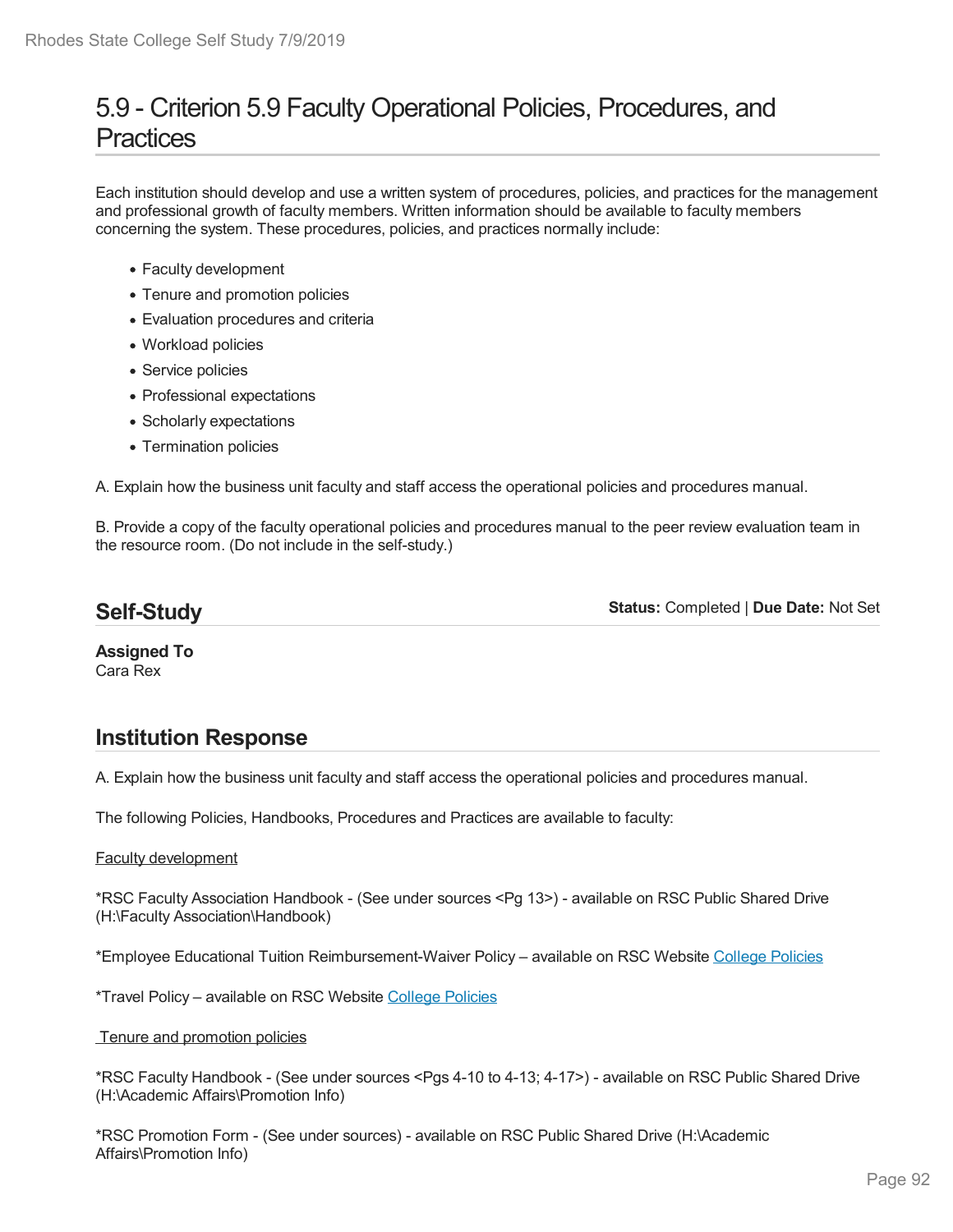#### Evaluation procedures and criteria

\*RSC Faculty Handbook - (See under sources <Pgs 4-13 to 4-17>) - available on RSC Public Shared Drive (H:\Academic Affairs\Promotion Info)

\*RSC Faculty Association Handbook -(See under sources <Pgs 14 to 19>) - available on RSC Public Shared Drive (H:\Faculty Association\Handbook)

\*Performance Appraisal Policy – available on RSC Website College Policies

\*Annual Faculty Performance Evaluation Form –(See under sources) - available on RSC Public Shared Drive available on RSC intranet (Human Resources -Performance Evaluations)

\*Annual Administrator Performance Evaluation Form –(See under sources) - available on RSC Public Shared Drive - available on RSC intranet (Human Resources -Performance Evaluations)

#### Workload policies

\*Faculty Workload Report – (See under sources) – available on RSC Public Shared Drive (G:\Deans-Chairs- Coordinators\Workload)

\*Chair & Adjunct Workload Report – (See under sources) – available on RSC Public Shared Drive (G:\Deans- Chairs-Coordinators\Workload)

#### Service policies

\*RSC Faculty Handbook - (See under sources <Pgs 4-26 to 4-33>) – available on RSC Public Shared Drive (H:\Academic Affairs\Promotion Info)

#### Professional expectations

\*RSC Faculty Handbook - (See under sources <Pgs 4-20 & 4-26 to 4-33>) – available on RSC Public Shared Drive (H:\Academic Affairs\Promotion Info)

All of the policies below are available on the RSC Website College Policies

\*Discrimination, Harassment, Sexual Misconduct, Stalking and Retaliation Policy – available on RSC Website

\*Sexual Harassment Policy – available on RSC Website

\*Drug Free Campus Policy – available on RSC Website

\* Freedom of Inquiry and Expression Policy – available on RSC Website

\*Use of Copyrighted Work Policy – available on RSC Website

\*Hours of Work Policy – available on RSC Website

\*Sick Leave Policy – available on RSC Website

\*Vacation Policy – available on RSC Website

\*Leave of Absence Policy – available on RSC Website

\*Holidays Policy – available on RSC Website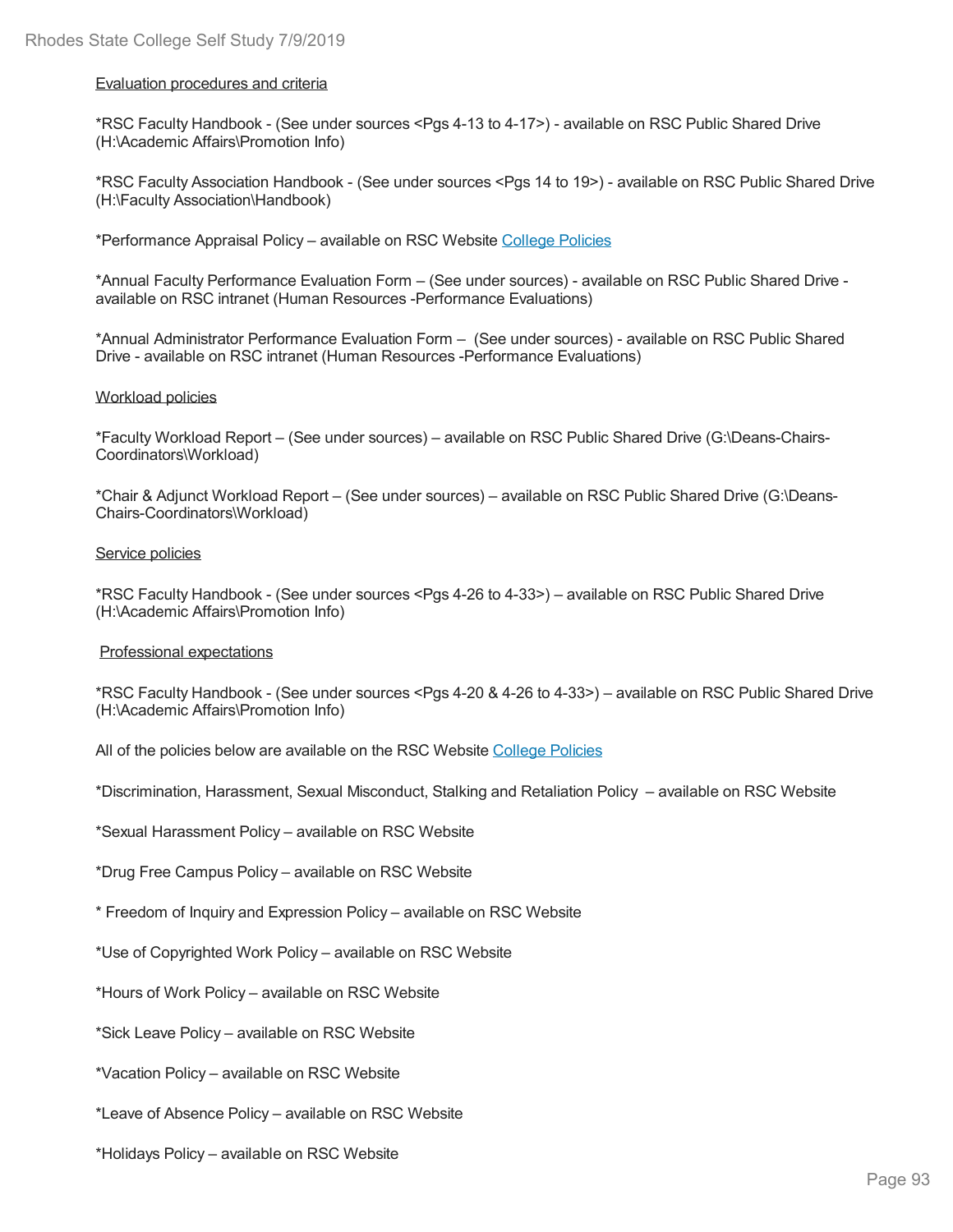\*Jury Duty-Court Appearance Policy – available on RSC Website

\*Military Leave Policy – available on RSC Website

\*Family Medical Leave Act Policy – available on RSC Website

#### Scholarly expectations

\*RSC Faculty Handbook - (See under sources <Pgs 4-20>) – available on RSC Public Shared Drive (H:\Academic Affairs\Promotion Info)

\*Freedom of Inquiry and Expression Policy – available on RSC Website College Policies

#### Termination policies

\*RSC Faculty Handbook - (See under sources <Pgs 4-17 to 4-19>) – vailable on RSC Public Shared Drive (H:\Academic Affairs\Promotion Info)

\*Disciplinary Action and Due Process Policy – available on RSC Website College Policies

### **Sources**

- Annual Performance Evaluation Forms
- Chair & Adjunct Workload Report
- Faculty Workload Report
- RSC Faculty Association Handbook
- RSC Faculty Handbook
- RSC Promotion Form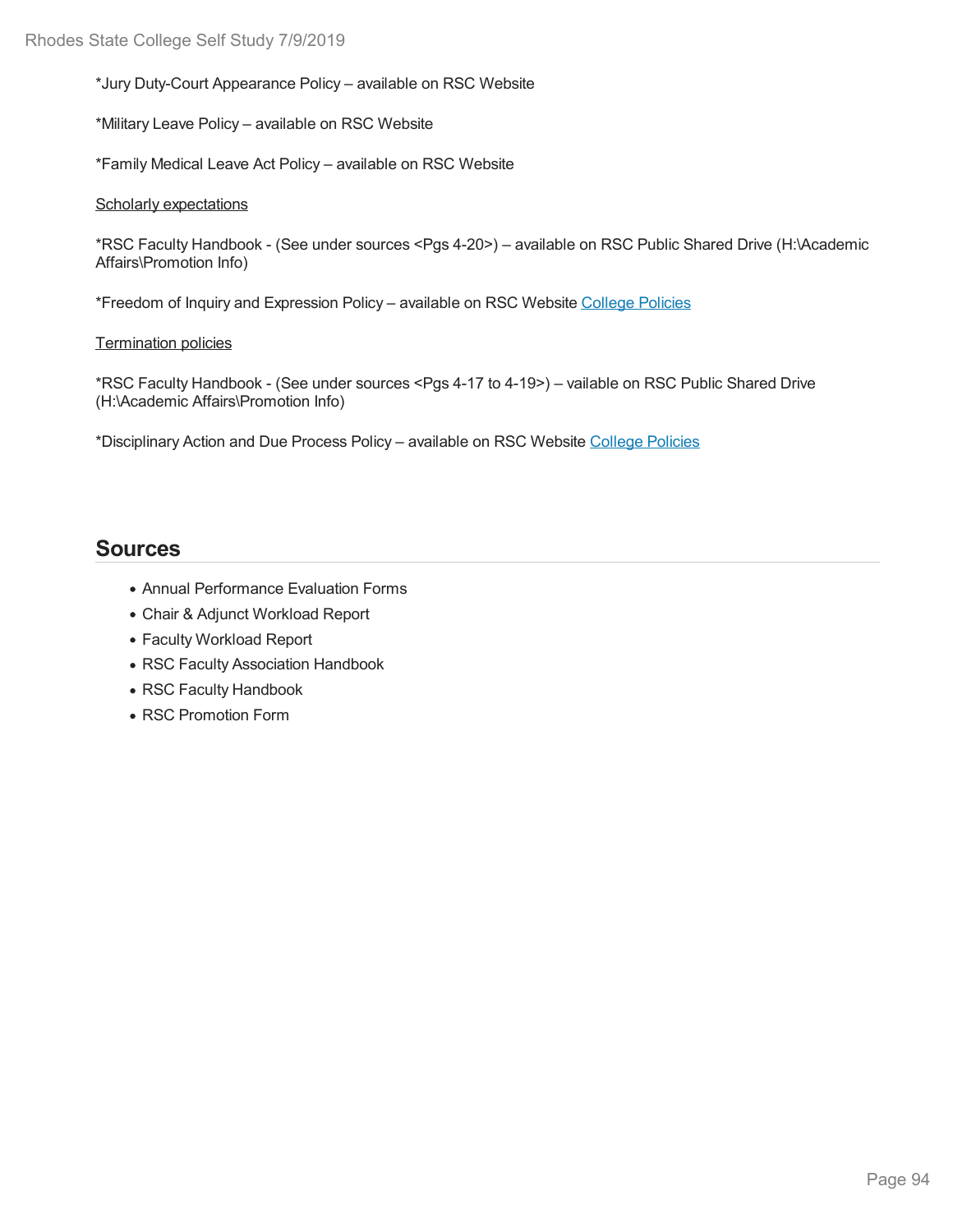## 5.S - Summary of Standard 5 – Faculty and Staff Focus

Provide a summary of strengths and opportunities for improvement the institution plans to address related to Standard 5 - Faculty and Staff Focus.

## **Self-Study**

**Status:** Completed | **Due Date:** Not Set

**Assigned To** Cara Rex

### **Institution Summary**

#### **Strengths**

\*The Business Administration and Paralegal Departments have well-qualified faculty based both on education and work experience. ACBSP, ABA, and HLC standards are followed when credentialing new faculty members.

\*The Business Administration and Paralegal Department faculty have numerous internal and external opportunities for professional development, which is used to improve curriculum design and classroom teaching.

\*RSC has defined teaching load policies, which are adhered to by the Business Administration and Paralegal Departments. This allows faculty to teach a manageable number of credit hours in a term.

#### **Opportunities for Improvement**

\*The Business Administration and Paralegal Departments should initiate more cross-training with other departments at RSC to share and learn teaching best practices.

\*The Business Administration and Paralegal Departments should take advantage of opportunities to present both internally and externally at in-services, workshops, conferences, and seminars.

\*The Business Administration Department should consider building a mentor/mentee program for new faculty members.

\*Active and defined succession planning would provide a process for identifying and developing internal candidates (including adjunct faculty) with the potential to fill key positions when vacancies occur. This could increase the availability of experienced people that a prepared to assume roles when turnover occurs. This will reduce the time and effort necessary to search for and train replacements.

### **Sources**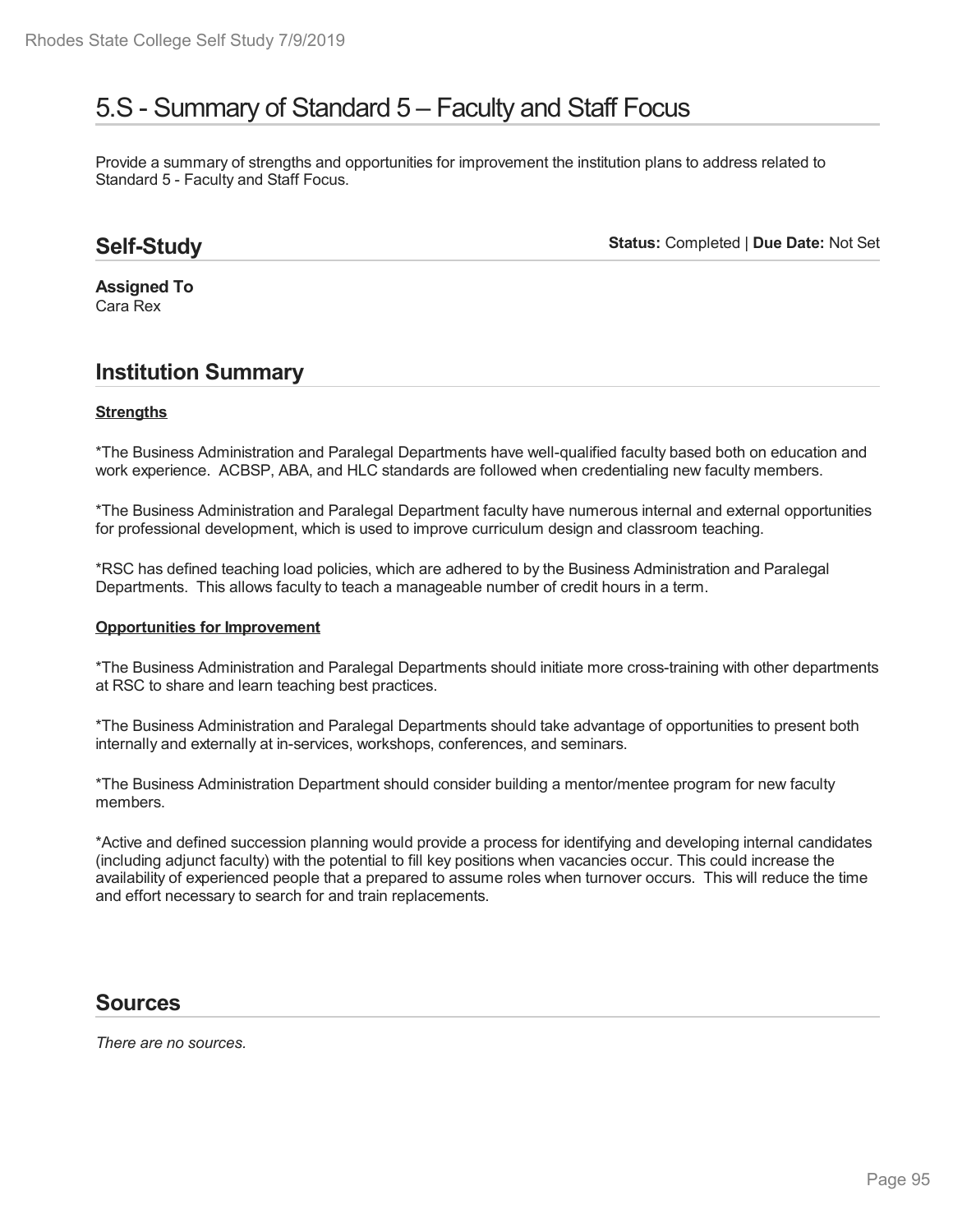# 6 - Standard 6 Process Management

In order to prepare business graduates for professional careers, the curriculum must encompass subjects dealing with the specifics of the global work place and the more general aspects of a global society. The institution must also provide adequate support services and resources to facilitate student success. All business graduates are expected to be competent in the following:

- Knowledge of essential elements and operations of a business
- Knowledge of business ethics
- Computer literacy
- Global business awareness
- Critical thinking and research skills

Business programs require at least the following: 25 percent professional component, 25 percent general education component, and 25 percent business major component (courses for the associate degree beyond the professional component devoted appropriately to the student's area of concentration). For transfer degree programs with documented justification, the business major component and/or the professional component may be satisfied by non-business courses.

### **Self-Study**

**Status:** Completed | **Due Date:** Not Set

#### **Assigned To** Cara Rex

## **Sources**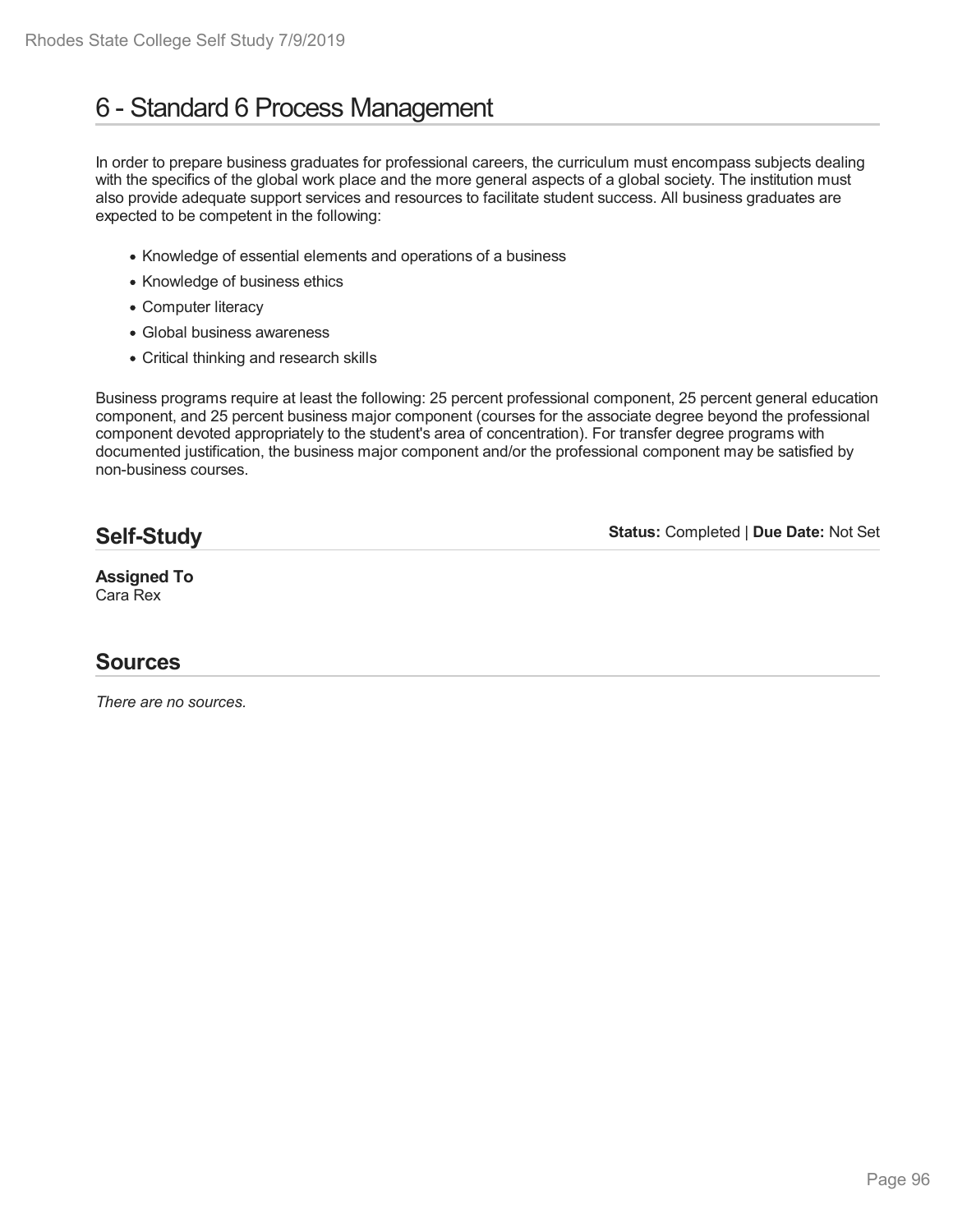# 6.1 - Criterion 6.1 Curriculum

A. Describe how the business unit manages key processes for design and delivery of its educational programs and offerings.

B. Describe how the business unit ensures that courses taught by both full-time and part-time faculty are of comparable quality and consistency.

### **Self-Study**

**Status:** Completed | **Due Date:** Not Set

**Assigned To** Cara Rex

## **Institution Response**

A. Describe how the business unit manages key processes for design and delivery of its educational programs and offerings.

The Business Administration (Accounting, Business Administration, Human Resource, and Marketing) and Paralegal Departments are designed to meet the individual major's learning outcomes. The programs at their core use general education and technical courses along with internships, so students can quickly apply learned knowledge and develop skills. This design allows the student to enter the profession with the meaningful and relevant knowledge, skills, and abilities needed by business professionals.

Rhodes State has five (5) General Education competencies that are college wide and constant for all programs:

1. Writing: Written documents reflect ability to think critically about a topic; organize & develop ideas effectively; present those ideas in an appropriate, mechanically correct, professional style, and follow a standardized documentation format.

2. Critical Thinking: Understand and interpret data, analyze, and synthesize information and draw unbiased, logical conclusions after fairly considering all-important aspects of the situation.

3. Global & Diversity Awareness: Appreciation for others measured through effective interpersonal and collaborative skills with individuals and groups. Awareness of interdependence and interactive effects of such factors as culture, history, sexual orientation, psychological functioning, education, economics, environment, geography, language, politics, age, gender, ethnic heritage, physical challenges, social class, social skills, and religion.

4. Information Literacy: Recognize needed information; locate, evaluate, and use information; communicate information appropriately; understand copyright rules.

5. Computation Skills: Read and understand situations to determine a solution strategy; set-up problems with pertinent information; solve problems with given data appropriate technology; check computational results for accuracy and reasonableness; communicate or utilize results.

The five General Education competencies and the specific General Education courses selected to meet those competencies in the Business Administration and Paralegal Departments, have a direct impact on the student's development into a business professional. For example, English Composition teaches the student writing skills and information literacy skills, and Public Speaking allows the student to gain the applied knowledge needed to develop, prepare, and deliver verbal material. Math of Business or Statistics helps the student gain essential critical thinking and computational skills, and the courses in Sociology and Psychology are directly related to helping develop a business professional in areas such as interaction with consumers, involvement in the community, advocacy, and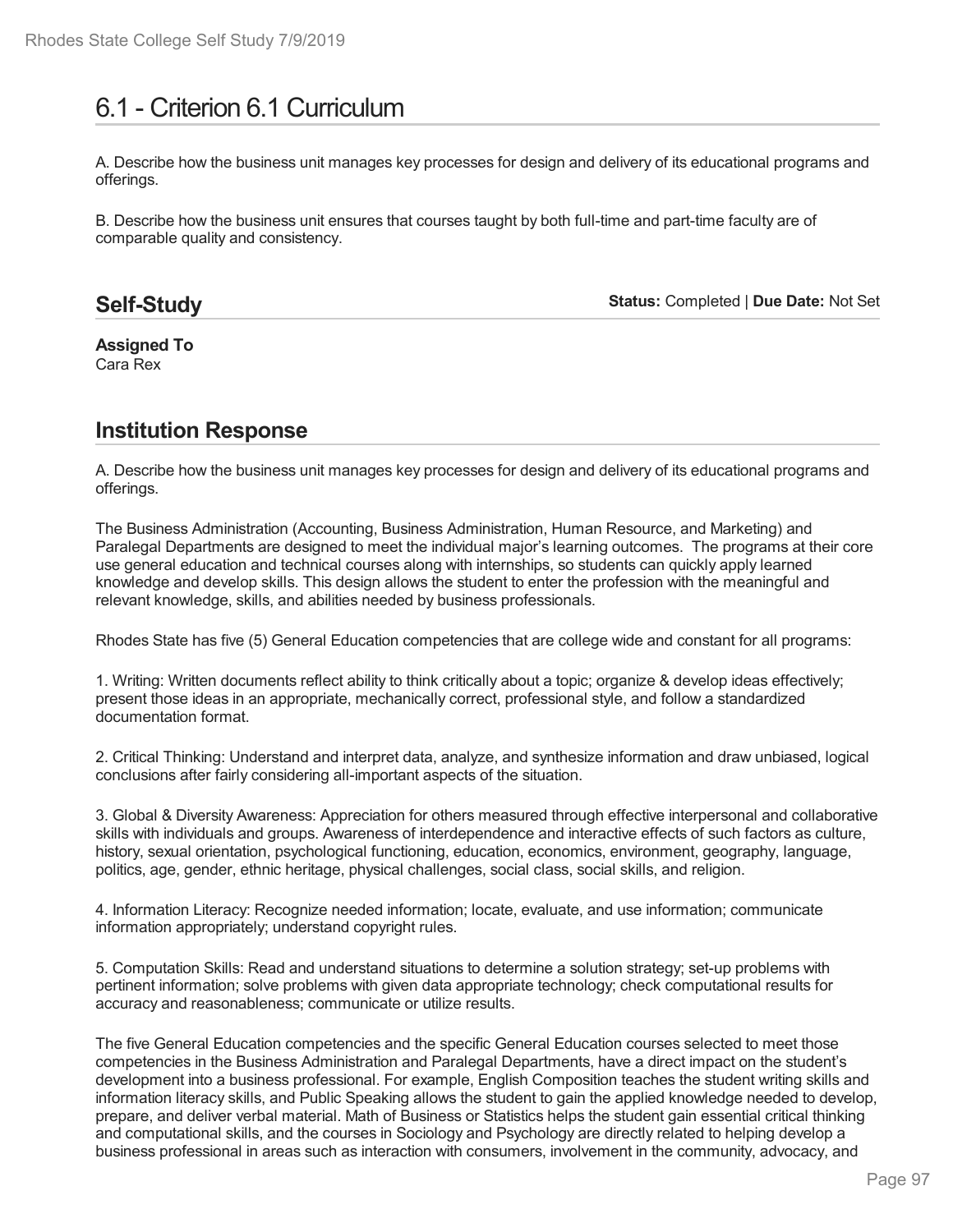worldview.

The Business Administration and Paralegal Departments also participate in the College's three-year Program Review cycle, annual course assessments, and curricular approval processes. All College programs receive external input from the Ohio Department of Higher Education (ODHE), advisory committees, and accrediting bodies to ensure courses and programs are relevant and current to meet the needs in the business community.

See criterion 4.2 for more detailed information related to the College's Program Review process.

See criterion 4.1 for more detailed information related to the College's Course Assessment process.

Curricular changes are reviewed by various entities within the College's shared governance structure. The Academic Curriculum Committee meets regularly to review all course and program changes being proposed to the college catalog. Faculty, Chairs, and Coordinators proposing changes must provide evidence documenting their rationale for the change. Evidence may include advisory committee, faculty, and/or department meeting minutes, and needs assessments.

Specific courses in the Business Administration and Paralegal Departments follow ODHE's state-level guidelines to ensure currency of RSC's four-year university-equivalent courses. These courses are referred to as Transfer Assurance Guides (TAGs). A statewide faculty panel, comprised of discipline experts, reviews each submitted course and recommends TAG approval if it meets all required Student Learning Outcomes (SLOs). TAG-approved courses are guaranteed to transfer among Ohio public institutions for designated equivalent courses.

The following courses in the Business Administration and Paralegal Departments have TAG approval:

\*ACC 1010 (Corporate Accounting Principles)

\*ACC 1020 (Managerial Accounting Principles)

\*BUS 2100 (Business Law)

\*ECN 1410 (Macro Economics)

\*ECN 1430 (Micro Economics)

\*MGT 1010 (Principles of Management)

\*MKT 1010 (Principles of Marketing)

\*MKT 2110 (Advertising and Sales Promotion)

See criterion 3.5 for more detailed information on the use of Advisory Committees at RSC.

The Business Administration and Paralegal Department's also comply with guidelines provided by ACBSP for general education components, professional components and business major components within the individual degrees. See criterion 6.2, 6.3 & 6.4 for more detailed information related to these specific components.

B. Describe how the business unit ensures that courses taught by both full-time and part-time faculty are of comparable quality and consistency.

The Business Administration and Paralegal Departments ensure course quality and rigor are consistent regardless of whether the course is taught by a full-time faculty or adjunct faculty. All courses use the same master syllabi and general course layout within Canvas, which includes the same core assignments. All sections of courses use the same textbook and publisher learning platforms (if required). Adjunct faculty are not allowed to create their "version" of the course. Adjunct faculty are required to use the standard syllabi and course provided to them by their Program Chair/Coordinator. Syllabi and Canvas courses are reviewed regularly through the faculty observation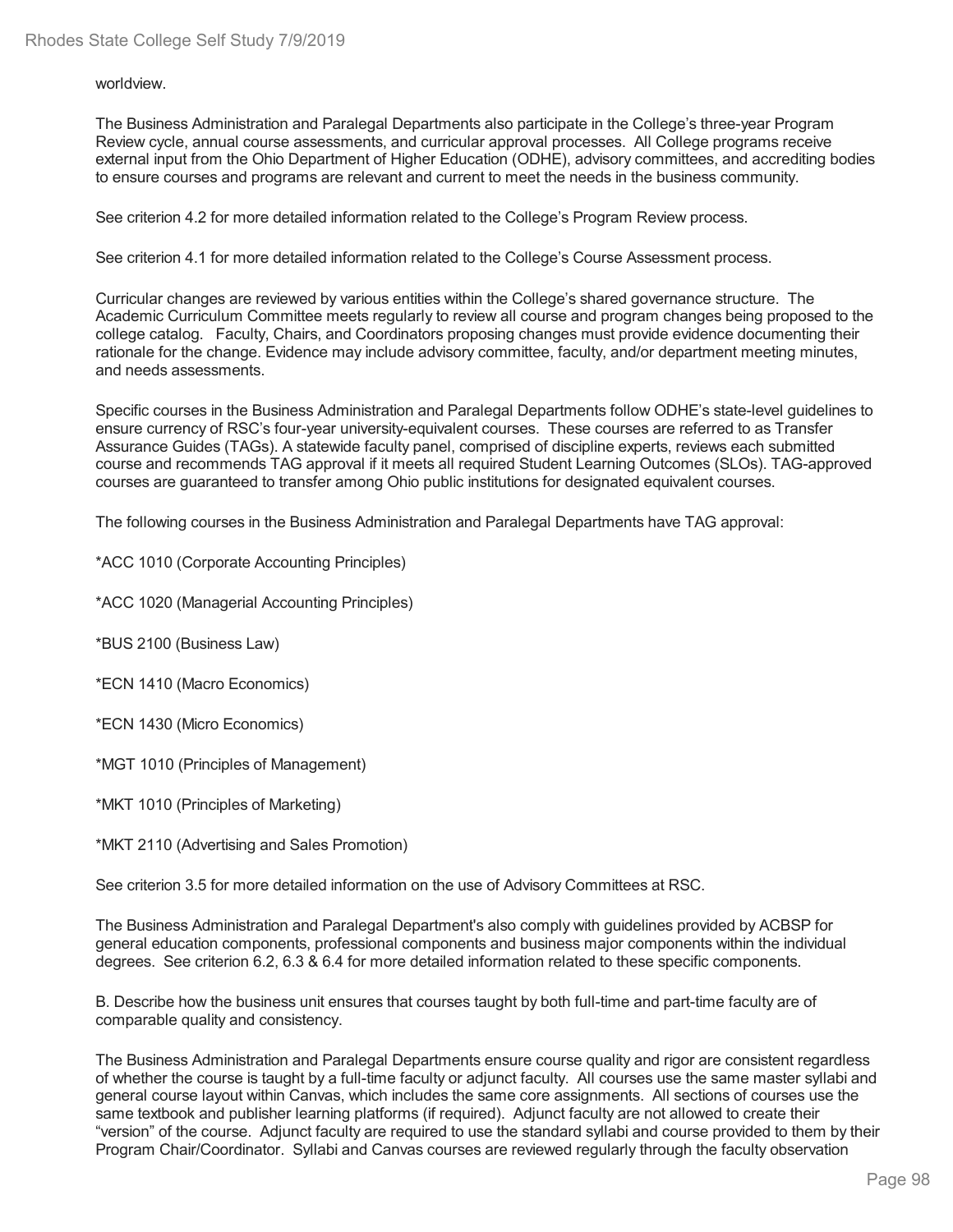process to ensure that all full-time and adjunct faculty members are abiding by the guidelines they have been given.

## **Sources**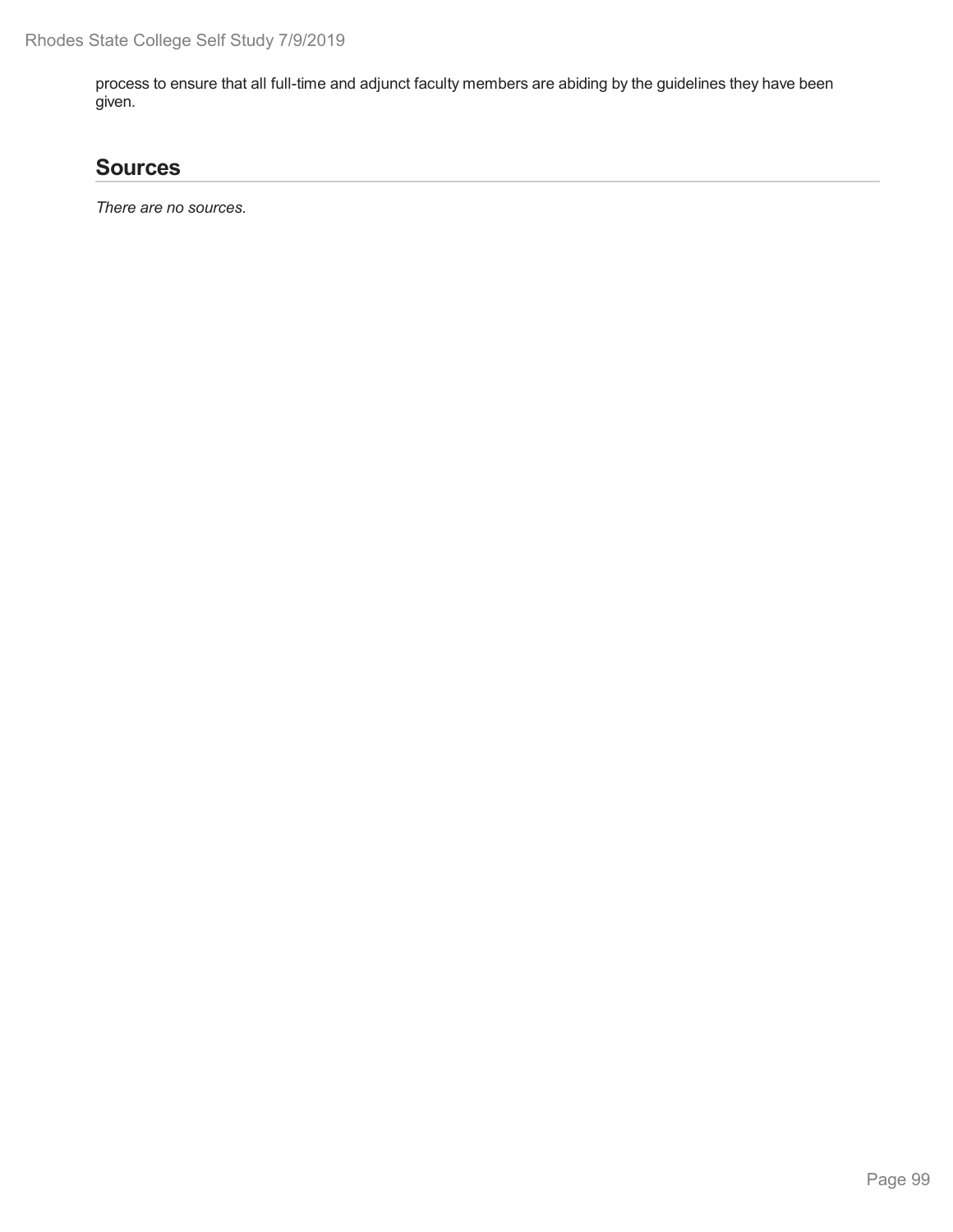# 6.2 - Criterion 6.2 Professional Component

At least 25 percent of the business curriculum must consist of a professional component including four of the following areas of study:

- A. Accounting
- B. Computer information applications
- C. Quantitative methods of analysis
- D. Principles of economics
- E. Business in society the international environment, legal/political environment, and ethical business behavior
- F. Marketing
- G. Entrepreneurship/free enterprise
- H. Finance
- I. Management

Specific courses are not mandated and equal time is not expected to be allocated to each area. Courses taught outside of the business unit may be used to fulfill the professional component. It is the responsibility of the business faculty to monitor such courses to ensure that they provide the competencies implicit in the professional component.

Courses that satisfy the professional component cannot be used to satisfy the general education component or the business major component.

A. Complete and attach the Professional Component portion of Table 6 Curriculum Summary, found under the Evidence File tab above, for each program.

B. Provide a detailed plan to improve and meet the criterion for any program not meeting the 25 percent standard.

### **Self-Study**

**Status:** Completed | **Due Date:** Not Set

**Assigned To** Cara Rex

## **Institution Response**

A. Complete and attach the Professional Component portion of Table 6 Curriculum Summary, found under the Evidence File tab above, for each program.

Please see Evidence File... "Files for Self Study Rhodes State College (7-15-19)".

Tab "T6-ST6-Accounting" for the AAB in Accounting

Tab "T6-ST6-Business Administration" for the AAB in Business Administration

Tab "T6-ST6-Marketing" for the AAB in Marketing

Tab "T6-ST6-Human Resource" for the AAB in Human Resources

Tab "T6-ST6-Paralegal" for the AAB in Paralegal/Legal Assisting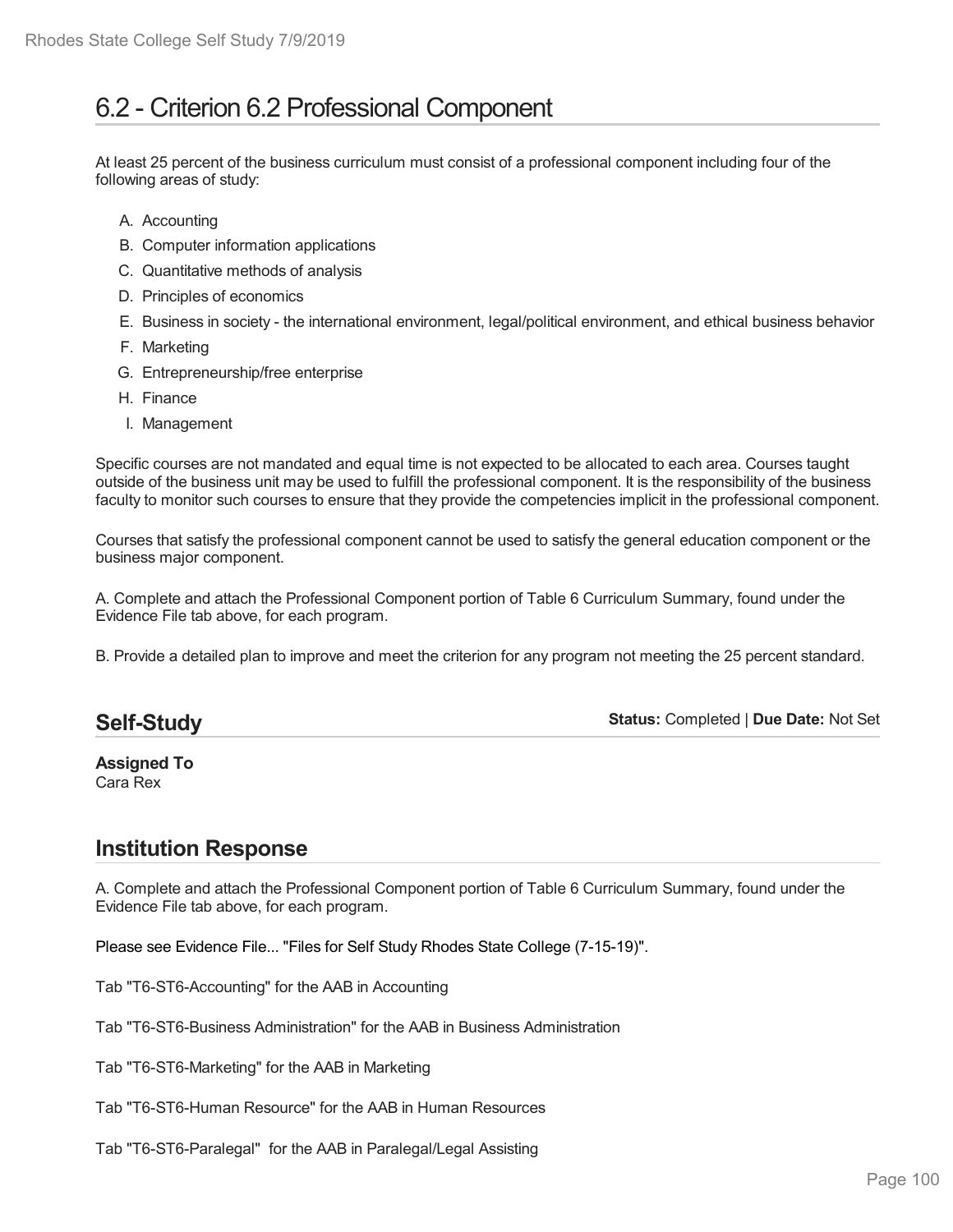B. Provide a detailed plan to improve and meet the criterion for any program not meeting the 25 percent standard.

Not Applicable

## **Sources**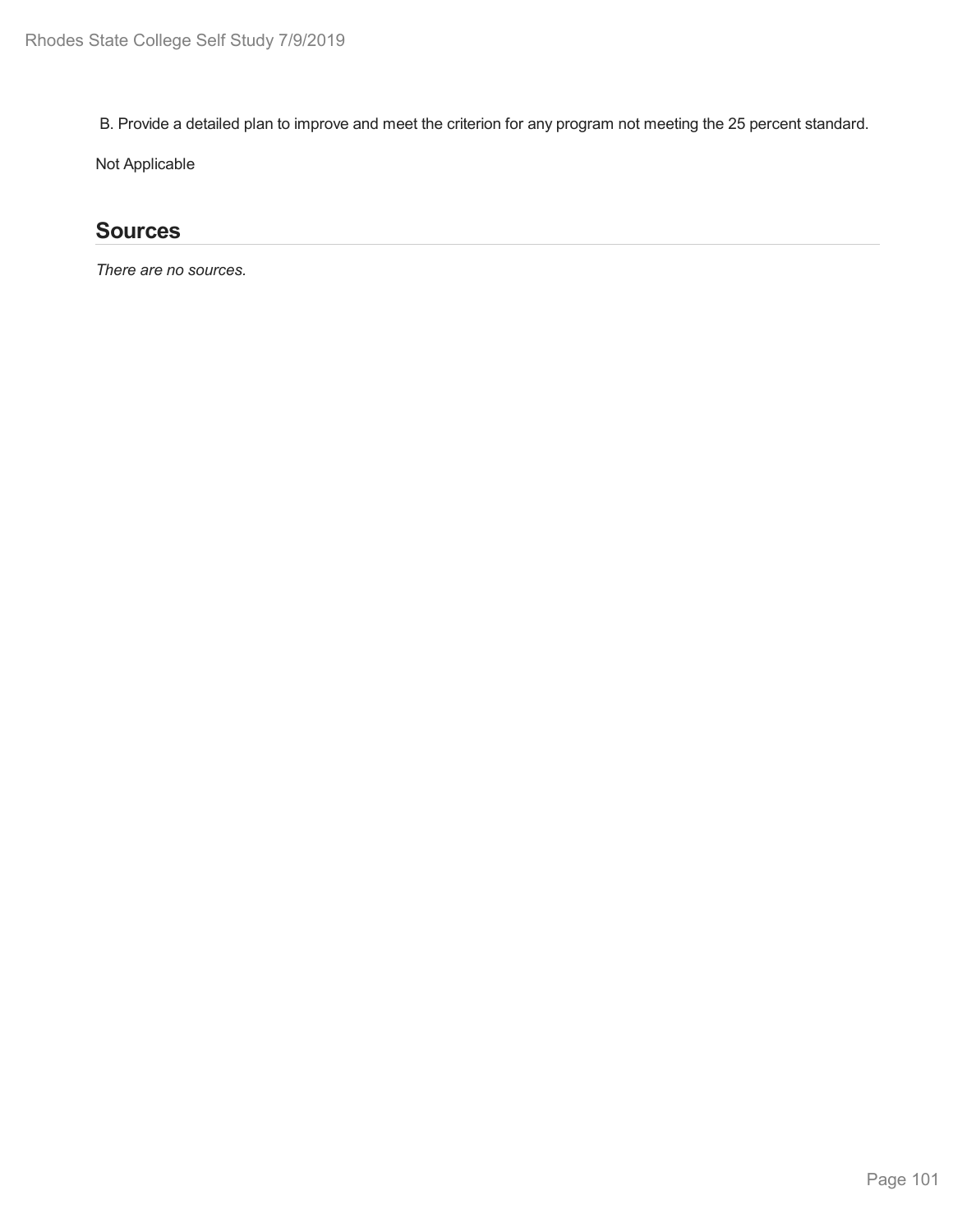# 6.3 - Criterion 6.3 General Education Component

The general education component must include at least 25 percent of the credits required for the associate degree and must consist of courses which contribute to the following educational goals: (Note: All ten areas do not have to be included.)

- 1. Written, interpretive, and oral facility with the English language
- 2. An historical perspective
- 3. An understanding of the role of the humanities in human experience
- 4. A personal ethical foundation
- 5. An understanding of social institutions and the obligations of citizenship
- 6. Knowledge of science or mathematics and its applications
- 7. An understanding of contemporary technology
- 8. An understanding of the principles as well as the investigative strategies of the social sciences
- 9. An appreciation of the fine and performing arts
- 10. A global perspective

The content of general education courses may include more than one of the foundation objectives listed above. Some business courses, if conceived and taught in relation to the institution's definition of general education, may be used to satisfy the general education component.

Courses that satisfy the general education component cannot be used to satisfy the professional component or the business major component.

A. Complete the General Education Component portion of Table 6 Curriculum Summary for each program. List courses numbers, course titles, educational goal, and credit hours. A template for Table 6 is provided under the Evidence File tab above.

B. Provide a detailed plan to improve and meet the criterion for any program not meeting the 25 percent standard.

## **Self-Study**

**Status:** Completed | **Due Date:** Not Set

#### **Assigned To** Cara Rex

## **Institution Response**

A. Complete the General Education Component portion of Table 6 Curriculum Summary for each program. List courses numbers, course titles, educational goal, and credit hours. A template for Table 6 is provided under the Evidence File tab above.

Please see Evidence File... "Files for Self Study Rhodes State College (7-15-19)".

Tab "T6-ST6-Accounting" for the AAB in Accounting

- Tab "T6-ST6-Business Administration" for the AAB in Business Administration
- Tab "T6-ST6-Marketing" for the AAB in Marketing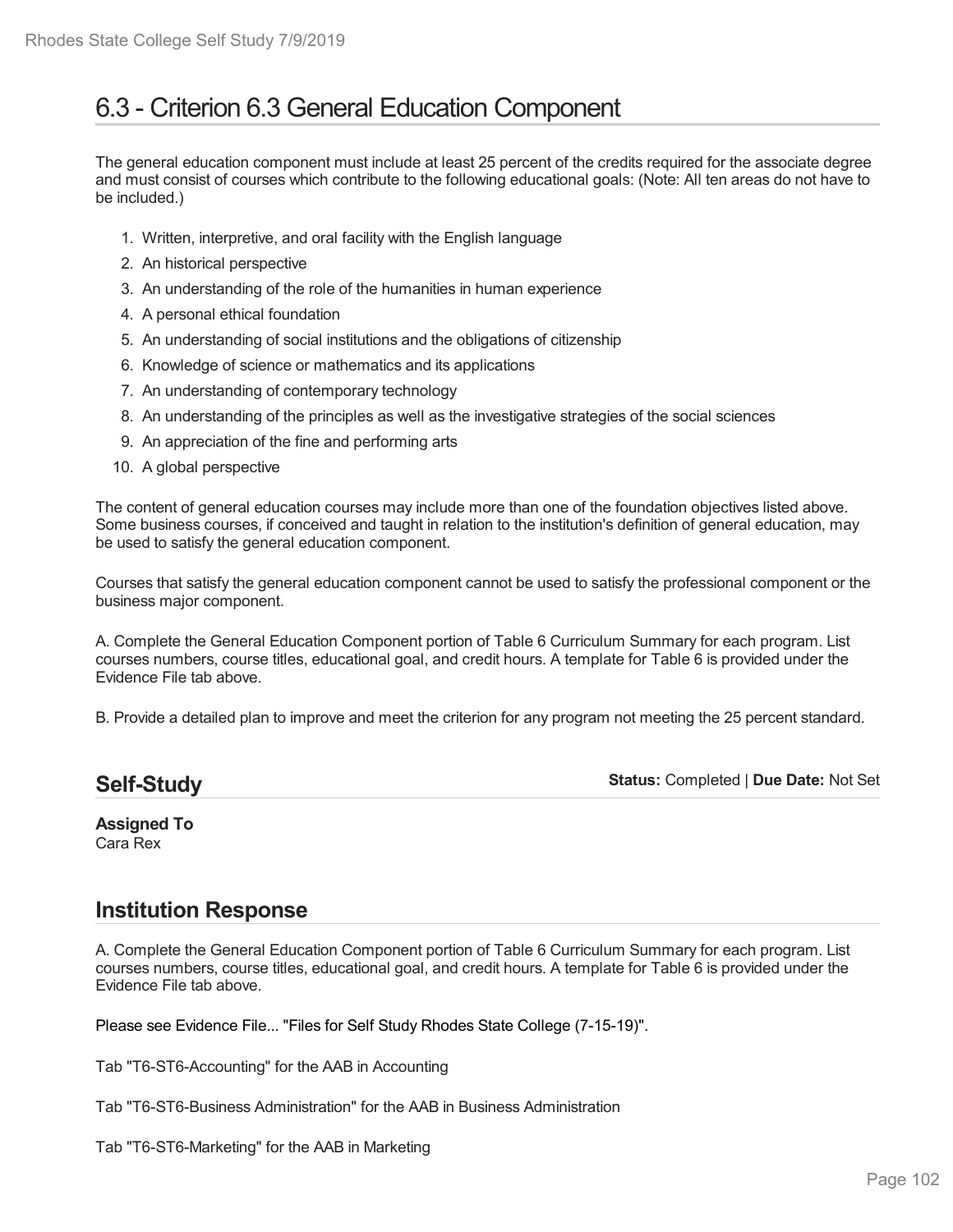Tab "T6-ST6-Human Resource" for the AAB in Human Resources

Tab "T6-ST6-Paralegal" for the AAB in Paralegal/Legal Assisting

B. Provide a detailed plan to improve and meet the criterion for any program not meeting the 25 percent standard.

Not Applicable

## **Sources**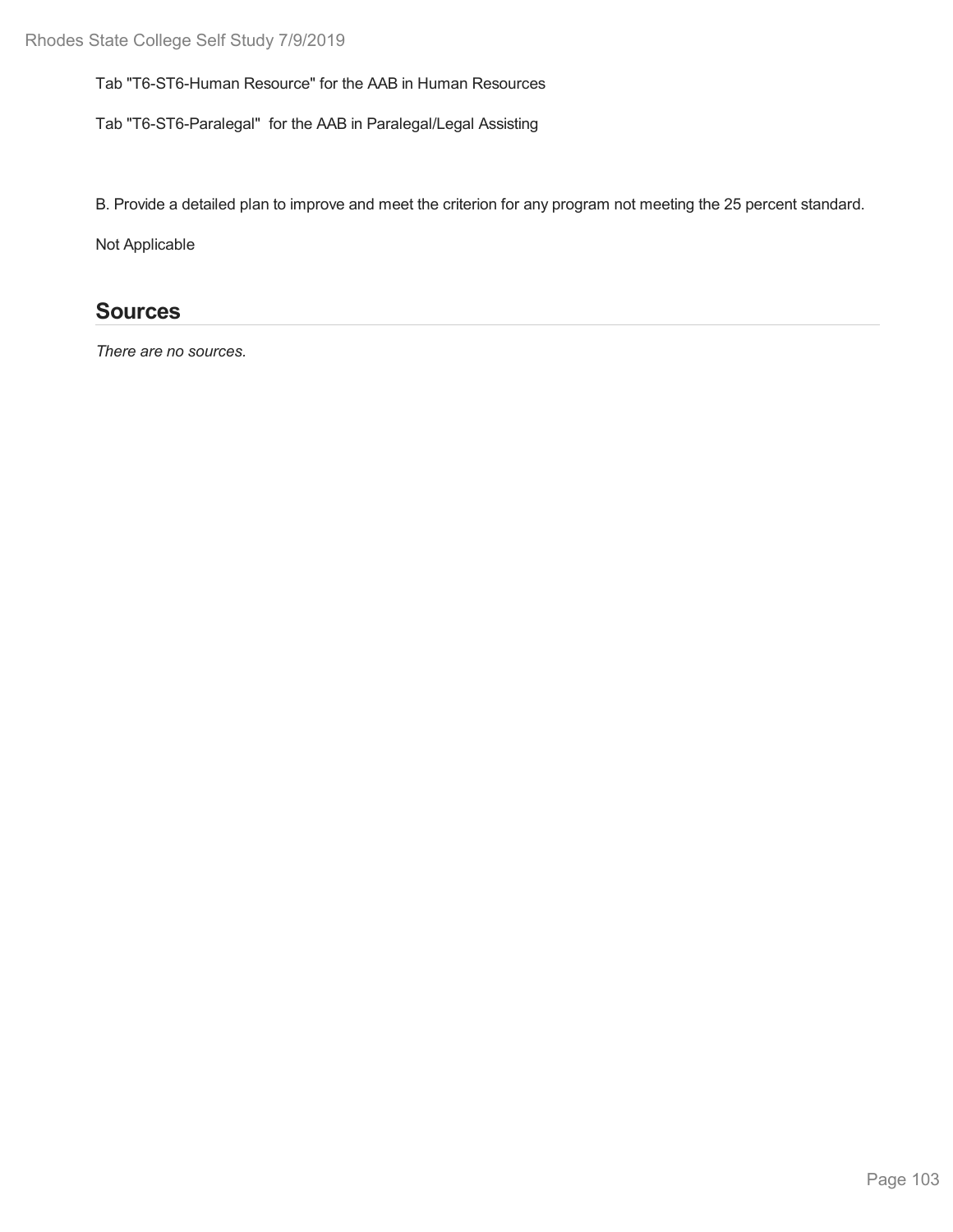# 6.4 - Criterion 6.4 Business Major Component

At least 25 percent of the associate degree or associate of applied science degree must be devoted to courses appropriate to the student's business major beyond the professional component.

Programs that lead to an associate degree in business should be able to demonstrate that the programs include appropriate courses to prepare students for transfer or employment.

Institutions offering degrees in business should have content-specific courses that build upon the professional component, have appropriate prerequisite courses, and offer students opportunities to expand knowledge in the major area of study. The curricular goals of each program/option should be reflected in the sequential arrangement of courses and the learning experiences provided to develop the competencies essential to practice in the areas of study.

A specialized business major should provide the following:

- Areas of specialization that build and/or organize knowledge dealing with specific aspects of business and its environment with interactions between these elements
- The ability to increase knowledge, understanding, and skills in prerequisite and concurrent courses and to integrate and apply these gains to subsequent business courses in the major
- The depth and breadth of knowledge, understanding, and skills in the content area of specialization beyond that which is in the professional component
- Application of knowledge that is utilized by internships, field experiences and cooperative education, simulations, and/or similar activities which enhance the professional education experience

Courses that satisfy the business major component cannot be used to satisfy the professional component or the general education component.

A. Complete and attach the Business Major Component portion of Table 6 Curriculum Summary, found under the Evidence File tab above, for each program.

B. Provide a detailed plan to improve and meet the criterion for any program not meeting the 25 percent standard.

**Status:** Completed | **Due Date:** Not Set

**Assigned To** Cara Rex

### **Institution Response**

A. Complete and attach the Business Major Component portion of Table 6 Curriculum Summary, found under the Evidence File tab above, for each program.

Please see Evidence File... "Files for Self Study Rhodes State College (7-15-19)".

Tab "T6-ST6-Accounting" for the AAB in Accounting

Tab "T6-ST6-Business Administration" for the AAB in Business Administration

Tab "T6-ST6-Marketing" for the AAB in Marketing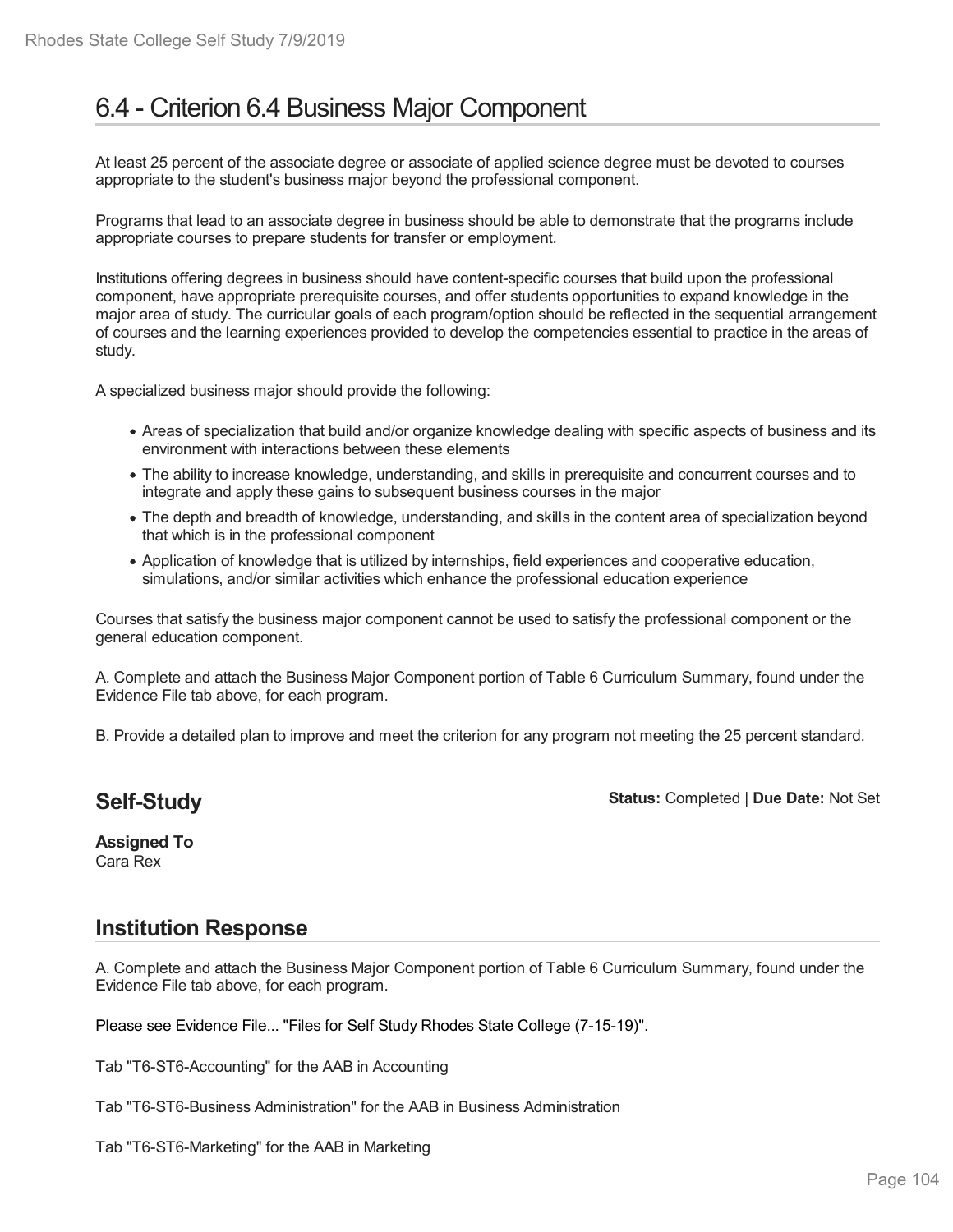Tab "T6-ST6-Human Resource" for the AAB in Human Resources

Tab "T6-ST6-Paralegal" for the AAB in Paralegal/Legal Assisting

B. Provide a detailed plan to improve and meet the criterion for any program not meeting the 25 percent standard.

Not Applicable

## **Sources**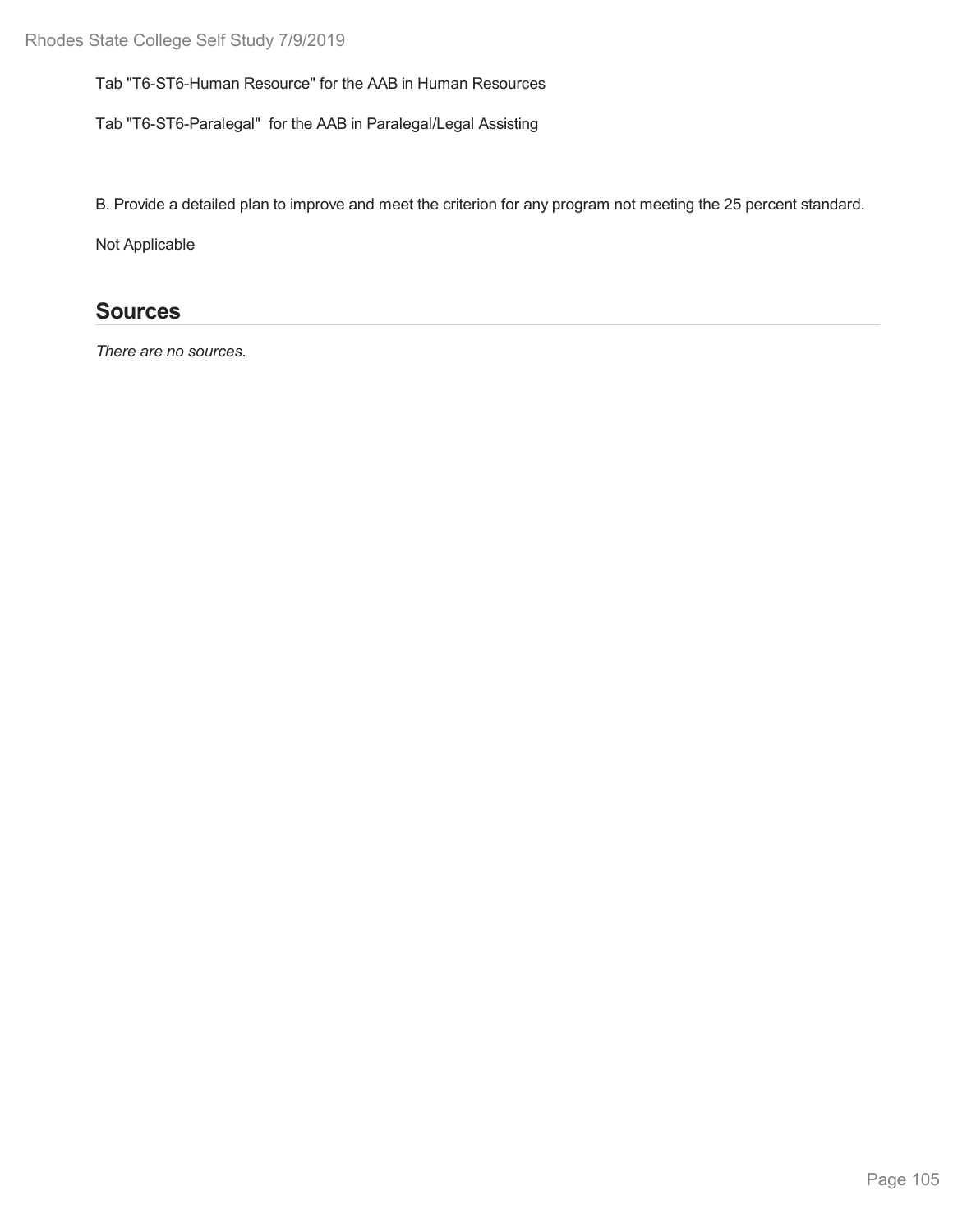# 6.5 - Criterion 6.5 Off-Campus Operations and Unique Items

The accreditation process includes a review of all business program academic activities at all levels. If an institution has a branch campus or campuses where an entire degree can be earned, then the accreditation process will include all locations and alternative instructional deliveries at one time unless otherwise agreed upon prior to conducting the self-study.

A. Provide the number of business student credit hours produced along with the total number of student credit hours generated for each campus.

B. Identify any branch campus at which it is possible for students to complete a degree program.

C. Explain other unique situations, if any, present at the institution requiring special understanding during the accreditation process (i.e., grading, credit hours of courses, etc).

### **Self-Study**

**Status:** Completed | **Due Date:** Not Set

**Assigned To** Cara Rex

## **Institution Response**

A. Provide the number of business student credit hours produced along with the total number of student credit hours generated for each campus.

Not Applicable. The ACBSP accredited degrees can only be earned through the 4240 Campus Drive, Lima, Ohio, campus.

B. Identify any branch campus at which it is possible for students to complete a degree program.

Not Applicable. The College does not have branch or off-site campuses.

C. Explain other unique situations, if any, present at the institution requiring special understanding during the accreditation process (i.e., grading, credit hours of courses, etc).

The Business Administration and Paralegal Departments follow all standard College academic procedures and policies.

### **Sources**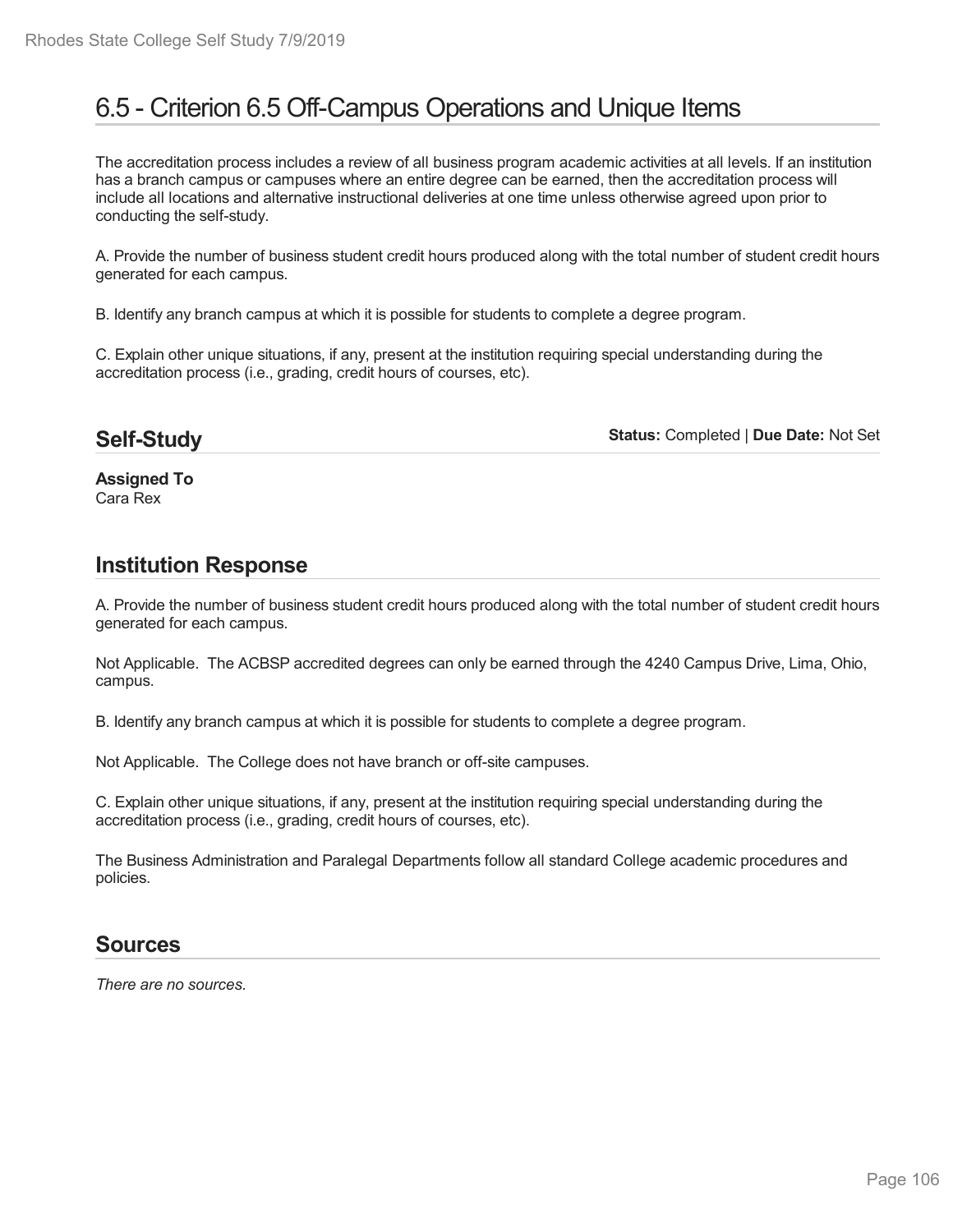# 6.6 - Criterion 6.6 Minimum Grade Requirement

Business students must achieve a minimum grade average of "C" for graduation in business. This standard is intended to assure the quality of effective learning and minimum competency in the view of the faculty who assess student performances. The quality of effective learning is reflected in grade consistency and student learning performance outcomes. The business unit should continually monitor grade distribution and student learning outcomes and demonstrate that faculty are informed and involved in improving the evaluation process.

A. Provide evidence that business students from an associate degree program have a minimum grade average of "C", such as a letter of certification from the registrar or a catalog statement.

B. Describe how the institution ensures compliance regarding minimum grade requirements.

| <b>Self-Study</b> |  |
|-------------------|--|
|-------------------|--|

**Status:** Completed | **Due Date:** Not Set

**Assigned To** Cara Rex

### **Institution Response**

A. Provide evidence that business students from an associate degree program have a minimum grade average of "C", such as a letter of certification from the registrar or a catalog statement.

Graduation Requirements are detailed in the 2017-2018 Rhodes State College Catalog (Page 206). In order to graduate with an associates degree from RSC, students must have a final cumulative grade point average of 2.0 or higher (C or better). Additional information on the College's grading system and method used to calculate Grade Point Average is available in the 2017-2018 Rhodes State College Catalog (Pages 202-205).

Additionally, in the Paralegal Department students must attain a "C" grade in each paralegal/technical course (LEG and BUS prefix). Any paralegal/technical course in which a grade below a "C" is received must be repeated. Students must receive a "C" grade in COM 1110 English Composition before enrolling in LEG 1110 Legal Research and Writing II. (2017-2018 Rhodes State College Catalog Page 85)

B. Describe how the institution ensures compliance regarding minimum grade requirements.

The Academic Standing Process is used to monitor a student's cumulative GPA at the end of each term. This process is detailed in the 2017-2018 Rhodes State College Catalog (Page 205). A student is considered to be in good standing if his/her cumulative grade point average is 2.0 or higher (C or better). A student is placed on academic warning or probation based upon a schedule with various credit hour ranges and cumulative GPAs below a 2.0. This academic standing process is used to alert students to the fact that they must improve their GPA to meet graduation requirements and not potentially be dismissed from the college. Any student who is placed in academic warning or probation works closely with their Academic Advisor and Program Chair to build a schedule that will help them be more successful in future terms. This could involve strategies like taking fewer classes, taking seated classes instead of on-line classes, enrolling in a general education ALP (Accelerated Learning Program) support course, or attending tutoring sessions at the Adademic Success Center. The Director of Advising & Counseling and the Director of the Academic Success Center review the progress of students on warning and probation and recommend retention activities that will assist students in achieving academic success.

At the end of every term, the Student Transfer and Degree Reporting Coordinator will run degree audits for every student who has petitioned to graduate for that term. The coordinator will review the degree audits to ensure all graduation requirements have been met including cumulative GPA requirements. If all requirements have been met, the degree will be issued to the student. If any requirements have not been met, the degree will not be issued to the student.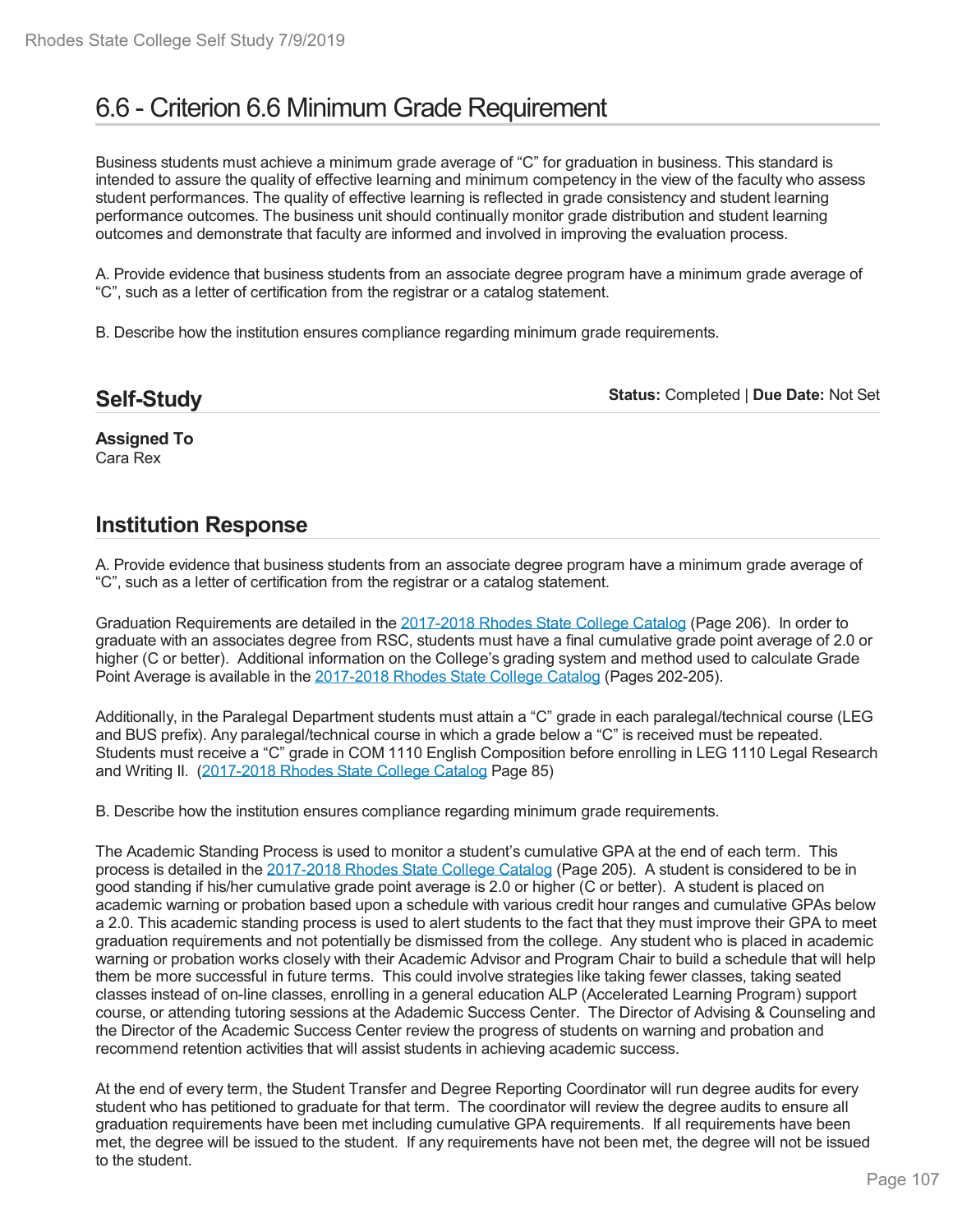## **Sources**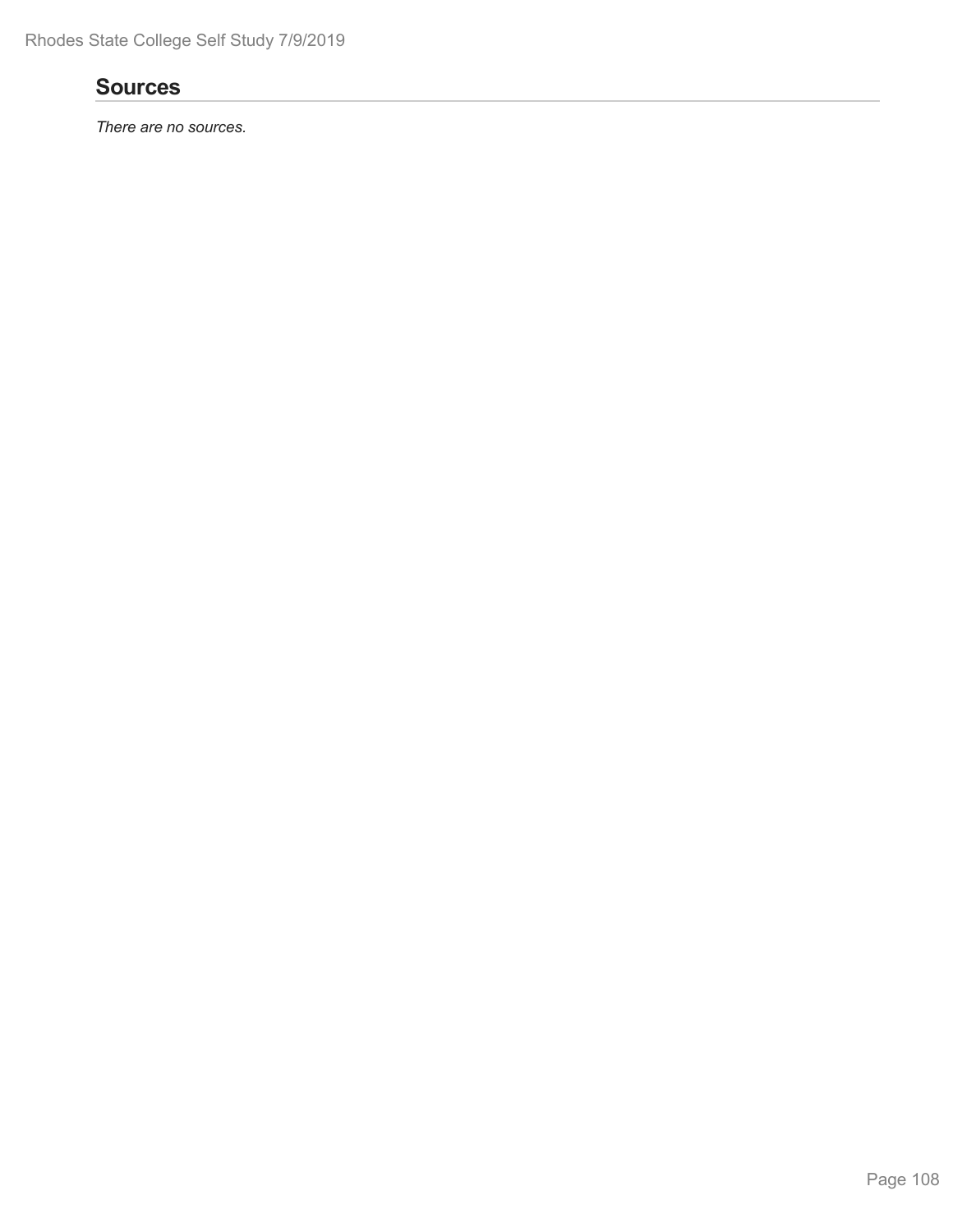# 6.7 - Criterion 6.7 Learning and Academic Resources

Comprehensive and current learning resources should be available to students and faculty that includes library services, tutorial support, open labs, media services, instructional technology support, etc. Students receiving instruction at remote sites should have access to learning and academic resources. Library holdings should be sufficient in size and scope to complement the total instructional program of the business unit, to provide incentive for individual learning, and to support research appropriate for the faculty.

A. Describe the business unit faculty's participation in the library's acquisitions program to ensure the availability of current business learning resources.

B. Describe how off-campus students have access to the same research and reading assignments as on-campus students. This may include evidence of library resources at other locations in the community or by electronic access or inter-library loans.

C. Describe the availability and utilization of other learning and academic resources (tutorial services, instructional technology support, open labs, etc.)

# **Self-Study**

**Status:** Completed | **Due Date:** Not Set

**Assigned To** Cara Rex

# **Institution Response**

A. Describe the business unit faculty's participation in the library's acquisitions program to ensure the availability of current business learning resources.

The library offers students a variety of current books and related textbooks for various business fields and topics. On an annual basis, the Library Director consults with the Business Administration Program Chair and Paralegal Program Coordinator to gather their input to enhance student resources at the library. Generally, the Chair and Coordinator will consult with faculty to determine if they have any suggestions for what books/journals should be purchased to be added to the library's catalog. Budget funds are allocated annually within each program to keep the library materials up-to-date.

The Paralegal Program is approved by the American Bar Association, which has specific guidelines that require the program have a basic state legal library available, so that students can learn to do legal research in hard copy format. The campus library has the Ohio State code, state cases and appropriate indexes, and related reference books as required. The subscriptions are updated regularly as changes are made and new cases are decided. In addition, the students have access to state, federal and some international research sources through web-based electronic legal resources. Each paralegal student receives an ID and password to access the Lexis Nexis legal research system. The paralegal students are also required to join the Ohio State Bar Association as a student member. This gives them free access to Casemaker, another computerized, legal research system.

B. Describe how off-campus students have access to the same research and reading assignments as on-campus students. This may include evidence of library resources at other locations in the community or by electronic access or inter-library loans.

The Lima Campus Library is a shared resource between RSC and The Ohio State University – Lima. This Library holds approximately 80,000 volumes, 40+ journal subscriptions, CDs, videos, and online access to over 130 databases. Through the online catalog, students of both campuses can search for and request items from other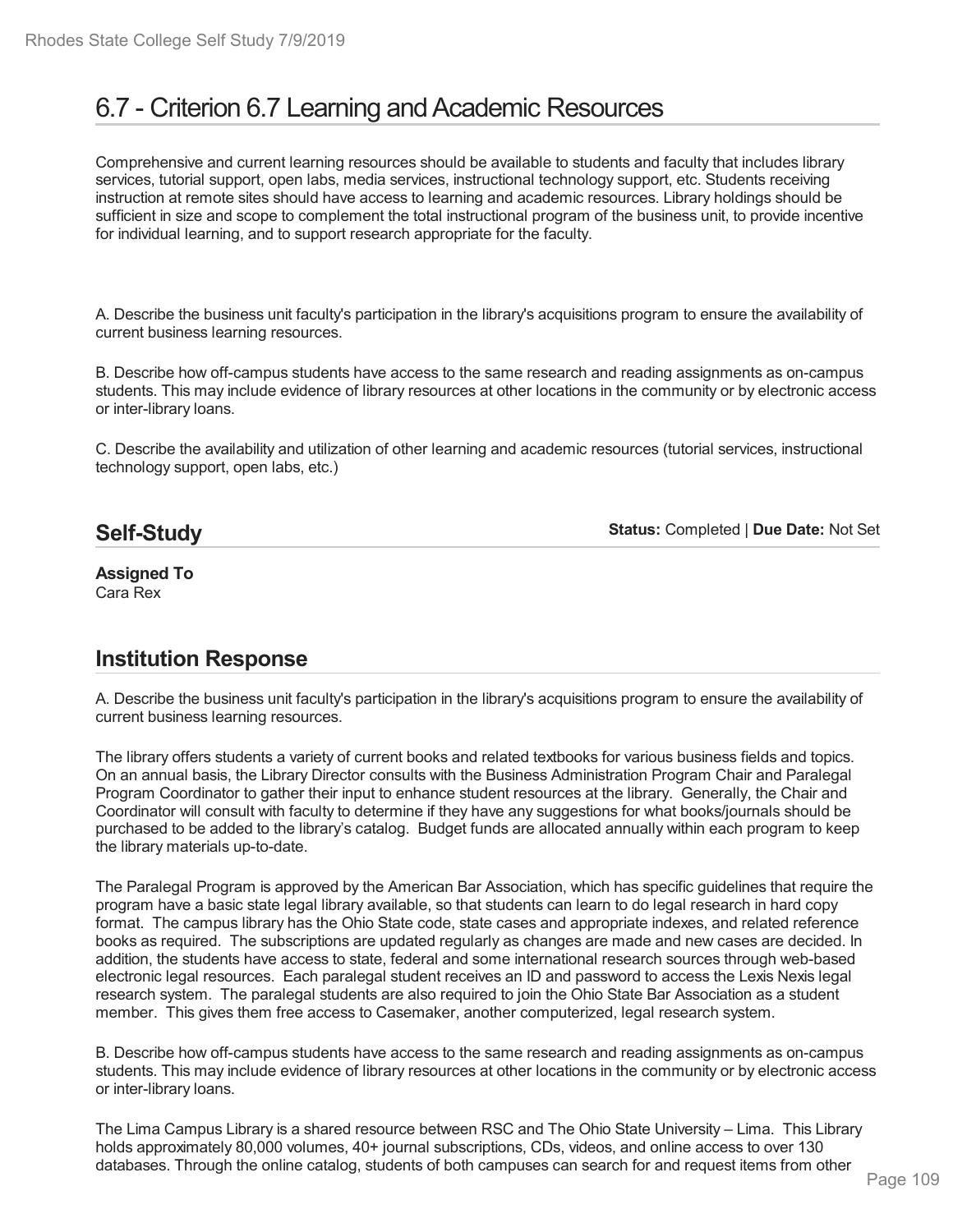Ohio State University libraries. Students can also access and request items through OhioLink, a statewide online catalog of over 49 million items in 89 Ohio colleges and universities. Many of the online databases provide full-text articles from thousands of journals. The catalogs and databases can also be accessed from home by logging into the library website.

Librarians assist students in locating appropriate research articles, and provide support in navigating and accessing research information from stacks, electronic databases, OSU's Library Catalog, and the OhioLink statewide catalog. Reference librarians offer individual and group-based orientations to library resources. These services are also offered to RSC students not able to come to campus through the "Speak with Librarian" function on the Library Webpage. Students can call, e-mail, or live chat with a librarian at their convenience.

C. Describe the availability and utilization of other learning and academic resources (tutorial services, instructional technology support, open labs, etc.)

#### Academic Success Center

The Academic Success Center (ASC) offers business students tutoring services, workshops related to test taking strategies, how to study, and anxiety management, along with multiple on-line resources such as the Kahn Academy, Purdue Owl Online Writing Lab, and E-tutoring. All services offered through the ASC are free. Additionally, the ASC manages the College's Early Alert Process (CEAP), which enables timely at-risk student interventions by Success Coaches and Academic Advisors. The ASC is located in Room 151 of the Science Building with both weekday (daytime/evening) and Saturday hours of operation.

In the Fall Term of 2017 there were 44 visits, and in the Spring Term of 2018 there were 74 visits by Business majors to the ASC. Corporate Accounting was the most tutored business specific course during these terms.

#### Accommodative Services

Accommodative Services provides equal access, resources, and advocacy for business students with documented disabilities. The office complies with the Americans with Disabilities Act by providing reasonable accommodations that support learning and connect students to external resources. Eligible students receive accommodation letters that are presented to instructors that may include the following: note-taking, preferential seating, audio recording, service animals, sign language interpreters, assistive technology, electronic textbooks, testing accommodations, etc. Accommodative Services is located in Room 132 of the Technical Education Laboratory.

## Testing Center

Testing Center services include placement testing, distraction-free testing, makeup testing, online testing and off site test proctoring for Business students. The Testing Center services adhere to the National College Testing Association Professional Standards and Guidelines. The Testing Center is located in Room 132 of the Technical Education Laboratory with both weekday (daytime/evening) and Saturday hours of operation.

In the Fall of 2017 and Spring of 2018 terms there were 68 tests administered in the Testing Center for different Business courses. There were 364 students that logged into the Testing Center to take those 68 tests. A majority of the tests were from the Accounting major.

#### Center for Distance and Innovative Learning

The Center for Distance and Innovative Learning (CDIL) collaborates with the IS Helpdesk to resolve student, staff, and faculty issues, such as forgotten passwords or missing items on the Canvas (Learning Management System) dashboard. The LMS Coordinator can also assist students and faculty with technical issues related to coursework.

The CDIL has dedicated personnel to work directly with faculty to enhance instruction. The CDIL provides services to support the use of Canvas, which houses course information for all traditional, hybrid, CCP, and online courses. The CDIL provides faculty training and faculty professional development opportunities. The CDIL also facilitates the Quality Matters Reviews for on-line courses in the Business Program. The CDIL also provides technology and software to support innovative teaching methodologies. Faculty can use a Surface Pro laptop, which contains Camtasia software to create pre-recorded content for their on-line and hybrid classes.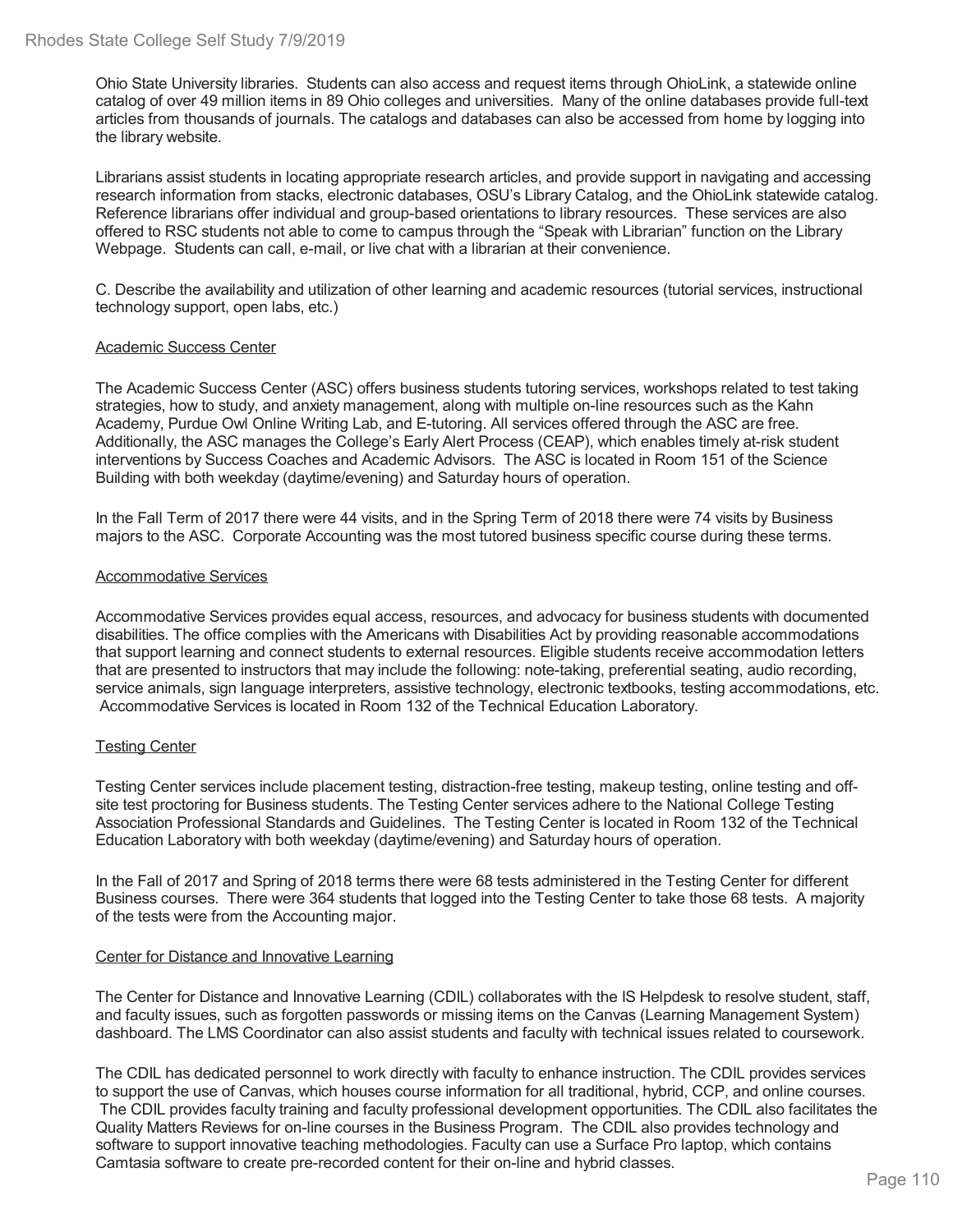If a faculty member wishes to develop a new on-line course, the faculty member and instructional designer will meet, in-person or virtually, to discuss existing course content, online content delivery methods, online learning activities, assessments, and Americans with Disabilities Act compliance. The faculty member and instructional designer will collaborate to develop a preliminary weekly/modular course design. The faculty member and instructional designer will also collaborate on developing instructional materials, learning activities, and assessments. The instructional designer will complete the development of the online course. An Online Course Quality Assurance review team will review the course using the Quality Matters Rubric. If the course does meet the expectations of the Quality Matter Rubric, the faculty member will work with the instructional designer to make the necessary revisions, and the course will be re-reviewed. When the course meets the expectations of the QM rubric the course will be scheduled.

The CDIL is located in Room 233 of Keese Hall.

## Information Systems Department

The Information Systems (IS) Department provides a comprehensive platform of technology tools utilized by business students. A valuable service offered by IS is the Help Desk. The Help Desk is also available to Business students to assist with resolving user account and password problems and/or wifi connectivity issues with phones, tablets, or laptops. The Help Desk also serves as a central point of contact for faculty to contact when they encounter hardware or software problems, user ID management, and requests for special equipment such as laptops. The Help Desk can be reached via phone, email, or in person. The Help Desk is located in Room 104 of Keese Hall.

IS also maintains the campus wi-fi network and 19 computer labs across the RSC campus. Many of these labs are used for Business classes or accessible to Business students while they are on campus. Open labs with computer stations are available to Business students in Keese Hall 120, Science Building 151, Science Building 240, Technical Education Laboratory 132, and the Campus Library.

# **Sources**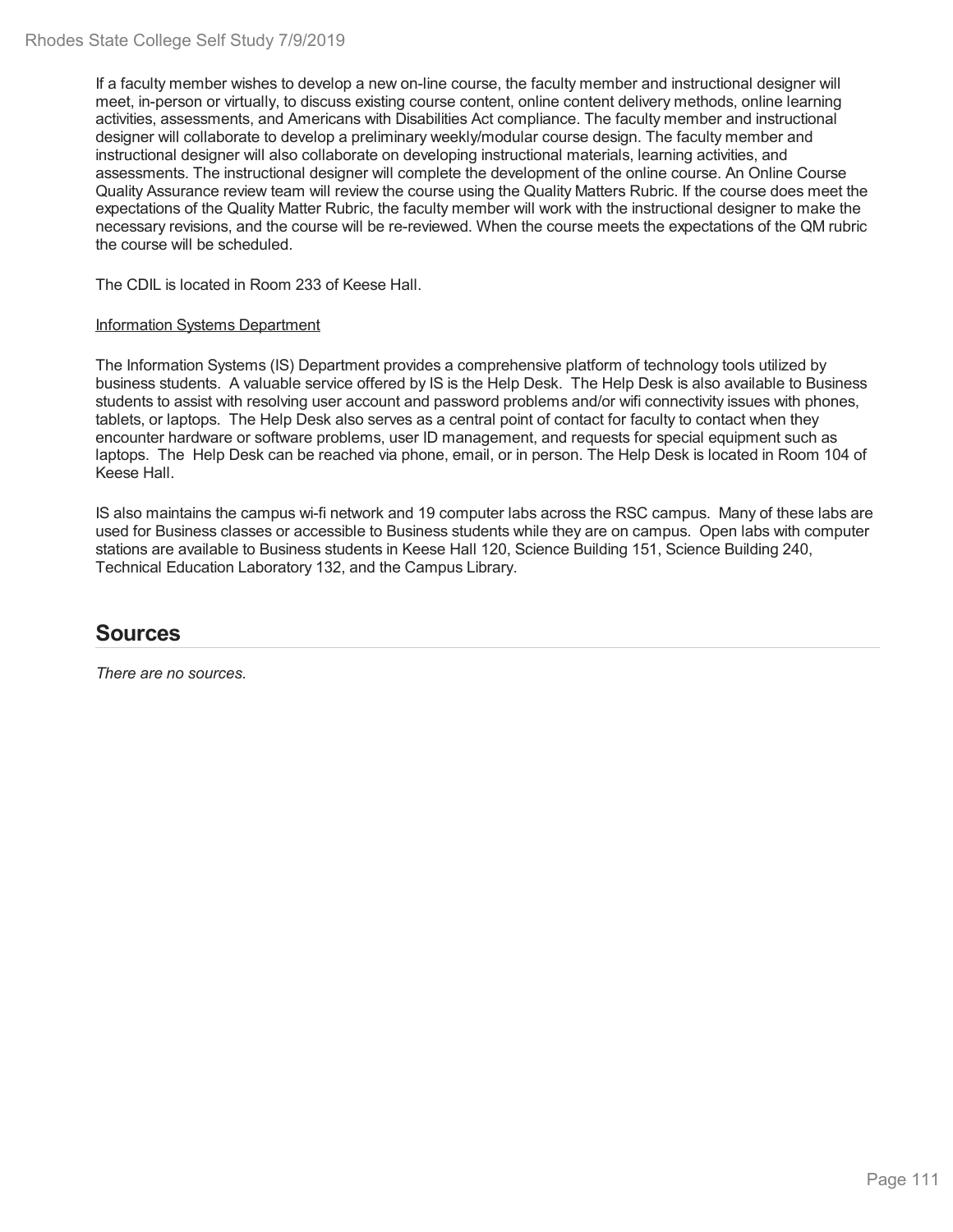# 6.8 - Criterion 6.8 Support Services

The business unit should have adequate institutional support services such as administrative, clerical, technical, laboratory, and advising support to meet the needs of its programs.

A. Describe the level of institutional support services available to the business unit.

B. Describe how the business unit manages support services to promote student success and achieve the mission of the business unit.

# **Self-Study**

**Status:** Completed | **Due Date:** Not Set

**Assigned To** Cara Rex

# **Institution Response**

A. Describe the level of institutional support services available to the business unit.

The Business Administration and Paralegal Departments have access to substantial support services to meet the needs of prospective, new, and current students. These services include Admissions, Academic Advising, Financial Aid, Business Office, Bookstore, Counseling Services, Student Engagement and Activities, and Career Development.

## Admissions

Admissions supports prospective Business students by guiding them from initial contact with RSC to completion of the admissions process. The staff engage students through off-site and on campus recruitment events and communications. Admissions staff offer College Planning Information Nights, which explain program options, career opportunities, and support services to families and prospective students. Admissions also hosts the annual Welcome Day for students that allows them to meet faculty and staff, tour the campus, and explore student services and activities. The Admissions Office is located on the first floor of the Public Service Building.

## Academic Advising

Professional staff advisors guide students in selecting among the various programs offered in business related fields. Once a program is selected, advisors work with the students on course scheduling and also help students navigate College services, processes, and policies. Advising happens one-on-one and also through orientation group sessions. Advisors can be accessed by phone, email, and on-site. Students transition to faculty advisors after successfully completing 30 semester hours. The Academic Advising Office is located in Room 148 of the Public Service Building.

## Financial Aid

The Financial Aid Office has advisors that assist students in obtaining and maintaining financial resources to pursue their college education. The advisors also work closely with students to manage their educational debt. Advisors support students through the process of completing their Free Application for Federal Student Aid (FAFSA) and scholarship applications. Advisors also work with students to complete Financial Aid Exit counseling before their degree is issued to them. In 2017-2018, RSC had 1,998 traditional (non-CCP) students enrolled, and 1,169 (58.5%) received at least one form of financial aid. The Financial Aid Office is located Public Service Building, Room 150 and is open for scheduled and walk-in appointments Monday through Friday.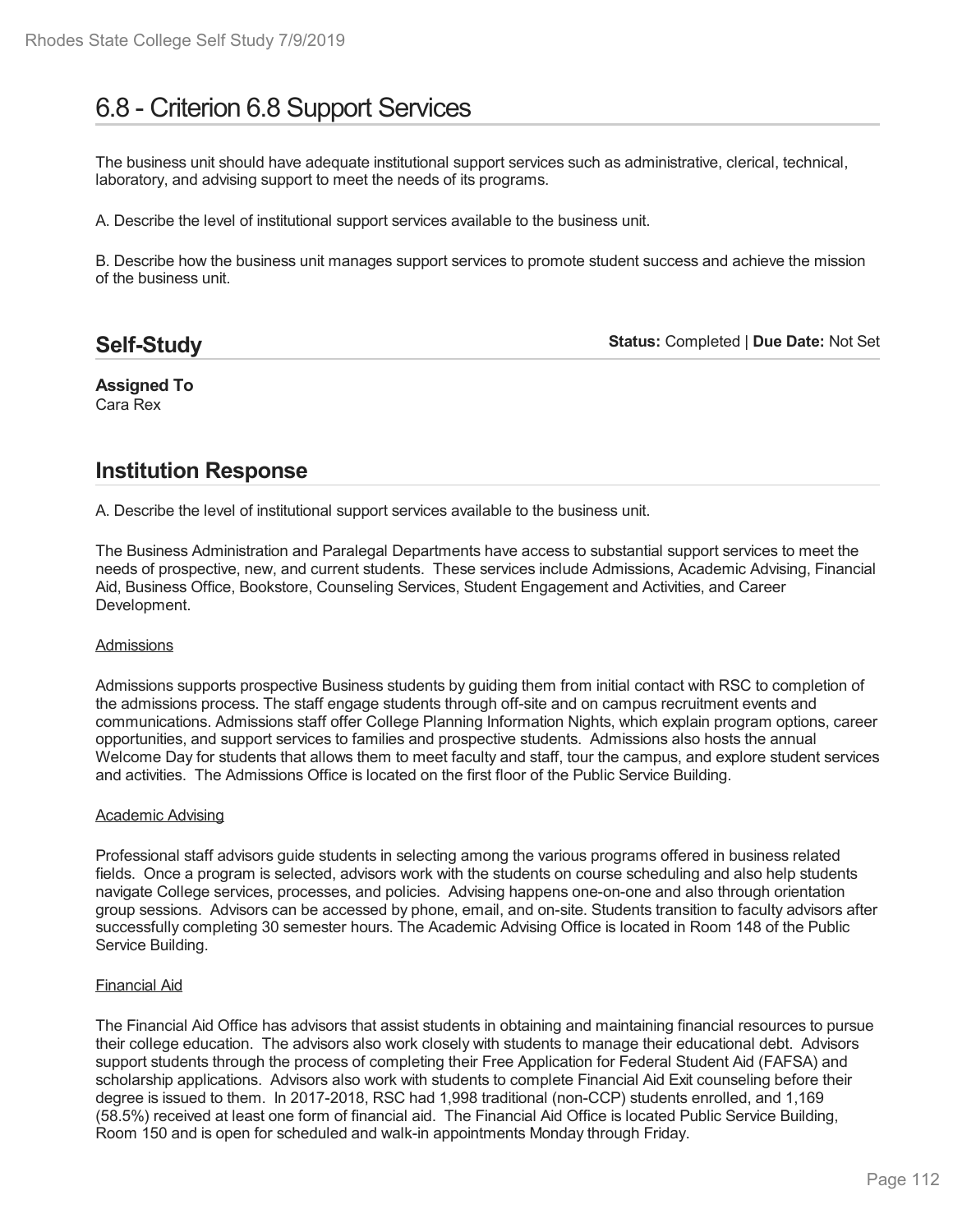## Business Office

The Business Office provides services to students by processing tuition payments, fee payments, and refunds of excess financial aid. The Business Office also supports the Business Administration Chair and Paralegal Coordinator when they prepare their Annual Budgets and participate in Budget Hearings. Actual expense versus budgeted expense is monitored closely by the Business Office throughout the year, and Annual Contribution Margin reports are prepared by the Business Office to show how each program is financially performing. The Business Office is located in the Public Service Building, Room 222. Office hours are 8 a.m. to 5 p.m., Monday through Friday.

## Bookstore

The Lima Campus Bookstore is a shared resource between RSC and The Ohio State University – Lima. The bookstore is managed by Barnes and Noble. Students can come to campus to purchase textbooks, or they can purchase them on-line through Barnes and Noble's campus webpage. The bookstore is located on the first floor of the Public Service Building.

## Counseling Services

Rhodes State has available to students, at no cost, a licensed professional counselor on campus. The counselor meets with faculty, attends division meetings, and participates in other college functions to make faculty and students aware of the counseling office on campus. Faculty and staff can make a student referral by completing a Counseling Services Referral form. Students do not need a formal referral to see the counselor, they may merely call, email, or stop by to be seen or if needed, schedule an appointment.

## Career Services

Career Services provides a wealth of resources for students and alumni, which include personal assistance in writing a cover letter and resume along with identification of potential employers. Career Services also provides assistance in placing students in internships. Career services organizes special events which include career days, job fairs, mock interview days, employer spotlight series, professional development series, and transfer fairs.

Faculty can contact the Director of Career Services to have her come into their classes as a guest speaker to present on topics like cover letters, resume preparation, interview preparation, and professional dress. The Career Services office is located in the Public Service Building, Room 150.

## Administrative/Clerical Support

The Business Administration Chair and Paralegal Program Coordinator receive administrative and clerical support from Mrs. Ardella Jones. Mrs. Jones is located in JJC 179. Mrs. Jones has 50% of her time devoted to support the Business and Public Services Programs at the college. Mrs. Jones' main support functions relate to preparing purchase requisitions, entering maintenance requests, tracking syllabi and syllabi checklists, assisting with honor society inductions, and running reports requested by the Chair and Coordinator. The Business Administration Chair also usually has access to a work-study student to provide limited clerical support during the Fall and Spring terms.

B. Describe how the business unit manages support services to promote student success and achieve the mission of the business unit.

The Business, Technology, and Public Service Dean directly supervises the administrative assistants that support the Division. The Dean and Department Chairs have meetings regularly to discuss new initiatives, proposed changes, or other items of general interest. The Chair of Human Service meets regularly with the Coordinator of Paralegal Department to ensure she is updated on any needed information that was presents in the Dean's Meeting. The Business Administration Department Chair has a bi-weekly meeting with faculty to discuss curriculum, assessment, and other pertinent items. The academic advisors assigned to the Business Administration Department are regularly invited to attend these faculty meetings so that they are current on any issues impacting their responsibilities. These individuals are also invited to attend Department Advisory Committee meetings.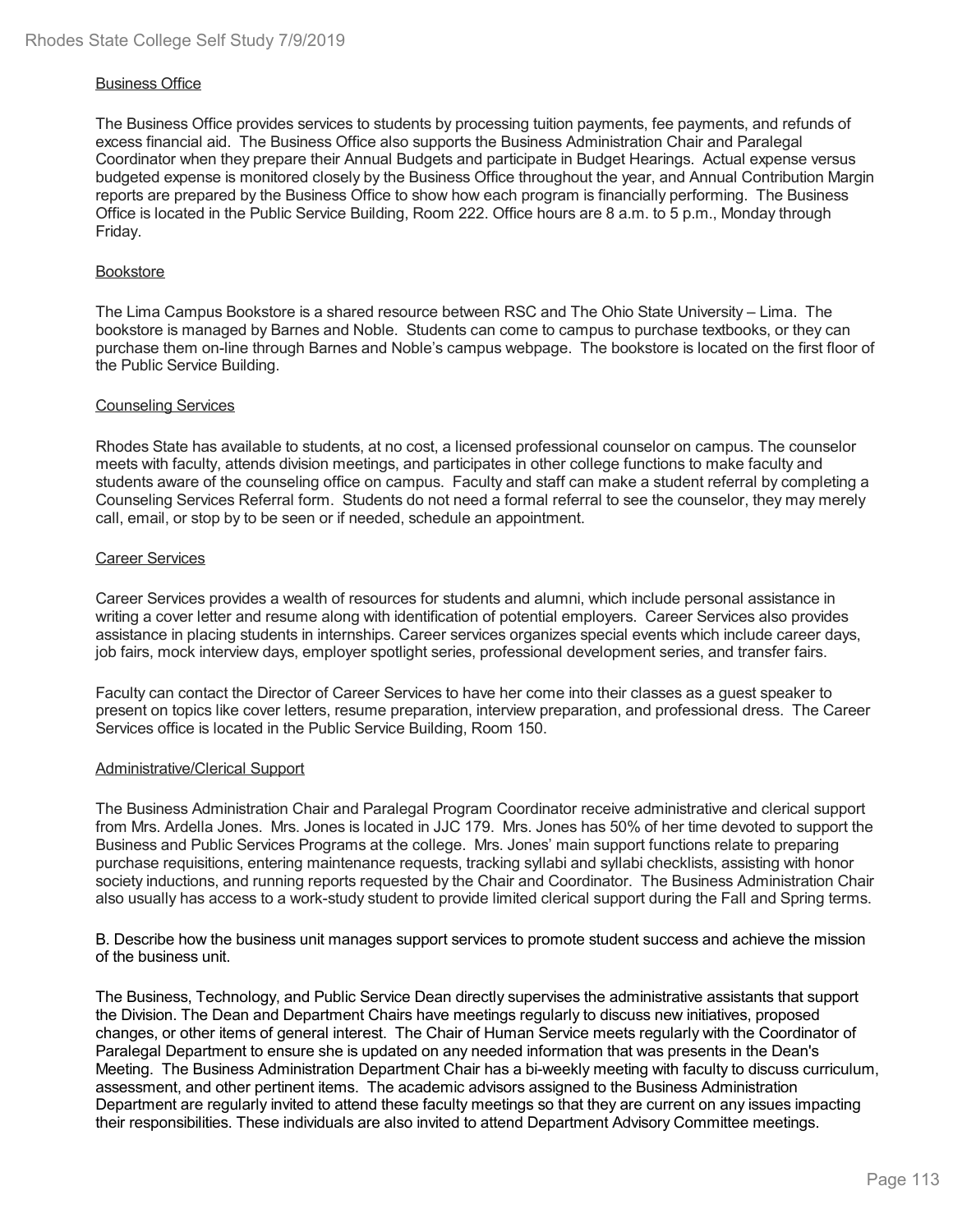# **Sources**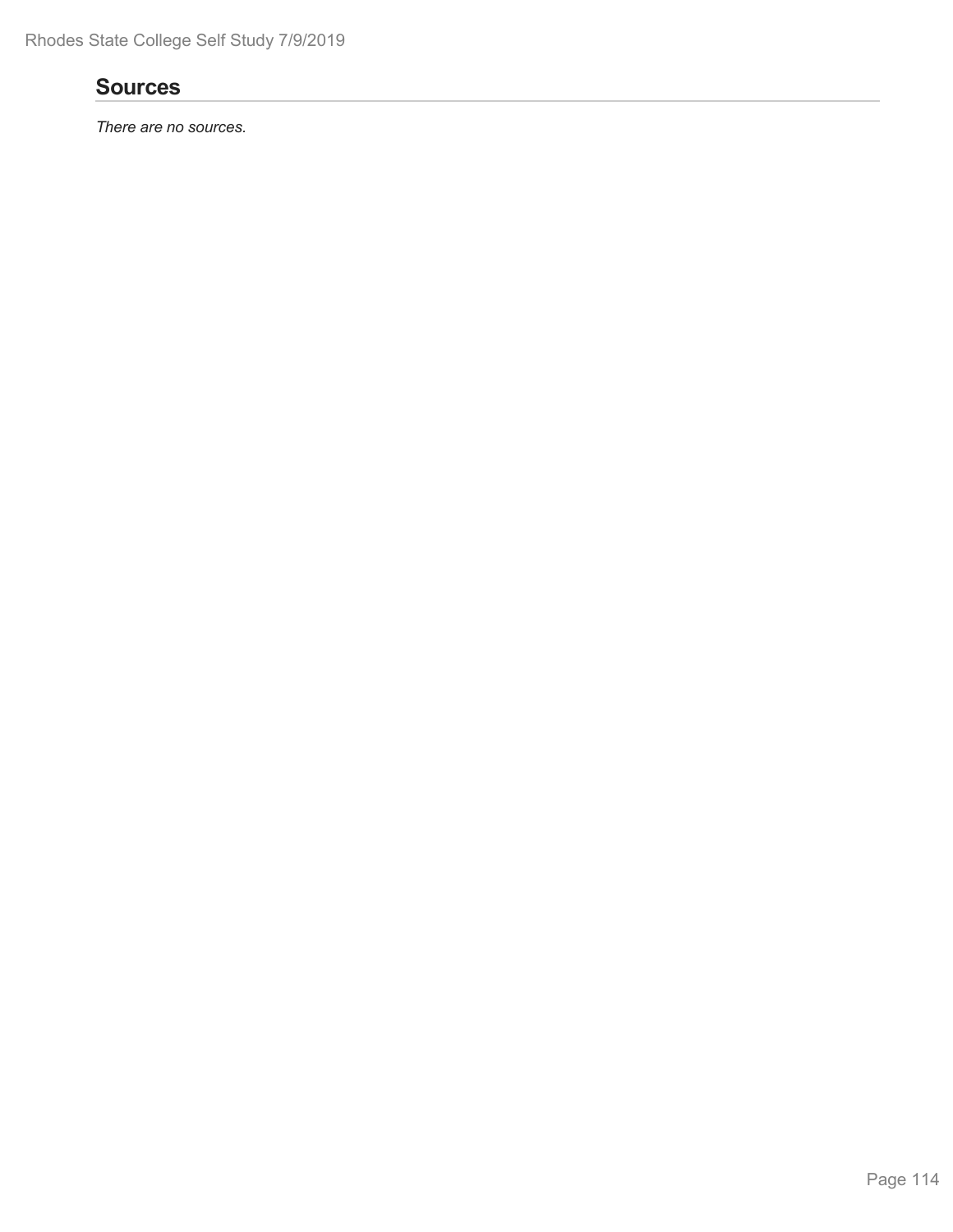# 6.9 - Criterion 6.9 Educational Innovation

All business schools and programs should provide an environment that encourages and recognizes innovation and creativity in the education of business students.

A. Describe how the business unit encourages and recognizes faculty and staff innovation and creativity.

B. Provide evidence of innovations and creativity that have been implemented by the business unit.

| <b>Status: Completed   Due Date: Not Set</b><br><b>Self-Study</b> |  |
|-------------------------------------------------------------------|--|
|-------------------------------------------------------------------|--|

**Assigned To** Cara Rex

# **Institution Response**

A. Describe how the business unit encourages and recognizes faculty and staff innovation and creativity.

The College maintains a robust training and performance review process that includes new faculty orientation, faculty/staff professional development, faculty/staff performance evaluations, student course evaluations, and classroom observations (including off-campus visitations of College Credit Plus faculty), and the faculty promotion review process. In addition, the College offers financial incentives to faculty and staff members to continue formal learning through the Tuition Assistance Program. Outstanding achievement of faculty and staff is recognized annually by the college at an Employee Awards Dinner. Awards are presented for the following: Years of Service, Outstanding Faculty Award, Outstanding Adjunct Faculty, Outstanding Support Staff Award, Outstanding Professional/Administrative Leadership Award, and the Compass Presidential Award. Innovation and creativity are recognized and encouraged by these awards. In 2018, Les Finley, full-time Business Administration/Human Resource faculty received the Outstanding Faculty Award. He has also been nominated for the 2019 Ohio Association of Two Year Colleges Teacher of the Year Award. In 2019, Traci Bitler, full-time Business Administration/Marketing faculty has been nominated for the 2019 Ohio Association of Two Year Colleges John Fallon Early Teaching Award.

B. Provide evidence of innovations and creativity that have been implemented by the business unit.

The Business Administration and Paralegal Departments have initiated or participated in a number of innovations and creative activities. The following summarizes some of the innovation and creative activity highlights:

\*Launched Business Professionals of America Club with the assistance of a Rhodes State College Innovation **Grant** 

\* Launched Internship Program for Accounting, Business Administration, Human Resource, and Marketing students with the assistance of multiple Ohio Means Internships and Co-ops Grants.

\*Partnered with the Rhodes State Small Business Development Center and Apollo Career Center to launch an Entrepreneur Academy where students can earn a stackable certificate applicable for college credit at Rhodes State College.

\*Participated in the launch and implementation of the RSC Comprehensive Early Alert Program (CEAP). CEAP is a cross-functional program that engages students, faculty, and staff in conversations and activities that promote student success. This program was one of four finalists, for the American Association of Community Colleges' Student Success Award for 2019.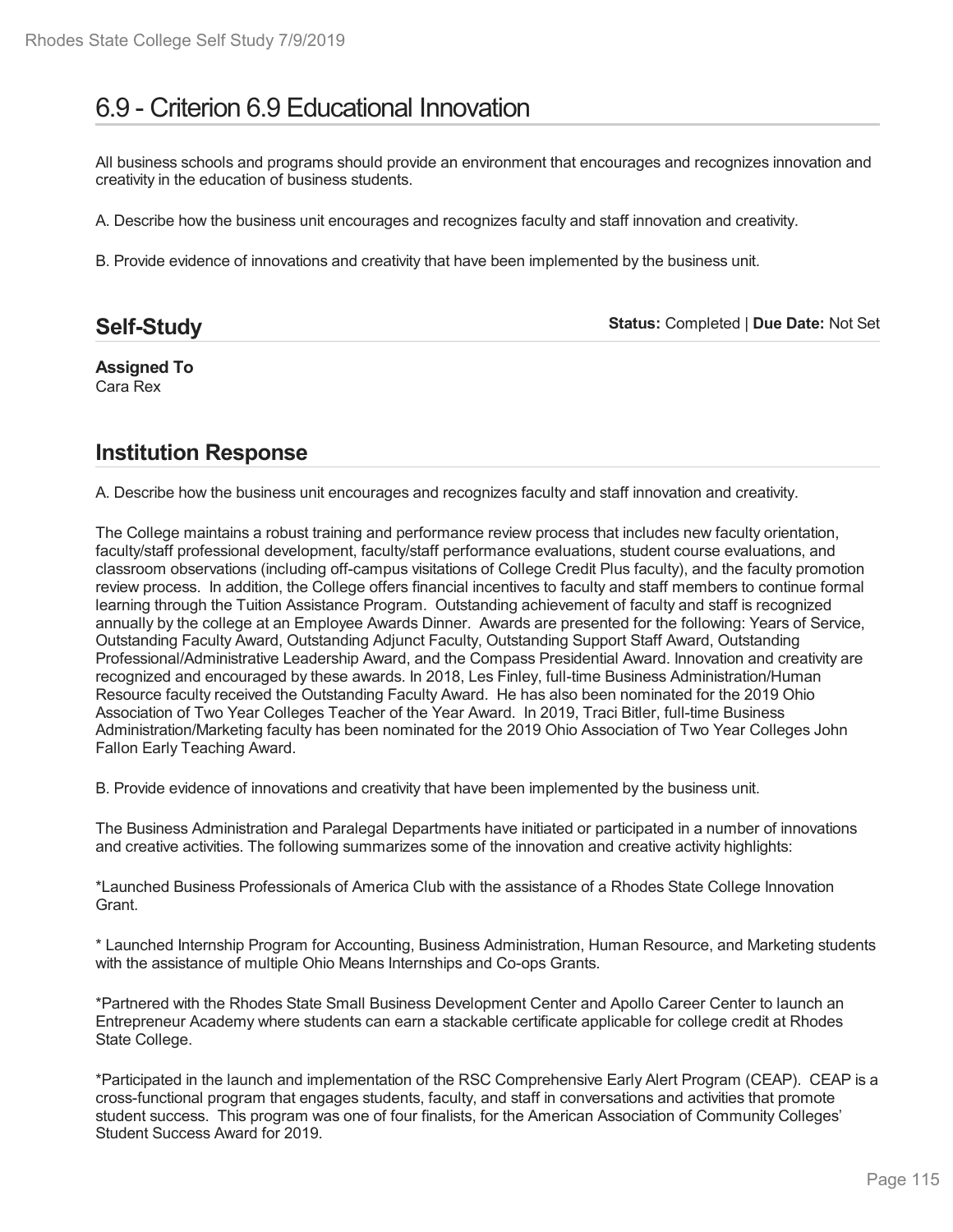\*Developed a business focused summer camp targeting middle school students.

\*Launched Business Administration Degree in a One-Night-a-Week format

\*Launched Accounting, Business Administration, Human Resource, and Marketing degrees in 100% on-line format

\*Incorporated a student collaboration with business and digital media students to produce commercials in MGT 1250 (Team Building).

\*Incorporated industry recognized credentials like Google Analytics Certification, HubSpot Inbound Marketing Certification, Hootsuite Platform Certification, and Hootsuite Social Media Certification into various marketing courses.

\*Created a new Legal Office Management Technology course (LEG 1300) to increase student technology skills and awareness of unique issues to legal offices.

# **Sources**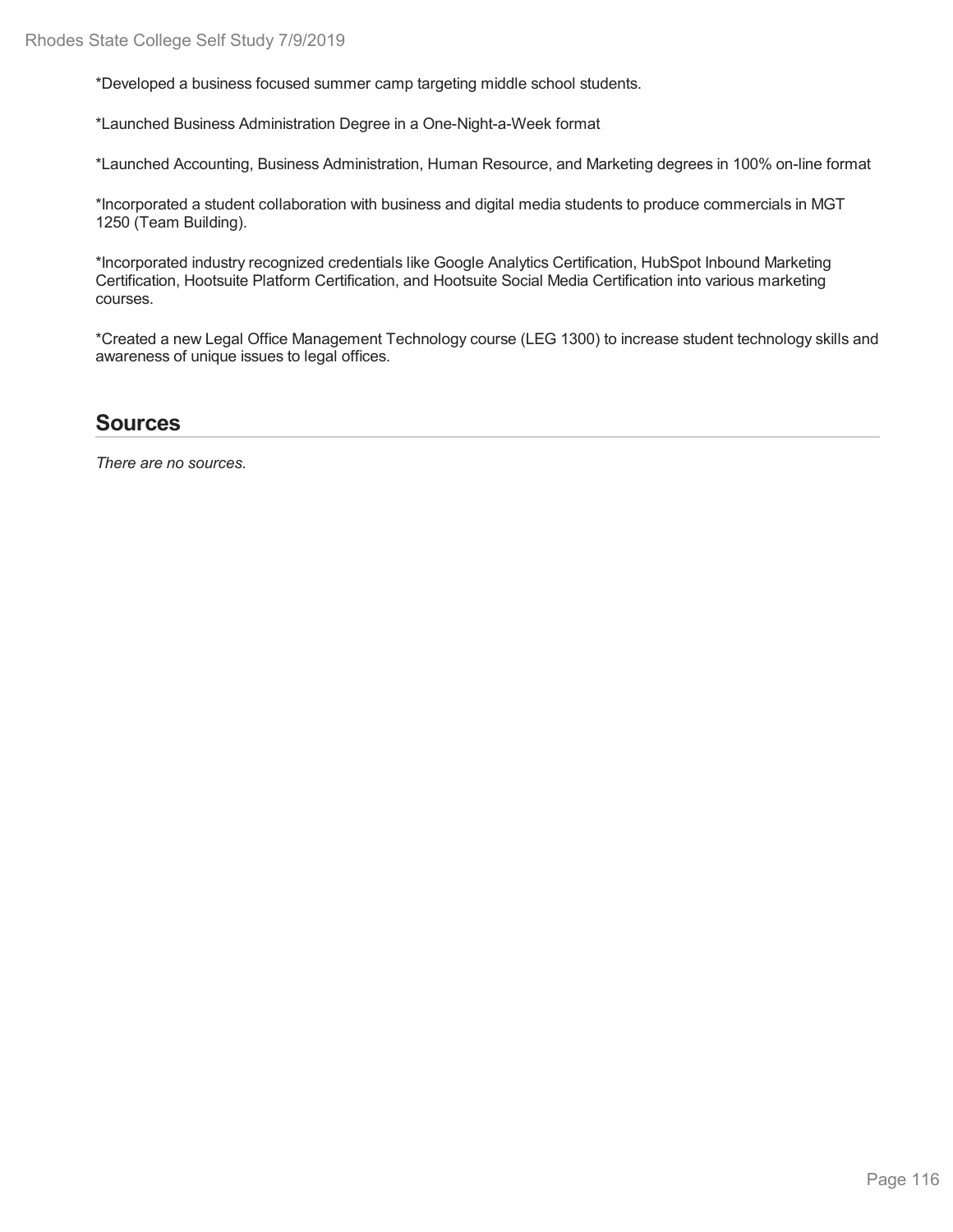# 6.10 - Criterion 6.10Articulation and Transfer Relationships

For the purpose of defining roles, relationships, and procedures that promote the interests of transfer students, the business school or program must provide evidence of articulation and/or course transfer arrangement. On-going communication is the key to effective articulation. A product of this communication process should be a course equivalency document that specifies the type and amount of credit that an institution accepts in transfer. Institutions are encouraged to implement articulation agreements whereby associate degree graduates can obtain junior status and the equivalent of two years' credit toward specified baccalaureate degrees.

For the purpose of satisfying Criterion 6.10, use a table such as Figure 6.10.1 found under the Evidence File tab above to explain or describe any articulation and/or course transfer arrangements you have with other institutions, as well as report in the following areas as appropriate for your institution:

A. List the principal transfer institutions for which the business unit's institution receives, sends, or transfers students.

B. Provide a copy of all articulation and/or course transfer agreements in effect, or evidence of attempts to establish such agreements for the peer review evaluation team in the resource room. (Do not include in the self-study.)

C. Describe the mechanisms in place that avoid requiring students to duplicate coursework completed at another institution.

D. Describe the student advisement process that counsels students as to the transferability of course work.

E. Persistency rates and other key student performance-related indicators of transfer students from ACBSP accredited institutions.

F. Total amount of transfer credits earned at previous ACBSP accredited member institution versus total amount of credits applied toward general education and/or business concentration requirements at receiving institution.

## **Self-Study**

**Status:** Completed | **Due Date:** Not Set

**Assigned To** Cara Rex

# **Institution Response**

For the purpose of satisfying Criterion 6.10, use a table such as Figure 6.10.1 found under the Evidence File tab above to explain or describe any articulation and/or course transfer arrangements you have with other institutions, as well as report in the following areas as appropriate for your institution:

Please see Evidence File... "Files for Self Study Rhodes State College (7-15-19)" - Tab "Table 6.10 – Articulation Agreement"

A. List the principal transfer institutions for which the business unit's institution receives, sends, or transfers students.

The Business Administration and Paralegal Departments through the admission, orientation and advising process encourage all incoming students to send official transcripts to RSC from any institution that they have attended. These transcripts are evaluated to determine any credits that could be transferred into RSC and applied to their degrees. Students transferring into RSC can have credits from awide variety of prior institutions including: two-year in-state public, four-year in-state public, in-state private, and out-of-state public and private institutions. Over the last 4 ½ years, transfer credit has been awarded for business students transferring to RSC from at least 74 different institutions.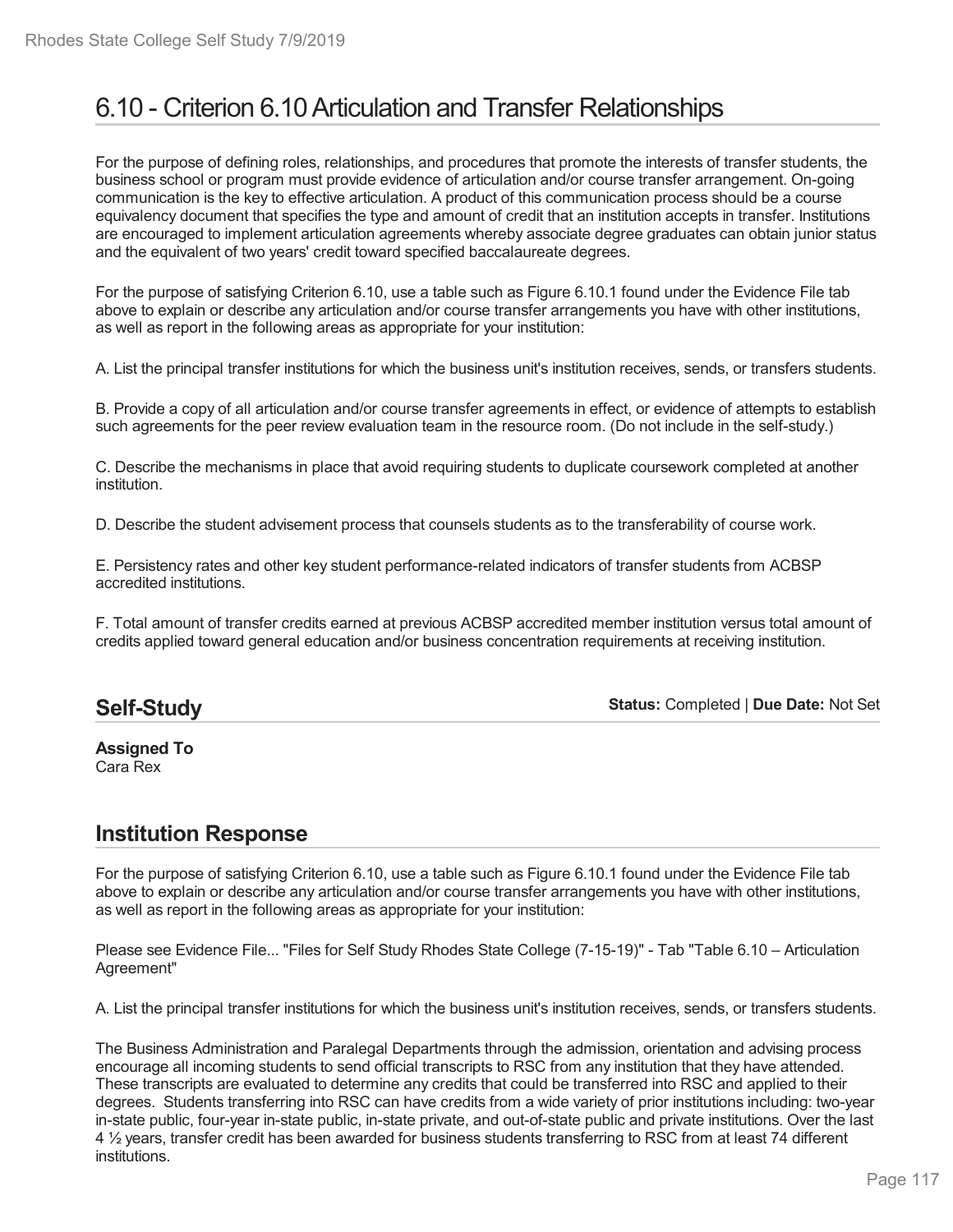Over the last six academic years, 27% of RSC students graduating with Business degrees have transferred to other institutions. Here is the breakout of RSC student's transferring by degree:

- \* Associate of Applied Business in Accounting 39%
- \* Associate of Applied Business in Business Administration 28%
- \* Associate of Applied Business in Human Resource 23%
- \* Associate of Applied Business in Marketing 29%
- \* Associate of Applied Business in Paralegal/Legal Assisting 9%

A majority of these students have transferred to Franklin University, but students have also transferred to the University of Northwestern Ohio, Columbus State Community College, Bluffton University, Wright State University, Bowling Green State University, and the Ohio State University to name a few.

Please see "Top 5 Transfer Institutions by Program" under Sources for more details about student transfer.

C. Describe the mechanisms in place that avoid requiring students to duplicate coursework completed at another institution.

RSC accepts transfer credit for college-level courses that meet Ohio Department of Higher Education (ODHE) transfer credit requirements for the quality of courses transferred from other public institutions and credits originating from accredited independent, out-of-state, and international institutions of higher education.

RSC participates in both the Ohio Transfer Module (OTM) and Transfer Assurance Guides (TAGs) through ODHE. ODHE monitors and approves all courses that are OTM or TAGs. OTM is a set of General Education courses guaranteed to transfer among all Ohio public higher educational institutions. TAGs is a set of technical courses guaranteed to transfer among all Ohio public higher educational institutions. Please see Standard 6.1 for more detailed information on Business Unit TAGs courses.

Evaluation of transfer credits begins by comparing transcripts with RSC's Student Information System and the Transfer Equivalencies Degree Audit Table that includes all OTM, TAG, and previously evaluated courses. The Office of Transfer provides transcripts and other documentation for courses not listed in Student Information System for review by the appropriate Chair/Coordinator or Dean. Upon transfer approval, the course is entered into the Table. RSC only transcripts credits which apply to the student's program of study. If the student transfers to a different RSC program, transcripts are reevaluated.

D. Describe the student advisement process that counsels students as to the transferability of course work.

In order to guarantee transferability of courses within Ohio public colleges and universities, a course may have OTM (Ohio Transfer Module) approval, TAG (Transfer Assurance Guides) approval, or both. OTM approved courses are typically general education courses that can transfer from one college or university to another. This can help students make progress towards general education requirements and avoid unnecessary duplication of courses. TAG approved courses are foundational or "technical" courses that represent a commonly accepted pathway towards a bachelor's degree. A TAG approved course is guaranteed to transfer within Ohio public colleges and universities and apply to the degree or program requirements.

Rhodes State College's course catalog lists the OTM or TAG designation for every course accepted for transfer. In addition, the master syllabus for every course indicates whether it is approved for transfer as OTM or TAG. (Please see Standard 6.1 for more detailed information on Business Unit TAGs courses.) RSC also has an Associate of Science degree with a Business Concentration that has a clearly defined transfer pathway to Ohio four-year public colleges and universities business programs.

For students interested in transferring into key private university transfer partners like Franklin University or Bluffton University, clear pathways are laid out that explain what courses will transfer into those institutions and apply to a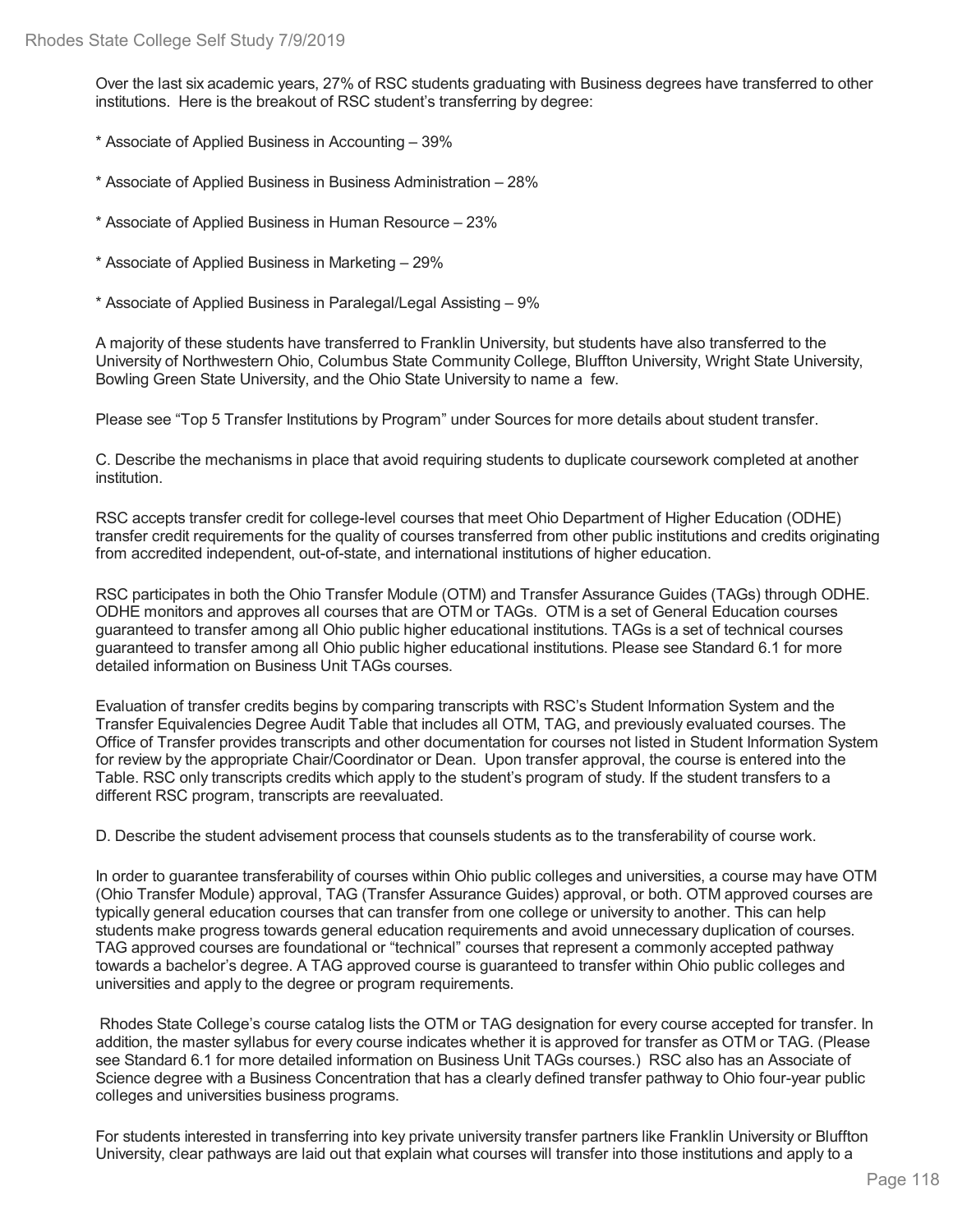student's bachelor's degree. Transfer pathway information is available to students in a kiosk in the Business Administration Department lobby and is given to students by faculty advisors as they near the end of their associate's degree. Representatives from those institutions are on campus regularly to meet with students and assist them with the transfer process. These representatives regularly meet with the Chair of Business Administration and have been invited to present transfer information for their institution at faculty/advisor meetings.

E. Persistency rates and other key student performance-related indicators of transfer students from ACBSP accredited institutions.

Because Franklin University is the largest four-year transfer partner of the Business Unit the data being presented below is solely in relation to Franklin University. Franklin University has provided their overall student GPA average for the last five years broken out by students that have transferred from RSC and two other community colleges in northwest Ohio. The names of the other two community colleges were not provided for privacy reasons.

RSC – Business Transfer Students – Average Franklin University GPA 3.36

NW Ohio Community College #1 – Business Transfer Students – Average Franklin University GPA 3.08

NW Ohio Community College #2 – Business Transfer Students – Average Franklin University GPA 3.14

RSC Business Unit transfer students on average perform significantly better on their Franklin University coursework than students from the two other community colleges in northwest Ohio.

F. Total amount of transfer credits earned at previous ACBSP accredited member institution versus total amount of credits applied toward general education and/or business concentration requirements at receiving institution.

The key transfer institutions that are promoted on the RSC campus for business students are Franklin University and Bluffton University. Both of these institutions primarily offer 3+1 transfer agreements, where students can complete their associate's degree at RSC (60-65 semester hours), complete their junior year of coursework at RSC (30 semester hours), and then complete their senior year of coursework at either Franklin University or Bluffton University (30-32 semester hours). These 3+1 transfer pathways provide an opportunity for students to complete a bachelor's degree for a total tuition cost for all four years combined of \$30,000-33,000.

Copies of all articulation agreements and detailed transfer pathways will be available for the peer review evaluation team in the resource room.

Again, because Franklin is the largest four-year transfer partner of the Business Unit the data being presented below is solely in relation to Franklin University. Franklin University has provided their overall student credit hours transferred from community colleges average for the last five years broken out by students that have transferred from RSC and two other community colleges in northwest Ohio. The names of the other two community colleges were not provided for privacy reasons.

RSC – Business Transfer Students – Average Credit Transferred from Community College to Franklin University – 72 Semester Credits

NW Ohio Community College #1 – Business Transfer Students – Average Credit Transferred from Community College to Franklin University -45 Semester Credits

NW Ohio Community College #2 – Business Transfer Students – Average Credit Transferred from Community College to Franklin University -51 Semester Credits

## **Sources**

Top 5 Transfer Institutions by Program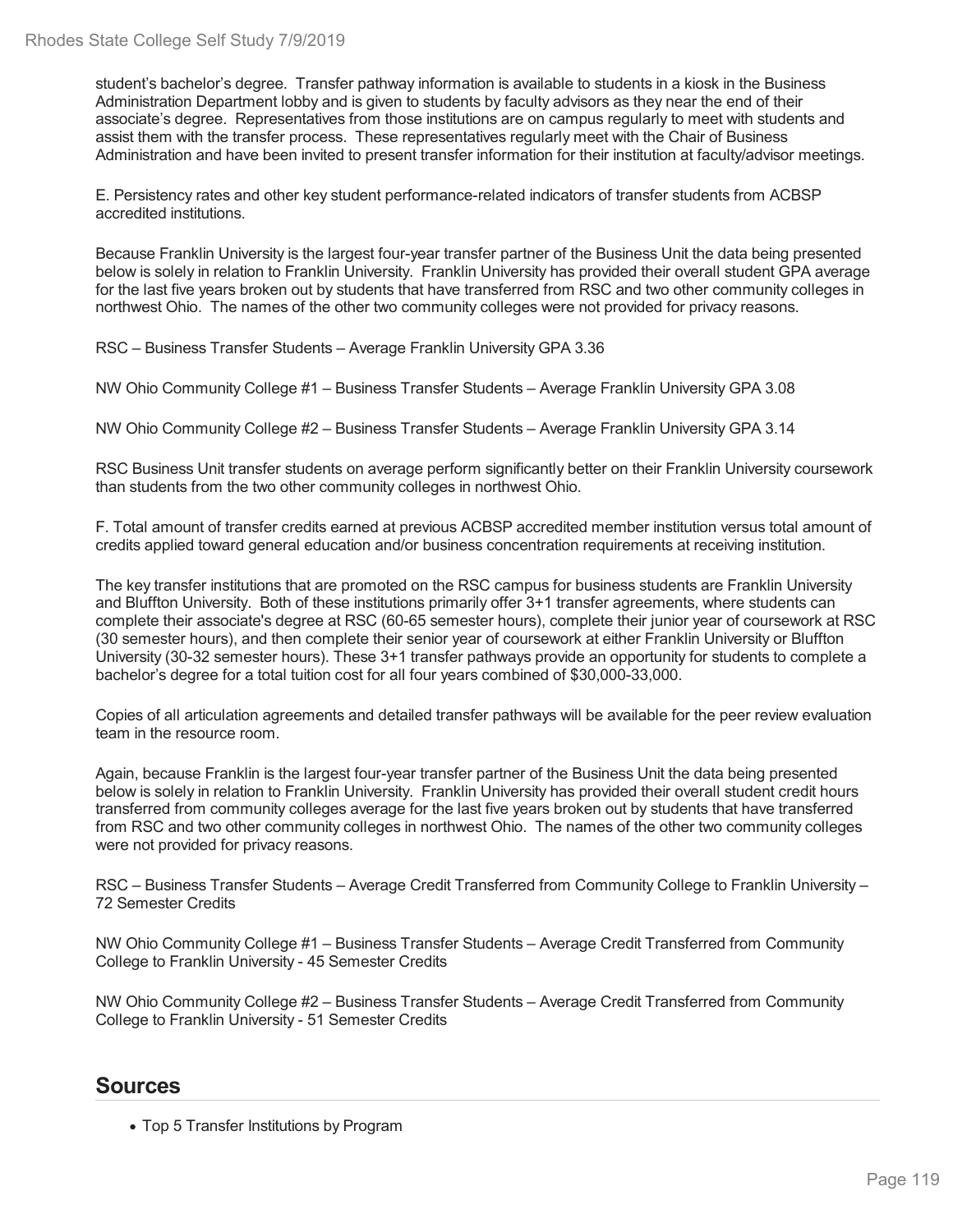# 6.11 and 6.S - Business Program Performance Including Student Achievement and Summary of Standard 6 – Process Management

Criterion 6.11 Business Program Performance Including Student Achievement

1. Provide evidence on the main business page website, or on business program websites, that demonstrate accredited programs provide information to the public on business student achievement. For example, evidence of business student achievement may include aggregate data by accredited programs regarding some of the following business student achievement measures:

- Attrition and retention
- **Graduation**
- Licensure pass rates
- · Job placement rates (as appropriate)
- Employment advancement (as appropriate)
- Acceptance into graduate programs
- Successful transfer of credit
- **Other**

Note: Website links submitted to document the implementation of this requirement must be on the business landing page, clearly identified, and lead directly to information regarding business student achievement. Provide the link in Section III of the online reporting portal.

Summary of Standard 6 - Process Management

Provide a summary of strengths and opportunities for improvement the institution plans to address related to Standard 6 - Process Management.

## **Self-Study**

**Status:** Completed | **Due Date:** Not Set

**Assigned To** Cara Rex

# **Institution Summary**

Provide evidence on the main business page website, or on business program websites, that demonstrate accredited programs provide information to the public on business student achievement.

The Business Administration and Paralegal Departments at RSC provide information to the public on business student achievement. Please see the following website: Business Program Accreditation. Business student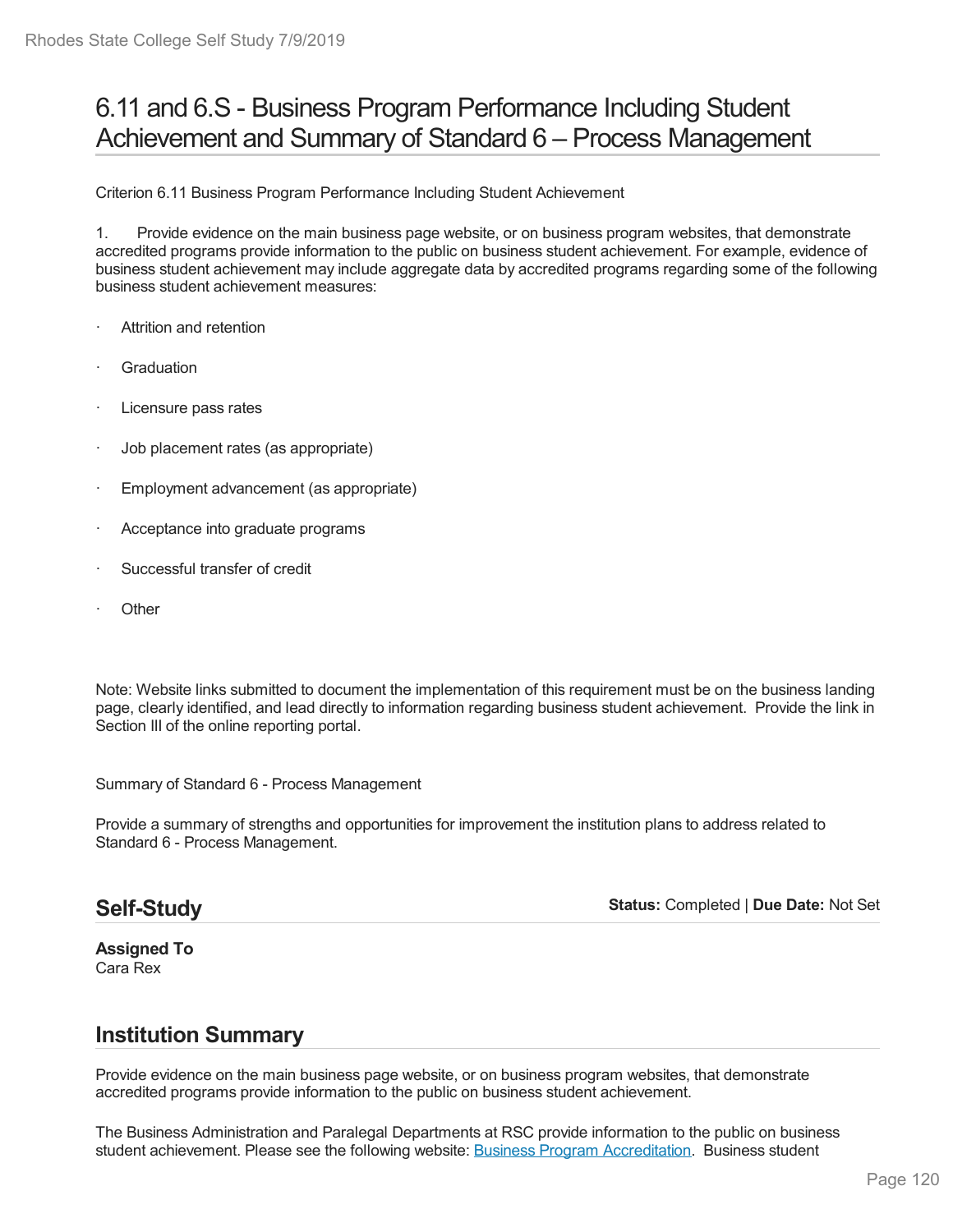achievement can be found under the heading "Rhodes State College ACBSP Accredited Program Performance."

Complete Table 6 - Standard 6 Business Unit Performance Results for Standard 6.

Please see Evidence File... "Files for Self Study Rhodes State College (7-15-19)" - Tab "Table 6 – Standard 6" for Business Unit Performance Results.

Provide a summary of strengths and opportunities for improvement the institution plans to address related to Standard 6 - Process Management.

## **Strengths**

\*All of the Business Administration and Paralegal degree programs contain an appropriate mix of general education, professional, and business major courses.

\*The Business Administration and Paralegal Departments have a strong program in place to insure consistency of content, delivery, and assessment of all courses taught by full-time and adjunct faculty.

\*There are broad institutional support services available to RSC students.

\*The Business Administration Department has strong 3+1 transfer agreements in place with clear pathways for students to be able to earn a Bachelor's degree.

\* The Business Administration Department is a strong financial contributor to RSC.

#### **Opportunities for Improvement**

\*The Business Administration and Paralegal Departments should make a stronger effort to recognize outstanding adjunct faculty by nominating them for teaching awards.

\*The Business Administration and Paralegal Departments should incorporate more industry recognized credentials/certifications into courses.

\*The Paralegal Department needs to increase the number of articulation agreements for students transferring to four-year institutions from the Paralegal Degree.

## **Sources**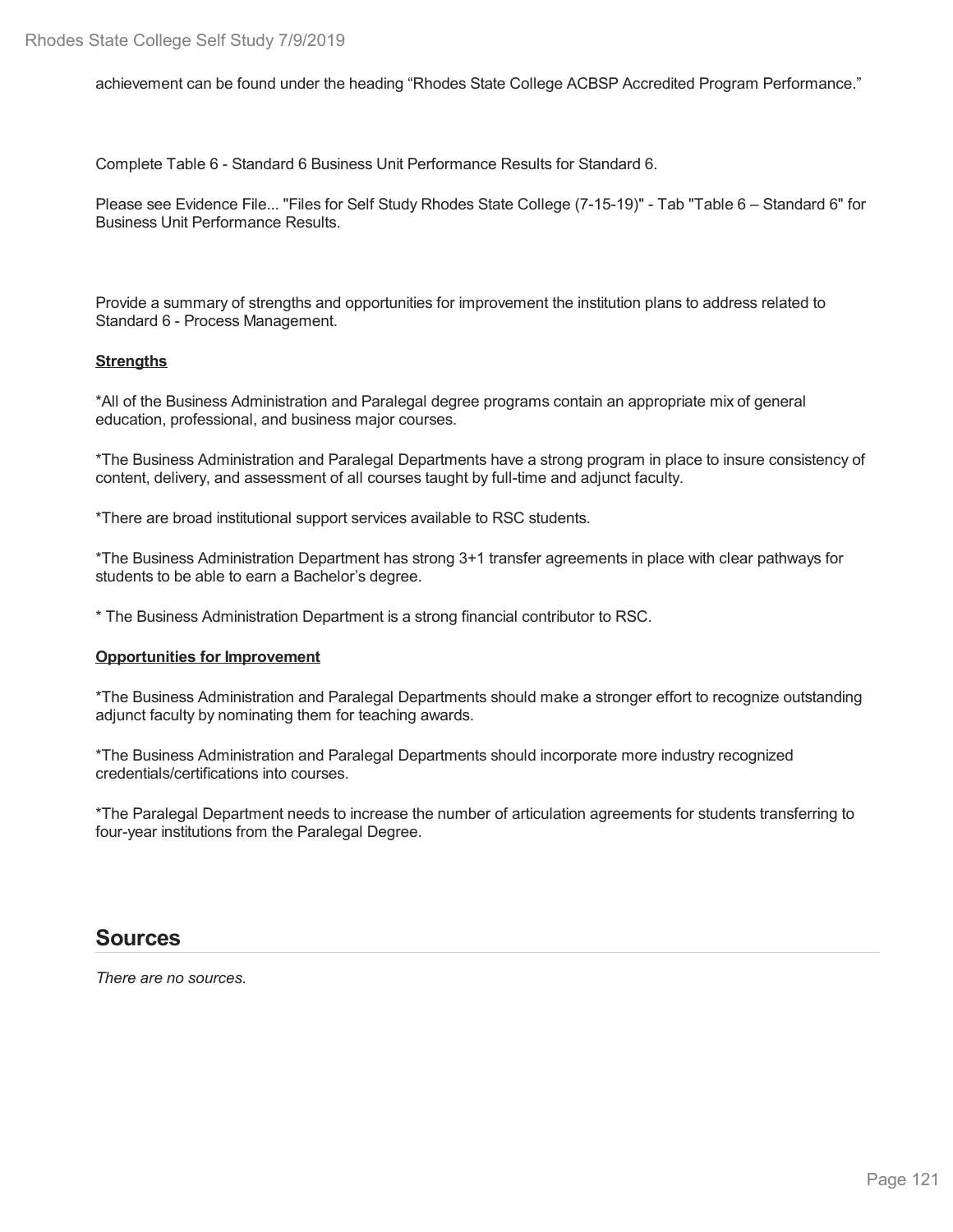# S - SELF-STUDY SUMMARY

1. Explain circumstances that prevent compliance with any standard such as state or local laws or bargaining agreements. Include a request for an exception or waiver of compliance with an appropriate justification.

2. Explain how student achievement will be made public. Provide a direct link on your website to the required public information such as graduation rates, retention rates, etc for your business programs.

## **Self-Study**

**Status:** Completed | **Due Date:** Not Set

**Assigned To** Cara Rex

# **Institution Summary**

Despite experiencing a period of declining enrollment, the Business Administration and Paralegal Departments at Rhodes State College have remained strong throughout the 10-year period of accreditation. During this period, the College has provided financial resources and facilities that have supported the departments and our students. The Business Administration Department has launched multiple programs in on-line and hybrid formats throughout the 10-year period of accreditation that are meeting the needs of our students and the business community. We also look for ways to continuous improve our existing programs through interaction and involvement with our internal and external stakeholders.

Perhaps our greatest strength is our outstanding faculty whose expertise and dedication strongly contribute to our students' success. As a result, the graduates of our accredited programs move into the job market or onto higher education with exceptional skills.

The greatest opportunities for improvements within the Business Administration and Paralegal Departments are increased community engagement and incorporation of more stackable certificates and industry recognized credentials within our accredited programs. The College's current strategic plan provides the framework and expectations for improvement in these areas.

1. Explain circumstances that prevent compliance with any standard such as state or local laws or bargaining agreements. Include a request for an exception or waiver of compliance with an appropriate justification.

## Not applicable

2. Explain how student achievement will be made public. Provide a direct link on your website to the required public information such as graduation rates, retention rates, etc for your business programs.

Family Educational Rights and Privacy ACT (FERPA) regulations prohibit the institution from releasing specific student academic information without a written waiver from the student. Students who permit such a release are listed on the Semester "Deans List" public relations announcements. Generalized student achievement information is released at semi-annual program advisory committee meetings and, as appropriate, at annual events such as:

- 1. College Wide Program Advisory Meeting
- 2. College Wide Program Advisory Chair Meeting
- 3. College Wide Commencement
- 4. College Wide Academic Awards Ceremony